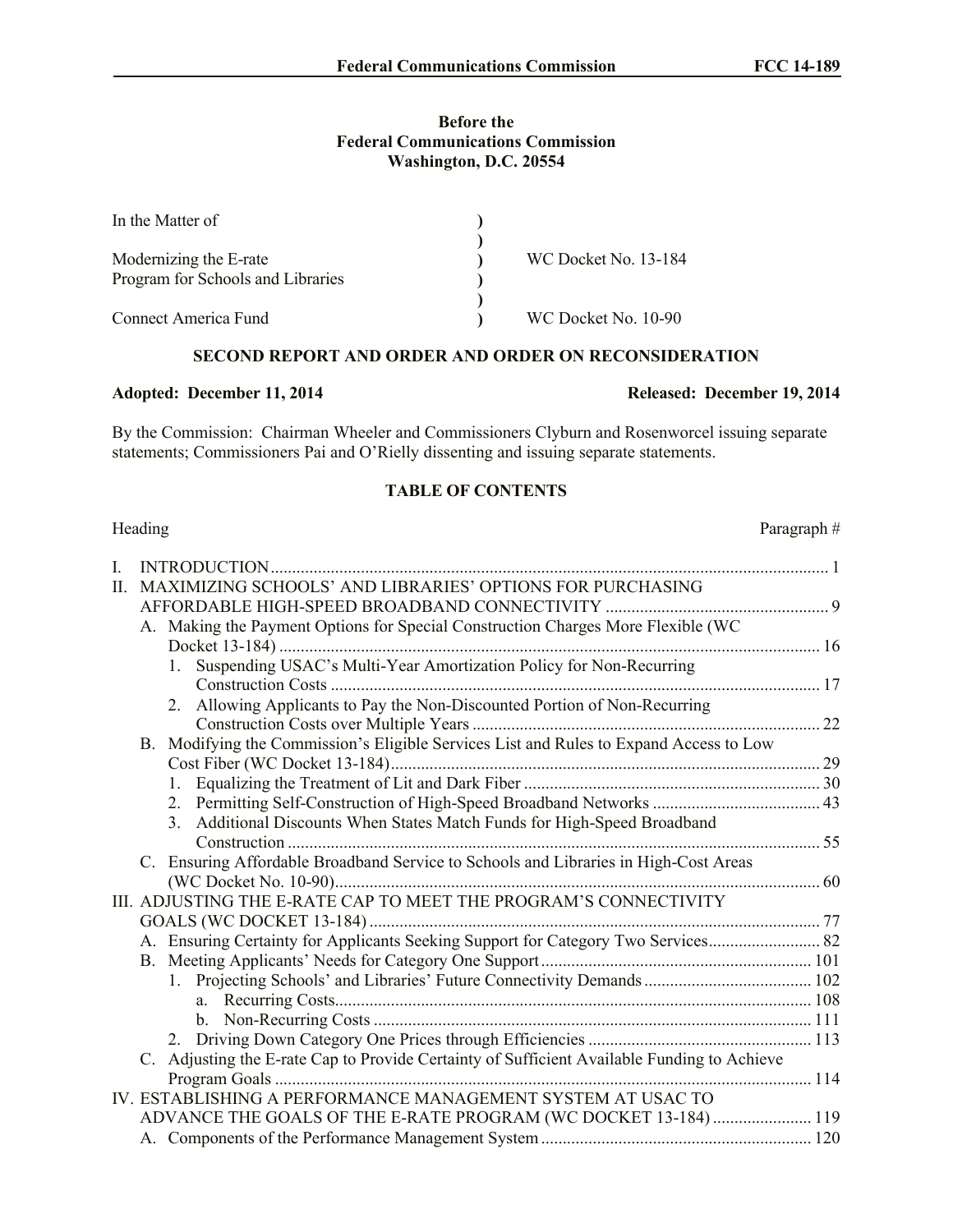| B. Expanding Commission Oversight of USAC's Administrative Performance  131 |  |
|-----------------------------------------------------------------------------|--|
|                                                                             |  |
|                                                                             |  |
|                                                                             |  |
|                                                                             |  |
|                                                                             |  |
|                                                                             |  |
|                                                                             |  |
|                                                                             |  |
|                                                                             |  |
|                                                                             |  |
|                                                                             |  |
| $APPENDIX A \rightarrow Find Rules$                                         |  |
| APPENDIX B — E-rate Modernization NPRM Commenters and Reply Commenters      |  |
| APPENDIX $C - E$ -rate Modernization PN Commenters and Reply Commenters     |  |

APPENDIX D — *E-rate Modernization FNPRM* Commenters and Reply Commenters

 $APPENDIX E — Final Regularory Flexibility Analysis$ 

## **I. INTRODUCTION**

1. In this Second E-rate Modernization Report and Order (Order) and Order on Reconsideration, we take the next critical steps to modernize the Universal Service Fund's Schools and Libraries program, known as E-rate. Building on the *E-rate Modernization Order* we adopted in July,<sup>1</sup> the improvements to the program that we adopt in this Order seek to close the high-speed connectivity gap between rural schools and libraries and their urban and suburban counterparts, and provide sufficient and certain funding for high-speed connectivity to and within all eligible schools and libraries. We take these actions to ensure the continued success of the E-rate program as it transitions from supporting legacy services to focusing on meeting the high-speed broadband connectivity needs of schools and libraries consistent with the recently adopted program goals and long-term connectivity targets.<sup>2</sup>

2. Since its inception 18 years ago, the E-rate program has helped connect almost every school and library in the country to the Internet, bringing tremendous benefits to teachers, students, and library patrons. In the *E-rate Modernization Order*, we recognized the growing need for high-speed connectivity to and within schools and libraries. Today, high-speed broadband is transforming learning by providing teachers and students with a vast array of tools to improve educational outcomes, collaboration, and access to information. Investments from the E-rate program help schools take full advantage of feature-rich educational technologies that allow for individualized digital learning, access to interactive content, and online assessments. The same investments allow libraries to offer a free and safe place to search for information on job opportunities, find public services, access online education, and connect with friends and family. And by helping to connect every student and every library patron to high-speed broadband, no matter where they live or their income level, E-rate provides a vital link to the digital world and new opportunities.

3. Because of the importance of these connections to all students and all library patrons, we set a goal of ensuring affordable access to high-speed broadband sufficient to support digital learning in schools and robust connectivity for all libraries and, to meet that goal, adopted connectivity targets.<sup>3</sup> For schools, we set a high-speed broadband Internet access target of at least 100 Mbps per 1,000 students and

 1 *See Modernizing the E-rate Program for Schools and Libraries*, WC Docket No. 13-184, Order and Further Notice of Proposed Rulemaking, 29 FCC Rcd 8870 (2014) (*E-rate Modernization Order* or *E-rate Modernization FNPRM*).

<sup>2</sup> *See id*. at 8894-8934, Section IV.

<sup>3</sup> *See id.* at 8880-94, Section III.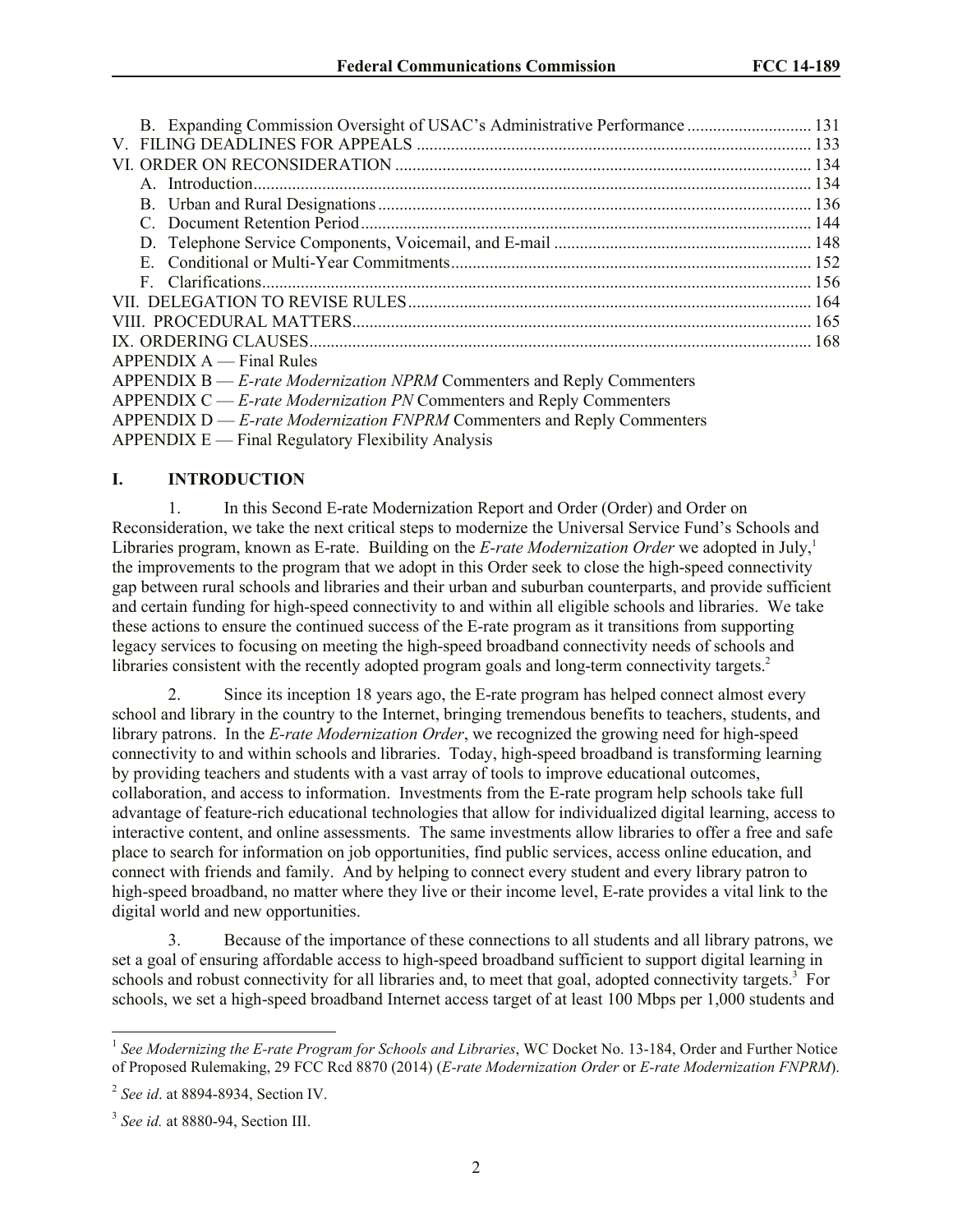staff in the short term and 1 Gbps per 1,000 users in the longer term, and connections scalable to 10 Gbps per 1,000 students for wide area networks (WANs) for schools.<sup>4</sup> We adopted an Internet access target of 100 Mbps for libraries that serve fewer than 50,000 people and 1 Gbps for libraries that serve 50,000 people or more.<sup>5</sup> We also took steps in that Order to help ensure schools and libraries can purchase broadband services that meet those targets. Among other things, we refocused E-rate funding on providing support for broadband services; ensured that funding will be available for the internal connections necessary to distribute broadband services; made it easier for schools and libraries to purchase affordable commercially available Internet access services that meet our initial speed targets; adopted transparency requirements to ensure that schools and libraries can compare the prices they are paying for broadband services; and clarified our consortium rules to encourage cost-effective consortiabased purchasing. On their own, the reforms we adopted in the *E-rate Modernization Order* are important, but insufficient to ensure that schools and libraries can purchase affordable high-speed broadband services.

4. In this Order, we take further steps to help both rural and urban schools and libraries achieve the connectivity targets set in the *E-rate Modernization Order*. Commission staff has estimated that only 65 percent of schools have access to high-speed broadband that can be scaled up to meet our connectivity targets, and that rural schools have even less access than urban schools.<sup>6</sup> Only a fraction of rural schools with access to high-speed connectivity are connecting at speeds that meet our targets because of the high cost of connectivity, while other schools are unable to find a provider willing to provide high-speed broadband services.<sup>7</sup> The connectivity gap that libraries face is even wider, with half of all public libraries reporting connections of less than 10 Mbps.<sup>8</sup> Connections within the building are also a concern, as demonstrated by the recent Consortium for School Networking survey of school district leaders showing that 45 percent do not believe their Wi-Fi networks have the capacity to move to one-toone student-to-device deployment.<sup>9</sup>

7 *See, e.g.*, Letter from Reginal Leichty, Partner, Education Counsel, to Marlene H. Dortch, Secretary, FCC, WC Docket No. 13-184, Attach. at 15 (filed Oct. 15, 2014) (attaching CoSN's 2<sup>nd</sup> Annual E-rate and Infrastructure Survey) ("CoSN Survey") (65 percent of rural districts report having one qualified bidder for Internet services); Imperial County NPRM Comments at 9 (fiber connectivity is not available for many smaller or rural schools in California); KDLA NPRM Comments at 6 (Internet access is unreliable in Southeastern Kentucky due to mountainous terrain and lack of infrastructure); Letter from Charles Eberle, Attorney Advisor, Telecommunications Access Policy Division, Wireline Competition Bureau, FCC, to Marlene H. Dortch, Secretary, FCC, WC Docket No. 13-184, Attach. 1 (filed Spt. 27, 2013) (many rural Oregon school districts do not have access to fiber facilities); Letter from Jeffrey A. Mitchell, Counsel for the Panhandle Area Education Consortium, North East Florida Educational Consortium, and Heartland Educational Consortium, to Marlene H. Dortch, Secretary, FCC, WC Docket No. 13-184, at 2 (filed Feb. 21, 2014) (many rural Florida schools are served by a single provider that does not have fiber facilities).

8 *See* ALA FNPRM Comments at 7.

9 *See* CoSN Survey at 5.

 4 *Id.* at 8885, para. 34, 8886, para. 39.

<sup>5</sup> *See id.* at 8886, para. 37.

<sup>6</sup> *Wireline Competition Bureau Releases E-rate Modernization Staff Report and Online Maps of School and Library Fiber Connectivity Data*, WC Docket No. 13-184, Public Notice, 29 FCC Rcd 9644, Attach. at 9656-57 (Wireline Comp. Bur. 2014) (*Staff Report*) (aggregating data from the E-rate docket (WC Docket No. 13-184) with the National Broadband Map community anchor institution connectivity data, using school and library codes from the National Center for Education Statistics (NCES) and the Institute for Museum and Library Services (IMLS) as the unique identifier for each school and library to develop a data set of known high-speed connectivity for about half of all public schools and two thirds of library locations. That data indicates that roughly 65 percent of public schools and approximately 15 percent of libraries have access to fiber connectivity to the building). *See also id.* (41 percent of rural schools and 31 percent of urban schools do not have access to fiber connectivity).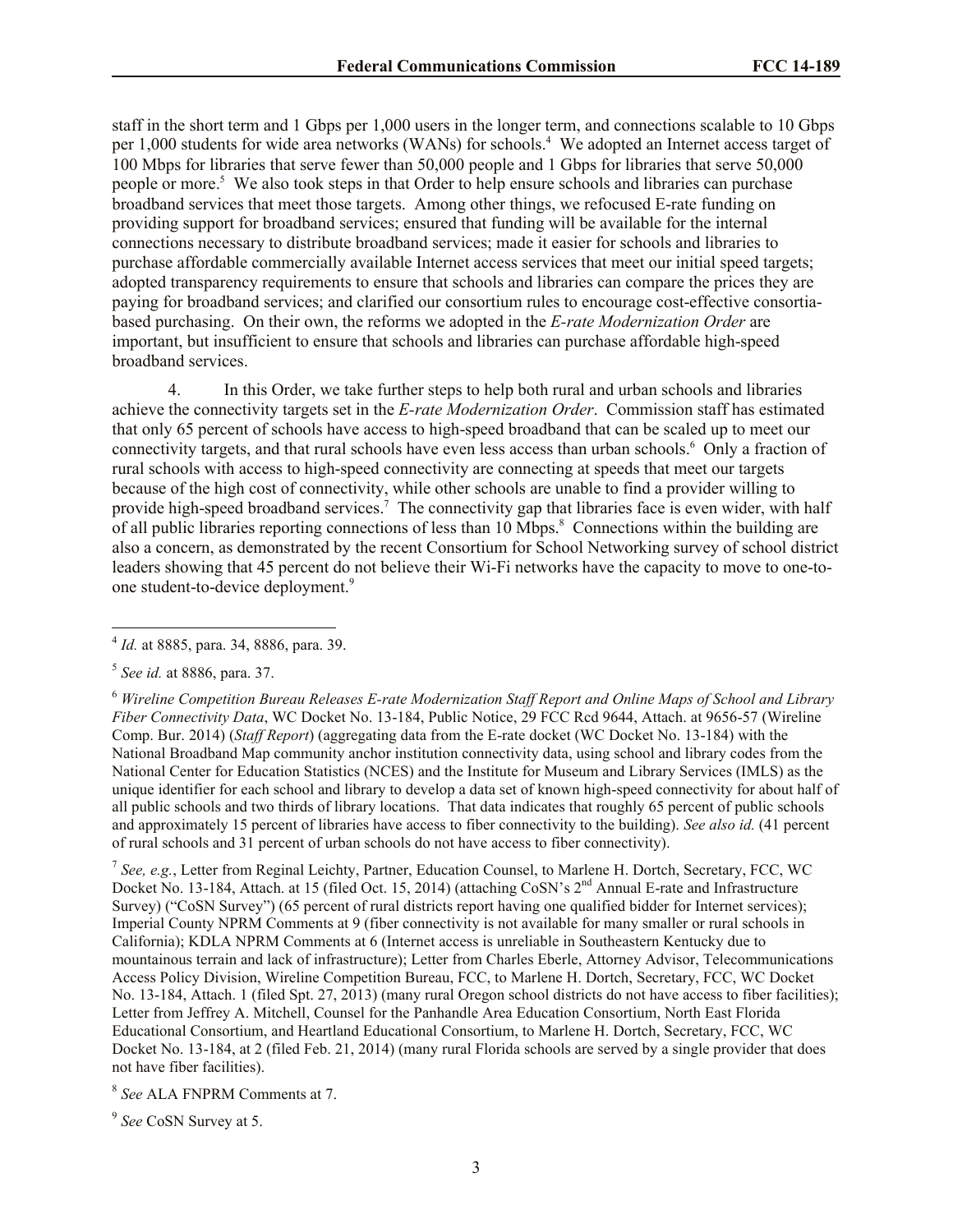5. Even those schools and libraries that have adequate connectivity today will likely require significant upgrades to meet their future connectivity needs. The CoSN Survey shows that 91 percent of respondents identified at least one infrastructure upgrade that is essential for them to implement in order to meet our connectivity targets.<sup>10</sup> Further modernization of the program will help us close these connectivity gaps, particularly the wider gap in rural areas of the country, and ensure the program provides support for the connectivity necessary for schools and libraries to take advantage of all of the digital learning and educational content available today and in the future. Ensuring schools and libraries have affordable access to high-speed, scalable connections is a critical step in accomplishing our goals.<sup>11</sup>

6. In light of the overwhelming need for more and greater high-speed connections to schools and libraries, in this Order we continue on the path towards meeting our connectivity targets for all eligible schools and libraries as set out in the *E-rate Modernization Order*. In particular, we:

- Maximize schools' and libraries' options for purchasing affordable high-speed broadband connectivity by:
	- o Providing greater flexibility for applicants with respect to payment options for large non-recurring capital costs for high-speed broadband;
	- o Equalizing the treatment of lit and dark fiber, with appropriate safeguards, to offer applicants an additional cost-effective option for deploying high-speed broadband;
	- o Allowing self-construction of high-speed broadband facilities by schools and libraries in the limited circumstances in which self-construction is the most costeffective option;
	- o Providing up to an additional 10 percent in category one funding to match state funding for special construction charges for last-mile facilities to support highspeed broadband, with special consideration for Tribal schools; and
	- o Obligating certain recipients of funding from another Universal Service Fund (USF or Fund) program, the high-cost program, to offer high-speed broadband to schools and libraries located in the geographic area where the carrier receives high-cost support at rates reasonably comparable to similar services in urban areas;
- Increase certainty and predictability of funding for Wi-Fi by expanding the five-year budget approach to providing support for category two internal connections through funding year 2019;
- Adjust the E-rate funding cap to \$3.9 billion to meet the long-term needs of the program;
- Direct the Universal Service Administrative Company (USAC) to track and provide program performance information on the specific policy changes made in this Order and the *E-rate Modernization Order* to enable the Commission to assess the effectiveness of the policy changes in meeting E-rate program goals; and
- Clarify the rules regarding appeals of USAC decisions.

 $\overline{a}$ 

<sup>10</sup> *See id.* at 18.

<sup>&</sup>lt;sup>11</sup> *See, e.g.*, ESH FNPRM Comments at 6 (98 percent of public schools will require a fiber connection to meet the Commission's connectivity targets); New America FNPRM Reply Comments at 3 (reforms in the *E-rate Modernization Order* will almost certainly fall short of helping schools and libraries obtain the capacity that they need if underlying infrastructure and connectivity challenges are not addressed in the second phase of E-rate reform).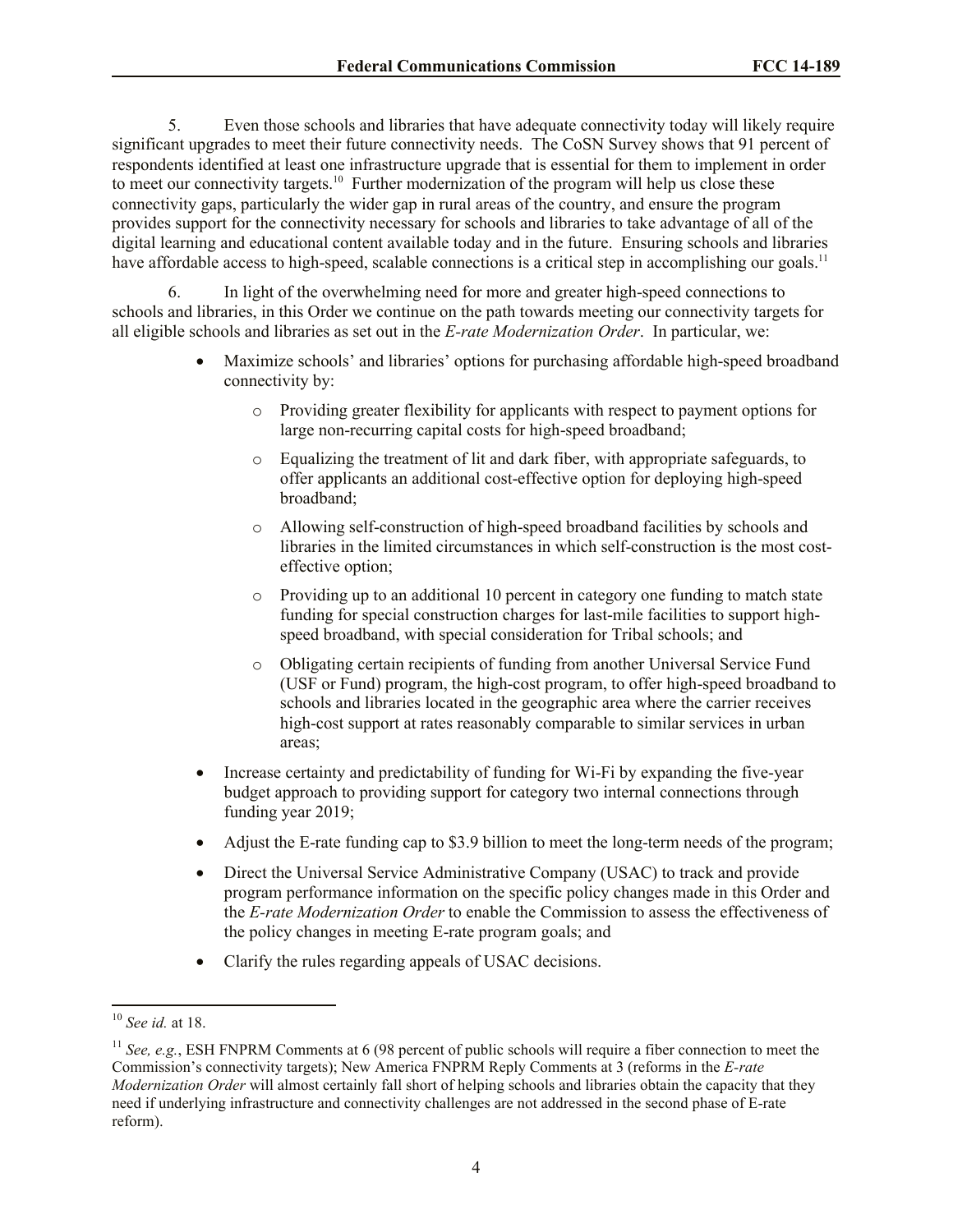7. In our Order on Reconsideration, we grant in part the petitions for reconsideration of the areas designated as urban for purposes of the E-rate program. We also deny petitions for reconsideration of the document retention period, the phase out of support for telephone components and other services, and funding commitments that cover multiple years. At the same time, we clarify our cost effectiveness test for individual data plans and the cost allocation rules for circuits carrying voice services.

8. Through the changes we make to the E-rate program, we take further steps forward in our effort to modernize the program and place it on firm footing to meet the program goals. As the changes made in this Order and the *E-rate Modernization Order* are implemented, we will continue to identify additional steps that can to be taken to further modernize the E-rate program and achieve our goals of: (1) ensuring affordable access to high-speed broadband; (2) maximizing the cost-effectiveness of spending for E-rate supported purchases; and (3) making the E-rate application process and other E-rate processes fast, simple, and efficient. We recognize that these changes will require adjustments by applicants, service providers, and other stakeholders, and in conjunction with USAC we commit to ensure that sufficient training and educational resources are provided to assist these groups during this transition. Finally, as always, we welcome feedback from applicants, service providers, teachers, librarians, state and local governments, and all other stakeholders on additional measures to reach our goals faster and improve the E-rate program.

#### **II. MAXIMIZING SCHOOLS' AND LIBRARIES' OPTIONS FOR PURCHASING AFFORDABLE HIGH-SPEED BROADBAND CONNECTIVITY**

9. We focus in this section on providing schools and libraries, particularly those in rural areas, more options for purchasing affordable high-speed broadband connections. We agree with the many commenters who make clear that in order to meet the Commission's connectivity targets, in addition to increased funding, we must make changes to the program to meet the need for affordable highspeed connectivity to schools and libraries.<sup>12</sup> The CoSN Survey identifies the monthly cost of recurring Internet access services and an inability to pay for the capital or non-recurring costs to get high-speed connections as the two biggest barriers to increasing connectivity to schools.<sup>13</sup> Likewise, the American Library Association (ALA), the Public Library Association, and others indicate that lack of access to broadband infrastructure and the high costs of recurring services hamper libraries' ability to meet our Erate goals.<sup>14</sup> As ALA has explained, our nation's libraries depend on affordable, scalable, high-capacity broadband in order to complete education, jumpstart employment and entrepreneurship, and foster individual empowerment and engagement. 15 To meet the connectivity targets we adopted in the *E-rate Modernization Order*, substantial numbers of schools and libraries will need to find vendors willing and able to provide affordable high-speed connections to their buildings and be able to afford the recurring costs of those high-speed connections.

 $\overline{a}$ 

<sup>&</sup>lt;sup>12</sup> See, e.g., Letter from the American Library Association et al. to Marlene H. Dortch, Secretary, FCC, WC Docket No. 13-184, at 1 (filed Oct. 14, 2014) (ALA et al. Oct. 14 Ex Parte) (take steps to address the broadband capacity gap to libraries and schools); New America FNPRM Reply Comments at 3; s*ee also* ALA FNPRM Comments at 4 (identifying actions the Commission can take to close the broadband gap for libraries); MOREnet FNPRM Comments at 3 (recommending that the FCC remove barriers, increase flexibility, and encourage infrastructure investment in high-cost areas); ESH FNPRM Comments at 3-4 (the FCC should ensure that every school and library has access to the physical infrastructure they need to meet the FCC's connectivity goals); SHLB FNPRM Comments at 2 ("More work is needed . . . to ensure schools and libraries have the affordable, high-capacity broadband capabilities outside the building that they need for the  $21<sup>st</sup>$  Century.").

<sup>13</sup> *See* CoSN Survey at 4.

<sup>14</sup> *See* ALA et al. Oct. 14 Ex Parte at 1-2.

<sup>&</sup>lt;sup>15</sup> See Letter from the Association for Rural & Small Libraries, American Library Association, Chief Officers of States Library Agencies, Public Library Association, and Urban Libraries Council, to Chairman Wheeler and Commissioners Clyburn, O'Rielly, Pai, and Rosenworcel, FCC, WC Docket No. 13-184, at 1 (filed July 7, 2014).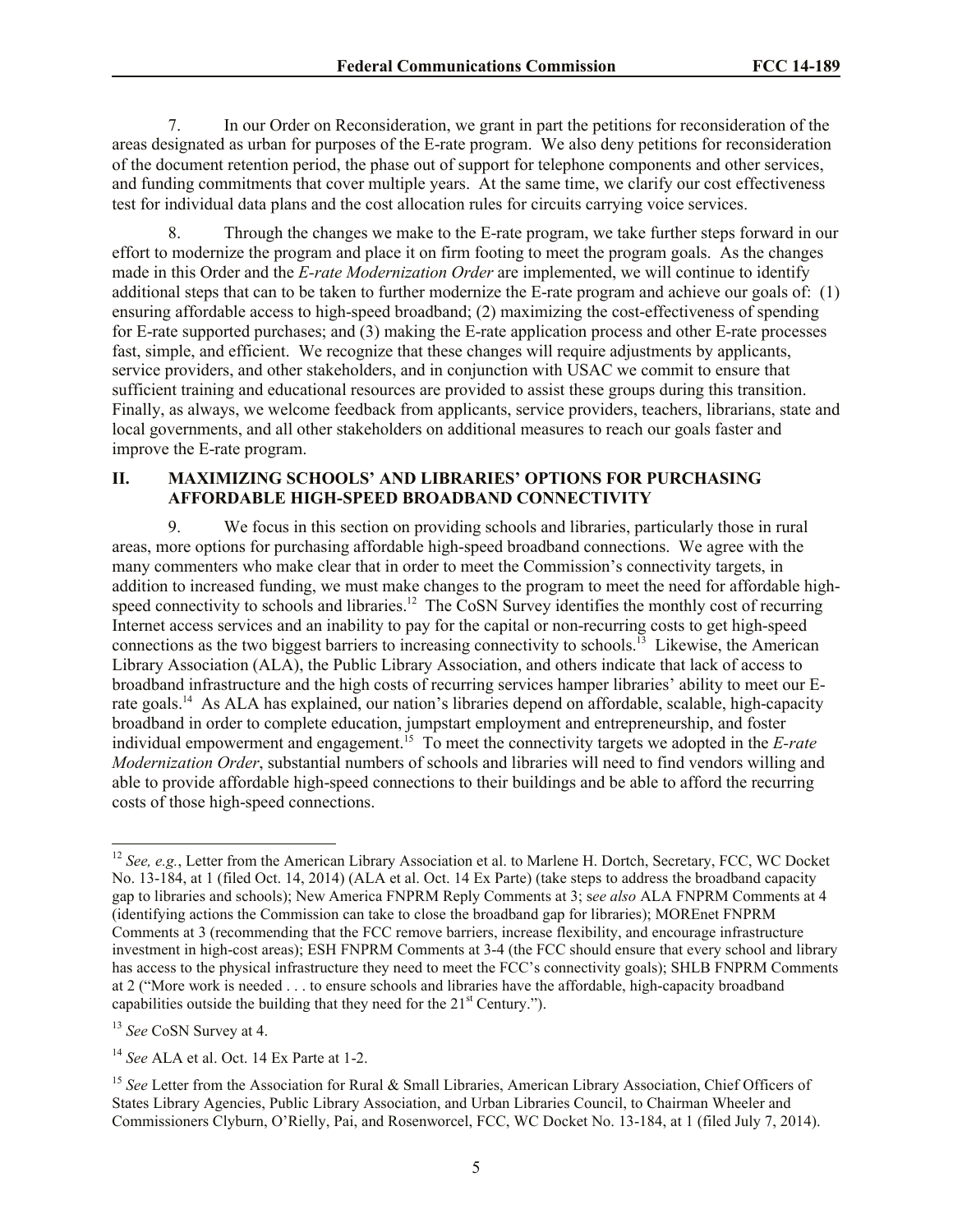10. Over the course of the last 18 years, the Commission has recognized the importance of giving local school districts and libraries the flexibility to purchase E-rate supported services that meet their needs.<sup>16</sup> With rare exceptions, however, the program has not adopted new tools for applicants to use in purchasing connectivity.<sup>17</sup> The actions we take today give applicants more options for purchasing connectivity and represent a crucial step in meeting our first goal for the E-rate program: ensuring affordable access to high-speed broadband sufficient to support digital learning in schools and robust connectivity for all libraries.

11. The E-rate program historically has fully funded all priority one (now category one) funding requests, which include funding requests for high-speed broadband connections to schools and libraries. Despite the program's history of funding all priority one requests, the record demonstrates that a substantial percentage of U.S. schools do not meet the short term Internet Access connectivity target of 100 Mbps per 1,000 users that we adopted in the *E-rate Modernization Order*. 18 Similarly, the record demonstrates that most libraries do not meet our short-term connectivity targets.<sup>19</sup> In addition, by not effectively enabling E-rate applicants to undertake large construction projects, purchase dark fiber and consider self-construction of high-speed networks, our current rules and procedures prevent some applicants from choosing the most cost-effective options for increasing the high-speed broadband connections to their school and library buildings.<sup>20</sup>

12. We therefore take actions targeted at closing the rural connectivity gap and increasing affordable high-speed broadband connections to schools and libraries. First, we direct USAC to suspend its policy requiring applicants to amortize over multiple years upfront charges for category one special construction exceeding \$500,000 while allowing applicants to pay the non-discounted portion of category one special construction charges over four years.<sup>21</sup> Next, in limited circumstances and with appropriate

 $\overline{a}$ 

<sup>18</sup> *See* CoSN Survey at 10-11 (59 percent of responding school districts report that not all schools can meet the 100 Mbps bandwidth goal and 27 percent of districts report that not a single school meets the goal).

<sup>19</sup> *See* ALA FNPRM Comments at 8 (fewer than 4 percent of libraries report speeds of 100 Mbps or higher in 2011); Illinois Library NPRM Reply Comments at 1 (half of American libraries have speeds that exceed 4 Mbps).

<sup>20</sup> *See, e.g.*, Letter from Evan Marwell, CEO, EducationSuperHighway (ESH), to Marlene H. Dortch, Secretary, FCC, WC Docket No. 13-184, at 5 (filed Oct. 17, 2014) (ESH/CoSN Connectivity Ex Parte Letter) (attaching "Bringing Everyone Up to Speed: Analysis of Costs to Upgrade and Maintain WAN and Internet Access Connections for all K-12 Public Schools,") ("ESH/CoSN Connectivity Model") (increasing the resources available in the E-rate program without also modifying rules that dramatically reduce the need for districts to fund upfront, non-recurring costs and make dark fiber and self-provisioning options available to schools, will limit the impact of the Commission's efforts to close the fiber access gap); SHLB FNPRM Comments at 2 (urging the FCC to amend its rules to encourage applicants to undertake large construction projects, equalize the treatment of lit and dark fiber, and permit applicants to self-construct their own networks); Federal Communications Commission, Connecting America: The National Broadband Plan, at 237 (2010), http://www.broadband.gov/download-plan/ (National Broadband Plan) (reexamine specific E-rate rules that appear to limit the flexibility of applicants to craft the most cost-effective broadband solutions based on the types of broadband infrastructure, services and providers available in their geographic areas).

<sup>21</sup> In the E-rate program, special construction (or installation) charges for category one broadband services include costs for design and engineering, project management, digging trenches, and laying fiber. *See Schools and Libraries Sixth Report and Order*, 25 FCC Rcd at 18773, n.54. As explained below, "special construction" for purposes of the E-rate program does not have the same meaning as it does in the tariffing context and should not be read to expand the term as used in other tariff situations. *See infra* at n.164.

<sup>&</sup>lt;sup>16</sup> See generally 47 C.F.R. §§ 54.503-54.504 (schools and libraries may decide which services best meet their needs within the parameters of the E-rate competitive bidding rules).

 $17$  In 2010, the Commission permitted support for the lease of dark fiber but declined to support for special construction charges for dark fiber. *See Schools and Libraries Universal Service Support Mechanism, A National Broadband Plan for our Future*, CC Docket No. 02-6, GN Docket No. 09-51, Order, 25 FCC Rcd 18762,18766, para. 9, 18773, para. 19 (2010) (*Schools and Libraries Sixth Report and Order*).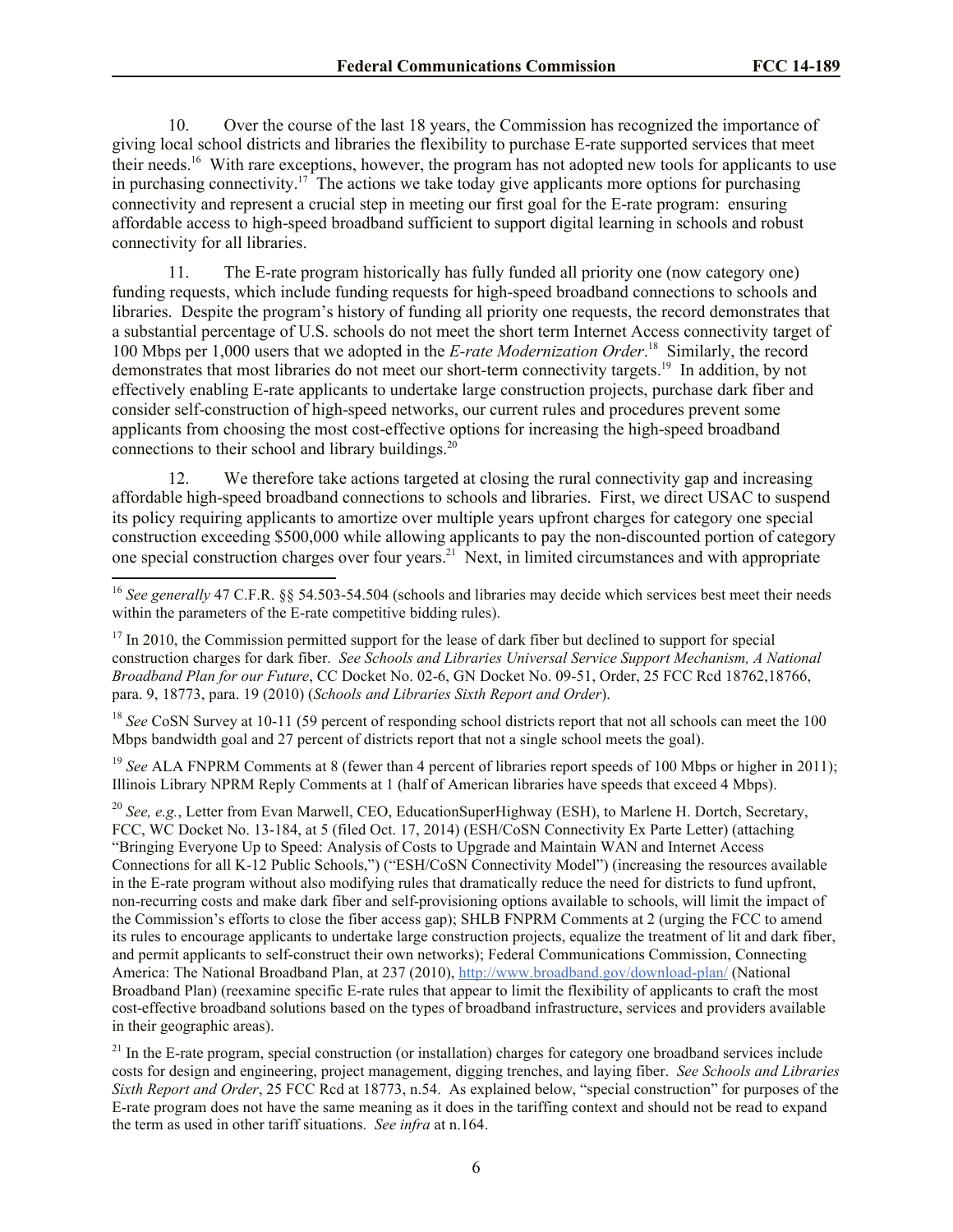safeguards, we adopt changes to the E-rate program's rules to equalize the treatment of lit and dark fiber, to allow applicants to self-construct and operate connections to their school and library buildings, and to incentivize federal-state cooperation in deploying broadband infrastructure to schools and libraries in hard to connect areas. Finally, we establish an obligation for recipients of high-cost support to offer broadband service to requesting eligible schools and libraries at rates reasonably comparable to rates charged in urban areas.

13. We direct USAC, working with the Wireline Competition Bureau (Bureau) and the Office of the Managing Director (OMD), to implement the changes we make to the program in this Order. In so doing, we reaffirm our delegation of authority to the Bureau to issue orders interpreting our E-rate rules and otherwise provide clarification and guidance in the case of any ambiguity that may arise as necessary to ensure that support for services provided to schools and libraries operate to further the goals we have adopted for the E-rate program.<sup>22</sup> We also direct the Bureau, working with OMD and other Commission staff, to make changes to the E-rate information collections, as needed, and to provide direction to USAC to implement the changes.

14. These actions will result in increased high-speed broadband connections to schools and libraries in all areas in furtherance of the E-rate program's Internet access and WAN/last-mile goals and are consistent with section 254 of the Act, which, *inter alia*, directs the Commission to "enhance, to the extent technically feasible and economically reasonable, access to advanced telecommunications and information services" for schools and libraries.<sup>23</sup> Moreover, these changes will allow applicants more flexibility to pursue the most cost-effective option for connecting schools and library buildings. Although these incentives will likely have the greatest effect on broadband availability and affordability in rural and high-cost areas, they will also give E-rate applicants in urban areas more purchasing options.

15. We are cognizant of the fact that some commenters have expressed concerns that the cumulative effect of the actions we take in this order to facilitate greater use of E-rate dollars for special construction charges could result in insufficient funds being available for other category one expenses and category two costs.<sup>24</sup> In order to address these concerns, we require USAC to report to the Bureau if Erate commitments for special construction charges resulting from the rules we adopt today exceed ten percent of the total E-rate cap for any given funding year. In determining whether a report is required, USAC shall consider the commitments for special construction charges for dark fiber, self-construction, and for special construction that takes advantage of state matching funds for a given funding year. Any such report shall also provide information to the Bureau concerning the cost-effectiveness of the special construction projects to which USAC has committed funding. That report shall be informed by the work done on cost-effective analysis as provided for in this Order.<sup>25</sup> The Bureau shall present the findings to the full Commission for its consideration of the impact of special construction charges on the long-term financial viability of the program and the ability of the Commission to meet the E-rate program goals adopted in the July *E-rate Modernization Order*. 26

 $\overline{a}$ 

<sup>22</sup> *Federal-State Joint Board on Universal Service*, Third Report and Order, CC Docket No. 96-45, 12 FCC Rcd 22485, 22488-89, para. 6 (1997) (*Universal Service Third Report and Order*); *E-rate Modernization Order*, 29 FCC Rcd at 8645, para 189.

<sup>23</sup> 47 U.S.C. § 254(h)(2)(A). *See also* 47 U.S.C. § 254(b), (c), and (h). Our exercise of authority under section 254 is informed by, and advances the objectives of, section 706 of the 1996 Act, particularly with respect to encouraging deployment of broadband to elementary and secondary schools and classrooms. 47 U.S.C. § 1302.

<sup>24</sup> *See infra* note 98. *See also* Letter from Jeffrey A. Campbell, Vice President, Government Affairs, Cisco, to Marlene H. Dortch, Secretary, FCC, WC Docket No. 13-184 (filed Nov. 25, 2014) (discussing capping funds for special construction so there will always be funding for internal connections).

<sup>25</sup> *See infra* para. 126.

<sup>26</sup> *See E-rate Modernization Order*, 29 FCC Rcd at 8880-94, paras. 22-62.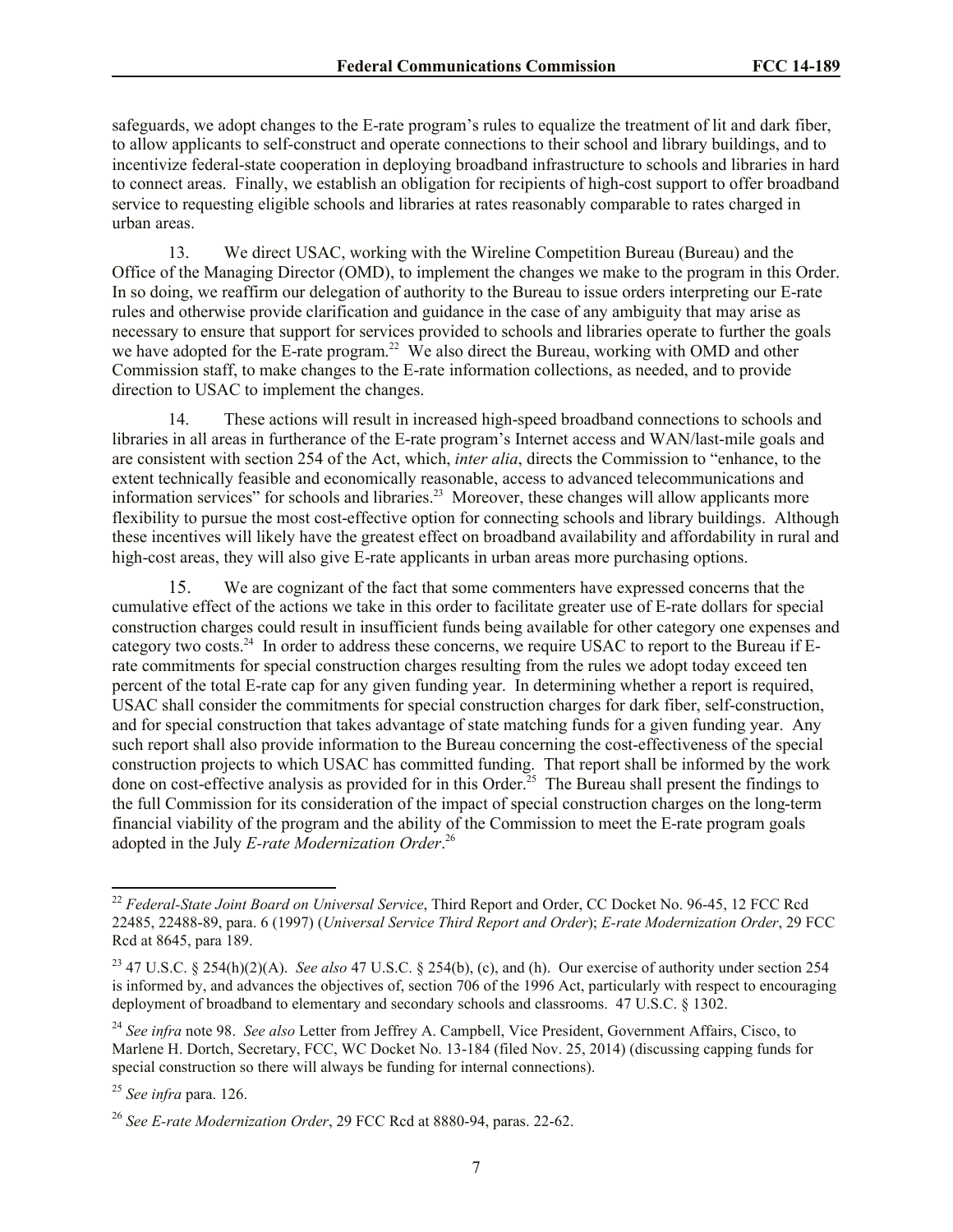# **A. Making the Payment Options for Special Construction Charges More Flexible (WC Docket 13-184)**

16. To help applicants overcome the cost barrier to high-speed broadband deployment projects, we make a set of administrative and rule changes that will help schools and libraries more easily undertake projects requiring special construction charges. First, we direct USAC to temporarily suspend its policy of requiring applicants to amortize large non-recurring category one charges to encourage vendors to bid on E-rate projects requiring special construction. Second, we allow applicants to pay the non-discounted share of category one special construction charges over four years rather than requiring schools or libraries working with limited budgets to pay the entirety of their share in a single year. We anticipate these changes will provide the right incentives to schools and libraries to consider necessary broadband infrastructure deployments and will attract a diverse slate of vendors to such projects from which the applicants can choose.

# **1. Suspending USAC's Multi-Year Amortization Policy for Non-Recurring Construction Costs**

17. To encourage efficient investment in high-speed broadband infrastructure, including the deployment of fiber, we direct USAC to suspend for four years its policy of requiring applicants to amortize large category one non-recurring charges. Encouraging construction of high-speed connections to schools and libraries is a crucial part of our effort to ensure that all schools and libraries achieve our connectivity targets. Suspending the amortization requirement will give applicants the flexibility to plan large construction projects knowing they can recover the E-rate supported portion of any non-recurring costs upfront, thus providing greater certainty regarding funding and removing this potential barrier to infrastructure investment.<sup>27</sup>

18. We are comfortable taking this step not only because it will encourage deployment but also because the concerns described by the Commission in 2000 that caused USAC to institute this restriction have proven to be not well-founded. In the *Brooklyn Order*, the Commission expressed concern that large upfront payments for non-recurring services could create a critical drain on the Fund, thereby limiting the number of schools and libraries that would receive funding.<sup>28</sup> To prevent such an occurrence, the Commission held that applicants must amortize upfront non-recurring charges when such charges vastly exceed the monthly recurring charges of the relevant service.<sup>29</sup> In response to this general

 $\overline{a}$ 

<sup>27</sup> *See*, *e.g.*, SHLB FNPRM Comments at 4 (advocating against the amortization policy); NCTA NPRM Comments at 13 ("Allowing the recovery of non-recurring costs all at once is one way to provide greater certainty"); *see also*  Arkansas NPRM Comments at 13 ("The applicant should be allowed to request the full cost of installation within the funding year the services will be installed if the applicant can pay the non-discounted share."); CMS NPRM Comments at 10 ("If funding allows, having costs allocated in one up front charge would be beneficial."); CRW NPRM Comments at 1 (stating support for the phasing out of the amortization requirement); iFiber NPRM Comments at 6 ("It would likely help more schools to pursue long-term cost-effective broadband if payment could be made upfront."); Merit NPRM Comments at 7 (explaining that the amortization policy is a large burden on research and education networks); TIA NPRM Comments at 7 ("TIA believes that [the amortization policy] may have the unintended consequence of deterring efficient investments, including the deployment of fiber and related equipment."); CenturyLink PN Comments at 10 ("The program should allow front-loading of non-recurring charges if an applicant chooses that option to secure a lower monthly recurring charge for service."); Sunesys FNPRM Comments at 6 (explaining that USAC's amortization policy harms rural and other applicants that face large deployment costs).

<sup>28</sup> *Request for Review by Brooklyn Public Library, Federal-State Joint Board on Universal Service, Changes to the Board of Directors of the National Exchange Carrier Association, Inc.*, CC Docket Nos. 96-45 and 97-21, Order, 15 FCC Rcd 18598, 18606, para. 19 (*Brooklyn Order*) ("Specifically, we are concerned that, by authorizing unrestricted up-front payments for multiple years of telecommunications service when there is significant infrastructure build-out, we could create a critical drain upon the universal service fund, and reach the annual spending caps relatively quickly.").

<sup>29</sup> *Id.* at 18606-07, para. 20.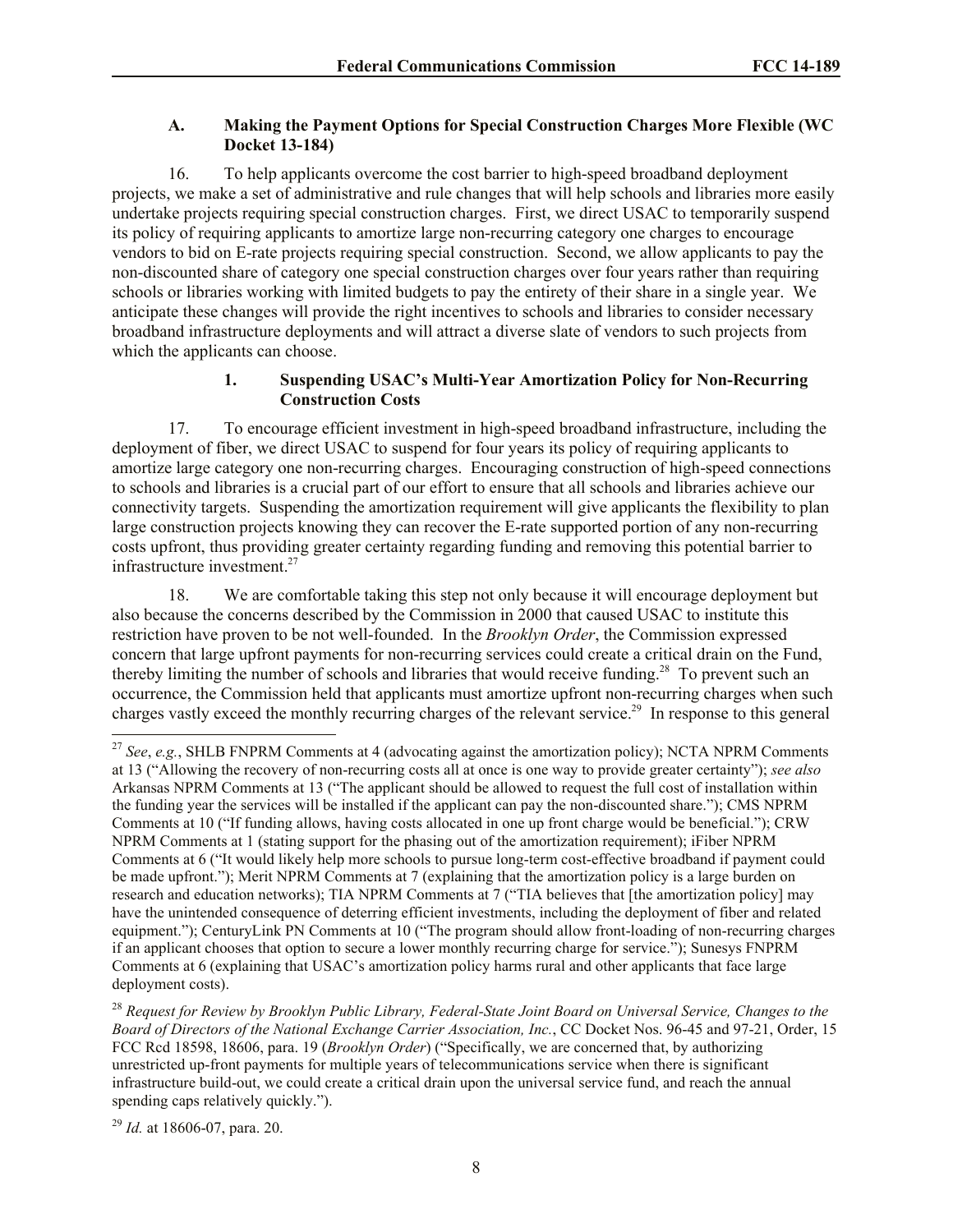direction, USAC implemented a policy requiring applicants to amortize upfront or non-recurring charges of \$500,000 or more over a period of at least three years.<sup>30</sup>

19. Large upfront payments have not proven to be a drain on the Fund, and would not have been even if they had not been amortized. Moreover, we agree with commenters that argue that suspension of this amortization policy is likely to incentivize efficient investments in infrastructure, including the deployment of fiber.<sup>31</sup> As commenters point out, USAC's current amortization policy requires many service providers to obtain financing for special construction projects, who then pass along the costs of this financing to applicants in the form of larger monthly recurring costs.<sup>32</sup> Consequently, USAC's current amortization policy may actually increase the total costs borne both by applicants and the program.<sup>33</sup> In addition, ALA and other commenters indicate that lack of certainty about the ability to recover costs in future funding years may deter some applicants from investing in large infrastructure projects that will be amortized over future funding years.<sup>34</sup>

20. Some commenters express the same concern articulated by the Commission in the *Brooklyn Order*, that if large numbers of applicants seek support for substantial upfront construction charges, the Commission could receive a drastic increase in category one requests.<sup>35</sup> For that reason, we choose to test the impact of abolishing the amortization requirement by temporarily suspending the requirement for the next four funding years. We are confident that temporarily suspending the amortization requirement will not create risk of insufficient category one support available for other schools and libraries, particularly in light of the increase in the E-rate funding cap that we adopt today. In the *E-rate Modernization Order*, we began the process of focusing E-rate support on high-speed broadband for our nation's schools and libraries. In this Order, as discussed in more detail below, we are

<sup>32</sup> *See*, *e.g.*, ESH/CoSN Connectivity Model at 4-5 ("Subsidizing up-front non-recurring construction charges is significantly more cost effective for the E-rate program than paying for fiber construction charges through monthly operating costs."); Arkansas NPRM Comments at 13 ("if the service provider includes its financing costs in the total charges to the applicant, then the cost to the program may increase significantly when spread over years.").

<sup>33</sup> *See, e.g.*, Arkansas NPRM Comments at 13.

 $\overline{\phantom{a}}$ 

<sup>34</sup> *See*, *e.g.*, ALA FNPRM Comments at 3 (the current amortization rule has prevented applicants and service providers from entering into projects that require last mile construction—which is already eligible); NCTA NPRM Comments at 13 ("a lack of certainty about the ability to recover costs may deter investments.").

<sup>&</sup>lt;sup>30</sup> USAC, Schools and Libraries, Wide Area Networks, Capital Investment Costs, http://www.usac.org/sl/applicants/beforeyoubegin/eligible-services/wan.aspx (last visited Oct. 30, 2014).

<sup>31</sup> *See*, *e.g.*, Arkansas NPRM Comments at 13; CMS NPRM Comments at 10; iFiber NPRM Comments at 6; NCTA NPRM Comments at 13; TIA NPRM Comments at 6-7; Letter from Mary L. Henze, Assistant Vice President, AT&T Services, Inc., to Marlene Dortch, Secretary, FCC, WC Docket Nos. 13-184, 10-90, at 1 (filed Dec. 4, 2014)  $(AT&T$  Dec.  $4<sup>th</sup>$  Ex Parte).

<sup>35</sup> *See*, *e.g.*, Clark County NPRM Comments at 7 ("We are concerned that build-out costs may take funds away from other schools/district or supported services."); ALA NPRM Comments at 13 ("We are aware that fiber construction costs can be substantial and have no desire to cause an undue or substantial drain on limited funds."); E-rate Central NPRM Comments at 10 ("Amortization of high installation costs should still be required for the funding of large broadband deployment projects."); WDPI NPRM Comments at 5 (recommending that capital costs to install fiber that are greater than \$100,000 on a per site basis be amortized over a 4-5 year period); Letter from Steven F. Morris, Vice President and Associate General Counsel, National Cable & Telecommunications Association, to Marlene H. Dortch, Secretary, FCC, WC Docket Nos. 13-184, 10-90, at 1 (filed Dec. 4, 2014) (urging the Commission to limit the amount of support that is available for construction of new infrastructure by schools and libraries in order to avoid placing undue pressure on the Fund); Letter from L. Charles Keller, Counsel to Cox Communications, Inc., to Marlene H. Dortch, Secretary, FCC, WC Docket No. 13-184, at 2 (filed Dec. 4, 2014) (Cox Dec. 4<sup>th</sup> Ex Parte) (advocating for a \$200 million limit to funding for new infrastructure, special and self-construction to schools and libraries in order to avoid impinging on the E-rate funding schools and libraries already receive from recurring costs).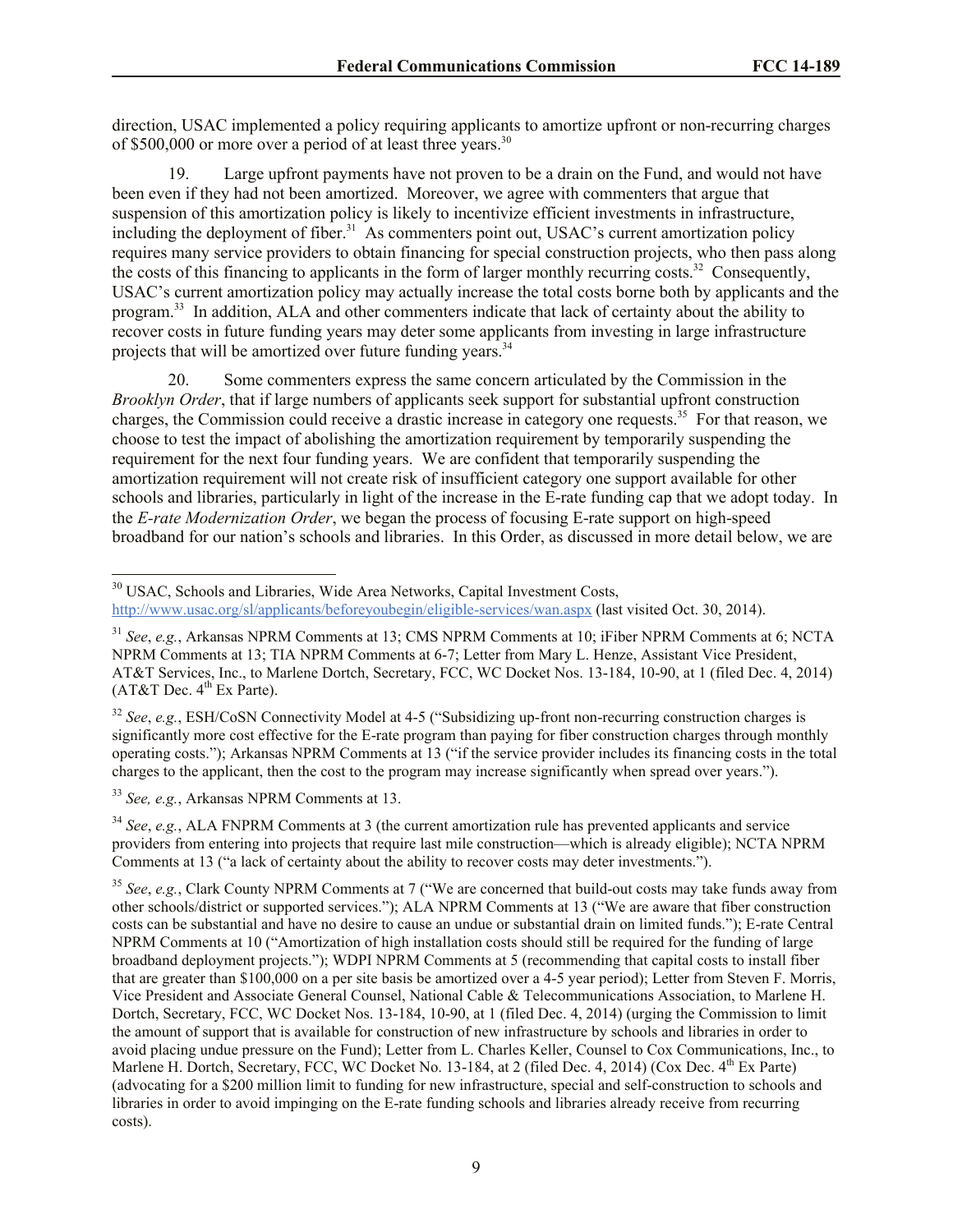raising the annual E-rate cap, in part to ensure there are sufficient category one funds available to meet the build-out costs of connecting currently underserved schools and libraries.<sup>36</sup> Moreover, while some providers will offer an upfront payment option, we recognize that in other instances providers will continue to incorporate the cost of building out to schools and libraries into their recurring charges.<sup>37</sup> In addition, because applicants are responsible for paying the non-discounted portion of the services they purchase, we expect that this requirement will deter some applicants from undertaking expensive construction projects.<sup>38</sup> Applicants also remain subject to the requirement to select the most cost-effective service offering, which will further dampen the likelihood of a drastic increase in category one requests.<sup>39</sup>

21. We therefore direct USAC to suspend application of its multi-year amortization policy for funding years 2015 through 2018 and to allow applicants to seek support for upfront or non-recurring charges without imposing any amortization requirements. In evaluating this USAC requirement, we considered a permanent end to the requirement instead of merely suspending its application. However, we are cognizant of the interest reflected in the *Brooklyn Order* of balancing the immediate needs of some E-rate applicants against the needs of all of the applicants.<sup>40</sup> We therefore adopt the additional safeguard of suspending rather than eliminating USAC's amortization policy for the limited duration of the next four funding years. We expect that USAC will keep the Bureau apprised of how many and to what extent applicants utilize this suspension for the deployment of infrastructure. We also direct the Bureau to revise our data collection to collect such information beginning in funding year 2016. We believe this balanced approach will provide us with sufficient data to determine the best course forward for subsequent funding years.

#### **2. Allowing Applicants to Pay the Non-Discounted Portion of Non-Recurring Construction Costs over Multiple Years**

22. To address the challenge some applicants face in having sufficient funds to pay the nondiscounted portion of special construction charges, we allow applicants to enter into an installment payment plan with their service providers for the non-discounted portion of category one special construction charges beginning in funding year 2016. Currently, applicants must pay the entire nondiscounted portion of a special construction project to the service provider within 90 days of delivery of service.<sup>41</sup> However, the record demonstrates that obtaining funding to pay the entire non-discounted share of special construction charges is a major barrier to high speed connectivity for some schools and libraries.<sup>42</sup> To help schools and libraries overcome this barrier, we will allow them to pay the non-

 $\overline{a}$ 

(continued….)

<sup>36</sup> *See infra* Section III.

<sup>37</sup> *See*, *e.g.*, UPN & SLF FNPRM Comments at 8 (many providers make large upfront investments in fiber infrastructure to schools and libraries and recoup that investment over the life of the service contract).

<sup>&</sup>lt;sup>38</sup> *But see infra* Section II.B.3 (providing additional E-rate discounts to match state funding for special construction charges for last-mile facilities to support high-speed broadband). To the extent the state matching program we adopt today reduces or eliminates an applicant's burden for paying for E-rate supported services, the state itself will have an incentive to spend its funds wisely.

<sup>39</sup> *See* Appendix A, 47 C.F.R. § 54.503(c)(2)(ii)(B); *see also Request for Review by Macomb Intermediate School District Technology Consortium of the Decision of the Universal Service Administrator*, CC Docket No. 02-6, Order, 22 FCC Rcd 8771, 8772, para. 4 (2007) (applicants must select the most cost effective service offering).

<sup>40</sup> *Brooklyn Order*, 15 FCC Rcd at 18606-07, para. 19.

<sup>41</sup> *See Schools and Libraries Universal Service Support Mechanism*, 19 FCC Rcd 15808, 15816, para. 24 (2004) (*Schools and Libraries Fifth Report and Order*) (a failure to pay more than 90 days after completion of service presumptively violates the rule that the beneficiary must pay its non-discount share).

<sup>&</sup>lt;sup>42</sup> *See, e.g.,* CoSN Survey at 4 (38 percent of CoSN survey respondents identify the inability to pay for capital or upfront, non-recurring costs as a significant barrier to increasing connectivity in school districts); Letter from Evan Marwell, CEO, ESH, to Marlene H. Dortch, Secretary, FCC, WC Docket No. 13-184, at 5 (filed Oct. 31, 2014)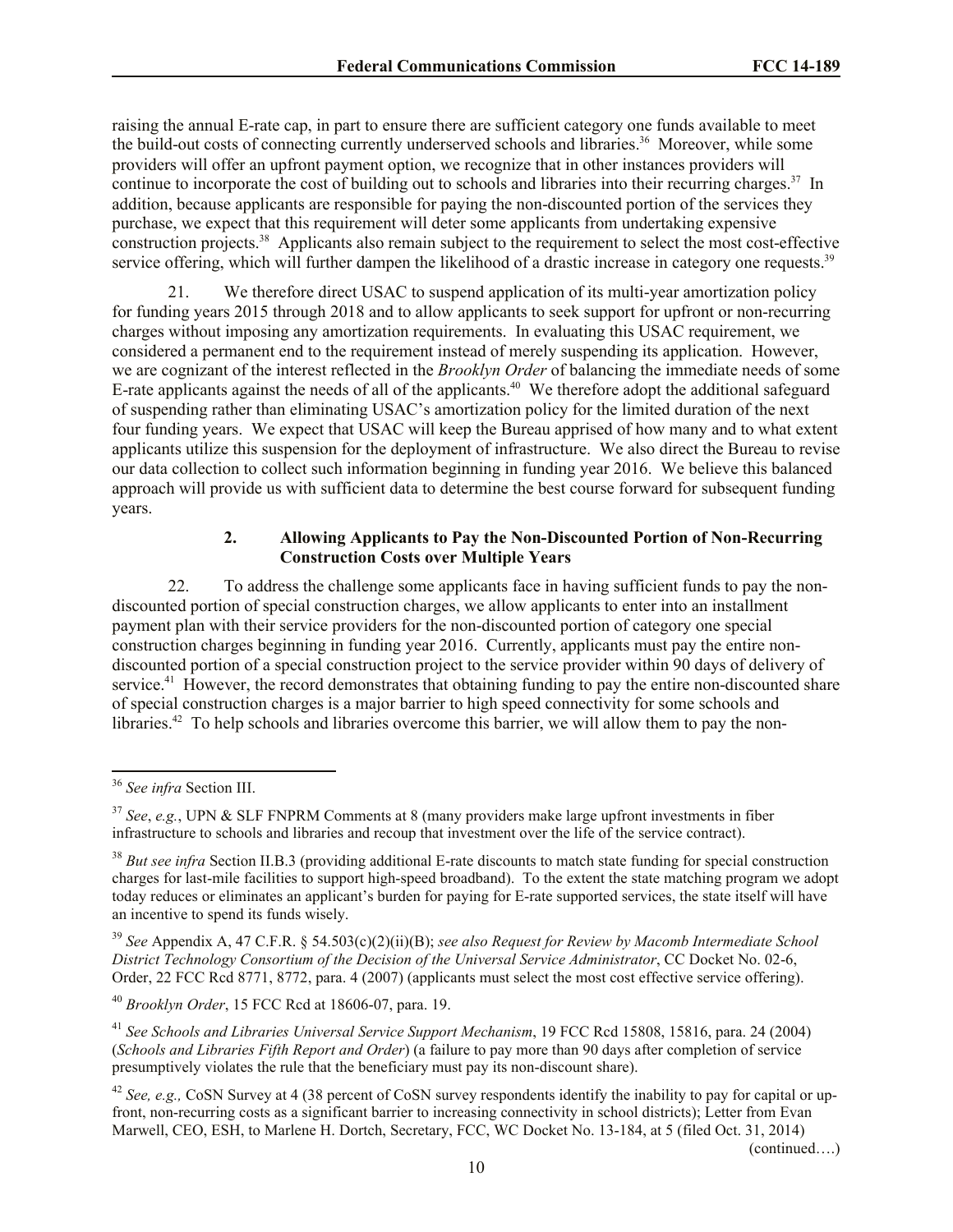discounted portion of special construction charges in installment payments of up to four years from the first day of the relevant funding year. Pursuant to our direction above to USAC to suspend its amortization policy, applicants will be able to seek the discounted portion of those same category one special construction charges during a single funding year.

23. Applicants who are interested in this flexible payment arrangement must specifically include this request in their bids on their FCC Forms 470. By notifying all potential bidders of their interest, applicants will ensure that vendors know and understand all expected terms and conditions of the school or library's bid and that all potential service providers who are willing to offer an installment payment option will be on notice of the applicant's interest and will bid accordingly.

Service providers are under no obligation to allow this payment arrangement and should not do so in the absence of such a request on an applicant's FCC Form 470. However, those that do offer installment payments in response to an FCC Form 470 seeking bids that include this option must specify in their bid submission whether they are willing to allow this payment arrangement and must also disclose all material terms of that arrangement, including any interest rate they would charge the applicant and the term of the installment payment plan they are offering.

25. We recognize that allowing applicants greater flexibility to pay the non-discounted cost of special construction charges combined with the other changes we make in this Order could increase demand for category one support. However, a temporary increase in the demand to the Fund for special construction charges will ultimately be beneficial to E-rate applicants and the stability of the Fund. It will result in more students and library patrons enjoying access to scalable, high-speed broadband connections and we expect increasing flexibility for applicant's non-recurring payments for special construction will allow applicants to structure the agreements with service providers so as to lower future costs for recurring services.<sup>43</sup> Moreover, the increase in the E-rate funding cap we adopt today should alleviate concerns resulting from any temporary increase in demand for special construction charges.

26. As with our suspension of the amortization requirement, we expect that USAC will keep the Bureau apprised of how many and to what extent applicants utilize this installment payment option for the deployment of infrastructure. We also direct the Bureau to consider how best to modify our data collections to capture information about the extent to which applicants take advantage of this option and to require reporting and certifications by applicants and service providers regarding the payment of the applicant's non-discounted share of special construction charges.

27. We also amend section  $54.504(a)(1)(iii)$  to require applicants that take advantage of this flexible payment option to certify on their FCC Forms 471 that they are able to pay all required installment payments. Our rule currently requires applicants to certify that they are able to pay the discounted charges for eligible services from funds to which access has been secured in the current funding year. This change is necessary because applicants on an installment plan may not have secured all of their non-discounted payments in the applicable funding year.

28. We also take this opportunity to remind applicants and vendors that it is a violation of our competitive bidding rules for service providers to offer to pay the non-discounted portion of E-rate supported services, and a violation of our gift rules and the prohibition on the receipt of rebates for services or products purchased with E-rate discounts to forgive payment of such charges or to accept such

<sup>(</sup>Continued from previous page)

<sup>(</sup>ESH Oct. 31 Ex Parte) (schools and libraries do not have capital for large up-front payments); SHLB FNPRM Comments at 2 (upfront capital costs are an important hurdle that often prevent schools and libraries from obtaining the broadband connections that they need); New America FNPRM Reply Comments at 6 (upfront capital costs are one of the key hurdles that prevent schools and libraries from getting the capacity they need).

<sup>43</sup> *See* ESH FNPRM Comments at 15 (the average monthly cost of a connection is \$114 per Mbps for a 10 Mbps connection but only \$7 per Mbps for a 1 Gbps connection).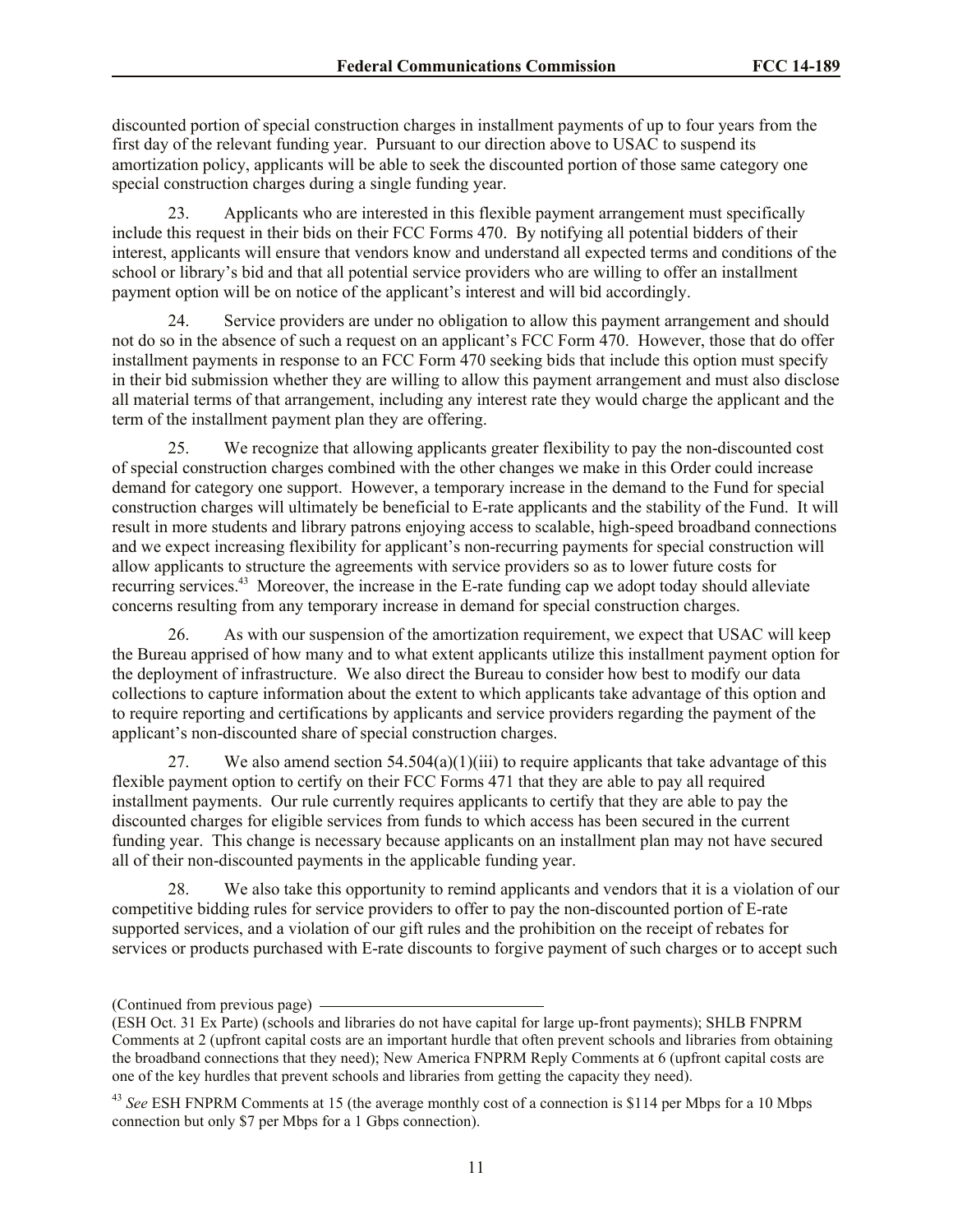payment forgiveness.<sup>44</sup> By extension, service providers that accept installment payments of the nondiscounted share of E-rate supported services cannot forgive any or all such payments. Because interest and finance charges are not eligible for E-rate support, applicants may not seek support for these charges.<sup>45</sup> Additionally, we remind applicants and service providers that our document retention rules require them to maintain records of payments made so that USAC can verify that an applicant has paid its full non-discounted share.<sup>46</sup> Applicants should also be prepared to provide documentation verifying their agreements with service providers for an installment payment plan.

# **B. Modifying the Commission's Eligible Services List and Rules to Expand Access to Low Cost Fiber (WC Docket 13-184)**

29. To further expand the competitive options for schools and libraries seeking high-speed broadband connectivity and to drive down broadband costs for applicants and the Fund, we amend our eligible services list, effective in funding year 2016, to equalize the E-rate program's treatment of lit and dark fiber; amend our rules to allow applicants to construct their own fiber networks under limited circumstances; and incent states to identify and provide financial assistance for last-mile connections to underserved schools and libraries.

# **1. Equalizing the Treatment of Lit and Dark Fiber**

30. First, we adopt the Commission's proposal in the *E-rate Modernization NPRM* to equalize the E-rate program's treatment of lit and dark fiber.<sup>47</sup> Citing the cost savings and bandwidth upgrades that dark fiber can provide, school, library, and local government commenters from urban and rural areas across the country overwhelmingly support equalizing the treatment of lit and dark fiber.<sup>48</sup> The availability of a full dark fiber option will help some E-rate applicants attract multiple competitive bids for construction and deployment and will drive down broadband costs for schools and libraries, as

<sup>47</sup> *Modernizing the E-rate Program for Schools and Libraries*, WC Docket 13-184, Notice of Proposed Rulemaking, 28 FCC Rcd 11304, 11325-26, paras. 71-72 (2013) (*E-rate Modernization NPRM*).

<sup>48</sup> *See*, *e.g.*, ESH FNPRM Comments at 15 ("when schools have the financial resources to leverage dark fiber and self-provisioning, they can save as much as 90 percent on the cost of high speed WAN connections"); New America FNPRM Reply Comments at 8 ("By providing support for modulating electronics for dark fiber as well as special construction costs, the Commission can give schools and libraries greater options in how infrastructure will be deployed and, in many cases, save money in the long term."); SHLB FNPRM Comments at 7 ("The rules discourage schools and libraries from using dark fiber, even when it may be the most cost-effective alternative."); ALA NPRM Comments at 13 ("The current rule skews the decision of libraries and schools to move to lit fiber even in cases when dark fiber may be a less expensive alternative. Placing both lit and dark fiber on a 'level playing field' makes sense and gives libraries more options."); Chicago NPRM Reply Comments at 3-4 ("Dark fiber is being considered as a future option for the CPS and could reduce costs in the long run. . . . To meet connectivity goals within a certain timeframe, we should be technology neutral."); Iowa NPRM Comments at 6; MOREnet NPRM Comments at 7; NATOA NPRM Comments at 4-5 ("[D]ark fiber may be a cost-effective means by which schools and libraries can address their advanced communications needs . . . . [T]his determination can most accurately be made by the school or library that seeks to use E-rate funding.") (internal quotation marks omitted); Clemins NPRM Comments at 2-3 (describing benefits of dark fiber to both larger urban districts and remote rural districts in Vermont); San Diego County NPRM Comments at 5; San Antonio NPRM Reply Comments at 3-4; SC K-12 Initiative NPRM Comments at 6; SCG NPRM Reply Comments at 16; TETA NPRM Reply Comments at 2; Quilt NPRM Comments at 7-8; UEN NPRM Comments at 3; WDPI NPRM Comments at 5; Weslaco ISD NPRM Comments at 4; Letter from Gary Resnick Chair, Intergovernmental Advisory Committee, to Marlene H. Dortch, Secretary, FCC, WC Docket No. 13- 184, at 2 (filed Dec. 4, 2014) (IAC Ex Parte Letter).

 $\overline{\phantom{a}}$ <sup>44</sup> *See* 47 C.F.R. §§ 54.503(d) and 54.523.

<sup>45</sup> *See* 47 C.F.R. § 54.502(a).

<sup>46</sup> *See* 47 C.F.R. § 54.516(a) and (b). *See also Schools and Libraries Fifth Report and Order*, 19 FCC Rcd at 15825, para. 48 (records proving payments of invoices are an example of documents that E-rate applicants are required to maintain).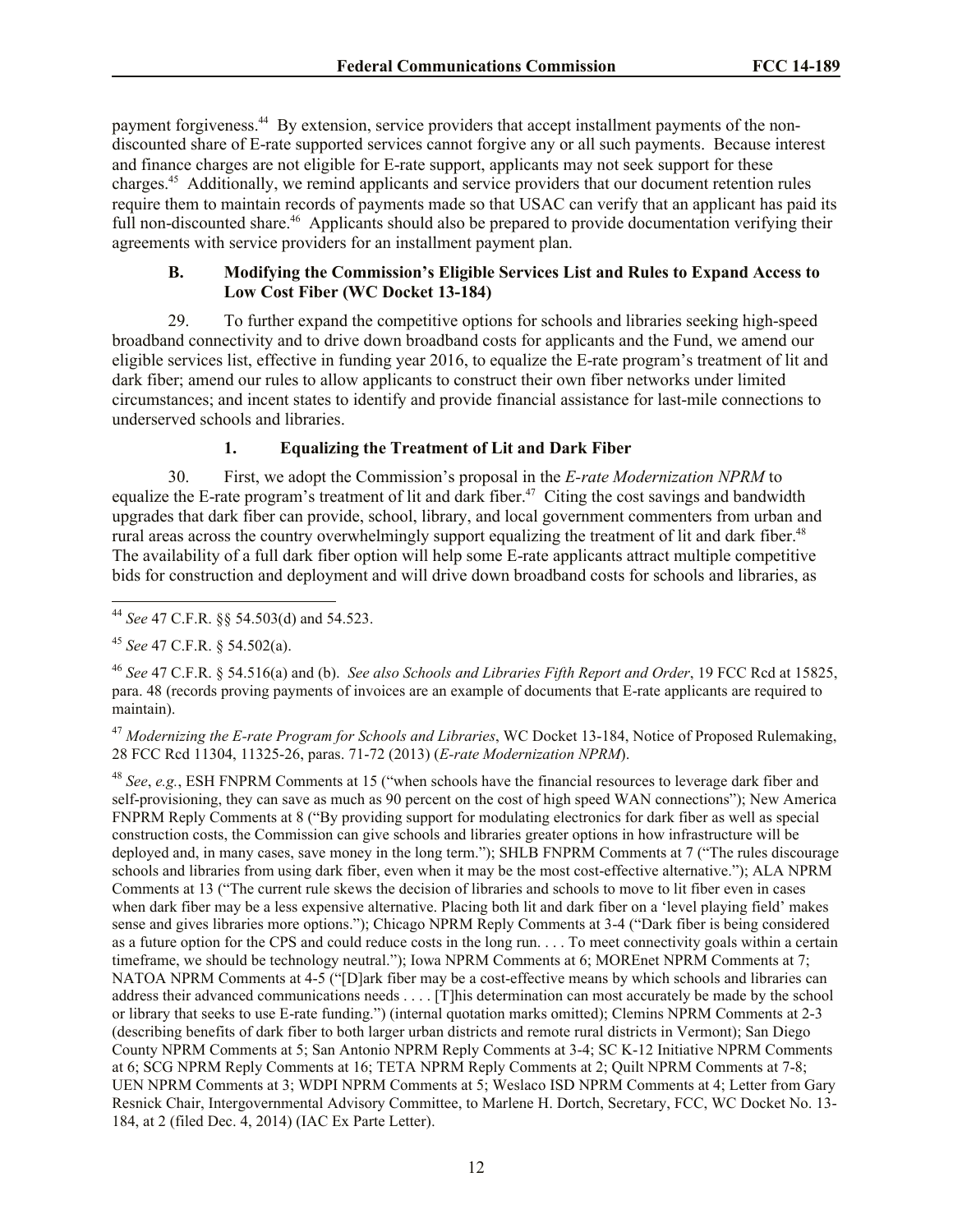well as the E-rate program. We will equalize the treatment of dark and lit fiber beginning in funding year 2016.

31. Dark-fiber leases and other dark-fiber service agreements are commercial arrangements in which a broadband customer purchases use of a portion of a provider-owned and maintained fiber network separately from the service of lighting  $(i.e.$  transmitting information over) that fiber.<sup>49</sup> Many competitive providers now offer such arrangements. In the *Schools and Libraries Sixth Report and Order*, the Commission concluded that expanding access to such arrangements would "increase" competition among providers of fiber and ensure[] that schools and libraries . . . pay less for the same or greater bandwidth," and therefore added dark fiber to the E-rate eligible services list.<sup>50</sup> The Commission limited dark-fiber support in several ways, however, "pending further inquiry into the potential impact on the E-rate fund" of fully equalizing the treatment of lit and dark fiber services.<sup>51</sup> The E-rate program currently supports the recurring costs of leasing lit and dark fiber as category one services. When a school or library leases lit fiber, the modulating electronics necessary to light that fiber are funded as a category one service. By contrast, a school or library that leases dark fiber currently cannot receive category one support for the modulating electronics necessary to light the fiber.<sup>52</sup> In addition, the E-rate program currently provides category one support for all "special construction charges" for leased lit fiber, but does not support special construction charges for leased dark fiber beyond a school or library's property line.<sup>53</sup> Having now developed a further record on this issue, we conclude that leveling the playing field between lit and dark fiber will expand options for applicants and will likely reduce costs for the Fund.

32. We received widespread support from a broad cross-section of E-rate stakeholders—from schools and state E-rate experts to municipalities and carriers—who believe the equalization of the treatment of lit and dark fiber in the E-rate program carries substantial benefits. Commenters contend, for example, that funding dark fiber on an equal footing with lit fiber will provide more choices and lower costs to schools and libraries seeking enhanced connections. 54 The city of Boston points out that "distinguishing between lit and dark fiber serves no useful purpose" in the E-rate program and that dark fiber should be placed on an equal footing with lit fiber if it is the proper solution to the needs of the school or library.<sup>55</sup> State-level E-rate coordinators take a similar view, as do competitive providers.<sup>56</sup>

 $\overline{\phantom{a}}$ 

<sup>&</sup>lt;sup>49</sup> In this regard, we distinguish dark-fiber leases and other arrangements from self-construction of networks, in which a school or library owns a full network or fiber run, including all the fiber strands and conduit. *See infra* Section II.B.2. Dark-fiber leases more closely resemble lit-fiber contracts than self-provisioning in this regard, in that schools and libraries only lease the fiber strands that they actually put to use. Consistent with prior Commission orders, the term leases includes indefeasible rights of use (IRUs). *See Schools and Libraries Sixth Report and Order*, 25 FCC Rcd at 18772, para. 19 n.51; *Rural Health Care Support Mechanism*, WC Docket No. 02-60, Report and Order, 27 FCC Rcd 16678, 16737, para. 127 n.342 (2012) (*Healthcare Connect Order*).

<sup>50</sup> *Schools and Libraries Sixth Report and Order*, 25 FCC Rcd at 18769, para. 12.

<sup>51</sup> *Id.* at 18772-73, para. 19.

 $52$  Currently, modulating electronics necessary to light dark fiber that is leaving the school or library premises are unsupported by the E-rate program while the electronics needed to light dark fiber can be eligible if the equipment meets the definition of priority (category) two internal connections. *See Wireline Competition Bureau Provides Guidance Following Schools and Libraries Universal Service Support Program Sixth Report and Order,* CC Docket No. 02-6, GN Docket No. 09-51, Public Notice, 25 FCC Rcd 17332, 17337 (Wireline Comp. Bur. 2010).

<sup>53</sup> *Schools and Libraries Sixth Report and Order*, 25 FCC Rcd at 18772-73, para. 19.

<sup>54</sup> Lancaster Lebanon NPRM Comments at 4.

<sup>55</sup> Boston NPRM Comments at 4.

<sup>56</sup> *See* SECA NPRM Comments at 17-18; LTS Buyer, UPN, & FN NPRM Comments at 6. E-rate consultants echo many of the same points. *See* E-mpa NPRM Comments at 2 (Dark fiber "help[s] increase competition in rural and/or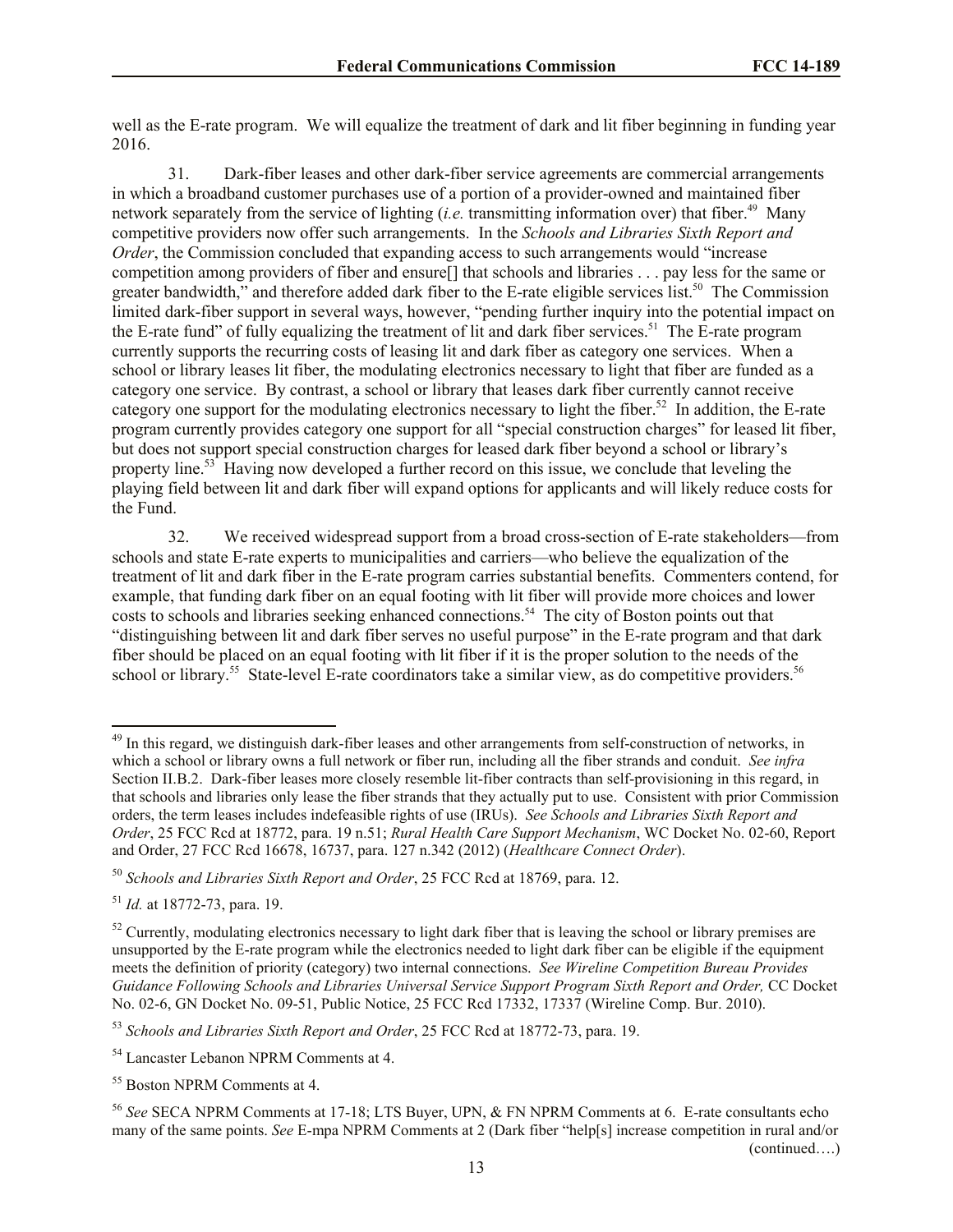33. While most schools and libraries seeking high-speed broadband purchase lit fiber services, the record makes clear that dark fiber can be a powerful option for a significant minority to drive down broadband costs while increasing capacity. For example, Maine, which purchases school and library connectivity through a statewide consortium, has leased 1 Gbps dark fiber circuits to 75 schools across the state.<sup>57</sup> Maine reports that because its dark-fiber service provider charges on a per-mile basis rather than based on bandwidth used, the state consortium's all-inclusive cost for 1 Gbps connectivity to these 75 schools is approximately \$500 to \$750 per-school per-month – roughly the same per-circuit price the state consortium pays for one percent of that bandwidth (10 Mbps) for lit circuits from other providers.<sup>58</sup> Similarly, the University System of Georgia's statewide research and education network, PeachNet, is employing a dark fiber solution to significantly increase the high-speed broadband connectivity to local school districts.<sup>59</sup> Beginning July 2015, PeachNet will increase the broadband connectivity to each local school district from 3 Mbps per school to 100 Mbps per schools while reducing the Georgia Department of Education's per Mbps costs by 96 percent.<sup>60</sup>

34. Dark-fiber services can also be a cost-effective option for smaller, rural districts that otherwise face challenges affording high-speed circuits. For example, the Newton Public School District, an 11-school district centered in Newton, Kansas, recently upgraded to a district-wide 1 Gbps WAN while decreasing costs by moving to a dark-fiber solution.<sup>61</sup> Likewise, the Morgan County and Bleckley County school systems in Georgia, which each serve rural populations, connect their schools through cable-provided dark fiber at speeds of 1 to 10 Gbps. 62 Weslaco ISD, located in the south Texas Rio Grande Valley, serves a largely poor and minority population, including many migrant families and relies on dark-fiber leases to connect several of its 17 school sites to its central network operations center.<sup>63</sup>

(Continued from previous page)

<sup>57</sup> *See* State School Connectivity Profiles, WC Docket No. 13-184, at 19-22 (Wireline Comp. Bur. rel. Sept. 19, 2014) (*State School Connectivity Profiles*).

<sup>58</sup> See id. The estimated dark-fiber cost includes monthly maintenance charges for the fiber itself and the cost of lighting the circuits.

<sup>59</sup> Letter from Charles Eberle, Attorney-Advisor, Telecommunications Access Policy Division, Wireline Competition Bureau, FCC, to Marlene H. Dortch, Secretary, FCC, WC Docket No. 13-184, at 1 (filed Nov. 11, 2014).

 $^{60}$  *Id.* (explaining that the total previous annual cost to provide 3 Mbps to each of Georgia's 2,300 schools was approximately \$14.3 million for 6.9 Gbps (\$2,072/Mbps/year) and that the total annual cost to upgrade to 100 Mbps per school via PeachNet will be \$19.2 million annually for 230 Gbps (\$83.48/Mbps/year)).

<sup>61</sup> Letter from James Bachtell, Attorney-Advisor, Telecommunications Access Policy Division, Wireline Competition Bureau, FCC, to Marlene H. Dortch, Secretary, FCC, WC Docket No. 13-184, at 1 (filed Sept. 30, 2013).

 $62$  Letter from Charles Eberle, Attorney-Advisor, Telecommunications Access Policy Division, Wireline Competition Bureau, FCC, to Marlene H. Dortch, Secretary, FCC, WC Docket No. 13-184, at 1 (filed Aug. 16, 2013).

 $63$  Weslaco ISD NPRM Comments at 1-3. Supporting these individual examples, ESH's study of nearly \$300 million in funding year 2013 E-rate spending across districts found that "the average monthly cost of a leased dark fiber circuit, which can be configured for either 1 Gbps or 10 Gbps, is \$522 per circuit, 58 percent lower than lit fiber at 1 Gbps and 76 percent lower than lit fiber at 10 Gbps." *See* Letter from Evan Marwell, CEO, ESH, to Marlene H. Dortch, Secretary, FCC, at White Paper Attachment at 30 (filed Apr. 10, 2014). Although Verizon correctly observes that a true apples-to-apples comparison would require including the costs of lighting the fiber in each of these contracts, we believe the ESH analysis nevertheless suggests that dark fiber may be a cost-effective choice for many schools. *See* Letter from Alan Buzacott, Executive Director, Federal Regulatory Affairs, Verizon, to Marlene H. Dortch, Secretary, FCC, WC Docket No. 13-184, at 7 (filed Apr. 30, 2014).

rural remote areas."); EPS NPRM Comments at 7 ("For an applicant to have a true choice between different technologies, the eligibility rules must treat them equally.").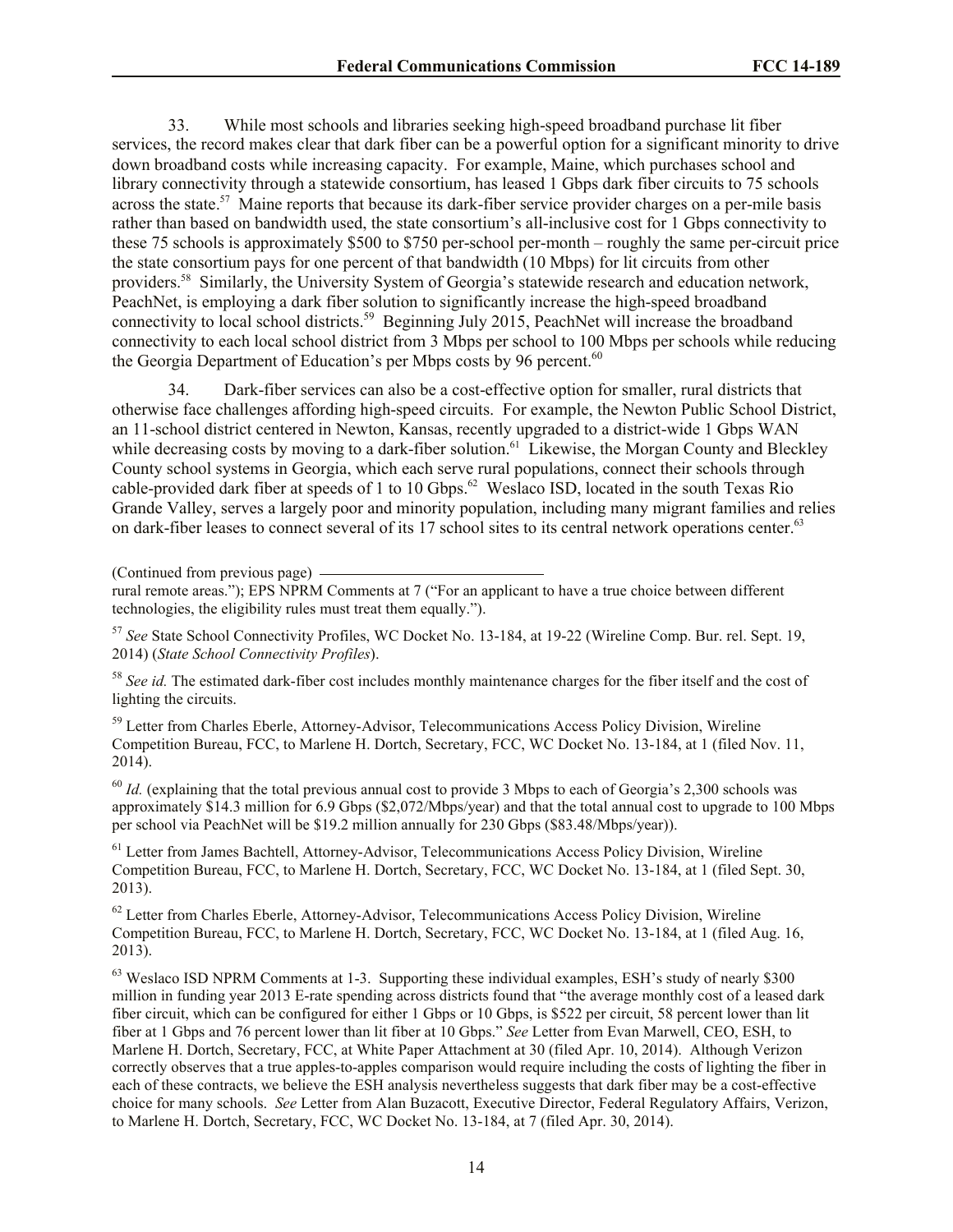35. Equalizing the treatment of lit and dark fiber is also consistent with the Commission's approach in the *Healthcare Connect Order*. There, guided by the principle that "providing flexibility for HCPs [health care providers] to select a range of services . . . will maximize the impact of Fund dollars (and scarce HCP resources)," the Commission concluded that "supporting dark fiber provides an additional competitive option to help HCPs obtain broadband in the most cost-effective manner available in the marketplace."<sup>64</sup> In particular, and in contrast to the current E-rate rules, the *Healthcare Connect Order* authorized support for special construction charges for both lit and dark fiber, as well as for the installation of equipment and services "necessary to make [dark fiber] service functional," including modulating electronics.<sup>65</sup>

36. Following this recent precedent and given the broad support in the record, we will equalize the treatment of dark- and lit-fiber services within E-rate, beginning in funding year 2016. Specifically, adopting the Commission's proposal in the *E-rate Modernization NPRM*, we will provide category one support for special construction charges for leased dark fiber, as we do for leased lit fiber, and we will provide category one support for the modulating electronics necessary to light leased dark fiber. $66$ 

37. To prevent applicants from using E-rate discounts to acquire unneeded capacity or warehouse dark fiber for future use, we maintain the safeguards that the Commission adopted in the *Schools and Libraries Sixth Report and Order*, and extend those it adopted in the *Healthcare Connect Order* to E-rate. First, to prevent warehousing of excess fiber capacity, applicants cannot receive E-rate funding for recurring costs associated with dark fiber until it is lit, and applicants may only receive funding for special construction charges for dark fiber if it is lit within the same funding year.<sup>67</sup>

38. To provide applicants sufficient time to complete special construction projects before a funding year begins, we codify the bulk of USAC's current policy regarding special construction charges. Specifically, we allow category one infrastructure costs incurred six months prior to that funding year, provided the following conditions are met: (1) the construction takes place only after selection of the service provider pursuant to a posted FCC Form 470 (or any successor form); (2) a category one recurring service must depend on the installation of the infrastructure; and (3) the actual service start date of that recurring service is on or after the start of the funding year (July 1).<sup>68</sup> We also direct USAC to accept invoices for special construction charges meeting these conditions dated during this period of time before

<sup>64</sup> *Healthcare Connect Order*, 27 FCC Rcd at 16728-29, para. 107, 16735-36, para. 123.

<sup>65</sup> *Id.* at 16737, para. 128, 16738, para. 131.

 $\overline{a}$ 

<sup>66</sup> For the avoidance of doubt, we clarify that the actions we take in this Order to suspend USAC's amortization policy and to allow applicants to enter into an installment payment plan with their service providers for the nondiscounted portion of their special construction charges apply equally to lit and dark fiber services. *See supra* Section II.A.

<sup>67</sup> *Healthcare Connect Order*, 27 FCC Rcd at 16738, para. 129 ("Furthermore, in some rural areas, weather conditions can cause unavoidable delays in construction. Therefore, we will allow applicants to receive up to a oneyear extension to light fiber if they provide documentation to USAC that construction was unavoidably delayed due to weather or other reasons.").

<sup>68</sup> *See* Appendix A, 47 C.F.R. § 54.507(d)(2). Effectively, we are codifying the *Nassau County Order* which permitted installation of special construction projects up to six months before the beginning of the funding year under similar conditions. *See Request for Review of the Decision of the Universal Service Administrative Company by Nassau County Board of Cooperative Educational Services, Westbury, NY*, CC Docket No. 97-21, Order, 17 FCC Rcd 24584, 24586-89, paras. 7-11 (Wireline Comp. Bur. 2002) (*Nassau County Order*) (allowing special construction six months in advance of the funding year when the construction takes place only after selection of the service provider pursuant to a posted FCC Form 470 (or any successor form); the priority one service must depend on the installation of the infrastructure; the actual service start date is after the start of the funding year (July 1); and invoices are dated after the start of the funding year). *See also* USAC, Schools and Libraries, Advance Installation, http://www.usac.org/sl/applicants/step06/installation.aspx (last visited Nov. 19, 2014).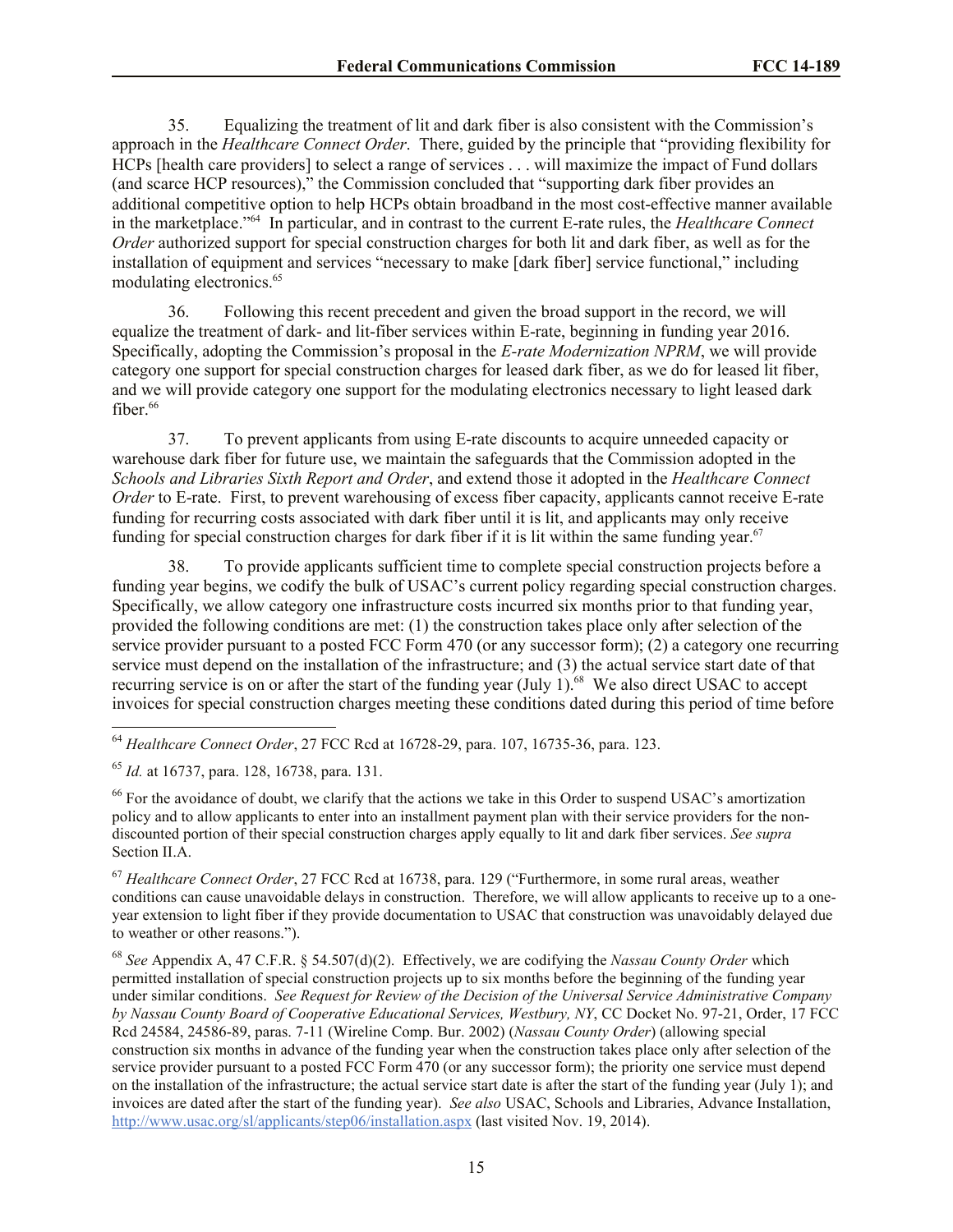the start of the funding year. However, applicants that choose to start construction before they receive a funding commitment bear the risk that their funding request will not be granted. Because special construction charges for leased dark fiber are now eligible for category one support, applicants seeking support for special construction for dark fiber may avail themselves of this limited exception for early construction. In addition, as in the *Healthcare Connect Order*, we will also allow applicants to receive up to a one-year extension to light fiber if they demonstrate that construction was unavoidably delayed due to weather or other reasons.<sup>69</sup>

39. Second, to ensure that applicants treat the price of eligible products and services as the primary factor in selecting winning bids, we adopt measures to ensure that applicants fairly compare dark fiber with other options. If a school or library intends to seek support for special construction charges associated with dark fiber, it must also solicit proposals to provide the needed services over lit fiber.<sup>70</sup> Similarly, if a school or library intends to seek support to lease and light dark fiber, the schools or library must also solicit proposals to provide the needed services over lit fiber over a time period comparable to the duration of the dark-fiber lease or IRU.<sup>71</sup> In addition, if an applicant intends to request support for equipment and maintenance costs associated with lighting dark fiber, it must include these elements in the same application as the dark fiber so that USAC can easily review all costs together.<sup>72</sup> These safeguards amply address concerns that schools and libraries could choose dark-fiber solutions when not the most cost-effective solution, that they will exclude certain costs when comparing dark- and lit-fiber solutions, or that they will warehouse spare capacity. Indeed, the safeguards reflect the suggestions of many of the commenters who raised these concerns in the record.<sup>73</sup>

40. USTelecom argues that the protections adopted in the *Healthcare Connect Order* will prove insufficient in the E-rate context because "USAC-conducted cost-effectiveness reviews [are] not viable for the E-rate program" and "the E-rate program – at least as it is currently structured – provides fewer incentives for applicants to make cost-effective choices than the Healthcare Connect Fund" because the top discount rate is higher.<sup>74</sup> We find both arguments unpersuasive. While it is true that the top discount rate in the E-rate program is higher than the discount rate for recipients of Healthcare Connect funds, E-rate discounts vary, resulting in a substantial number of E-rate applicants receiving discount rates below those discount rates received by rural health care providers. In addition, all E-rate applicants are required to engage in cost-effective purchasing.<sup>75</sup> Further, USAC routinely conducts cost-

 $\overline{a}$ 

<sup>72</sup> *Id.*

<sup>69</sup> *Healthcare Connect Order*, 27 FCC Rcd at 16738, para. 129.

<sup>70</sup> *Id.* at 16736, para. 125.

 $17^{1}$  *Id.* 

<sup>73</sup> *See* AT&T NPRM Comments at 5-6 ("[I]f the Commission decides to provide E-rate funding for dark fiber architectures by funding electronics and special construction charges, it must do so in a technology neutral way and adopt safeguards to ensure that private fiber networks are funded only where proven necessary, efficient and costeffective, as the Commission requires in the Rural Healthcare program."); Cox NPRM Comments at 6-8 (urging the Commission "to not provide E-rate support for 'special construction charges' . . . without adequate safeguards to prevent abuse and waste" such as "requir[ing] applicants considering dark fiber . . . to obtain bids for finished services"); NCTA NPRM Comments at 12-13 (citing Commission statements in the *Schools and Libraries Sixth Report and Order* emphasizing the need to ensure that applicants who "choose to use a leased fiber solution are considering the full range of costs associated with implementing leased fiber", "are not requesting funding for more capacity than necessary for their educational needs," and are making "apples-to-apples comparisons when evaluating competing bids").

<sup>74</sup> USTelecom NPRM Reply Comments at 4-6.

<sup>75</sup> *See* 47 C.F.R. § 54.504(a)(ix).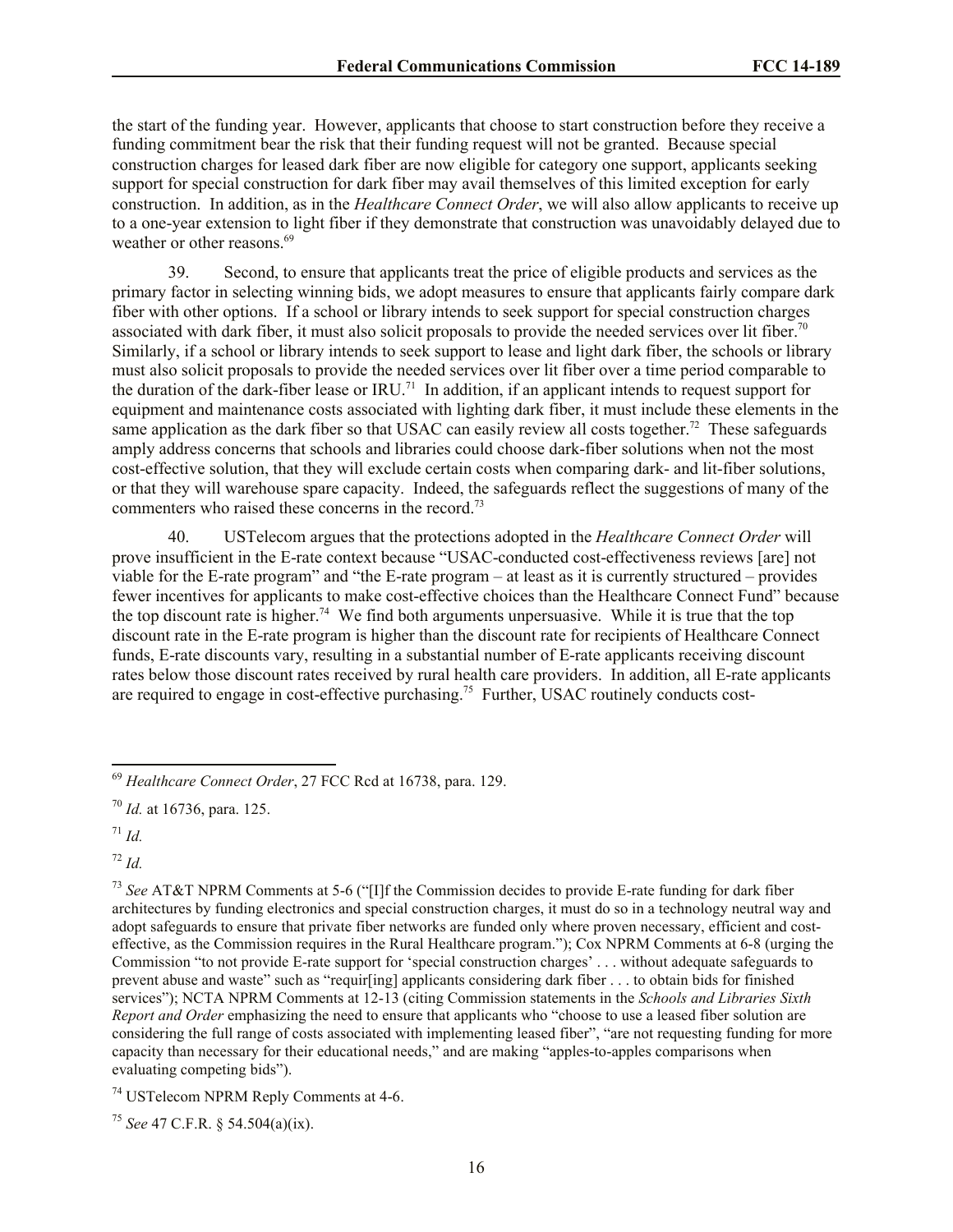effectiveness reviews of E-rate applications every year and we are confident it can do so for applicants choice of dark-fiber solutions, just as it does for all the other purchasing decisions applicants make.<sup>76</sup>

41. Incumbent providers also assert that equalizing the treatment of lit and dark fiber "undermines national broadband policy" because it "takes traffic away from actual or potential last mile facilities of broadband service providers, which frustrates their ability to utilize schools as anchor tenants for broadband investment in surrounding communities, especially in low density areas."<sup>77</sup> It is our view that vibrant competition on an even playing field generally brings the lowest prices and best promotes "national broadband policy."<sup>78</sup> Accordingly, within a framework that treats lit- and dark-services equally, incumbents are free to offer dark-fiber service themselves, or to price their lit-fiber service at competitive rates to keep or win business – but if they choose not to do so, it is market forces and their own decisions, not the E-rate rules, that "frustrate<sup>[]</sup> their ability to utilize schools as anchor tenants."<sup>79</sup> Nor does it "take[] traffic away from actual or potential last mile facilities of broadband service providers," if a competitor wins school and library business, for competitive providers of dark-fiber service are also "broadband service providers," and our role in the E-rate context is to encourage participation in the Erate program and foster access to broadband by schools and libraries, and not favor one provider over another.<sup>80</sup>

42. Finally, USTelecom reiterates its statutory argument from past proceedings that the Act prohibits support for dark fiber because it is not a "service" under section 254.<sup>81</sup> The Commission has rejected this interpretation on multiple prior occasions, and commenters neither offer new arguments nor identify new facts that would warrant revisiting this conclusion.<sup>82</sup> USTelecom contends that even if dark fiber itself qualifies for support, modulating electronics necessary to light dark fiber and special construction charges for leased dark fiber do not, because whereas "dark fiber is part of the transmission path that enables the requisite functionality (delivery of voice, video and/or data) to be delivered to the classroom," modulating electronics and special construction charges are "unrelated to the transmission of information to individual classrooms." 83 USTelecom provides no explanation for this assertion, however, nor can we imagine any. Lighting dark fiber "enables the requisite functionality (delivery of voice, video and/or data)" to just the same extent as the dark fiber itself.<sup>84</sup> Indeed, modulating electronics are a critical component of the E-rate supported bundle when broadband is sold as a lit-fiber service. Likewise, just as special construction charges for lit fiber are eligible because they are part of the cost of bringing broadband connections to school and library buildings, so too are special construction charges for dark fiber. Further, we continue to believe that dark fiber does enhance access to advanced telecommunications and information services consistent with section  $254(h)(2)(A)$ .<sup>85</sup> Therefore,

<sup>79</sup> *See* CenturyLink NPRM Comments at 6.

<sup>80</sup> *Id.*

 $\overline{\phantom{a}}$ 

<sup>81</sup> USTelecom NPRM Comments at 15.

<sup>82</sup> *See Schools and Libraries Sixth Report and Order*, 25 FCC Rcd at 18769, para. 12 (citing *Applications for Authority Pursuant to Section 214 of the Communications Act of 1934 to Cease Providing Dark Fiber Service*, Memorandum Opinion and Order,  $\overline{8}$  FCC Rcd 2589, 2593, paras. 17-18 (1993) (subsequent history omitted).

<sup>83</sup> USTelecom NPRM Reply Comments at 3-4.

<sup>76</sup> *See infra* para. 126.

 $77$  CenturyLink NPRM Comments at 5-6; ITTA NPRM Comments at 15-16 (identical language).

<sup>78</sup> *See* National Broadband Plan at 25 (recommending policies to ensure robust competition to maximize consumer welfare, innovation and investment).

<sup>84</sup> *Schools and Libraries Sixth Report and Order*, 25 FCC Rcd at 18769, para. 12.

<sup>85</sup> *Id.*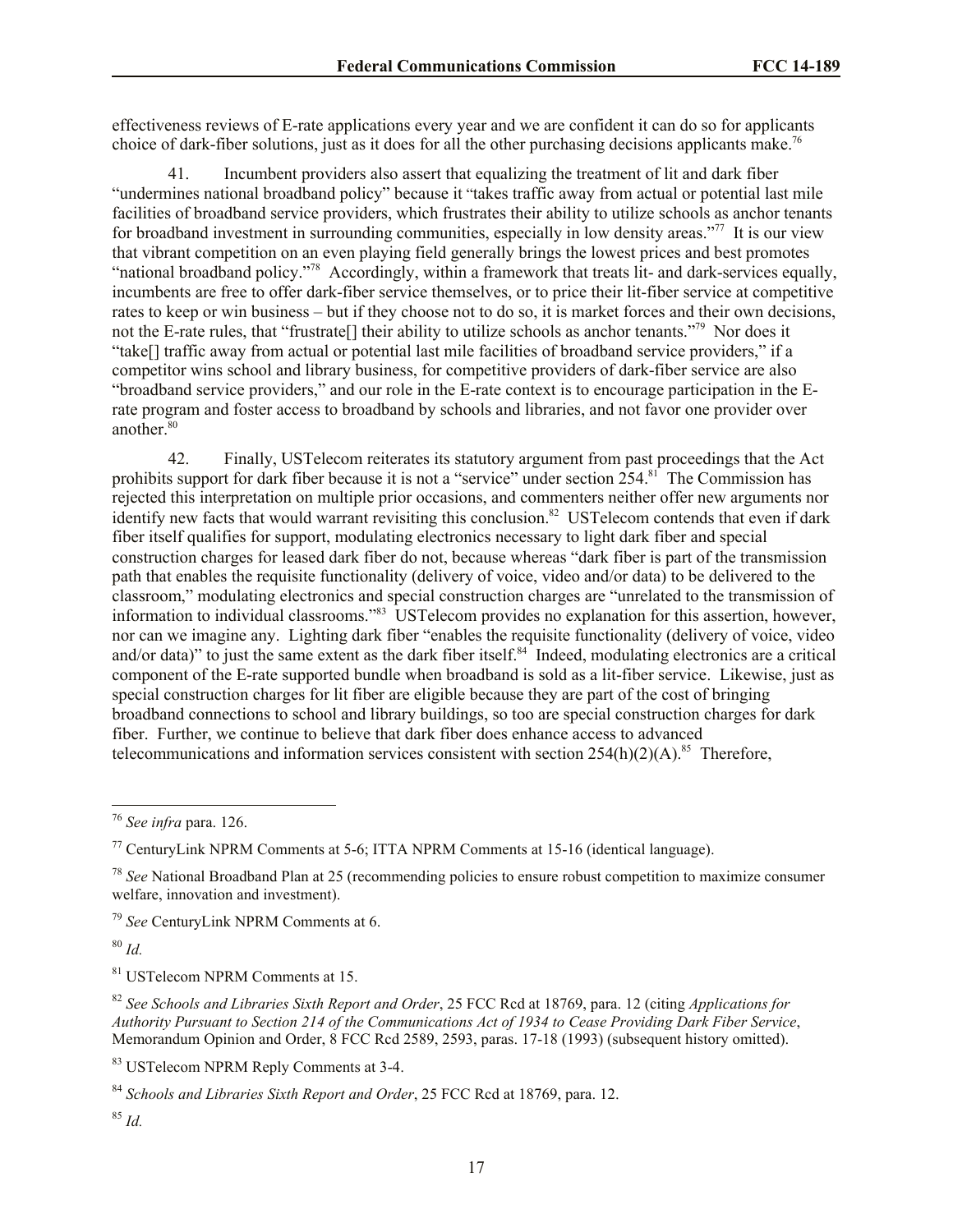consistent with our policy conclusion that lit- and dark-fiber services should be treated equally, we see nothing in the statute that would require us to draw a distinction.

#### **2. Permitting Self-Construction of High-Speed Broadband Networks**

43. We also promote high-speed broadband connectivity by permitting applicants to construct their own or portions of their own networks when self-construction is the most cost-effective solution. We agree with commenters that argue that allowing E-rate applicants to own all or portions of their own networks can help deliver the most cost-effective broadband services and provide financial stability for certain E-rate recipients.<sup>86</sup> We also agree with commenters that argue for safeguards to make sure that self-construction is only available in limited circumstances when it is demonstrated to be the most cost-effective solution.<sup>87</sup> As with our equalization of lit and dark fiber, we allow the selfconstruction option beginning in funding year 2016.<sup>88</sup>

44. Providing support for the self-construction of high-speed broadband networks is also consistent with the Communications Act, as the Commission recently found in the *Healthcare Connect Order*:

[S]ection 254(h)(2) provides ample authority for the Commission to provide universal service support for HCP access to advanced telecommunications and information services, including by providing support to HCP-owned network facilities. Nothing in the statute requires that such support be provided only for carrier-provided services. Indeed, prohibiting support for HCPowned infrastructure when self-construction is the most cost-effective option, would be contrary to the command in section  $254(h)(2)(A)$  that support be "economically reasonable."<sup>89</sup>

We find this reasoning equally applicable to self-construction undertaken by schools and libraries that participate in the E-rate program, and we further find that the record now before us demonstrates that support for the self-construction of high-speed broadband networks will fulfill the mandate of section  $254(h)(2)(A)$ .<sup>90</sup> As explained above, for example, we are adopting safeguards to ensure that self-

<sup>87</sup> *See infra* paras. 46-47.

 $\overline{\phantom{a}}$ 

<sup>88</sup> Because we now allow applicants to own networks in these limited circumstances, we eliminate the rule prohibiting the Fund from supporting the purchase of WANs that was previously codified in 47 C.F.R. § 54.518.

<sup>89</sup> *Healthcare Connect Order*, 27 FCC Rcd at 16715, para. 79 (citations and internal quotation marks omitted). *See also Rural Healthcare Support Mechanism*, WC Docket No. 02-60, Order, 21 FCC Rcd 11111, 11114, paras. 11, 14 (2006) (finding RHC Pilot Program, including its self-construction provisions, to satisfy the requirements of section 254(h)(2)(A)) (cited in *Healthcare Connect Order*, 27 FCC Rcd at 16715, para. 79, n.221).

<sup>90</sup> We depart from any prior decision to the extent it might be read as suggesting that we lack authority under section 254(h)(2)(A). In considering the eligibility of WANs built or purchased by schools and libraries, the *Fourth Reconsideration Order* did not make a definitive finding with respect to section 254(h)(2)(A). Rather, it simply

(continued….)

<sup>86</sup> *See, e.g.*, New America FNPRM Reply Comments at 9 (remove the restrictions that prevent schools and libraries from using E-rate support toward building their own networks, which in some instances will be the most costeffective way to meet these institutions' needs); SHLB FNPRM Comments at 7, 9 (allowing schools and libraries to deploy and own their own networks could provide the most cost-effective means of service their needs and will increase price competition with existing broadband providers); Merit NPRM Comments at 6-7 (where owned infrastructure is financially feasible, it give applicants control over future upgrades and costs); Letter from Martin J. Walsh, Mayor, City of Boston, Edwin Lee, Mayor, City of San Francisco, and Charlie Hales, Mayor, City of Portland, to Chairman Wheeler and Commissioners Clyburn, Rosenworcel, Pai, and O'Rielly, FCC, WC Docket No. 13-184, at 1-2 (speeds will go up and costs will go down if applicants can provision their own networks); Quilt PN Comments at 7 (fiber ownership in schools and libraries will help to ensure that there is no financial gain to other providers in building duplicative fiber to the same location to connect the same set of institutions); Quilt PN Comments at 8 (owning fiber insulates against future budgetary constraints for program funding marketplace fluctuations in pricing). *See also* ESH FNPRM Comments at 15 (after accounting for up-front investments, a lit fiber 1 Gbps connection costs \$1,242 per month while a 1 Gbps connection over self-constructed fiber costs \$522 per month).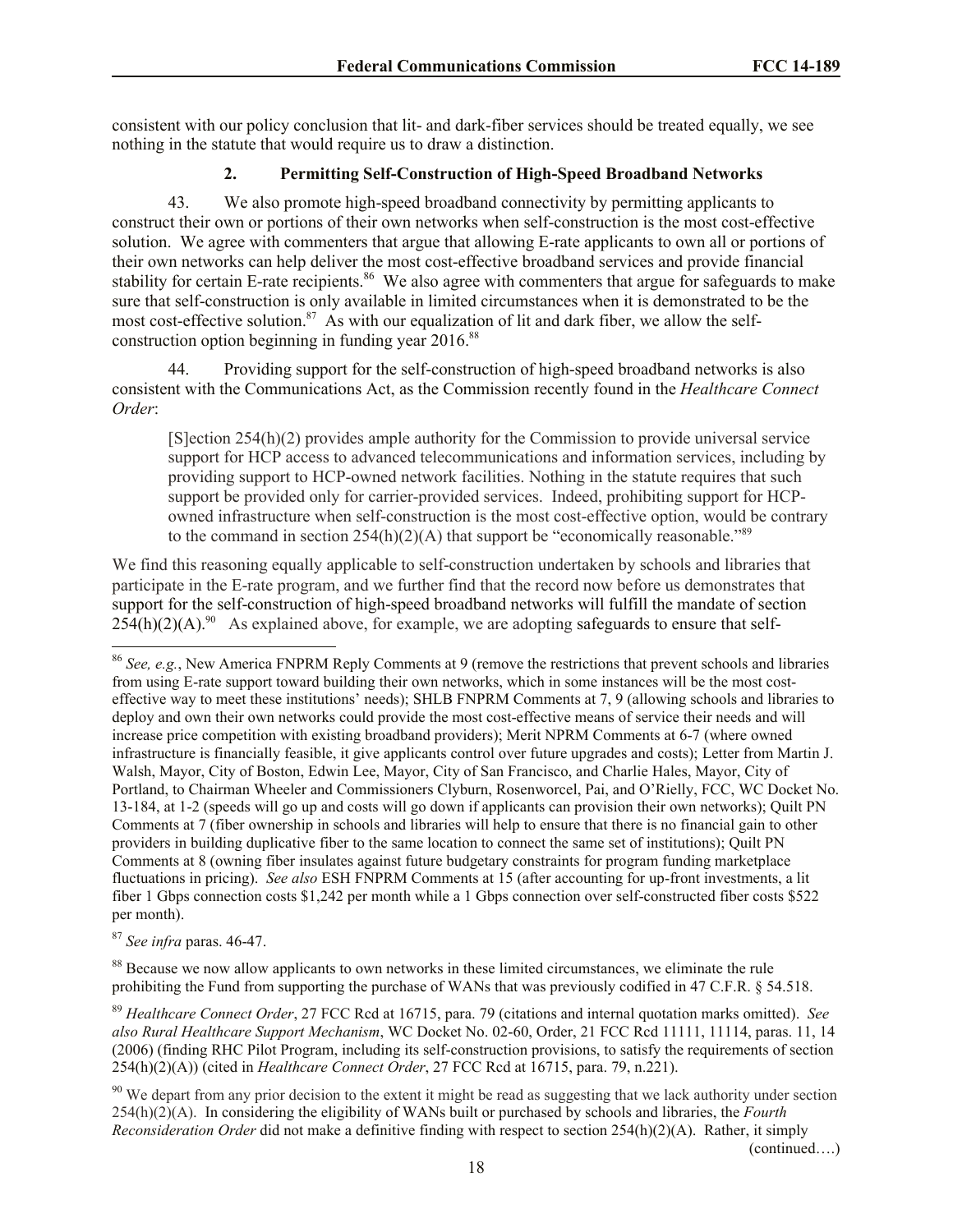construction is available only in limited circumstances when it is demonstrated to be the most costeffective solution to obtain high-speed broadband. The record shows that under these circumstances, support for self-construction will be "economically reasonable," while also fulfilling the statutory mandate that we enhance, "to the extent technically feasible . . . , access to advanced telecommunications and information services for all public and nonprofit elementary and secondary classrooms . . . and libraries."<sup>91</sup>

45. Self-construction can be a useful tool for some schools and libraries when they receive insufficient responses to their FCC Form 470 and associated requests for proposals (RFPs).<sup>92</sup> Testing the benefits of allowing self-construction, the Commission permitted applicants to construct their own networks in the Rural Health Care Pilot Program that preceded the *Healthcare Connect Order*. 93 Eight of the 50 pilot program participants elected to use support for self-construction for parts of their networks, with two of those participants opting to construct their whole networks. The participants found selfconstruction to be a useful tool for cost-effective network deployment.<sup>94</sup> Because of the success of the Rural Health Care Pilot Program, the Commission adopted rules permitting self-construction, subject to certain safeguards, for the Rural Health Care Program participants in the *Healthcare Connect Order*. 95 We follow the model the Commission adopted in the *Healthcare Connect Order* here, to ensure that the Fund supports self-construction only when it is the most cost-effective option.<sup>96</sup>

46. Some commenters express concern about the cost-effectiveness of self-construction and the quality of service it would provide and either oppose a self-construction option or request safeguards to ensure that schools and libraries only have the option of self-construction when it is the most costeffective approach.<sup>97</sup> Other commenters argue that we should impose a cap on self-construction, as the

observed in passing that self-construction "do[es] not *appear* to fall within" that statutory provision "because wide area networks provide broad-based telecommunications." *Federal-State Joint Board on Universal Service et al.*, CC Docket Nos. 96-45, 96-262, 94-1, 91-213, 95-72, Fourth Order on Reconsideration and Report and Order, 13 FCC Rcd 5318 at 5430-31, para. 193 (1997) (*Fourth Recon. Order*) (emphasis added). Broadband networks and services have evolved greatly over time, however, and as the record now demonstrates, what appeared to be true some 18 years ago is now longer the case. Today, wide area networks are routinely used by schools and libraries to provide "advanced telecommunications and information services," *see* CETF PN Comments at 11 (WAN, LAN, and Wi-Fi networks are essential to bringing high capacity broadband to each student and library patron); ADTRAN NPRM Comments at 13 (WANs are key for a school to effectively share networking resources and maximize efficiency within school systems), and hence self-construction of those networks falls squarely within the mandate of section 254(h)(2)(A). Recognizing the importance of WANs to schools, in *the E-rate Modernization Order*, we adopted connectivity targets for WANs. *See E-rate Modernization Order*, 29 FCC Rcd at 8882, para. 29, 8884, para. 32,8886-88, paras. 39-44.

<sup>91</sup> *See supra* notes 86-87 and accompanying text. *See also* 47 U.S.C. § 254(h)(2)(A).

<sup>92</sup> See CoSN Survey at 15 (six percent of schools districts received no responses to their request for bids for E-rate supported services and 26 percent received only one bid).

<sup>93</sup> *See Wireline Competition Bureau Evaluation of Rural Health Care Pilot Program Staff Report*, WC Docket No. 02-60, 27 FCC Rcd 9387, 9466-17, para. 48 (Wireline Comp. Bur. 2012).

<sup>94</sup> *See id*.

<sup>95</sup> *See generally Healthcare Connect Order*, 27 FCC Rcd at 16711-16, paras. 69-80.

<sup>96</sup> *See id.* at 16712-14 paras. 73-75.

<sup>(</sup>Continued from previous page)

<sup>&</sup>lt;sup>97</sup> See, e.g., USTelecom FNPRM Reply Comments at 5-6 (the Commission should not support owned fiber because schools and libraries constructing their own networks are unlikely to be cost-effective and it would be difficult for USAC to conduct a cost-effectiveness review, but if the Commission allows self-construction, it should impose safeguards); Cbeyond NPRM Reply Comments at 8-9 (do not allow self-constructed fiber networks because they are unlikely to deliver the same service quality as efficiently and cost-effectively as finished services delivered over existing networks).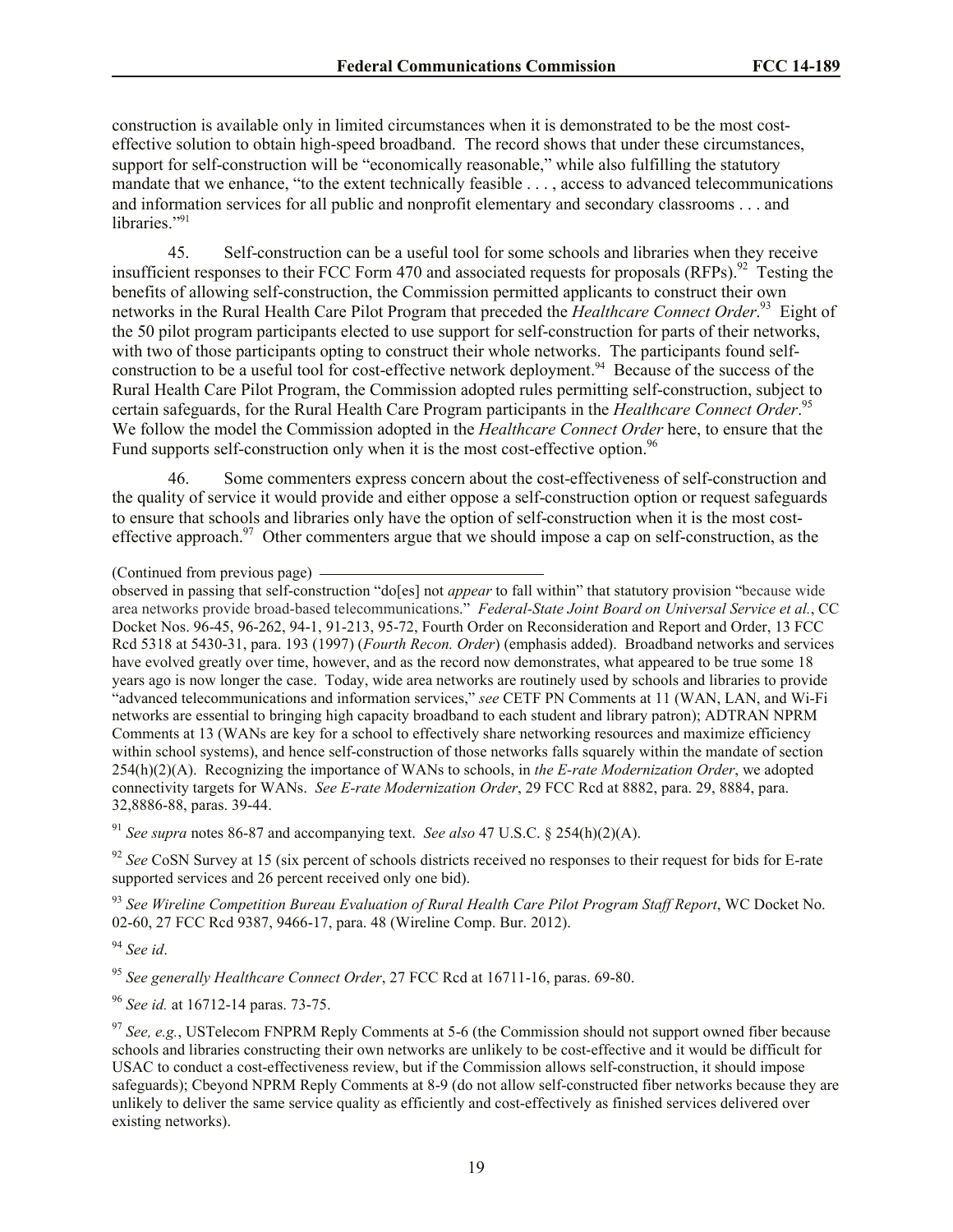Commission did in the Rural Health Care Program.<sup>98</sup> Additionally, NCTA recommends that we only authorize funding for self-construction by schools and libraries where they can demonstrate that (1) there are no commercial alternatives; (2) there are no more cost-effective methods to receive high-speed broadband; and (3) they have the expertise to handle the burden of operating and maintaining a fiber network.<sup>99</sup> For its part, expressing concern about overbuilding, NTCA has argued that self-construction should only be allowed where an applicant has sought broadband services from existing providers and networks, and connectivity is not available from those providers and their networks; the existing provider is given the opportunity to demonstrate that it can provide the broadband service at target speeds within 180 days; there is a meaningful matching funds requirement; applicants are prohibited from using revenue from excess capacity as a source of matching funds; and applicants demonstrate that they have selected the option that will be most cost-effective over the life of the asset.<sup>100</sup>

47. We agree with many of the concerns expressed by commenters, particularly those aimed at ensuring that self-construction is only undertaken when it is the most cost-effective option, but we do not agree with all of the limitations on self-construction suggested by commenters. Therefore, we adopt safeguards ensuring that applicants seek E-rate support for self-construction only when it is the most costeffective option, and requiring that they actually use the self-constructed facilities, but do not adopt many of the other limitations on self-construction suggested by commenters.

48. In allowing self-construction under certain circumstances, we adopt several safeguards to ensure that the self-construction option will be available only when it is necessary to enable applicants to access fiber at cost-effective rates.<sup>101</sup> First, as the Commission did for the Rural Health Care Program, we allow self-construction only where self-construction is demonstrated to be the most cost-effective option after competitive bidding.<sup>102</sup> USAC already has experience in evaluating cost-effectiveness for largescale projects from the Rural Health Care Program.<sup>103</sup> Applicants interested in pursuing self-construction must solicit bids for both service and construction in the same FCC Form 470 and must provide sufficient detail so that cost-effectiveness can be evaluated based on the total cost of ownership over the useful life of the facility for applicants who pursue the self-construction option. As the Commission did in the

<sup>98</sup> *See* Letter from Alan Buzacott, Executive Director, Federal Regulatory Affairs, Verizon, to Marlene H. Dortch, Secretary, FCC, WC Docket No. 13-184, at 2 (filed Nov. 20, 2014) (to deter waste, fraud, and abuse, adopt funding limitations on self-construction); Letter from Jennifer K. McKee, Counsel for NCTA, to Marlene H. Dortch, WC Docket No. 13-184, at 1 (filed Nov. 19, 2014) (to ensure that the Fund does not devote an excessive amount of support to large up-front payments for self-construction, place an annual cap on support for self-construction). *See*  also (Cox Dec. 4<sup>th</sup> Ex Parte Letter at 2 (if the Commission does not target funding to schools and libraries without high-speed broadband, it should commit no more than \$200 million to new infrastructure, special, and selfconstruction projects).

<sup>99</sup> *See* NCTA NPRM Comments at 12 and NCTA FNPRM Reply Comments at 2. In another letter, NCTA provided slightly different conditions when it stated that the Commission should authorize E-rate support for self-provisioned facilities only: (1) in areas where broadband is currently unavailable and service providers lack sufficient incentives to construct it; (2) after schools and libraries have solicited bids for both purchasing services and self-construction and have demonstrated that self-construction is the more cost effective option; and (3) within a limited, predetermined amount of E-rate funding that will be devoted to self-construction projects. *See* Letter from Jennifer K. McKee, Counsel for NCTA, to Marlene H. Dortch, Secretary, FCC, WC Docket No. 13-184, at 2 (filed June 13, 2014).

<sup>&</sup>lt;sup>100</sup> See Letter from Michael R. Romano, Counsel for NTCA, to Marlene H. Dortch, Secretary, FCC, WC Docket No. 13-184, at 2-3 (filed Nov. 21, 2014).

<sup>&</sup>lt;sup>101</sup> In addition to the safeguards we adopt in this section, we expect that the Bureau and USAC will monitor instances of waste, fraud, and abuse, and we delegate authority to the Bureau and OMD to adopt any additional administrative requirements that may be warranted. *See infra* para. 164.

<sup>102</sup> *See Healthcare Connect Order*, 27 FCC Rcd at 16712-13, para. 73.

<sup>103</sup> *See id.* at 16711-17, paras. 69-80.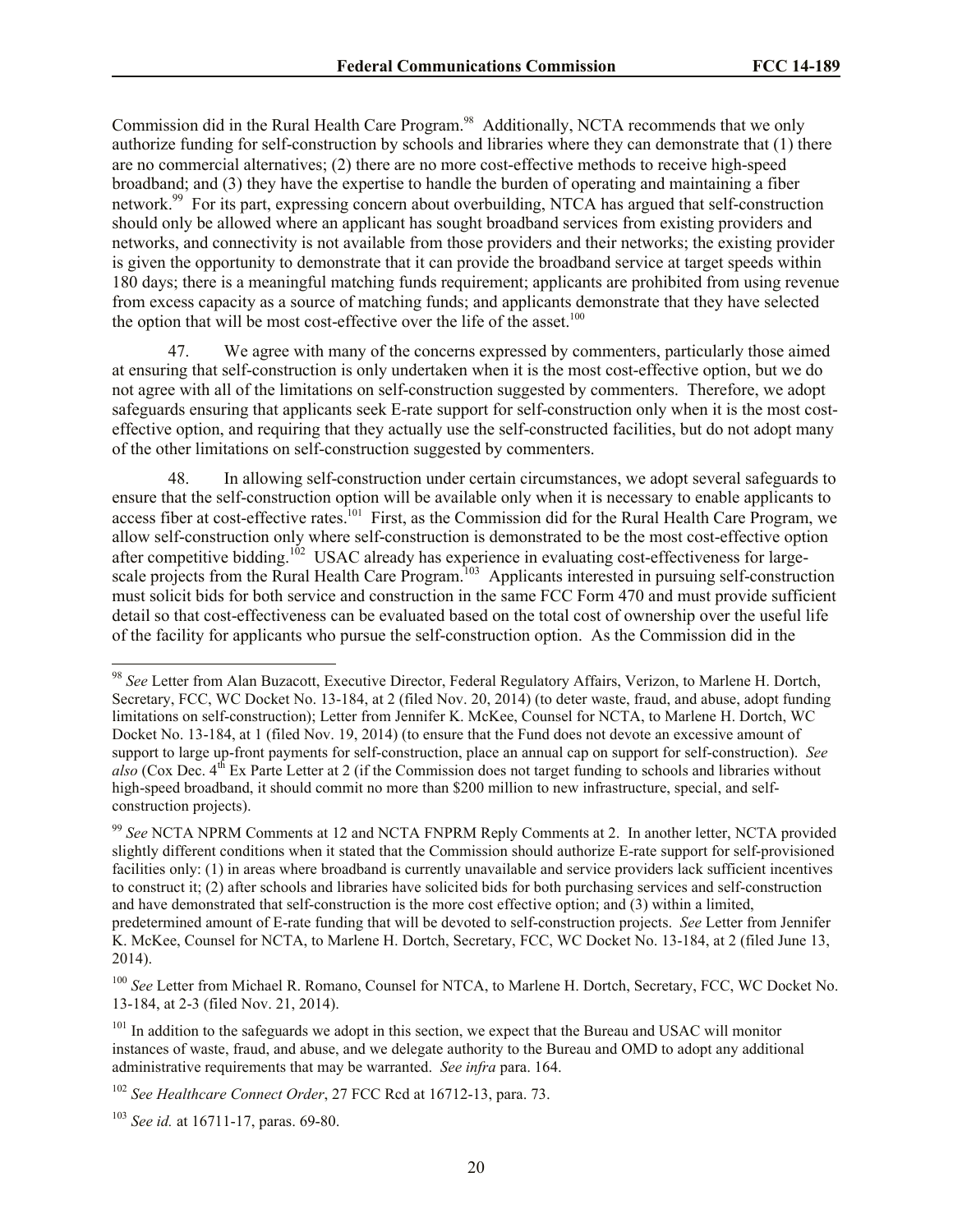*Healthcare Connect Order*, we permit applicants who have received no bids on a services-only posting to pursue a self-construction option through a second posting for the same funding year.<sup>104</sup>

49. Second, as with applicants that seek E-rate support for dark fiber, to ensure that we are paying for necessary services, applicants may only receive funding for self-construction if the facilities are built and used within the same funding year. Pursuant to the prohibition against reselling service purchased with E-rate discounts,<sup>105</sup> applicants may only receive  $\vec{E}$ -rate support for services that they use. In Section II.B.1, we codified a limited exception to allow funding for special construction charges for projects started up to six months in advance of the funding year, provided the following conditions are met: (1) the construction begins only after selection of the service provider pursuant to a posted FCC Form 470 (or any successor form); (2) a category one recurring service must depend on the installation of the infrastructure; and (3) the actual service start date is after the start of the funding year (July 1).<sup>106</sup> This exception applies to self-construction. As we do with dark fiber, we will also allow applicants to receive up to a one-year extension of the service start date if they demonstrate that construction was unavoidably delayed due to weather or other reasons.<sup>107</sup>

50. Third, the E-rate program rules require applicants to secure all of the resources necessary to make effective use of the services they purchase.<sup>108</sup> We are confident that allowing schools and libraries to select a self-construction option with these meaningful safeguards will give applicants that have been unable to find providers willing to build affordable high-speed connections another option for purchasing such connections.

51. We do not adopt NTCA's proposals that we give existing providers a separate opportunity to demonstrate that they are able to provide service at the targeted speeds,<sup>109</sup> because to do so would interfere with the competitive bidding process, which is the E-rate program's primary tool for ensuring schools and libraries select the most cost-effective option. Moreover, because E-rate applicants' requests for bids are publicly available, providers all have an equal opportunity to bid to provide E-rate services, and we expect that where there are existing providers and networks capable of providing service at the targeted speeds, they will be well situated to offer very competitive pricing through the competitive bidding process.

52. At this time, we also decline the suggestion that we set a cap on the amount of funding available for self-construction projects.<sup>110</sup> The first goal we adopted for the E-rate program in the *E-rate Modernization Order* is ensuring that schools and libraries have affordable access to high-speed broadband.<sup>111</sup> The record is clear that self-construction can provide one method for some schools and libraries to achieve that goal.<sup>112</sup> Setting a cap on self-construction would create funding uncertainty for those schools and libraries that want to explore whether self-construction would be the most cost-effective

<sup>104</sup> *See id.* at 16713, para. 73.

<sup>105</sup> *See* 47 C.F.R. § 54.513(a).

<sup>106</sup> *See supra* para. 38.

 $107$  The actions we take in this Order to suspend USAC's amortization policy, to allow applicants to enter into an installment payment plan with their service providers for the non-discounted portion of their special construction charges, and to provide for a state matching option for non-recurring charges for high-speed broadband services apply to self-constructed high-speed broadband networks. *See supra* Sections II.A and B.

<sup>108</sup> *See* 47 C.F.R. § 54.504(a)(1)(iii).

<sup>109</sup> *See supra* note 100.

<sup>110</sup> *See supra* note 98.

<sup>111</sup> *E-rate Modernization Order*, 29 FCC Rcd at 8881, para. 26.

<sup>112</sup> *See supra* note 86.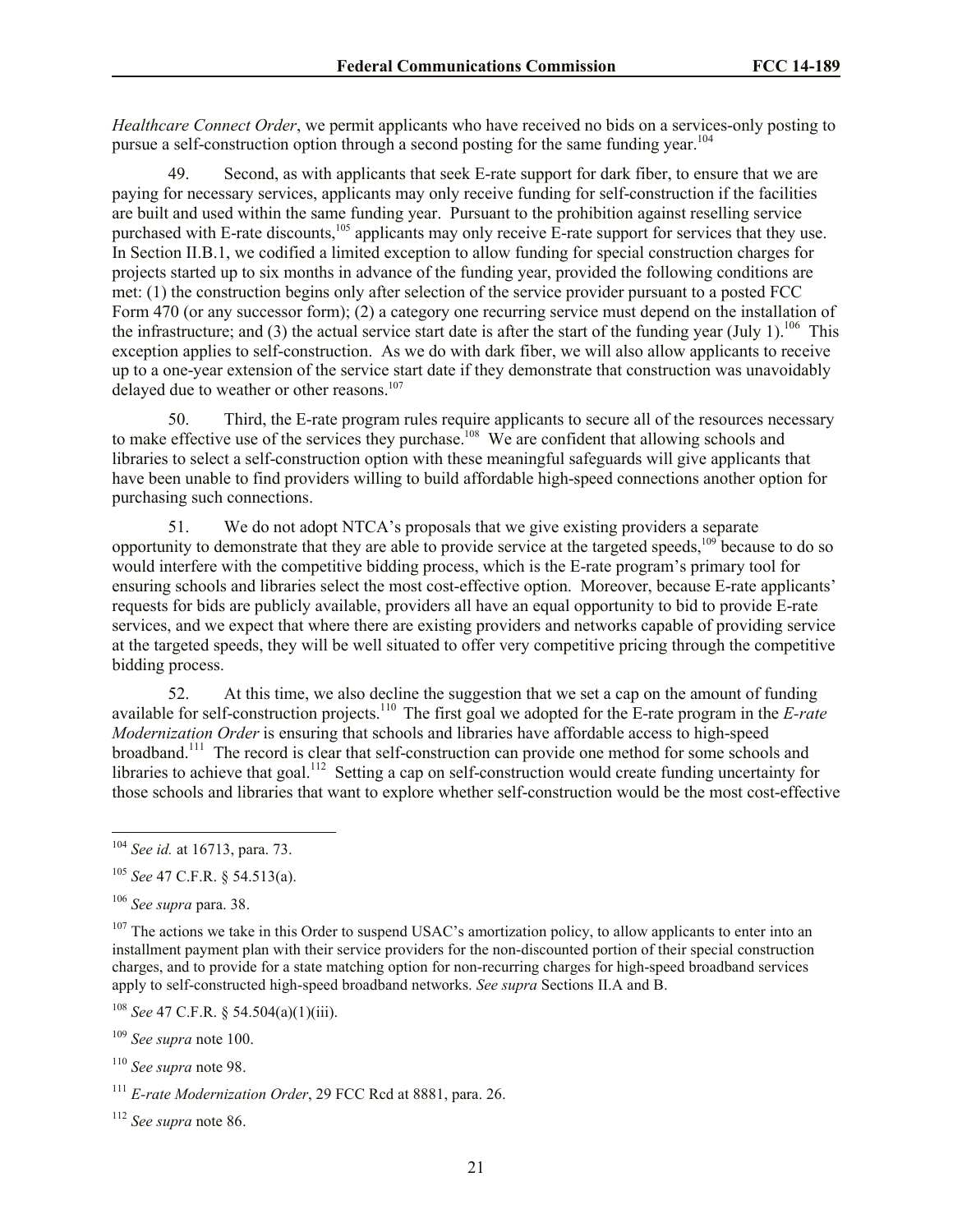option for them. In recognition of commenters' concerns about the amount of funding spent on selfconstruction above, we have directed USAC and the Bureau to report on the impact on the Fund of special construction charges, including those for self-construction.<sup>113</sup>

We also decline to adopt USTelecom's suggestion that, if we make a self-construction option available, we target it to schools and libraries that do not have broadband and are located in rural areas.<sup>114</sup> We do expect that the self-construction option will be most appealing to schools and libraries in rural areas that have not been able to purchase affordable high-speed broadband. We also expect that providers that already provide fiber-based services to a school or library should almost always be able to offer the most competitive pricing to that school or library. However, we decline to limit the selfconstruction option to applicants without broadband and in rural areas because there are schools and libraries that currently have broadband access, including in non-rural areas, that may be able to purchase more affordable broadband services if they take advantage of the self-construction option. Moreover, having self-construction as an option for all schools and libraries will help drive competition, thereby maximizing the cost-effective use of E-rate funding, which is one of the goals that we have adopted for the program.

54. A commenter raised concerns that permitting self-construction of networks could violate the Antideficiency Act because it would require long-term commitments.<sup>115</sup> Consistent with the rules of the E-rate program,<sup>116</sup> applicants will receive funding for self-construction for one funding year at a time only, so there is no danger of long-term, unfunded commitments that could violate the Antideficiency Act. $117$ 

#### **3. Additional Discounts When States Match Funds for High-Speed Broadband Construction**

55. To break down barriers to high-speed broadband access in rural, Tribal, and other unserved areas,<sup>118</sup> we will provide additional category one funding to match state funding for special construction charges to connect schools and libraries to high-speed broadband services that meet the long term capacity targets we adopted in the *E-rate Modernization Order*. 119 The record demonstrates that

l

<sup>115</sup> *See* ADTRAN NPRM Reply Comments at 12 (stating that self-construction would require long-term commitments and that those long-term commitments could violate the Antideficiency Act). *See also* 31 U.S.C. § 1341 *et seq.*

<sup>116</sup> *See generally* 47 C.F.R. § 54.507(c).

<sup>117</sup> We also note that the E-rate program is currently exempt from application of the Antideficiency Act. *See*  Universal Service Antideficiency Temporary Suspension Act, Pub. L. No. 108-494, § 302, 118 Stat. 3997-98 (2004); Consolidated Appropriations Act, 2014, Pub. L. No. 113-76, Division E, Title V, § 510 (2014).

<sup>118</sup> *See, e.g.*, CoSN NPRM Reply Comments at 9 (noting that 59 percent of respondents agreed that capital or onetime costs were a major barrier in increasing bandwidth).

<sup>119</sup> *See, e.g.*, CoSN Survey at 5 (38 percent of respondents identify the inability to pay for capital costs as a significant barrier to increasing connectivity); CMS PN Comments at 9 (make funds available upfront for fiber construction); ESH PN Reply Comments at 9-10 (it is often uneconomical for service providers to build last mile connections); EDNETICS PN Comments at 3 (encourage competition by eliminating barriers for new service providers to enter a market, especially rural markets with little or no competition); Affiniti PN Reply Comments at 5 (dramatically lower recurring costs over time accompany broadband deployment); New America NPRM Reply Comments at 5 (failure to adopt policies to promote robust, ubiquitous fiber infrastructure will ultimately further

(continued….)

<sup>113</sup> *See supra* para. 15.

<sup>&</sup>lt;sup>114</sup> See Letter from Kevin Rupy, Vice President, Law and Policy, USTelecom, to Marlene Dortch, Secretary, FCC, WC Docket No. 13-184, at 1 (filed Nov. 17, 2014). *See also* Cox Dec. 4<sup>th</sup> Ex Parte Letter at 1 (limit new infrastructure, special, and self-construction to schools and libraries that lack access to high-speed broadband today); AT&T Dec.  $4<sup>th</sup>$  Ex Parte at 1 (target support to the schools and libraries that do not have fiber-based broadband today).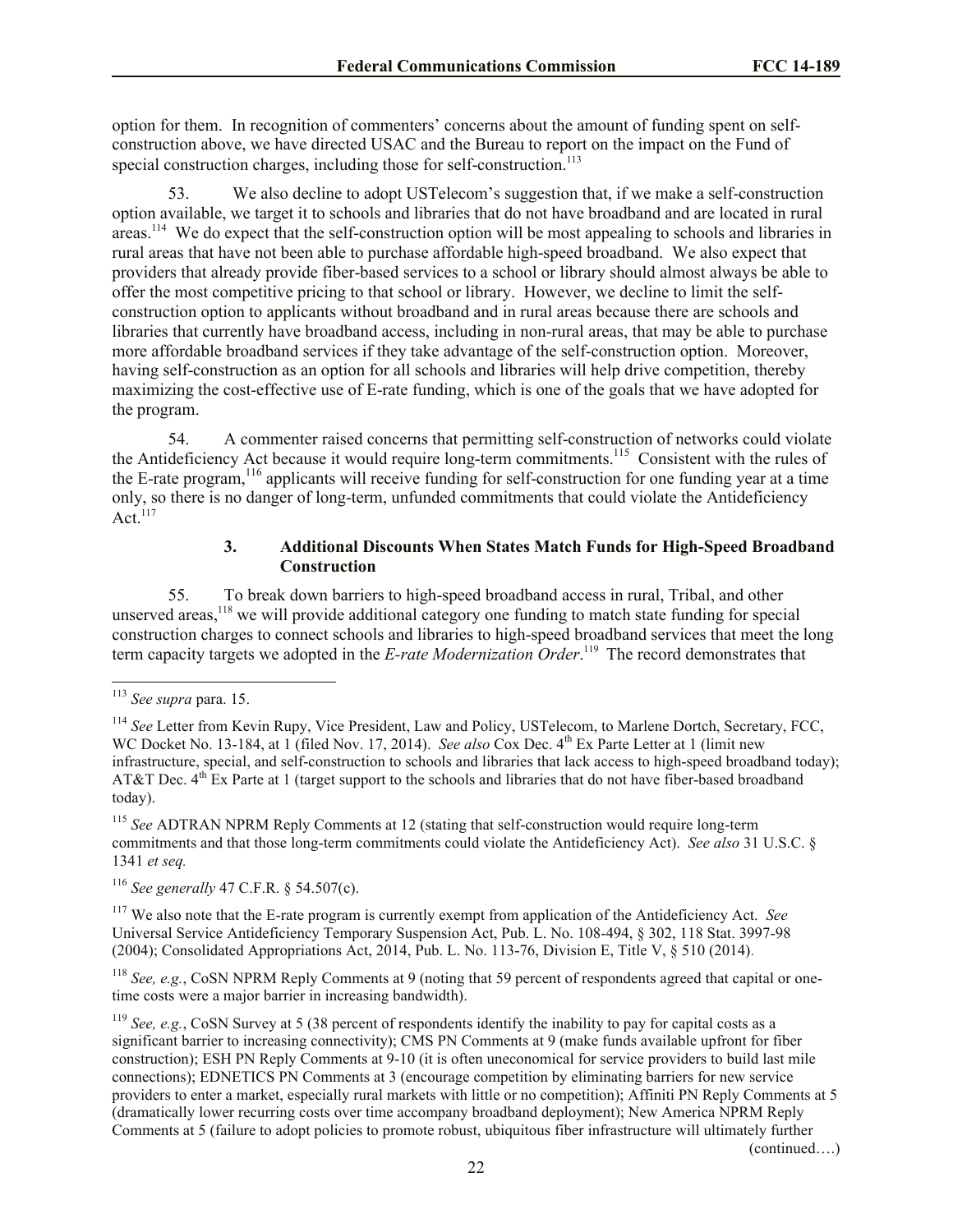additional funds are needed for fiber builds<sup>120</sup> and that states can play a powerful role catalyzing construction of high-speed broadband connections to schools and libraries. For example, the state of North Carolina has invested approximately \$150 million in broadband deployment and, as a result of this investment, 98 percent of North Carolina schools have a fiber connection.<sup>121</sup> Maine has been able to connect a significant portion of its schools by constructing its own fiber loop.<sup>122</sup> Additionally, California recently budgeted \$26.7 million for grants for last-mile build-out projects for public school districts, county offices of education, and direct-funded charter schools.<sup>123</sup>

56. In light of the role states can and do play in spurring broadband connectivity, some commenters suggested that we increase the discount rate for one-time capital investments to build out statewide fiber networks,<sup>124</sup> while others suggested a separate fund or priority for capital investments.<sup>125</sup> We agree that states are well-situated to bolster high-speed broadband construction to schools and libraries. To encourage state participation, beginning in funding year 2016, we will increase an applicant's discount rate for special construction charges up to an additional 10 percent in order to match

#### (Continued from previous page)

economic and geographic divides); Scranton Public Library NPRM Comments at 2 (fiber deployment to schools and libraries is being slowed because applicants cannot afford to pay the non-discounted portion of deployment costs). *But see* NEA PN Comments at 8 (the E-rate program would be further strained if schools and libraries sought support for costly last-mile broadband deployment projects); Verizon PN Comments at 5-6 (the existing system is working well and high-capacity services are already affordable for most schools, even the small number of schools that do not have fiber connections). In the *E-rate Modernization NPRM*, the Commission sought comment "on other potential public or private sources of funding and how the Commission could help encourage the deployment of such funding to meet school and library needs." *E-rate Modernization NPRM*, 28 FCC Rcd at 11349, para. 165. As one possible example of an additional public source of funding, the Commission asked if it could make federal Erate support "conditional on state, local, Tribal, or private funds above the otherwise-required school or library 10- 80 percent contribution." *Id.* The Commission did not preclude different matching reforms (such as those adopted here) that more broadly encourage states to contribute funds. *See also E-Rate Modernization Order*, 29 FCC Rcd at 8875, para. 9 ("In order to ensure the E-rate program evolves to meet the connectivity needs of our nation's schools and libraries, we leave the record open in this proceeding to allow us to address in the future those issues raised in the *E-rate Modernization NPRM* that we do not address today.").

<sup>120</sup> *See, e.g.*, ESH FNPRM Comments at 16 (provide subsidies for fiber builds in areas where incumbent providers are unwilling to meet national pricing benchmarks); New America Comments at 7 (provide incentives for forwardthinking investment in scalable infrastructure and make it easier for schools to finance their networks up-front so that they can begin realizing savings more quickly).

<sup>121</sup> *See* North Carolina PN Comments at 7.

<sup>122</sup> *See State School Connectivity Profiles* at 19 (describing the Maine School and Library Network and stating that 56 percent of Maine schools fiber connections to its network).

123 *See id.* at 10.

<sup>124</sup> *See, e.g.*, CMS PN Comments at 9 (undertake a one-time infusion of capital funds to construct broadband infrastructure and allow states to prioritize and select schools eligible for funds); Matteson NPRM Comments at 3-4 (with matching federal support, many states may develop programs to develop high-capacity broadband); IL CMS NPRM Reply Comments at 1 (release one-time capital funds to build out statewide broadband networks). *But see* SECA NPRM Comments at 9 (a one-time infusion of cash over a defined period of years may help support the build-out of fiber connectivity, but will be unsuccessful in allowing the nation's schools and libraries to implement and support a sustainable high speed broadband communications network).

<sup>125</sup> *See, e.g.*, One Community NPRM Comments at 3-4 (prioritize funding to communities that form coalitions to build out school networks); Santa Fe NPRM Reply Comments at 2 (establish an E-rate Tribal priority for construction costs to build out networks to Tribal schools); SLK NPRM Reply Comments at 3 (provide new funding separate from the existing E-rate program to support build-out of high-capacity broadband networks); ENA NPRM Comments at 39 (suggesting that broadband build-out be prioritized after what were then known as priority one services but before priority two services); Mass. Institute NPRM Reply Comments at 7-8 (each year, a percentage of E-rate funding should be reserved for infrastructure build-out and special construction).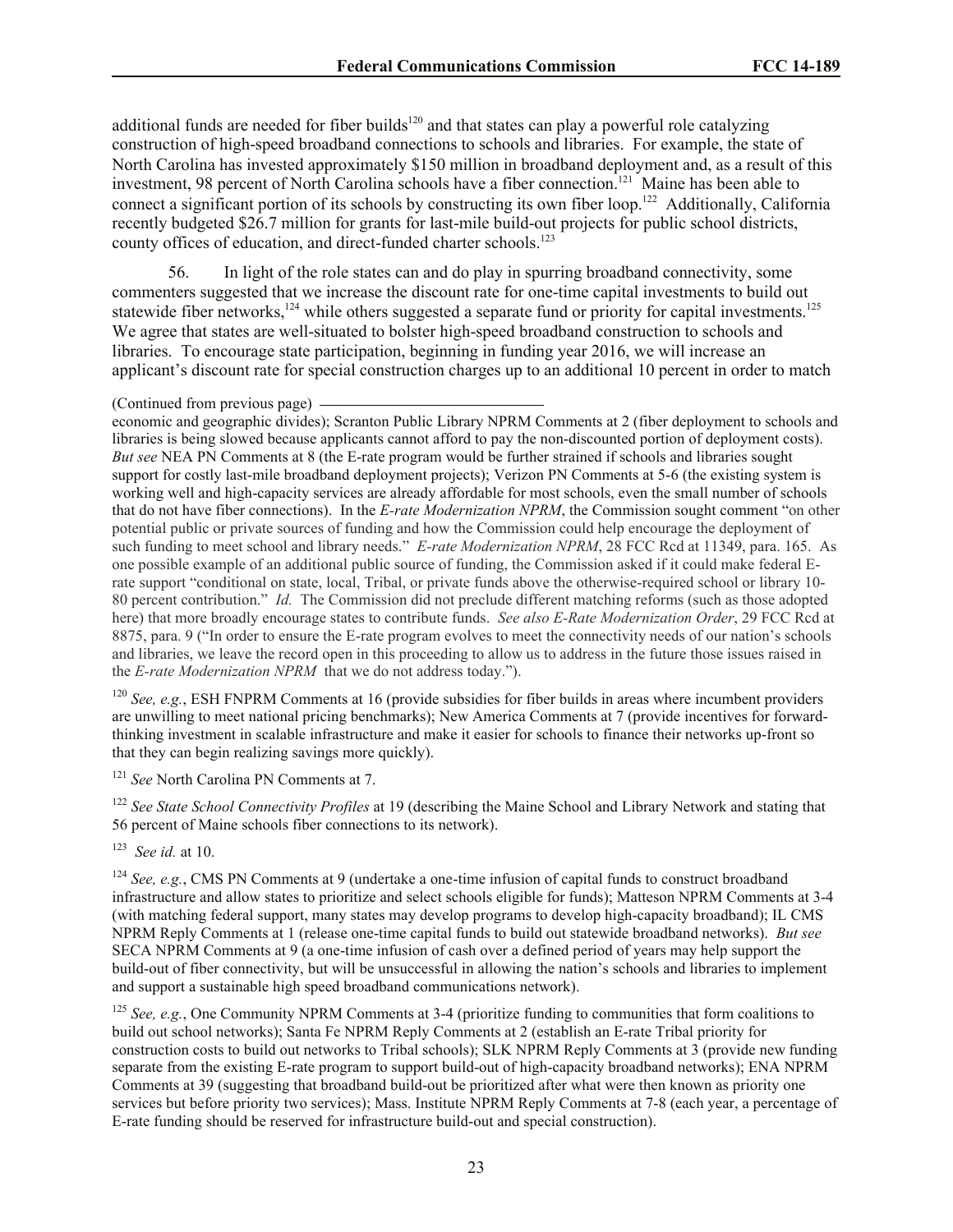state funding the applicant receives on a one-dollar-to-one-dollar basis. Working in tandem, this additional state and E-rate program funding will reduce the money owed by applicants for what would otherwise be the applicant's non-discount share to connect schools and libraries to high-speed broadband services. By way of example, an applicant with a 90 percent discount rate would receive its 90 percent discount on the E-rate eligible construction and, if the state provided an additional contribution to the project (such as 5 percent of the total project cost), the Fund will match the state's contribution (here, an additional 5 percent of the total project cost). A network with a 60 percent discount rate, would receive its 60 percent discount plus an additional 10 percent if the state were to contribute 10 percent of the cost of the build-out.<sup>126</sup> States may contribute more than 10 percent funding to the project but the E-rate program will limit its match to 10 percent of the project cost (in addition to the existing program discount rate).<sup>127</sup> Because this match will only be available for special construction charges, applicants should create separate funding requests on their FCC Forms 471 for special construction and for recurring charges. As we monitor the impact of this category one match on the E-rate program, we may consider increasing the maximum match.

57. We expect this additional funding will encourage states to identify high-speed connectivity gaps—those schools and libraries that do not have access to affordable high-speed connectivity—and address them. We recently aggregated the data submitted in the E-rate modernization proceeding into two maps that allow users to view the percentage of public schools with fiber connectivity at the district-wide level and the number of annual visits to the library system.<sup>128</sup> In order to assist states in identifying the gaps in their high-speed connectivity and compare their success at closing those gaps with other states, we will maintain and continue to update those maps through at least the next three funding years. Furthermore, consistent with the reporting and transparency provisions we adopted in the *E-rate Modernization Order*, we will work to populate the maps with more detailed information based on the E-rate applications received beginning in funding year 2015.

58. In recognition of the unique government-to-government relationship of Tribal nations to our federal government,<sup>129</sup> and the challenges that Tribal nations face in obtaining broadband for their schools and libraries,<sup>130</sup> we will match funding for construction of high-speed connections for Tribal schools and libraries from states, Tribal governments, or other federal agencies. Schools operated by or receiving funding from the Bureau of Indian Education and schools operated by Tribal Nations will also be eligible to receive matched funds from these additional sources. Eligible libraries that are funded by or operated by Tribal governments will also be eligible for these additional sources of matched funds.<sup>131</sup> As

 $126$  We take this opportunity to remind applicants that they can seek support from their state, county, local or other governmental entities to pay for the non-discounted share of E-rate supported services. They can also seek support from non-profit associations. They cannot however directly or indirectly receive funding to pay their nondiscounted shares from E-rate vendors or potential vendors. *See* 47 C.F.R. § 54.503(d)(4).

<sup>&</sup>lt;sup>127</sup> State matching funds can be authorized directly by a state legislature or can come from one or more state agencies. Similarly the Tribal and federal government matching opportunities described below from Tribal schools and libraries can come from any combination of eligible entities, provided, however, an applicant cannot be the source of its own matching funds.

<sup>&</sup>lt;sup>128</sup> See Federal Communications Commission, FCC E-rate Maps of Fiber Connectivity to Schools and Libraries, http://www.fcc.gov/maps/E-rate-fiber-map (last visited Dec. 11, 2014) (E-rate Maps of Fiber Connectivity to Schools and Libraries). *See also Staff Report*, 29 FCC Rcd 9644.

<sup>129</sup> *See Statement of Policy on Establishing a Government-to-Government Relationship with Indian Tribes*, Policy Statement, 16 FCC Rcd 4078, 4080-81 (2000).

<sup>130</sup> *See* NCAI NPRM Reply Comments at 3 (noting a general lack of telecommunications infrastructure on Tribal lands).

<sup>131</sup> *See* ATALM PN Comments at 3 (Tribal libraries are funded primarily through the Institute of Museum and Library Services and Tribal governments, not states).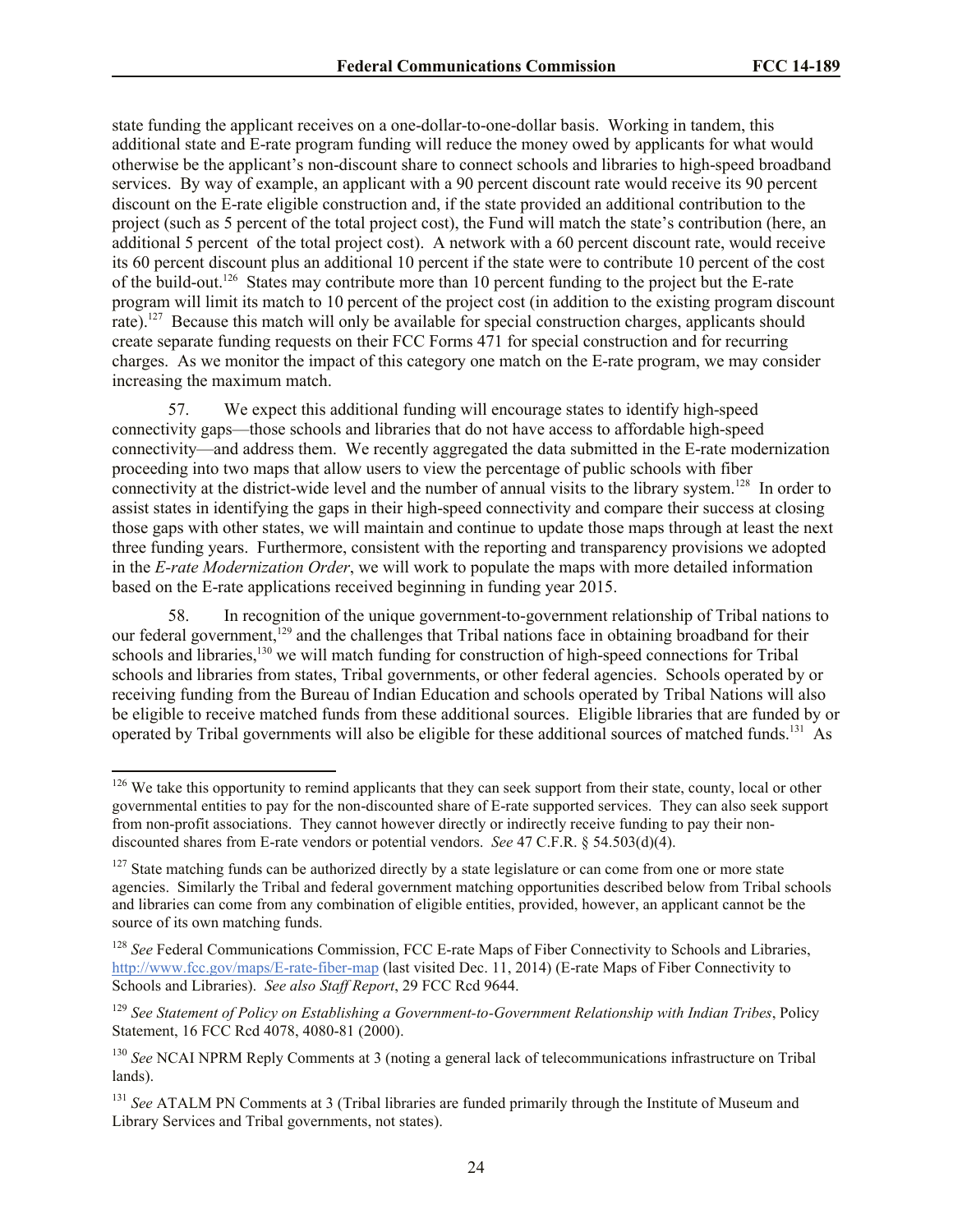with non-Tribal schools and libraries, we will provide an additional match of up to 10 percent for highspeed connection construction that meets our E-rate connectivity targets.

59. A few commenters have expressed concern that by allowing this limited matching program, some applicants will not be required to pay for any portion of the special construction charges eligible for such a match, and that requiring applicants to pay their non-discounted share is an important safeguard in the E-rate program.<sup>132</sup> We decline to require that some portion of the non-discount share be paid by the E-rate applicant when the state government, or where applicable another federal agency or tribal government is willing to pay some or all of the applicant's non-discount share of special construction charges. Our current rules already allow for state agencies to pay the full amount of an applicant's non-discounted share of E-rate supported services, and therefore the matching program does not create additional concerns in this regard.<sup>133</sup> To the extent that another governmental entity pays a portion of the cost of the E-rate supported service, that entity will have an incentive to ensure that the applicant engages in cost effective purchasing. However, as with the other options we adopt to increase broadband connectivity to schools and libraries, we also establish some limitations to safeguard the E-rate program. First, to ensure that this funding promotes adequate connectivity, only projects that provide broadband that meets the capacity goals and measures that we adopted in the *E-rate Modernization*  Order<sup>134</sup> will be eligible for the matching funding.<sup>135</sup> In addition, to prevent excessive or duplicative funding during a high-speed broadband connection's useful life, any school or library connection that is built with matching funds will be ineligible to receive additional matching funds for special construction to the same buildings from the E-rate program for 15 years.

#### **C. Ensuring Affordable Broadband Service to Schools and Libraries in High-Cost Areas (WC Docket No. 10-90)**

60. To ensure that schools and libraries have access to affordable broadband service in highcost areas, we establish an obligation for recipients of high-cost support to offer broadband service in response to a posted FCC Form 470 to eligible schools and libraries at rates reasonably comparable to rates charged to schools and libraries in urban areas for similar services.<sup>136</sup> We agree with commenters that such an obligation will assist us in narrowing the connectivity gap between rural and urban schools and libraries and help rural schools and libraries achieve the connectivity targets we adopted in the *E-rate Modernization Order*. 137

61. In the *USF/ICC Transformation Order*, the Commission unanimously stated its expectation that eligible telecommunications carriers would offer broadband to community anchor

<sup>&</sup>lt;sup>132</sup> *See, e.g.*, Cox Dec. 4<sup>th</sup> Ex Parte Letter at 2 (require E-rate participants to pay some portion of the cost because if only state funds and E-rate funds are used to pay the entire service costs, the Commission will eliminate an important safeguard that helps ensure schools and libraries make cost-effective choices).

<sup>133</sup> *See* 47 C.F.R. § 54.505(f).

<sup>134</sup> *See E-rate Modernization Order*, 29 FCC Rcd at 8880-94, paras. 22-62.

<sup>135</sup> *See, e.g.*, West Virginia Library NPRM Reply Comments at 3 (provide new temporary funding to support the build-out of high-capacity broadband networks); ALA FNPRM Reply Comments at 10 (provide a new limited-term investment to bring many more libraries and schools into the high-capacity broadband world).

<sup>136</sup> *See Connect America Fund et al.*, WC Docket Nos. 10-90 et al., Report and Order and Further Notice of Proposed Rulemaking, 26 FCC Rcd 17663, 17700-01, para. 102 (2011) (*USF/ICC Transformation Order*), *pets. for review denied sub nom. In re FCC 11-161*, 753 F.3d 1015 (10<sup>th</sup> Cir. 2014) (outlining the broadband obligations that are conditions of receiving high-cost support for eligible telecommunications carriers). For purposes of this discussion, we note that the term "high-cost support" includes the Connect America Fund as well as the legacy highcost support mechanisms.

<sup>137</sup> *See, e.g.*, Joint Reply Comments of SHLB & SECA, WC Docket No. 10-90, at 2 (filed Sept. 8, 2014) (SHLB & SECA Joint CAF Reply Comments).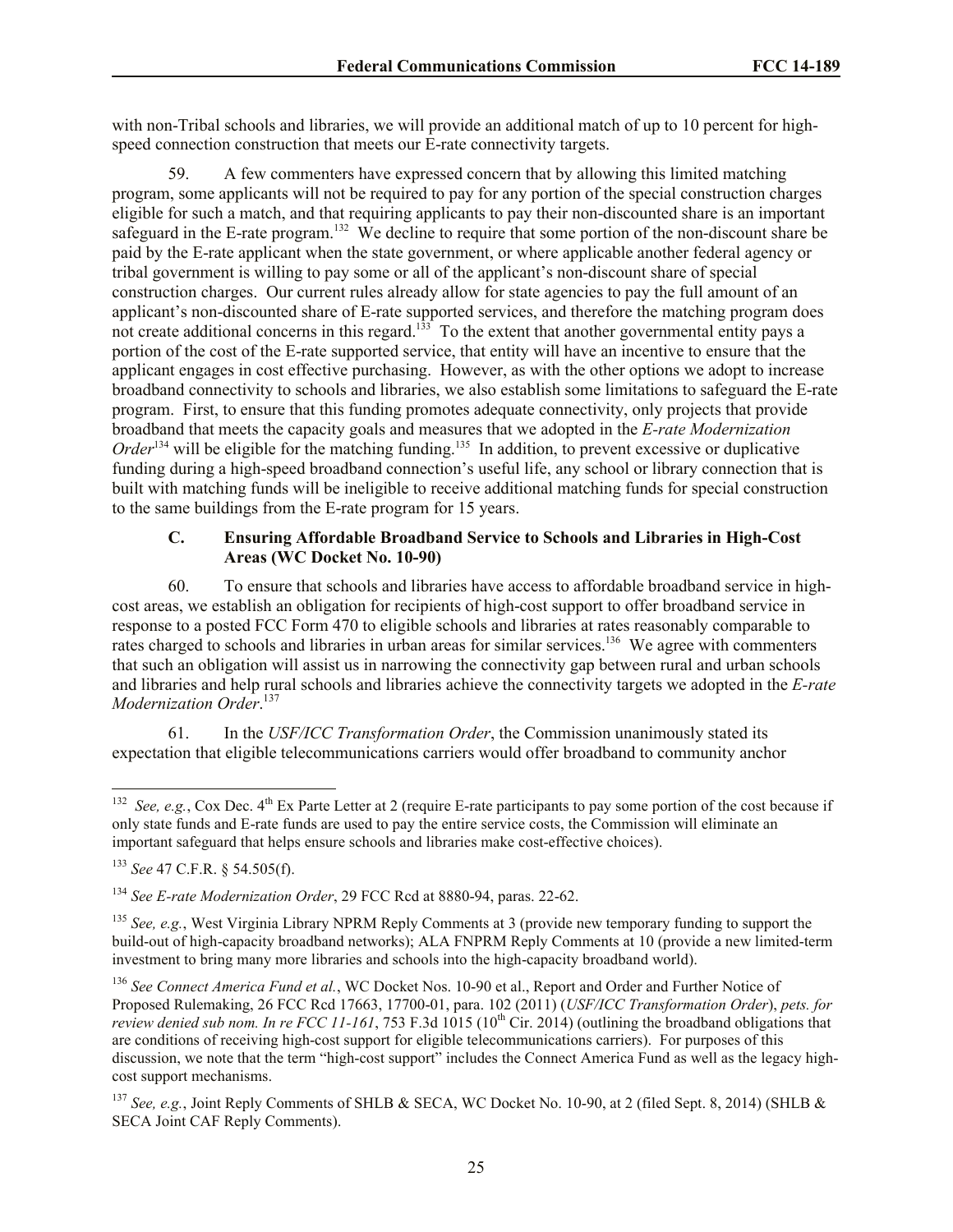institutions in rural and high-cost areas at speeds greater than the minimum broadband performance standards.<sup>138</sup> The Commission further stated its expectation that eligible telecommunications carriers would provide such offerings "at rates that are reasonably comparable to comparable offerings to community anchor institutions in urban areas."<sup>139</sup> In the *April 2014 Connect America Order and FNPRM*, we sought comment on how best to ensure that this expectation is fulfilled.<sup>140</sup> Having developed a more fulsome record on this issue, we conclude that establishing a defined obligation for recipients of high-cost support to offer broadband service at affordable rates to requesting schools and libraries is the most effective way to ensure that this expectation is fulfilled for schools and libraries, and thereby ensure that the high-cost program is working in harmony with the E-rate program.<sup>141</sup>

62. There is record support from stakeholders representing schools and carriers for obligating high-cost recipients to offer broadband services to schools and libraries. For example, the Schools, Health & Libraries Broadband (SHLB) Coalition and the State E-rate Coordinators Alliance (SECA) recommend "that recipients of Connect America Fund funding should be required to serve anchor institutions with high-speed bandwidth as a condition of receiving funding."<sup>142</sup> Similarly, a group comprised of rural carrier associations, including NTCA – The Rural Broadband Association and WTA – Advocates for Rural Broadband, supports a "requirement that any USF/CAF recipient offer [broadband] services . . . to most, if not all, anchor institutions in the supported areas."<sup>143</sup> Other commenters urge the Commission to ensure that the high-cost program brings affordable broadband services to schools and libraries in rural areas.<sup>144</sup>

63. Imposing an obligation on recipients of high-cost support to offer affordable high-speed services in response to a posted FCC Form 470 to schools and libraries also makes the most efficient use of limited universal service support while ensuring affordable access to broadband service to eligible schools and libraries. In high-cost, hard to serve areas, we expect that recipients of high-cost support will be best situated to offer affordable broadband service to eligible school and libraries.<sup>145</sup> Obligating these recipients to offer affordable services to schools and libraries in high-cost areas increases the likelihood that schools and libraries will receive affordable broadband service at the lowest cost to the E-rate program. At the same time, this obligation decreases the likelihood that limited E-rate support will be

l

<sup>140</sup> *Connect America Fund et al.*, WC Docket No. 10-90 et al., Report and Order, Declaratory Ruling, Order, Memorandum Opinion and Order, Seventh Order on Reconsideration, and Further Notice of Proposed Rulemaking, 29 FCC Rcd 7051,7107, para. 159 (2014) (*April 2014 Connect America Order and FNPRM*).

<sup>141</sup> We will consider at a future date how to implement the expectation in the *USF/ICC Transformation Order* that eligible telecommunications carriers (ETCs) serve other anchor institutions.

<sup>142</sup> SHLB & SECA Joint CAF Reply Comments at 2. *See also* Letter from Daniel Domenech, Executive Director, AASA, the School Superintendents Associations et al., to Tom Wheeler, Chairman, FCC, et al. WC Docket No. 13- 184 (filed Sept. 10, 2014) ("[W]e urge the FCC to require CAF fund recipients to serve anchor institutions."); Reply Comments of NCAI and NIEA, WC Docket No. 13-184, at 2-3 (filed Sept. 8, 2014).

<sup>143</sup> Comments of NTCA, WC Docket No. 10-90, at 40-41 (filed Aug. 8, 2014).

<sup>144</sup> *See*, *e.g.*, NEA PN Comments at 8 (the FCC should consider how it could coordinate across federal programs to ensure affordable access to broadband service to rural schools and libraries); FFL PN Reply Comments at 4 (encouraging the FCC to utilize high-cost support to ensure that schools and libraries in high cost areas receive access to affordable broadband service).

<sup>145</sup> *See, e.g.*, NTCA/WTA NPRM Reply Comments at 13-14 ("[W]here facilities may be lacking, in many cases the cost-effective solution is not to deploy entirely new networks over great distances but instead to 'finish off' fiber loops from nearby existing fiber facilities."); NEA PN Comments at 8 ("[A] more holistic approach to utilizing resources to help schools and libraries with last-mile build-out would likely result in a more efficient use of limited resources.").

<sup>138</sup> *USF/ICC Transformation Order*, 26 FCC Rcd at 17700, para. 102.

<sup>139</sup> *Id.* at 17700, para. 102 n.164.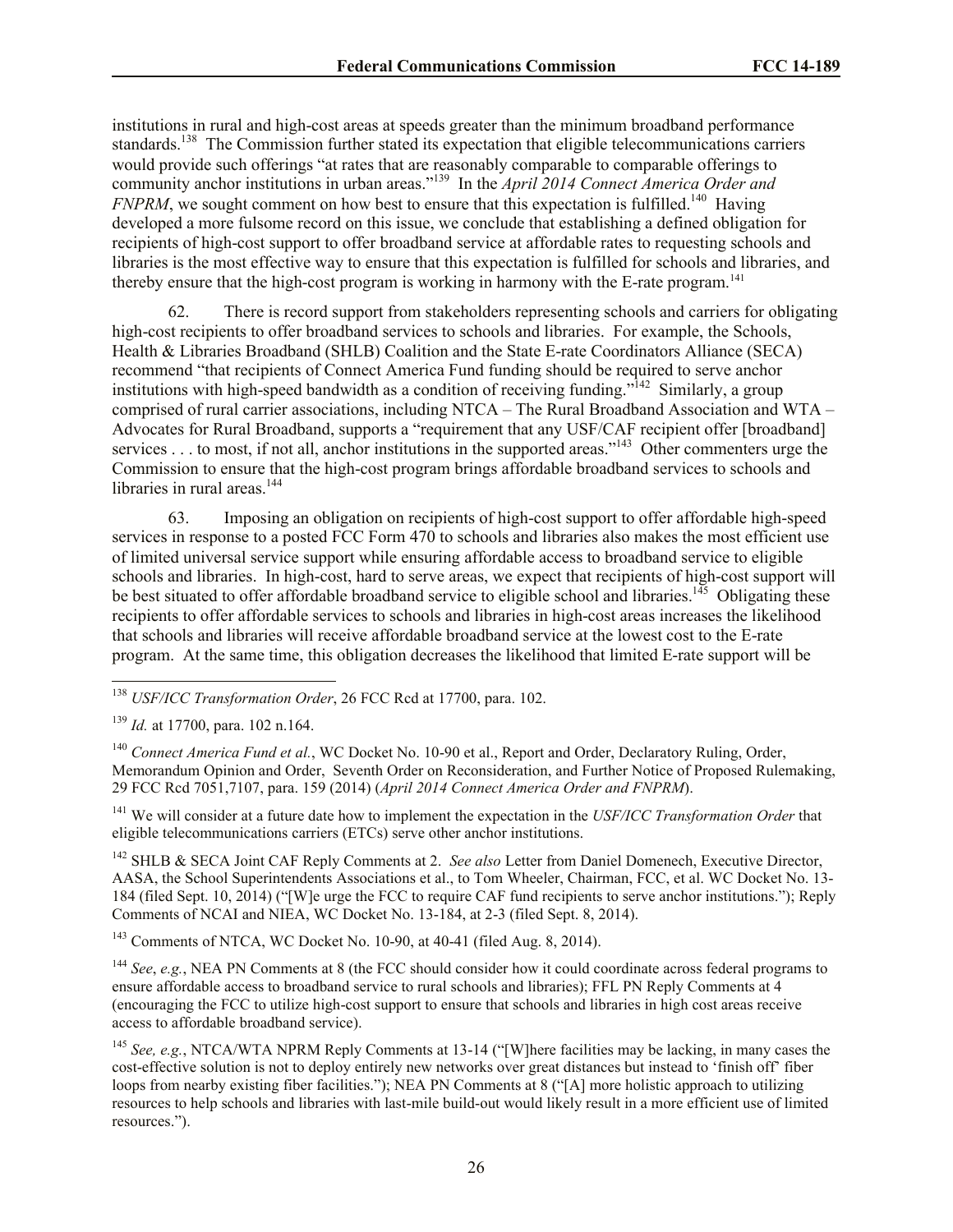spent to overbuild the networks of high-cost recipients in some rural and high-cost areas while schools and libraries in other high-cost areas remain unconnected.

64. We are not persuaded by those commenters that argue against any obligation to offer broadband services to anchor institutions.<sup>146</sup> For example, USTelecom argues that the obligation to provide service should not apply when additional construction is required to connect an anchor institution.<sup>147</sup> We conclude, however, that eligible telecommunications carriers (ETCs) subject to this obligation remain free to charge reasonable special construction charges to schools and libraries, and those schools and libraries, in turn, will be able to receive support for those charges through the E-rate program. Consequently, there is no reason that this obligation should not apply in those instances when additional construction is required to connect a school or library.<sup>148</sup> While we allow special construction charges to be funded by the E-rate program, those charges would be limited to what is necessary to provide the additional capacity to the requesting school and library from existing fiber backhaul in the vicinity of the school or library: essentially, the incremental cost of a spur to serve the school or library. Price cap carriers that elect to make a state-level commitment for Connect America Phase II model-based support will be required to report annually the geocoded locations where service is newly available, so we will be able to identify where service meeting our targets should be available for schools and libraries.

65. We also are not persuaded by the Utilities Telecom Council argument that the Commission should refrain from adopting set standards for anchor institutions until more data is available and the need for support for anchor institutions is better understood.<sup>149</sup> The Commission expressly established a performance goal of ensuring universal availability of broadband for anchor institutions in the *USF/ICC Transformation Order*. 150 With respect to schools and libraries, the Commission already has adopted defined connectivity targets for schools and libraries based on comments in the record.<sup>151</sup> Our action to impose this obligation on high-cost recipients is designed to ensure that the high-cost and Erate programs work effectively together. We therefore are not persuaded by ADTRAN's argument that we should rely only on the E-rate program to ensure increased bandwidth and relative affordability for anchor institutions.<sup>152</sup> Our record indicates that more needs to be done to close the connectivity gap so that schools and libraries in rural, high-cost areas can meet our connectivity goals.<sup>153</sup> We conclude that obligating recipients of high-cost support to offer broadband services in response to a posted FCC Form 470 to eligible schools and libraries at affordable rates is an economically efficient method for us to fulfill the universal service mandate and meet our connectivity goals.<sup>154</sup>

66. Under the obligation we establish here, high-cost recipients will be obligated to bid on category one telecommunications and Internet access services in response to the posting of an FCC Form 470 requesting such services for eligible schools and libraries located in the areas where the carrier is receiving high-cost support. Further, to ensure that schools and libraries in rural and high-cost areas receive reasonably comparable services at rates reasonably comparable to those services paid by libraries

<sup>&</sup>lt;sup>146</sup> *See*, *e.g.*, AT&T Dec.  $4^{\text{th}}$  Ex Parte at 2 ("AT&T is potentially concerned by the proposal to require CAF II recipients to bid 'comparable rates' when responding to requests for proposals by schools and libraries located in CAF II areas.").

 $147$  Comments of USTelecom, WC Docket No. 10-90, at 9 (filed Aug. 8, 2014).

<sup>148</sup> *See infra* para. 73.

<sup>149</sup> *See* Comments of Utilities Telecom Council, WC Docket No. 10-90, at 17 (filed Aug. 8, 2014).

<sup>150</sup> *USF/ICC Transformation Order*, 26 FCC Rcd at 17680, para. 48.

<sup>151</sup> *E-rate Modernization Order*, 29 FCC Rcd at 9026, paras. 26-31.

<sup>&</sup>lt;sup>152</sup> Comments of ADTRAN, WC Docket No. 10-90, at 16 (filed Aug. 8, 2014).

<sup>153</sup> *See generally Staff Report*, 29 FCC Rcd 9644.

<sup>154</sup> *See generally* 47 U.S.C. § 254.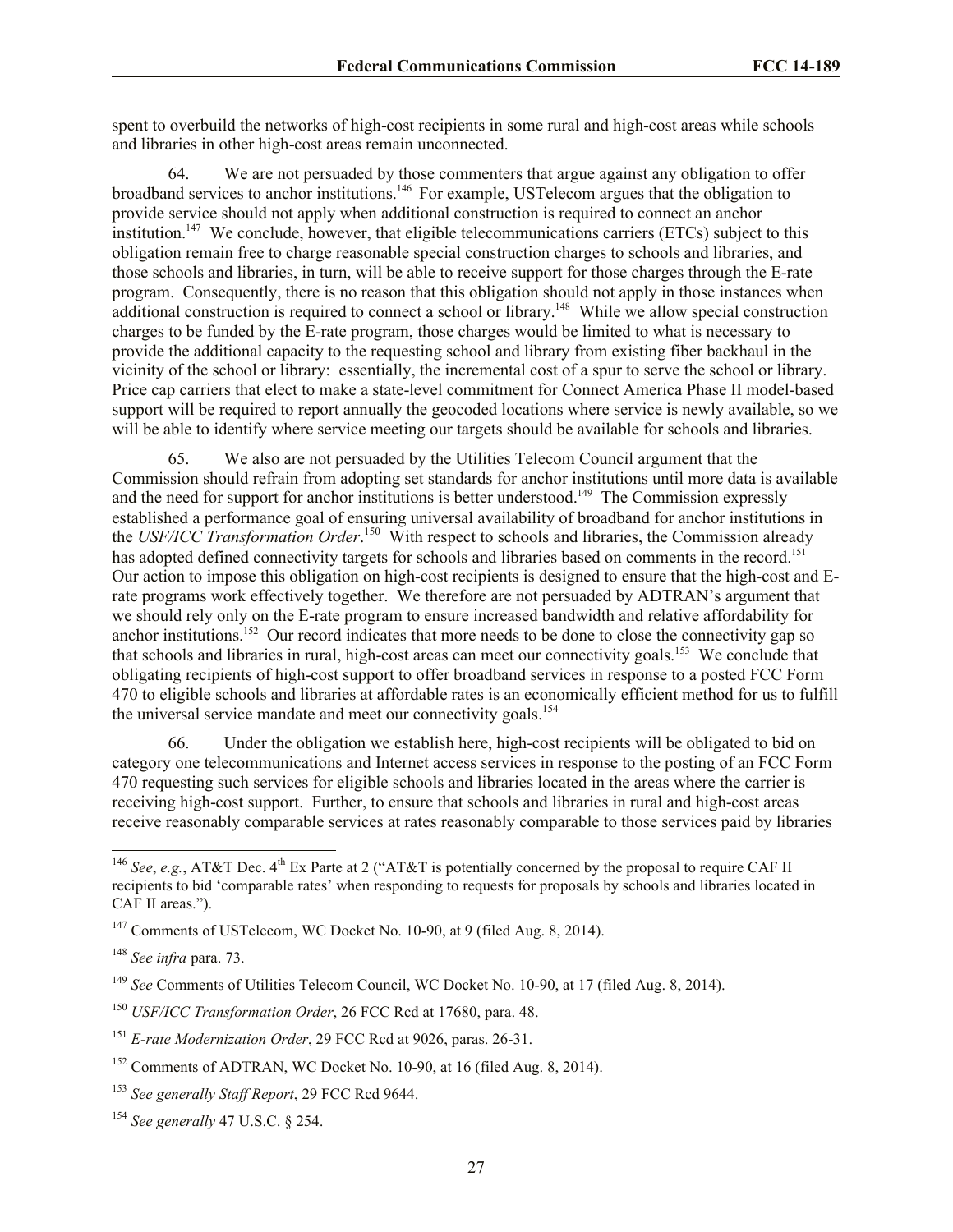and schools in urban areas, we also take steps to establish reasonably comparable benchmarks for broadband services offered to schools and libraries by high-cost recipients.<sup>155</sup>

67. *Applicability.* This obligation to offer broadband service in response to a posted FCC Form 470 to schools and libraries will apply to all recipients of high-cost support that are subject to broadband performance obligations to serve fixed locations – specifically, rate-of-return carriers that receive support from the high-cost program, price cap carriers that elect to make a state-level commitment for Connect America Phase II model-based support, price cap carriers serving the non-contiguous United States that elect to receive frozen support in lieu of model-based support for Phase II, and competitive bidders that are awarded support in the Connect America Fund Phase II competitive bidding process.<sup>156</sup> As a condition of receiving high-cost support, carriers receiving high-cost support must submit bids in response to the posting of an FCC Form 470 requesting broadband service to an eligible school, library or consortia located in the geographic area where the carrier receives high-cost support. The obligation to bid on broadband service in response to a posted FCC Form 470 extends only to those schools, libraries and consortia that are eligible for participation in the E-rate program and that seek bids on category one broadband services in a given funding year by posting an FCC Form 470.<sup>157</sup> The Bureau may refer any carrier that refuses to bid in response to a request from an eligible school or library to provide category one services at rates reasonably comparable to those paid by libraries and schools in urban areas to the Enforcement Bureau for further action as appropriate.

68. *Minimum Levels of Service*. We require high-cost support recipients to offer high-speed broadband connections sufficient to meet the targets set forth in the *E-rate Modernization Order*, when requested by schools and libraries in a posted FCC Form 470.<sup>158</sup> Consistent with the approach established for the Connect America Fund, we emphasize that providers remain free to offer a range of service offerings to meet the needs of their customer base, in addition to the service offering meeting the minimums we established in the *E-rate Modernization Order*. Eligible schools and libraries remain free to request and purchase the services that meet their specific needs. Our intention here is to create a

l

<sup>157</sup> *See* 47 C.F.R. § 54.500(b), (c), (g), (o).

<sup>158</sup> *See USF/ICC Transformation Order*, 26 FCC Rcd at 17700, para. 102 ("We expect that ETCs will likely offer broadband at greater speeds to community anchor institutions in rural and high-cost areas, although we do not set requirements at this time, as the 4 Mbps/1 Mbps standard will be met in the more rural areas of an ETC's service territory, and community anchor institutions are typically located in or near small towns and more inhabited areas of rural America."). Commenters generally agree that recipients of high-cost support should provide schools and libraries with high-speed connections, but they are not in agreement about how fast those speeds should be. For example, SHLB and SECA recommend minimum broadband speeds in excess of 4 Mbps/1 Mbps, but do not offer a specific minimum speed. *See* SHLB & SECA Joint CAF Reply Comments at 1-2. ALA argues that recipients of high-cost support should be obligated to offer connection speeds of at least 50 Mbps download and 25 Mbps upload to each public library in its service territory, but libraries should be given the flexibility to purchase the broadband services that meet their particular needs. *See* Comments of ALA, WC Docket No. 10-90, at 3 (filed Aug. 8, 2014). We conclude that the connectivity targets already adopted in the *E-rate Modernization Order* are appropriate to apply in this context.

<sup>155</sup> *See* 47 U.S.C. § 254(b)(1), (3).

<sup>&</sup>lt;sup>156</sup> We also amend our rules to require rate-of-return carriers that receive support from the high-cost program and price cap carriers that elect to make a state-level commitment for Connect America Phase II model-based support to certify that they have complied with this obligation. We will codify the certification requirement in the Code of Federal Regulations for the non-contiguous carriers and the entities awarded support through the Phase II competitive bidding process when we adopt other reporting requirements for those two groups in the months ahead. Competitive ETCs currently receiving frozen support are not subject to broadband public interest obligations. This obligation to offer broadband service meeting our E-rate modernization goals also does not apply to recipients of Mobility Fund or Tribal Mobility Fund support. We expect that winning bidders authorized to receive support in the rural broadband experiments will also offer broadband service that meet these targets when requested by schools and libraries located in their funded area.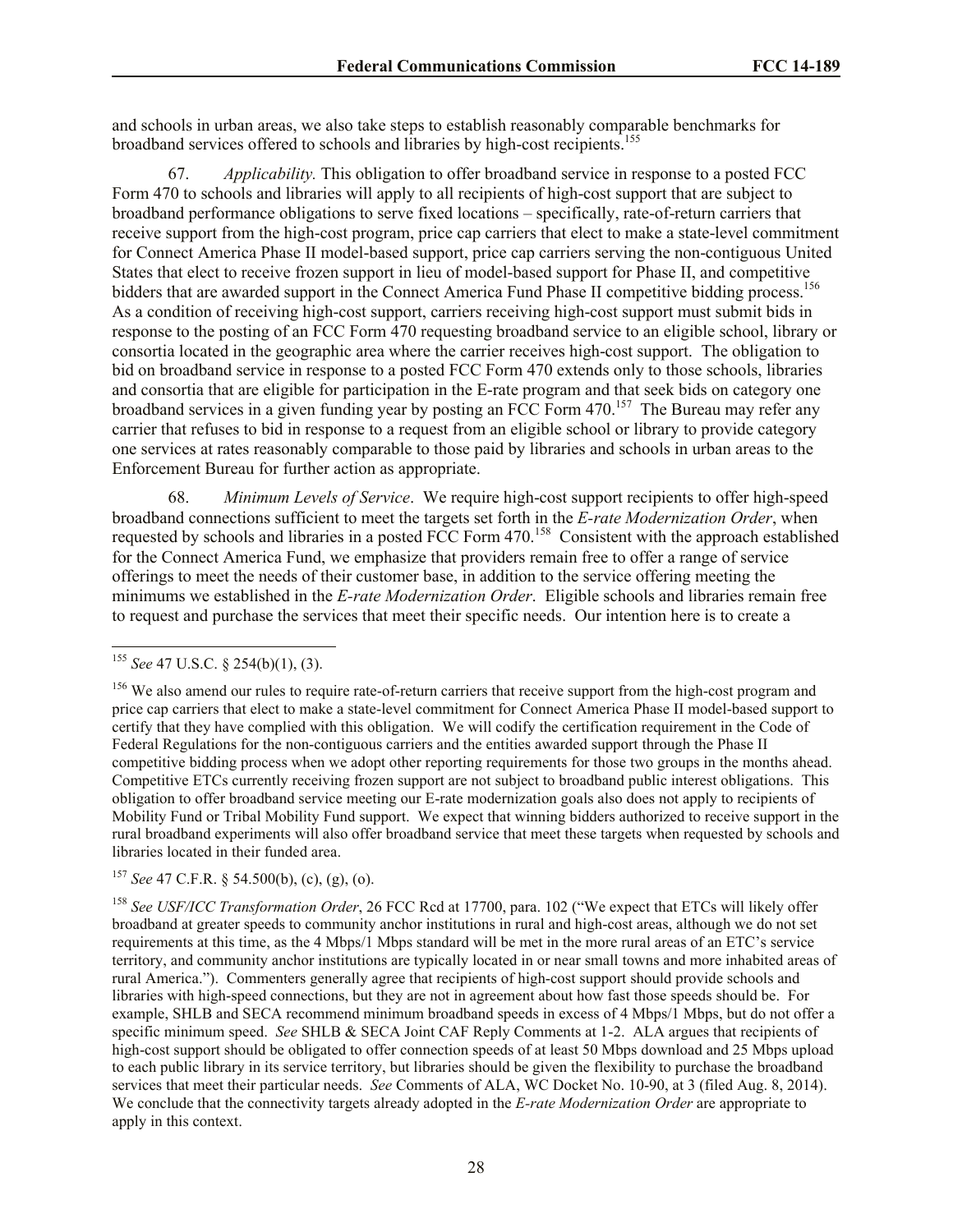framework that will enable schools and libraries to have access to services meeting the E-rate program's connectivity targets at affordable rates.

69. *Timing*. This obligation to offer broadband services in response to a posted FCC Form 470 to eligible schools and libraries for price cap carriers that elect to make a state-level commitment for Connect America Phase II model support, price cap carriers serving the non-contiguous United States that elect to receive frozen support in lieu of model-based support for Phase II, and existing rate-of-return carrier ETCs will become effective no sooner than E-rate funding year 2016, which commences July 1, 2016. For ETCs that are awarded Phase II support through a competitive bidding process, this obligation will become effective in the first E-rate funding year after their support is authorized. We recognize, however, that it may not be possible to offer service meeting the E-rate modernization connectivity targets as soon as this obligation becomes effective in geographic areas that do not yet have the necessary fiber backhaul facilities. In the *Connect America Order* we adopt today,<sup>159</sup> we establish graduated interim milestones for price cap carriers accepting the offer of Phase II model-based support, with the first enforceable interim deadline at the end of calendar year 2017 and completion of deployment not required until December 31, 2020.<sup>160</sup> We recognize that construction to extend fiber deeper into networks to meet Phase II obligations will be an ongoing project over the course of the Phase II term for price cap carriers accepting the state-level commitment. It is likely, therefore, that Phase II construction to extend fiber facilities to the general vicinity of a particular school or library seeking more robust capacity through the E-rate program will not occur until 2017 or later. We do not intend to disrupt the orderly implementation of the construction cycle for Connect America Phase II. To the extent additional network construction is necessary to reach a requesting school or library, we encourage high-cost recipients expeditiously to complete deployment of facilities and ensure the necessary fiber backhaul is installed where needed.

70. We will continue to provide a more flexible approach to rate-of-return carriers, which are obligated to extend broadband service upon reasonable request for service and within a reasonable amount of time.<sup>161</sup> Consistent with the framework established in the *April 2014 Connect America Fund Order*, a request to serve would be deemed reasonable to the extent anticipated revenues (both end user revenues and other federal and state universal service support under existing rules) are sufficient to cover the incremental cost of extending service to the requesting school or library. If the available revenues are insufficient, then a request would not be deemed reasonable. To the extent any high-cost recipient has the facilities in place to provide service at the requisite speeds to an eligible school or library in geographic areas where it receives funding, we expect such carrier to offer such service in response to a request from such school or library in the funding year that the request is made.

71. *Reasonable Comparability Benchmarks*. To ensure that schools and libraries are able to purchase broadband offerings at rates that are reasonably comparable to similar offerings to schools and libraries in urban areas, we direct the Bureau to develop national benchmarks for broadband services offered to schools and libraries. Offering services in response to a posted FCC Form 470 at the reasonable comparability benchmarks will be a condition of receiving high-cost support for those ETCs subject to this obligation, and will not constitute a rebate to the price of service. The benchmark price offered will constitute the full retail price before taking into account any universal service support.

72. The *April 2014 Connect America Order and FNPRM* sought comment on how best to ensure that we fulfill the expectation that schools and libraries are able to purchase broadband offerings at

<sup>&</sup>lt;sup>159</sup> Press Release, FCC, FCC Increases Rural Broadband Speeds Under Connect America Fund (Dec. 11, 2014), http://www.fcc.gov/document/fcc-increases-rural-broadband-speeds-under-connect-america-fund.

<sup>&</sup>lt;sup>160</sup> We similarly expect that recipients of support through the Phase II competitive bidding process would not be subject to enforceable deployment obligations in the first two years after they are authorized to receive support.

<sup>161</sup> *See USF/ICC Transformation Order*, 26 FCC Rcd at 17740-41, para. 206-08; *April 2014 Connect America Order and FNPRM*, 29 FCC Rcd at 7072, para. 66.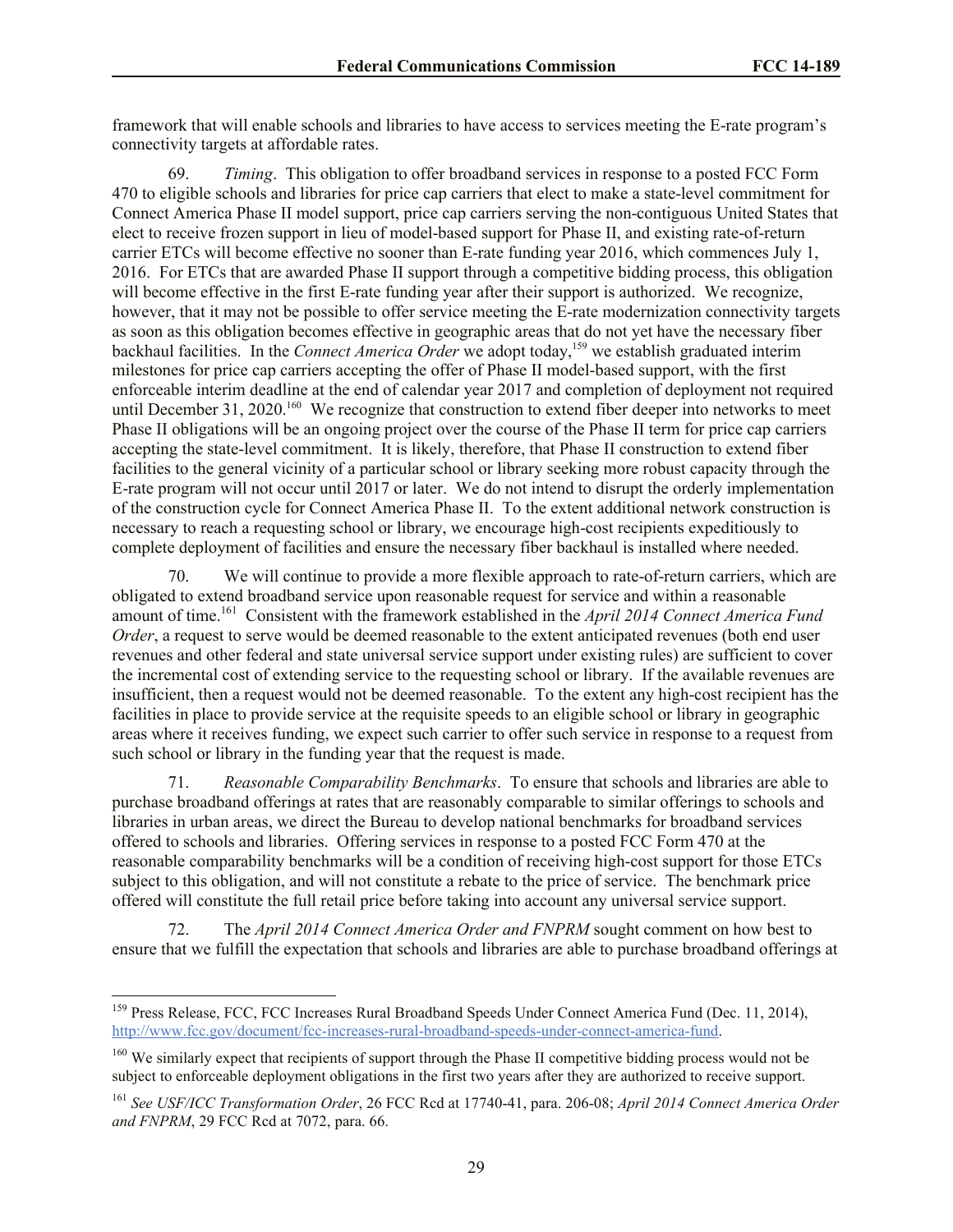rates that are reasonably comparable to similar offerings to schools and libraries in urban areas.<sup>162</sup> The Bureau should build upon this record by seeking more focused comment on proposed benchmarks. Specifically, the Bureau should rely upon data obtained from FCC Forms 471 submitted by urban schools, libraries, and consortia to develop these reasonable comparability benchmarks, as well as any other publicly available data sources, and should provide an opportunity for public comment on its proposed methodology and benchmarks before adopting the benchmarks. Upon adoption of such benchmarks, recipients of high-cost support subject to an obligation to provide fixed broadband will be obligated to offer services at or below these benchmarks in response to the posting of an FCC Form 470 requesting broadband service to an eligible school or library in the geographic areas where the carrier receives high-cost support for the next funding year. The Bureau should use a similar methodology to prepare benchmarks in subsequent funding years.

73. We also believe that this approach will ensure that support to those ETCs required to offer the benchmarked rates will continue to be sufficient for purposes of section 254.<sup>163</sup> While we recognize that capital costs are higher in high-cost areas, no commenters suggest that recurring operating costs are significantly higher in high-cost areas than compared to urban areas. Because E-rate applicants can seek support for special construction charges, as that term is used in the E-rate context,<sup>164</sup> ETCs subject to the benchmark requirements will be able to assess reasonable special construction charges to schools and libraries that solicit bids for broadband services. Moreover, the national benchmarks developed by the Bureau will be reasonably comparable, but not identical, to rates charged for similar offerings to schools and libraries in urban areas.<sup>165</sup> The combination of the availability of special construction charges and reasonable comparability benchmarks will ensure that universal service support received by ETCs remains sufficient for purposes of section 254.

74. *Tariffed Services.* Those carriers that offer broadband services pursuant to tariffs must comply with our tariffing rules implemented pursuant to sections 201 through 203 of the Act.<sup>166</sup> The

<sup>165</sup> *See supra* para. 71.

l

(continued….)

<sup>162</sup> *April 2014 Connect America Order and FNPRM*, 29 FCC Rcd at 7107, para. 159.

<sup>163</sup> *See* 47 C.F.R. § 254(b)(5), (e).

<sup>&</sup>lt;sup>164</sup> In the E-rate program, eligible special construction (or installation) charges for category one broadband services include costs for design and engineering, project management, digging trenches, and laying fiber. *See Schools and Libraries Sixth Report and Order*, 25 FCC Rcd at 18773, n.54. *See also supra* note 21. In a tariff situation, special construction charges are applicable in instances in which construction is required beyond what would be considered ordinary construction under the tariff and are subject to the terms of the carrier's filed tariffs and section 61.38 of the Commission's rules. *See* 47 C.F.R. § 61.38.

<sup>&</sup>lt;sup>166</sup> 47 U.S.C. §§ 201-203. Section 203 of the Act requires all common carriers to file tariffs containing their rates for interstate and foreign wire or radio communication. 47 U.S.C. § 203(a). Certain price cap carriers, however, have received forbearance from, among other things, the section 203 tariffing requirement, as applied to certain broadband special access service offerings. *See, e.g.*, *Qwest Petition for Forbearance Under 47 U.S.C. § 160(c) from Title II and Computer Inquiry Rules with Respect to Broadband Services*, WC Docket No. 06-125, Memorandum Opinion and Order, 23 FCC Rcd 12260 (2008); *Petition of the Embarq Local Operating Companies for Forbearance under 47 U.S.C. § 160(c) from Application of Computer Inquiry and Certain Title II Common Carriage Requirements, Petition of the Frontier and Citizens ILECs for Forbearance under Section 47 U.S.C. § 160(c) from Title II and Computer Inquiry Rules with Respect to Their Broadband Services*, WC Docket No. 06- 147, Memorandum Opinion and Order, 22 FCC Rcd 19478 (2007); *Petition of AT&T Inc. for Forbearance under 47 U.S.C. § 160(c) from Title II and Computer Inquiry Rules with Respect to its Broadband Services, Petition of BellSouth Corporation for Forbearance Under Section 47 U.S.C. § 160(c) from Title II and Computer Inquiry Rules with Respect to its Broadband Services,* WC Docket No. 06-125, Memorandum Opinion and Order, 22 FCC Rcd 18705 (2007); Verizon Telephone Companies' Petition for Forbearance from Title II and *Computer Inquiry* Rules with Respect to their Broadband Services Is Granted by Operation of Law, WC Docket No. 04-440, News Release (rel. Mar. 20, 2006); *see also* Letter from Rusty Dorman, General Manager, Eastex Telephone Cooperative, Inc., to Marlene H. Dortch, Secretary, FCC, WC Docket No. 13-184, at 3 (filed Jan. 28, 2014) (stating that the current rules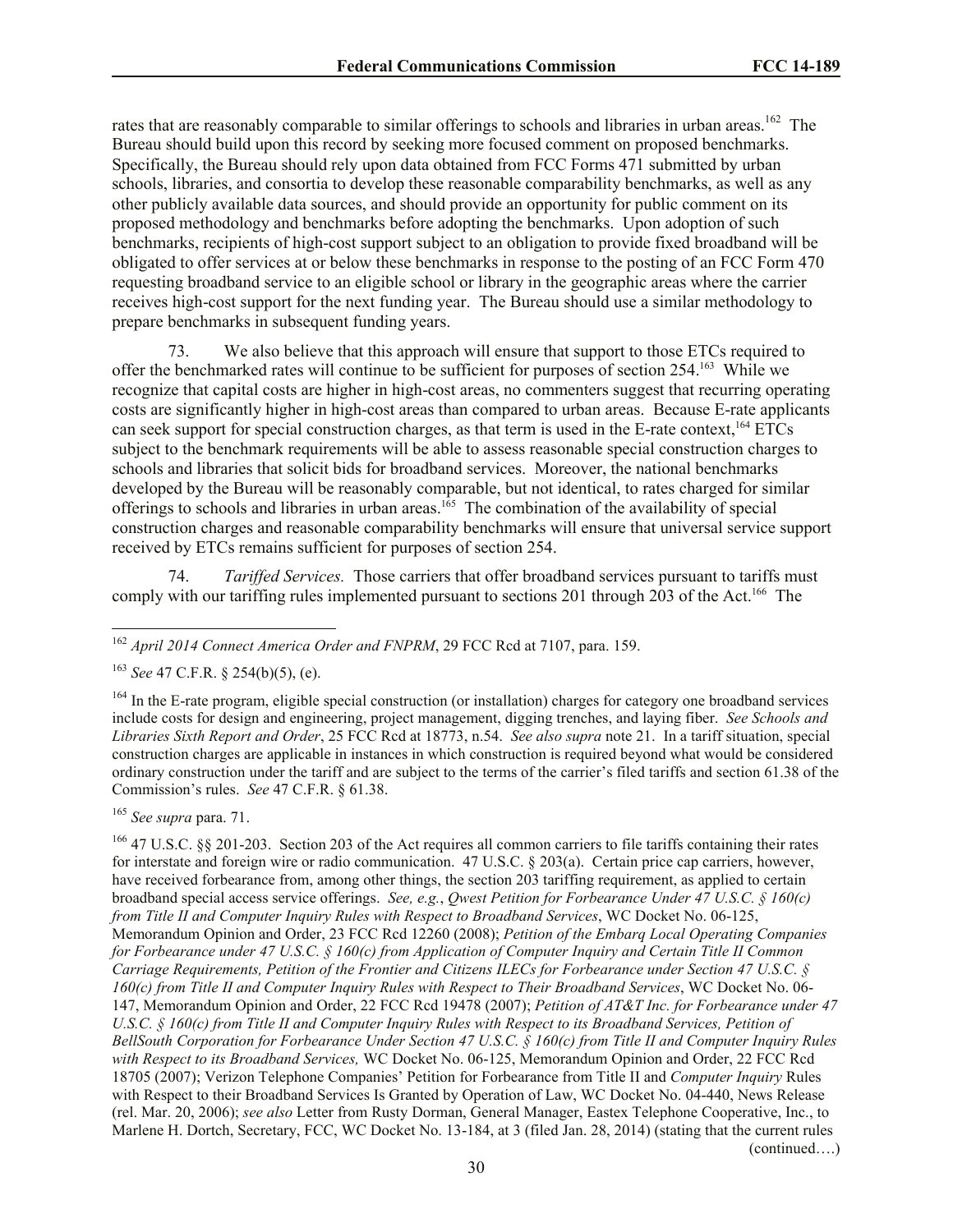benchmark rates established pursuant to this Order for broadband services provided to schools and libraries will likely vary from rates charged for similar services to other customers. To the extent this is the case, we evaluate whether it potentially raises concerns under section 202(a), which forbids "unreasonable discrimination" in rates charged to customers, and section 201(b), which requires rates to be "just and reasonable,"<sup>167</sup> as well as our tariffing rules.<sup>168</sup> For the reasons described below, we conclude that the action we take today does not raise such concerns.

75. To ensure that incumbent local exchange carriers can offer services to schools and libraries consistent with the requirements of this Order and the Act, we rely on the flexibility provided under section 201(b) to decide that it is just and reasonable for carriers to provide broadband services at rates specific to the class of educational customers to which carriers must offer benchmarked rates. Section 201(b) provides that "communications by wire or radio subject to this chapter may be classified into day, night, repeated, unrepeated, letter, commercial, press, Government, and such other classes as the Commission may decide to be just and reasonable, and different charges may be made for the different classes of communications."<sup>169</sup> Accordingly, in conjunction with the process for establishing the benchmark rates, we delineate here, pursuant to section 201(b) of the Act, a class of educational customers to whom the benchmarked rates may be offered. We delegate authority to the Bureau to provide other guidelines as necessary to implement the objectives described above as part of the process of seeking public comment on the analysis underlying the rate benchmarks. For example, the Bureau may consider establishing streamlined procedures to enable those carriers that offer broadband services pursuant to tariffs to easily revise or re-file new interstate tariffs. Additionally, the Bureau should determine whether there may be certain carriers for whom application of the rate benchmarks would be impracticable or unduly burdensome and, if so, if there are alternate methods to ensure that such carriers are providing eligible E-rate applicants with rates that are reasonably comparable to similar offerings to schools and libraries in urban areas.

76. We find that it is just and reasonable under section 201(b) for carriers to provide service at rates specific to the class of educational customers to which carriers must offer benchmarked rates. This action furthers significant universal service principles that schools and libraries obtain access to advanced telecommunications services $170$  and access to telecommunications services and information services at rates that are reasonably comparable to those charged for similar services in urban areas.<sup>171</sup> By making a benchmarked rate available to eligible schools and libraries, in high-cost areas we will ensure that the universal service program complies with these statutory goals, as well as the Commission's stated expectation that eligible telecommunications carriers provide broadband to community anchor institutions at reasonably comparable rates.<sup>172</sup> Based on the record, we proceed incrementally, focusing for now specifically on schools and libraries rather than on broader categories of entities within the scope of section 254's objectives. By requiring carriers to offer services at rates specific to schools and libraries, we will advance the objectives of section 254; that fact, coupled with the flexibility afforded the Commission under the "just and reasonable" standard of section 201(b), persuades us that carriers' provision of service at rates specific to schools and libraries is not at odds with section 201(b). We

(Continued from previous page)

 $170$  47 U.S.C. § 254(b)(6).

 $171$  47 U.S.C. § 254(b)(3).

require those carriers bound by tariffs to charge the tariffed rates to schools and libraries regardless of bid pricing and term commitments).

 $167$  47 U.S.C. §§ 201(b), 202(a).

<sup>168</sup> 47 C.F.R. § 61.1 et seq.

<sup>169</sup> *Id.*

<sup>172</sup> *See USF/ICC Transformation Order*, 26 FCC Rcd at 17700, para. 102 & n.164.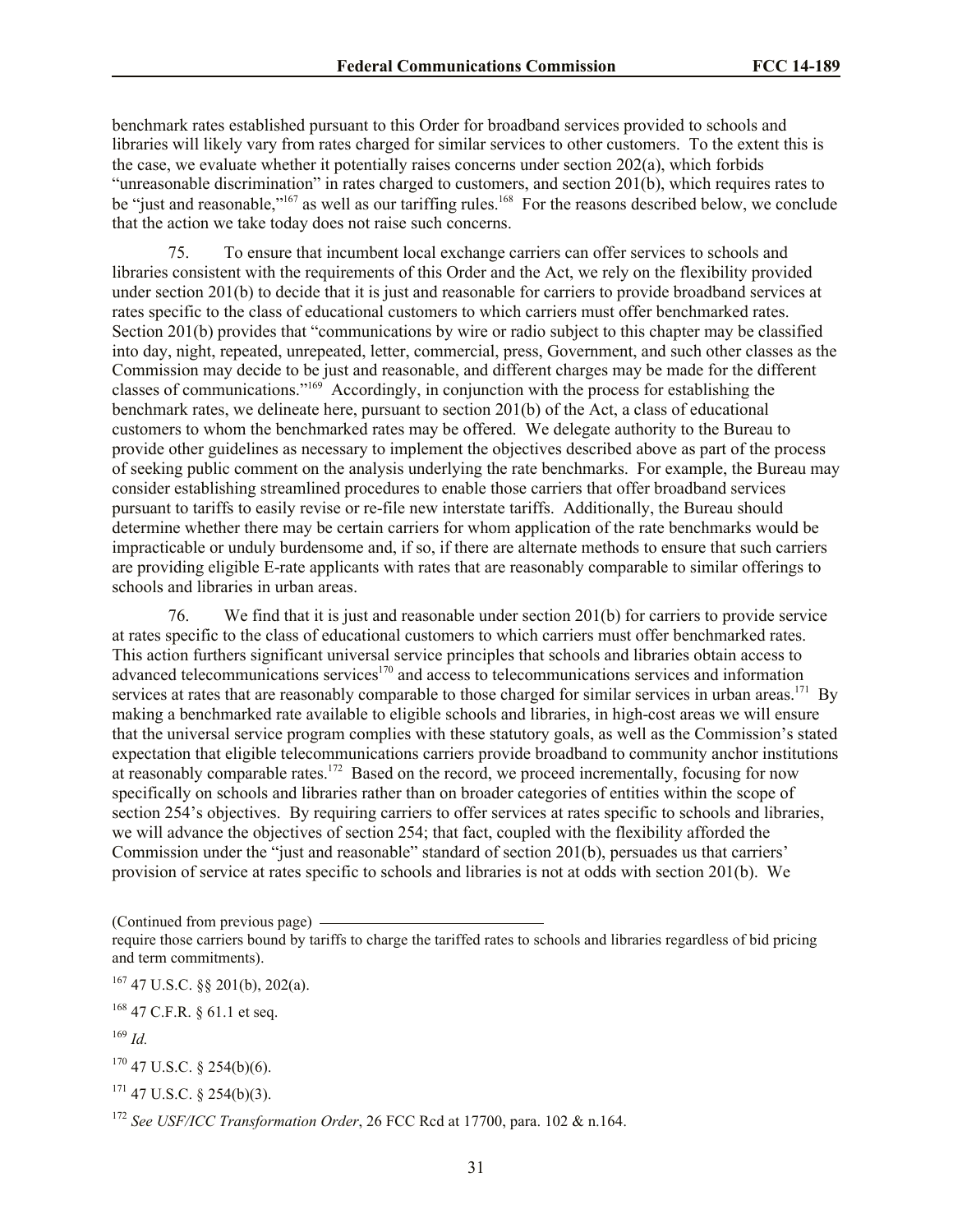conclude for the same reasons that carriers' compliance with the requirements adopted here do not violate section  $202(a)$ <sup>173</sup>

# **III. ADJUSTING THE E-RATE CAP TO MEET THE PROGRAM'S CONNECTIVITY GOALS (WC DOCKET 13-184)**

77. Ensuring that schools and libraries will be able to meet the high-speed connectivity targets we have set for the E-rate program will require a combination of continued efforts to lower the prices paid for school and library broadband connectivity and an increase in E-rate support necessary to meet growing bandwidth demands of schools and libraries. In this Order and in the *E-rate Modernization Order*, we have taken several steps to maximize the cost-effectiveness of E-rate supported purchases, including a pricing transparency requirement and several program changes in this Order that will have the effect of increasing competitive options, and thus lowering prices, for schools and libraries to meet their connectivity needs.<sup>174</sup> However, the record demonstrates that as more schools and libraries upgrade their broadband infrastructure and expand robust Wi-Fi access into every classroom and library space, bandwidth demands of schools and libraries will outpace any expected savings that can be accomplished through program efficiencies and declining per megabit pricing.<sup>175</sup> Even with a more efficient E-rate program that achieves substantial cost-savings, funding above the current E-rate cap will be necessary if we seek to connect more schools and libraries at the targeted bandwidth levels. Based on an extensive record that includes more than 2,800 comments, 600 ex parte presentations, and two cost estimates, we raise the annual E-rate program cap to \$3.9 billion in funding year 2015. Commenters stress the importance of providing certainty to schools and libraries that sufficient funding will be available for both connectivity to and within schools and libraries.<sup>176</sup> For the reasons explained below, we agree that raising the cap, in conjunction with the other work we have done to improve E-rate purchasing, is the best way to provide such certainty as well as to meet the goals we have set for the program.<sup>177</sup>

78. The E-rate funding cap has gone virtually unchanged for 17 years. In 1997, the Commission adopted a \$2.25 billion annual funding cap for the E-rate program, based on demand estimates provided by McKinsey, Rothstein Thesis, and the National Commission on Library and Information Science (NCLIS) Report.<sup>178</sup> Since then, however, actual demand for E-rate support has l

<sup>175</sup> *See infra* paras. 95-107.

<sup>173</sup> *See, e.g.*, *AT&T Communications Inc., Revisions to Tariff F.C.C. No. 16*, Transmittal No. 1876, Memorandum Opinion and Order, 5 FCC Rcd 700, 701, para. 13 (Com. Car. Bur. 1990) (discussing section 201(b)'s allowance for classes of service—and, as specifically relevant there, the "Government" class of service—and explaining that "[s]ection 201(b) is best understood as creating an exception to Section 202(a) by permitting the establishment of government service regardless of whether such service is 'like' other services").

<sup>174</sup> *See E-rate Modernization Order,* 29 FCC Rcd at 8934, Section V.

<sup>&</sup>lt;sup>176</sup> *See, e.g.*, CDE FNPRM Comments at 2-3; ISTE FNPRM Reply Comments at 6 (noting that schools and districts are worried about sufficient funding); New America FNPRM Reply Comments at 10-11 (ensuring long-term sustainability and predictability of the program will require an adjustment to the E-rate cap); NYSED FNPRM Comments at 3-4; San Francisco FNPRM Reply Comments at 2 (expressing concern about the ability to fund both category one and two services without a cap increase); WDPI FNPRM Reply Comments at 6 (questioning the predictability without certain funding for category two services); KDLA FNPRM Reply Comments at 3 (a lack of predictability about funding will lead to more caution from applicants).

<sup>&</sup>lt;sup>177</sup> *See, e.g.*, ALA et al. Oct. 14 Ex Parte at 1; ESH/CoSN Connectivity Model at 2 (closing the high speed connectivity gap "will require the Commission to take aggressive action to both increase funding and modify rules which limit the flexibility and options schools have to leveraging E-rate"); ISTE FNPRM Reply Comments at 6; New America FNPRM Reply Comments at 10-11; Letter from John Windhausen, Jr., Executive Director, SHLB Coalition, to Chairman Wheeler and Commissioners, FCC, WC Docket No. 13-184, at 2-3 (filed Oct. 17, 2014) (SHLB Coalition Ex Parte Letter).

<sup>178</sup> *See Federal-State Joint Board on Universal Service*, CC Docket No. 96-45, Report and Order, 12 FCC Rcd 8776, 9054-55, para. 529-31(1997) (*Universal Service First Report and Order*).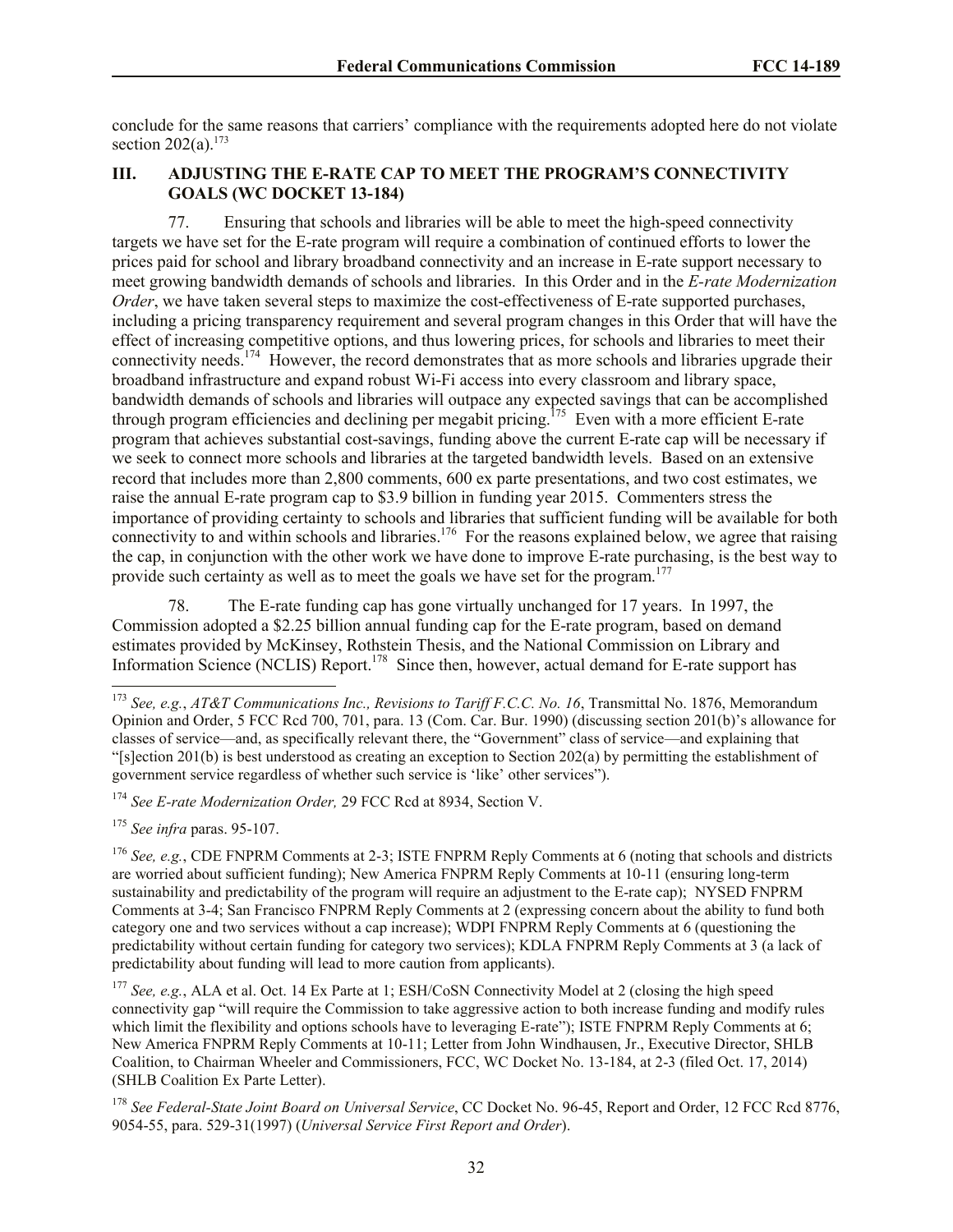exceeded that cap in all but one funding year.<sup>179</sup> In recent funding years, there has been little or no funding available for the internal connections necessary to deliver broadband into classrooms and libraries.<sup>180</sup>

79. Throughout the program's history, the Commission has made various efforts to spread Erate dollars to more applicants, such as, for example, by limiting applicants to applying for discounts on internal connections to twice every five years.<sup>181</sup> In 2010, it also began adjusting the E-rate cap to account for annual inflation to try to gradually align the program's needs with available funding.<sup>182</sup> Even with these changes, the program, while successful, was falling short of its potential. Based on the record created in response to the *E-rate Modernization NPRM*, <sup>183</sup> earlier this year we took steps to restructure the E-rate program. In the *E-rate Modernization Order*, we phased out support for outdated, non-broadband services, shifting the focus to high-speed broadband, with a particular focus on how the E-rate program distributes funding for internal connections. We also made needed reforms to encourage cost-effective purchasing, including setting sufficient budgets for internal connections, known as category two services, and establishing pricing transparency. These major policy changes were a necessary first step on the path to ensuring that the program has the necessary resources to meet the goals we have adopted for the E-rate program.

80. At the same time, we sought comment on the future funding levels needed for the E-rate program in order to meet the established goals.<sup>184</sup> We invited stakeholders to submit data on the gap between schools' and libraries' current connectivity and the specific targets set out in the Order, as well as information on how much funding would be needed to bridge that gap within the E-rate program.<sup>185</sup> In August, the Bureau released a Staff Report summarizing a portion of the large amount of data gathered in the record in order to assist parties considering responses to the *E-rate Modernization FNPRM*.<sup>186</sup> In conjunction with the Staff Report, Commission staff released two maps providing a visualization of the fiber connectivity to schools and libraries based on data in the record, and have continued to update those maps to reflect additional data stakeholders have submitted.<sup>187</sup>

81. Based on the substantial record developed in this proceeding, in this section we set out the anticipated costs to meet the goal of ensuring affordable access to high-speed broadband sufficient to support digital learning in schools and robust connectivity for all libraries.<sup>188</sup> First, in order to provide

<sup>185</sup> *See id.*

<sup>&</sup>lt;sup>179</sup> See USAC, Schools and Libraries Program, Automated Search of Commitments, http://www.usac.org/sl/tools/commitments-search/Default.aspx (last visited Nov. 16, 2014).

<sup>&</sup>lt;sup>180</sup> *See* USAC, Schools and Libraries, Latest News, 2/27/2014 - Update on Priority 2 Commitments for FY2013, http://usac.org/sl/tools/news/default.aspx (last visited Nov. 16, 2014).

<sup>181</sup> *See Schools and Libraries Universal Service Support Mechanism*, CC Docket No. 02-6, Third Report and Order and Second Further Notice of Proposed Rulemaking, 18 FCC Rcd 26912, 26916, para. 12 (2003) (*Schools and Libraries Third Report and Order*)*.*

<sup>182</sup> *See Schools and Libraries Sixth Report and Order*, 25 FCC Rcd at 18780-83, paras. 35-40.

<sup>183</sup> *E-rate Modernization NPRM*, 28 FCC Rcd 11304.

<sup>184</sup> *See E-rate Modernization FNPRM*, 29 FCC Rcd at 8976-77, paras. 268-69.

<sup>186</sup> *See Staff Report*, 29 FCC Rcd 9644.

<sup>187</sup> *See* E-Rate Maps of Fiber Connectivity to Schools and Libraries, www.fcc.gov/maps/E-rate-fiber-map (last visited Nov. 5, 2014); *see also* Federal Communications Commission, E-rate Modernization Data webpage, http://www.fcc.gov/encyclopedia/e-rate-modernization-data (last visited Nov. 5, 2014) (E-rate Modernization Data webpage) (including a series of updates of the direct access to broadband connectivity datasets based on new data on the record).

<sup>188</sup> *See E-rate Modernization Order*, 29 FCC Rcd at 8881, para. 26.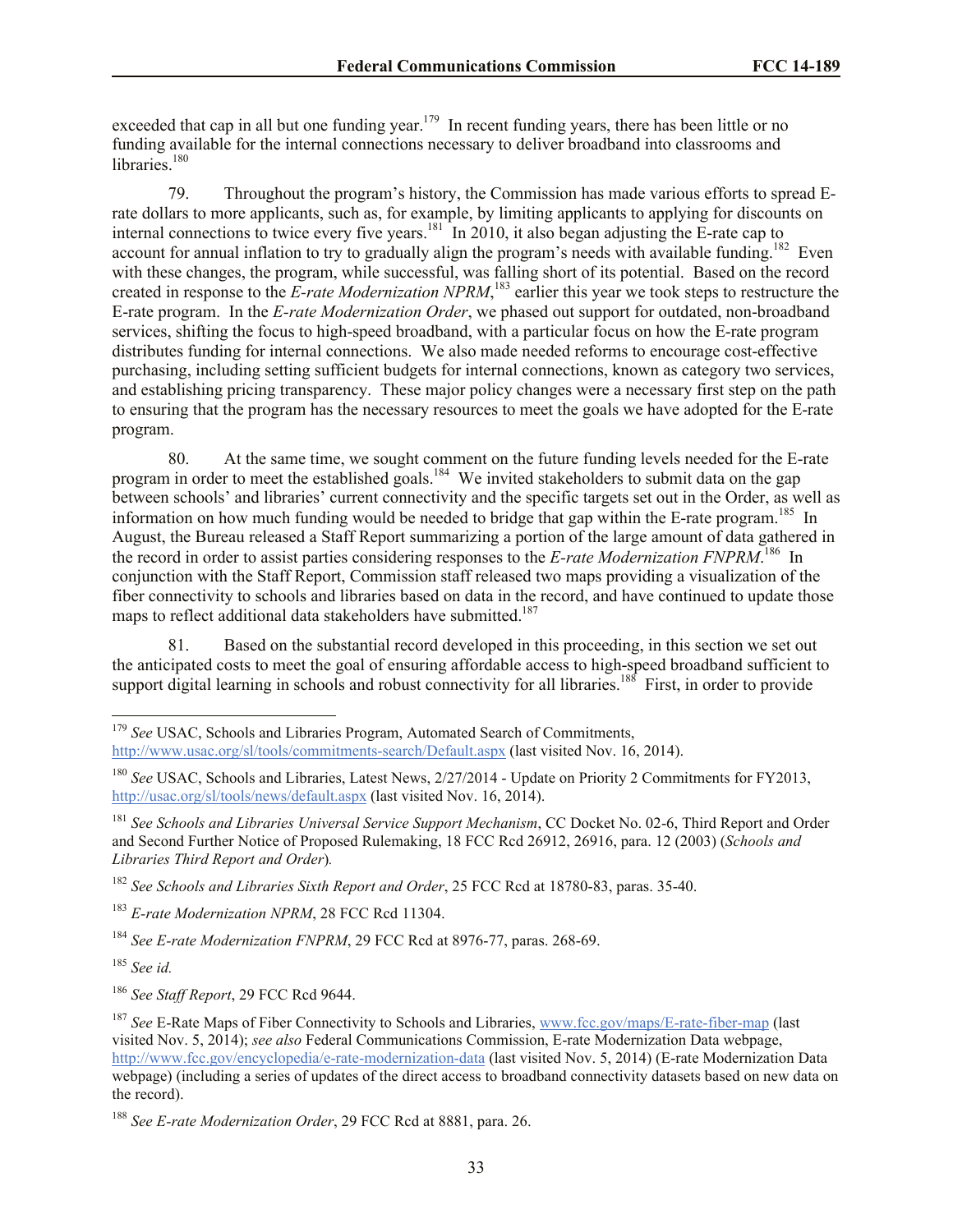certainty and administrative simplicity to applicants and to the Fund, we extend for three additional years, with a small modification, the category two budget approach we adopted in the *E-rate Modernization Order* for funding costs for internal connections for schools and libraries. Taking this change into account, we set out the projected costs of category two services to the E-rate program over the next five funding years. Next, we discuss the factors that will impact the cost of category one services in order to ensure schools and libraries can meet the connectivity targets we adopted in the *E-rate Modernization Order*. Based on these projections, and to help provide more certainty regarding the availability of E-rate support, we raise the annual E-rate cap to \$3.9 billion beginning in funding year 2015. Setting the cap at this level is based on a substantial amount of data and analysis and reflects our judgment of the amount of funding that will be necessary to meet the long-term broadband connectivity targets for all schools and libraries, including internal connections, non-recurring infrastructure upgrades, and significant increases in monthly recurring Internet access charges.

#### **A. Ensuring Certainty for Applicants Seeking Support for Category Two Services**

82. *Schools.* First, we agree with those commenters that stress the importance of predictability and certainty by extending the applicant budgets for schools established in the *E-rate Modernization Order* for category two services.<sup>189</sup> In July, we adopted a two-year test period for the prediscount applicant budgets for category two services for funding years 2015 and 2016.<sup>190</sup> Applicants that receive commitments for category two support in either of those funding years will be subject to the fiveyear budget.<sup>191</sup> To make the test period for the budget-based approach to awarding category two support consistent with the full five-year cycle that such budgets are based on, we expand the test-period for three additional years through funding year  $2019$ <sup>192</sup>

83. In the *E-rate Modernization Order*, we explained that we were confident that we could meet the \$1 billion target for two years. However, we noted that the longer-term funding available for category two budgets is linked to the broader question of the long-term funding needs of the E-rate program, and we sought comment on these funding needs of the program.<sup>193</sup> As the record demonstrates, without the changes that we make today, applicants who do not seek or receive category two support in funding years 2015 or 2016 would face uncertainty about whether they will be able to receive E-rate support to meet the Wi-Fi needs of their students and patrons in later years.<sup>194</sup> By addressing the longerterm funding needs of the program and extending these category two budgets for three additional funding years in this Order, we help ensure sufficient funding for category two services, increase certainty for applicants about the availability of funding beyond funding years 2015 and 2016, and simplify the administration for USAC.

<sup>189</sup> *See, e.g.*, Letter from John D. Harrington, Chief Executive Officer, Funds For Learning, LLC, to Marlene H. Dortch, Secretary, FCC, WC Docket No. 13-184, at 1-2 (filed Oct. 11, 2014) (FFL Oct.  $11^{th}$  Ex Parte Letter) (stating that the Commission should remove uncertainty by removing the "pilot" for category two budgets); C Spire FNPRM Reply Comments at 4-5; ESH FNPRM Comments at 19; Verizon FNPRM Comments at 6-7.

<sup>190</sup> *See E-rate Modernization Order*, 29 FCC Rcd at 8911, para. 106.

<sup>191</sup> *See id.*

<sup>&</sup>lt;sup>192</sup> We acknowledge that some parties recommend making permanent the budget-based approach to category two support or avoiding reversion to the prior system. *See* ESH FNPRM Comments at 19; *see also* ALA FNPRM Comments at 27 (seeing no reason to revert back to the old system). At this time, we prefer to test the approach before making it permanent and believe one five-year cycle is an appropriate test period. To the extent that this approach results in a cost-effective way to connect more schools to robust Wi-Fi, the Commission will have a sufficient record to aid in such a decision.

<sup>193</sup> *See E-rate Modernization Order*, 29 FCC Rcd at 8911, para. 106, 8976-77, para. 269.

<sup>&</sup>lt;sup>194</sup> See, e.g., FFL Oct.  $11<sup>th</sup>$  Ex Parte Letter at 1.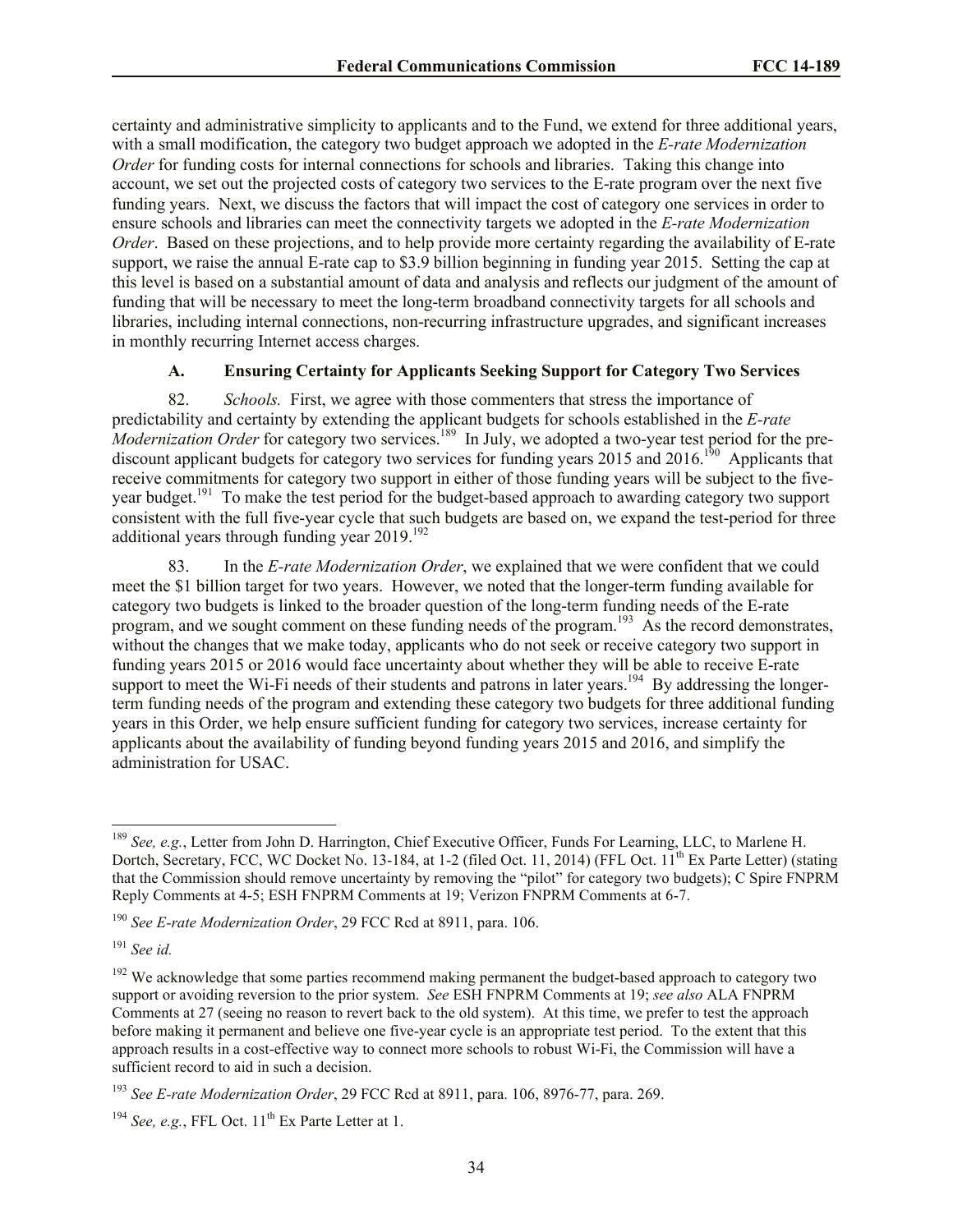84. A sufficiently funded, multi-year budgeted approach for category two funding provides both certainty and flexibility for applicants.<sup>195</sup> This combination allows applicants to request support only for what they need when they need it, rather than seek funding for unnecessary components out of fear that there will not be support in the next funding year.<sup>196</sup> It also helps us achieve our goal of ensuring affordable access to high-speed connectivity within schools and libraries, by providing broader and more equitable support for the internal connections necessary to support digital learning.

85. Some commenters argue the per-student budgets should be discontinued and replaced with a funding cap increase alone.<sup>197</sup> We disagree and restate our firm belief that raising the funding cap alone will not ensure that schools and libraries can purchase affordable internal connections. Raising the cap without any additional policies or limits on how the program funds internal connections does not address the challenges faced by applicants created by widely variable costs for similar services, inefficient network planning, or incentives at the top discount levels of the E-rate program to engage in wasteful purchasing.<sup>198</sup> We also firmly disagree with the assertion that per-student budgets provide "[t]oo little discount funding" to all applicants and are inequitable.<sup>199</sup> These budgets maintain the program's historic focus on the highest poverty schools and libraries by continuing to use concentrations of poverty to determine the discount level available and the priority of applicants.<sup>200</sup> At the same time, the five-year budgets promote cost-effective spending by focusing E-rate dollars on the internal connections that are essential for wireless networks, and therefore, allow us to provide a sufficient and predictable amount to deploy Wi-Fi to students and library patrons throughout the nation, and not just to the applicants at the highest discount levels.<sup>201</sup>

86. We reaffirm the \$150 per student pre-discount budget, with a \$9,200 pre-discount funding floor, as a reasonable limit on the amount of E-rate discounts available to schools, consistent with data in the record showing local area networks (LAN) and wireless LAN (WLAN) deployments in classrooms across a number of school districts across varied geographies.<sup>202</sup> In conjunction with other measures taken in the *E-rate Modernization Order*, such as pricing transparency to help arm applicants with information to make smart purchasing decisions and lowering the maximum discount rate from 90 to 85 percent to encourage applicants to pursue the most cost-effective options, this \$150 per student budget provides a sufficient amount of support for the necessary internal connections.<sup>203</sup> Some applicants urge us to recognize that the internal connections needs of schools are not uniform.<sup>204</sup> While the *E-rate* 

<sup>&</sup>lt;sup>195</sup> See FFL Oct. 11<sup>th</sup> Ex Parte Letter at 1; *see also E-rate Modernization Order*, 29 FCC Rcd at 8912-15, paras. 108-14.

<sup>&</sup>lt;sup>196</sup> *See, e.g.*, FFL Oct. 11<sup>th</sup> Ex Parte Letter at 1 (describing how applicants are considering acceleration of deployment plans in order to ensure they applied in years when funding would be available).

<sup>197</sup> *See, e.g.*, NEA FNPRM Comments at 7-8; Chicago FNPRM Comments at 2.

<sup>198</sup> *See, e.g.*, *E-rate Modernization Order*, 29 FCC Rcd at 8914, para. 113 n.250.

<sup>199</sup> *See* NEA FNPRM Comments at 6-7.

<sup>200</sup> *See E-rate Modernization Order*, 29 FCC Rcd at 8913, para. 110.

<sup>201</sup> *See id.* at 8907, para. 96, 8913, para. 111.

<sup>202</sup> *See id.* at 8904-07, paras. 91-96; *see also* Verizon FNPRM Comments at 6-7 (noting that the budgets may be too generous, as they assume a greenfield build across the nation).

<sup>203</sup> *See, e.g.*, ESH FNPRM Comments at 19-20 (stating that \$150 should be sufficient if schools buy what they need).

<sup>204</sup> *See, e.g.*, CGCS FNPRM Comments at 5-6 (setting out reasons that urban districts might see higher costs per student); Chicago FNPRM Comments at 2 (stating new budgets limit the City's ability to meet ambitious technology access goals); New Hope FNPRM Comments at 2 (stating rural applicants need a multiplier for category two budgets); NEA FNPRM Comments at 6 (stating that per student budgets cannot be adequate to cover costs in rural or geographically isolated areas); Letter from Neil J. Pollack, CEO/Executive Director, Anderson Center for Autism, (continued….)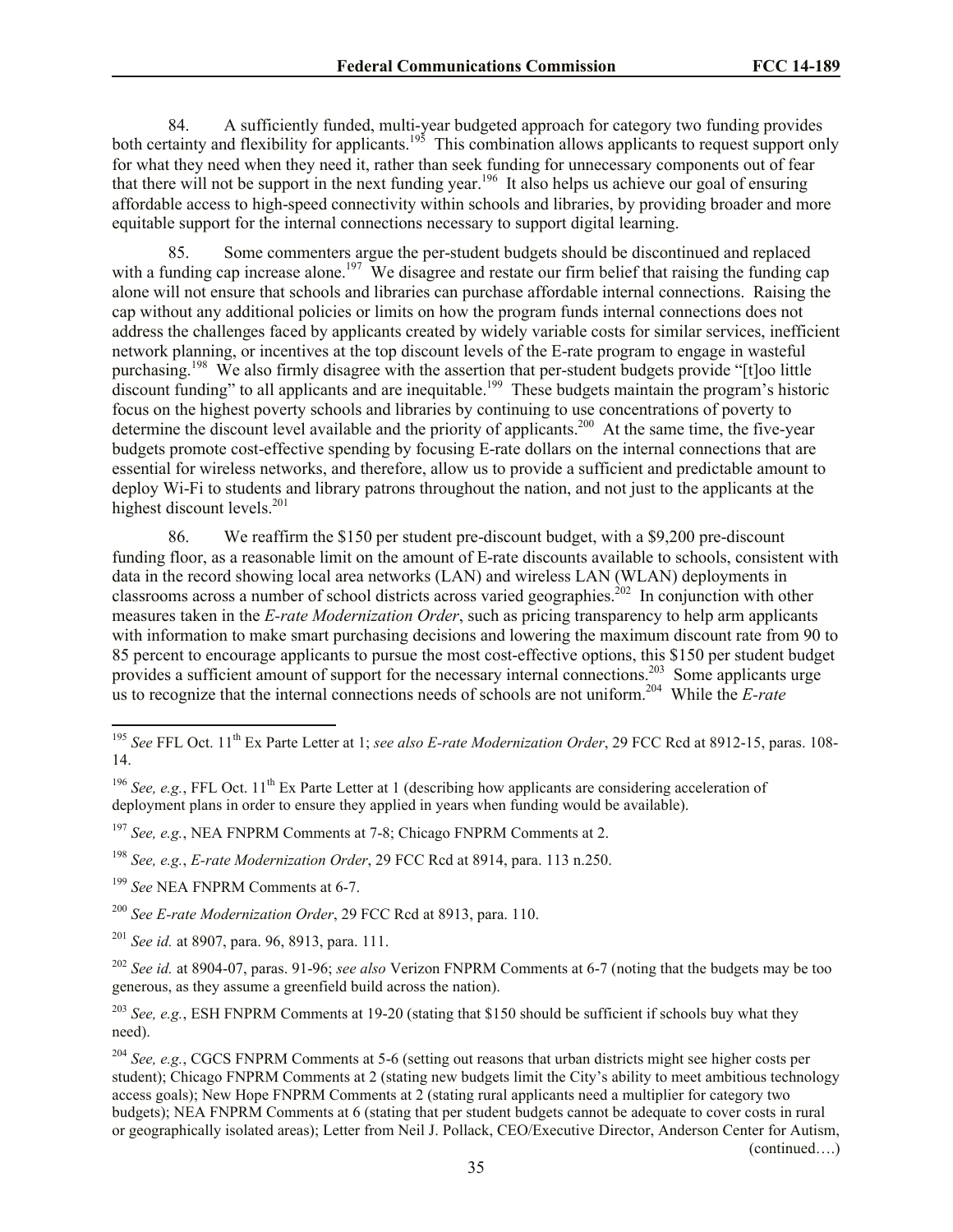*Modernization Order* recognized that there are different construction materials or variations in labor costs, the majority of costs for LANs are for commodity equipment, which sees nationwide pricing and competitive markets.<sup>205</sup> We again decline to set out separate budgets for schools in different situations, apart from the adjustments for poverty and rurality that our system of discounts already provides. We expect the Bureau to closely monitor these budget levels as described below.<sup>206</sup>

87. We take this opportunity to revisit the issue of how schools should count students that attend multiple schools. Consistent with our desire to ensure sufficient funding for the number of students using the internal connections at a school, in the *E-rate Modernization Order* we explained that "[s]tudents who attend multiple schools… may be counted be both schools in order to ensure appropriate LAN/WLAN deployment for both schools."<sup>207</sup> We now clarify that schools should include in their student count, for purposes of calculating category two budgets, students that attend part-time only when doing so regularly increases the maximum number of students on the school premises at the same time, during the school day.<sup>208</sup> This means that students who attend a virtual class that originates at a school, but who are not on the school premises cannot be counted in that school's student count. We also note that students attending after-school activities or after-school events cannot be included in the student counts. Schools should also be prepared to demonstrate their student count calculations during PIA review and if they count part-time students to demonstrate how those students regularly increase the maximum number of students on the school premises at the same time during the school day.

88. *Libraries.* We also extend for three additional funding years, with a small upwards adjustment for libraries in more urbanized areas, the pre-discount budget for libraries that we adopted for funding years 2015 and 2016 in the *E-rate Modernization Order*.<sup>209</sup> We adopted a \$2.30 per square foot pre-discount budget for libraries in that Order, with a funding floor of \$9,200, representing a reasonable pre-discount budget level, consistent with data submitted into the record prior to its adoption.<sup>210</sup> Having sought further comment specifically on the issue of user density in urban libraries because "the record of library funding needs for internal connections [was] not as robust as we would like,<sup> $211$ </sup> we now adopt a separate budget of \$5.00 per square foot for libraries located in cities and urbanized areas with a population of 250,000 or more, as identified by the Institute of Museum and Library Services (IMLS) locale codes of 11, 12, and  $21^{212}$ 

<sup>205</sup> *See E-rate Modernization Order*, 29 FCC Rcd at 8907, para. 97.

<sup>206</sup> *See infra* para. 93.

<sup>207</sup> *E-rate Modernization Order*, 29 FCC Rcd at 8915, para. 115.

 $208$  For example, a high school with 500 students that has an average of 10 middle students taking math classes at the high school every day could reasonably claim 510 students for the purpose of its category two budget. But, an elementary school that has 200 students attending in the morning and another 200 students attending in the afternoon should only claim 200 students for purposes of its category two budget, because the maximum number of students regularly at the school is 200.

<sup>209</sup> *See E-rate Modernization Order*, 29 FCC Rcd at 8907, para. 98.

<sup>210</sup> *See id.* at 8908-09, paras. 99-101; *see also* ALA FNPRM Comments at 26-27.

<sup>211</sup> See E-rate Modernization FNPRM, 29 FCC Rcd at 8986, para. 298. This is different than the data in the record on schools, which provided a grounded basis on which to produce a school budget.

 $212$  The definitions of these locale codes are as follows. Locale code 11 - City, Large: Territory inside an urbanized area and inside a principal city with population of 250,000 or more. Locale code 12 – City, Midsize: Territory inside an urbanized area and inside a principal city with population less than 250,000 and greater than or equal to 100,000. Locale code 21 – Suburb, Large: Territory outside a principal city and inside an urbanized area with

(continued….)

<sup>(</sup>Continued from previous page)

to Tom Wheeler, Chairman, FCC, WC Docket No. 13-184, at 1-2 (filed Oct. 14, 2014) (Pollack Ex Parte Letter) (stating that per classroom budgets would more accurately reflect costs of schools with special education services, where the student to teacher ratio is small).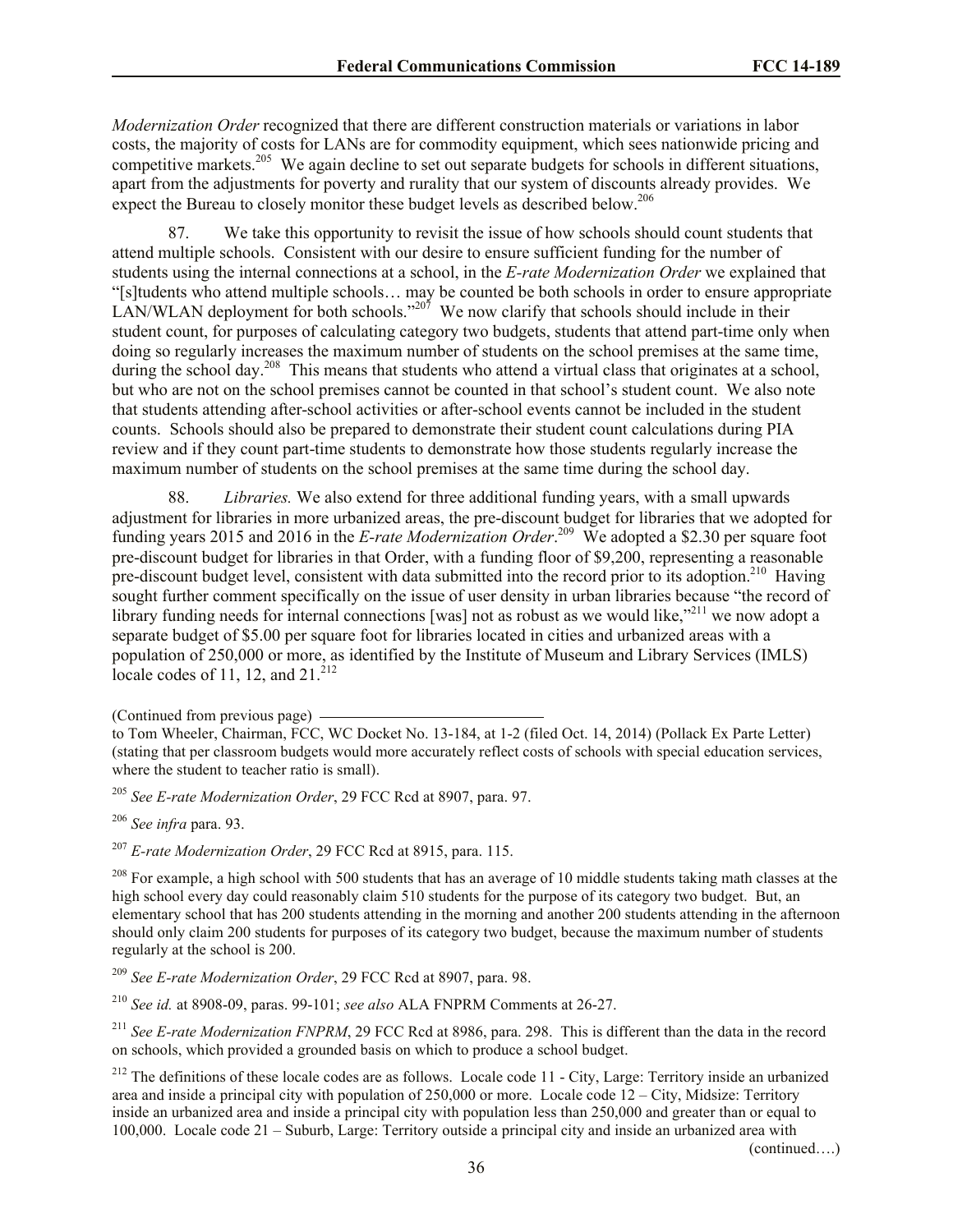89. Calculating the library budget based on square footage continues to provide the E-rate program a simple, fast, and efficient mechanism for libraries and USAC, consistent with the Commission's third goal for the program.<sup>213</sup> There is broad support in the record for the position that the library budget should be greater for urban libraries, because these libraries serve more people per square foot than other communities and Wi-Fi performance may be impacted by a high density of users at one time.<sup>214</sup> There is also support in the record for considering the number of users or connected devices when setting the category two library budget, particularly for large urban libraries.<sup>215</sup> We agree that usage density may increase the cost of internal connections. However, as the record indicates, there is not a standardly reported metric on the number of Wi-Fi users in libraries that would provide a simple and predictable formula for all libraries.<sup>216</sup> We therefore decline to adopt the proposals that seek a different budget calculation based on daily visitors or public computer users, because using those metrics would impose new administrative burdens on libraries, would be difficult to administer, could improperly incent purchasing unnecessary public computers, and would delay application review by being difficult to verify. Square footage continues to present the best option for providing a sufficient budget for libraries that is simple for applicants to calculate and simple for USAC to administer.<sup>217</sup>

90. Because we agree that usage density increases the cost of internal connections and the record supports a decision that usage density is greater in large urban libraries, we elect to increase the pre-discount per-square foot library budget for libraries in the most densely populated areas to \$5.00 per square foot over five years. The Urban Libraries Council (ULC) suggests a category two pre-discount budget of between \$5.00 and \$7.00 per square foot for urban libraries,<sup>218</sup> a number of other commenters support an increase to at least  $$4.00$  per square foot.<sup>219</sup> We take into account this range of estimates that have been submitted into the record, along with the lack of precise evidence that would militate in favor

(Continued from previous page)

<sup>213</sup> *See E-rate Modernization Order*, 29 FCC Rcd at 8891-92, paras. 55-56; *see also* The Alliance FNPRM Comments at 10 (square footage metrics are an effective means to decrease application burden, aligning with goal to make the process fast, simple, and efficient).

<sup>214</sup> *See, e.g.*, ULC FNPRM Comments at 6-7; San Francisco FNPRM Reply Comments at 2; MMTC et al. FNPRM Reply Comments at 13 (stating that the cost of internal connections is a function of both building size and the number of users).

<sup>215</sup> *See, e.g.*, ULC FNPRM Comments at 6-7; WDPI FNPRM Reply Comments at 5; MMTC et al. FNPRM Reply Comments at 12; Hans Riemer FNPRM Reply Comments at 2; *see also* Letter from Susan Benton, CEO – The Urban Libraries Council, to Marlene H. Dortch, Secretary, FCC, WC Docket No. 13-184, Attach. (filed Sept. 12, 2014) (examining the differences in operating expenses between city, rural, suburban, and town libraries based on the number of public computers).

<sup>216</sup> See ULC FNPRM Reply Comments at 5 (noting that some of its member libraries have begun to collect the data necessary for a per capita approach).

<sup>217</sup> *See E-rate Modernization Order*, 29 FCC Rcd at 8907-08, para. 98; *see also* Alliance FNPRM Comments at 10 (the square foot metric aligns with the goal to make the E-rate application process fast, simple, and efficient); NYSED FNPRM Comments at 8.

<sup>218</sup> *See* Letter from Susan Benton, CEO – The Urban Libraries Council, to Marlene H. Dortch, Secretary, FCC, WC Docket No. 13-184, at 1, Attach. (filed Oct. 20, 2014) (stating that 25 to 50 percent of all operating costs in a library seems reasonable or appropriate); *see also, e.g.*, Letter from Melinda S. Cervantes, Executive Director, Pima County Public Library, to Tom Wheeler, Chairman, Federal Communications Commission, WC Docket No. 13-184, at 1 (filed July 3, 2014); Letter from Anthony W. Marx, The New York Public Library, to Marlene H. Dortch, Secretary, FCC, WC Docket No. 13-184, at 2 (filed July 3, 2014).

<sup>219</sup> *See, e.g.*, San Francisco FNPRM Reply Comments at 2; MMTC et al. FNPRM Reply Comments at 14; Hans Riemer FNPRM Reply Comments at 2.

population of 250,000 or more. *See* Institute of Museum and Library Services, Public Libraries Survey: Fiscal Year 2012: Public Library Outlet Data File (2014), http://www.imls.gov/research/pls\_data\_files.aspx (last visited Dec. 9, 2014).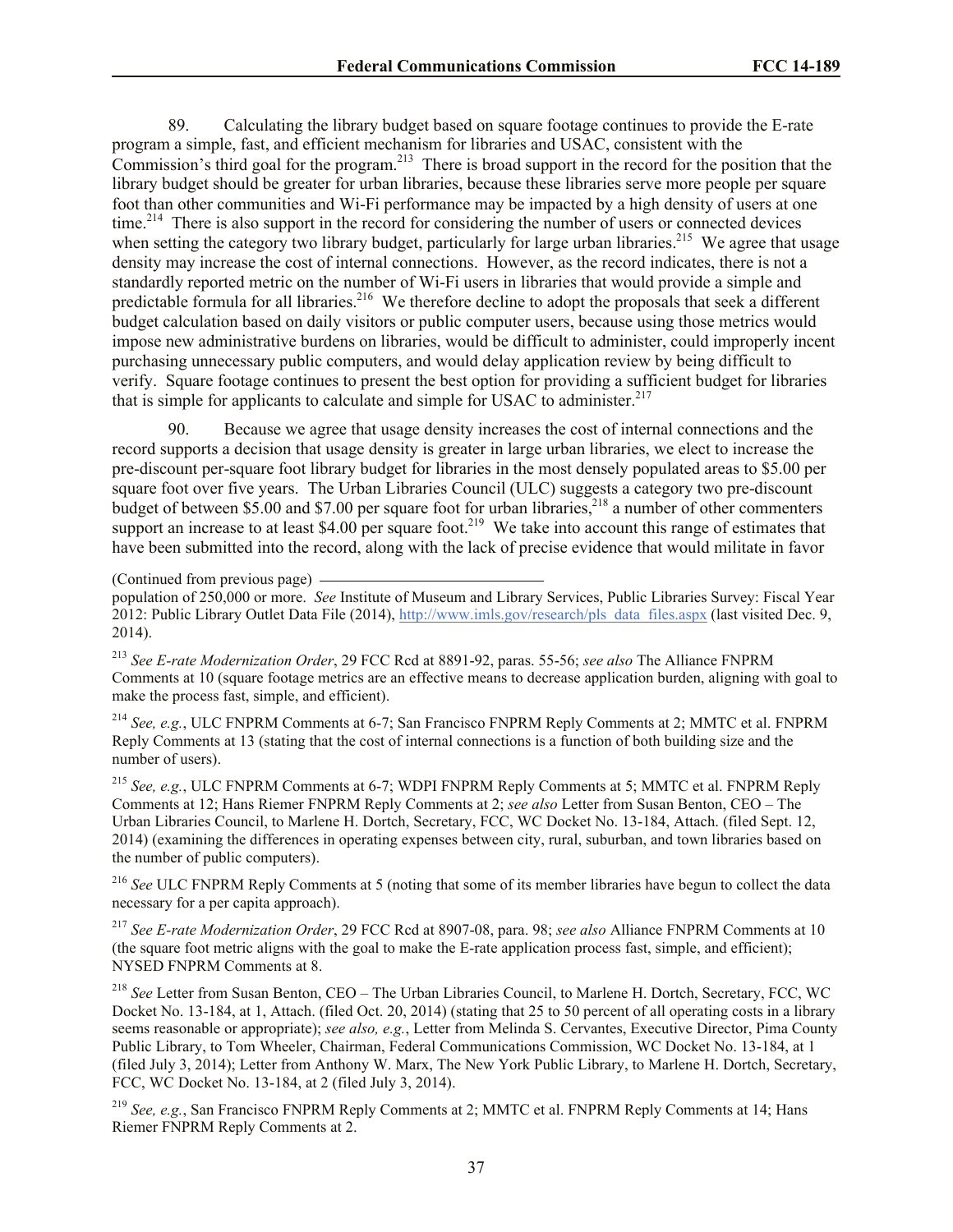of picking a specific estimate. As such, in order to be fiscally cautious, we adopt a value toward the bottom end of the range of \$5.00 per square foot as the pre-discount budget for the most urban libraries.

91. To determine which libraries get the benefit of the increased per-square-foot budget, we look to the IMLS classification of libraries. IMLS assigns locale codes in order to identify the type of geographic areas in which a library outlet is located, using the same methodology as the National Center for Education Statistics' Common Core of Data datasets.<sup>220</sup> It divides geographic areas into four categories – city, suburban, town, and rural, each with three subcategories.<sup>221</sup> We agree with ULC's recommendation that we provide higher funding per square foot for those libraries located in the most densely populated areas using the IMLS locale codes of "11 – City, Large," "12 – City, Midsize," and "21 – Suburb, Large."<sup>222</sup> These three locale codes capture urbanized areas within principal cities with a population over 100,000 and those areas outside of a principal city, but within an urbanized area with a population of over  $250,000$ , which are the most densely populated areas.<sup>223</sup> These locale codes therefore provide a reasonable proxy for identifying libraries that may see a higher density of users per square foot. As described below, the Bureau will continue to evaluate these library budgets for category two services. We also take this opportunity to remind library applicants, regardless of their category two budget levels or square footage, of the obligation to select the most cost-effective service offered and to consider price as the primary factor.<sup>224</sup>

92. Our decision to extend both of these five-year pre-discount budgets for schools and libraries by three additional funding years reflects our concern that using applicant budgets for only two funding years will be inadequate to provide certainty for applicants making purchasing decisions. Additionally, it reflects our finding that these budgets are sufficient and that extending them will simplify the administration of the program and provide clarity and certainty to schools and libraries. We agree with commenters that extending the applicant five-year budgets will increase certainty about how applicants and certain services will be treated beyond funding year 2016 and whether funding will be available.<sup>225</sup> We are particularly concerned that applicants could decide to delay seeking funding for needed internal connections in funding years 2015 or 2016 because they would like to see if there is additional funding in funding year 2017. Further, this extension simplifies administration of the program for both applicants and USAC by treating all applicants the same, regardless of when they receive E-rate support for category two services.

93. To ensure that the applicant budget remains effective at accomplishing our goal of ensuring affordable access to high-speed broadband sufficient to support digital learning, we expect the Bureau to monitor these applicant budgets and provide a report on their sufficiency to the Commission

http://www.imls.gov/assets/1/AssetManager/fy2012\_pls\_data\_file\_documentation.pdf.

<sup>220</sup> *See* Institute of Museum and Library Services*,* Data File Documentation – Public Libraries Survey Fiscal Year 2012, at 12-13 (rel. July 2014),

<sup>221</sup> *See id.*

<sup>&</sup>lt;sup>222</sup> Letter from Susan Benton, CEO and President, Urban Libraries Council, to Marlene H. Dortch, Secretary, FCC, WC Docket No. 13-184, at 2-3 (filed Nov. 28, 2014) (recommending that the highest budgetary allocation should include locale codes 11, 12, and 21 in order to target funding at those libraries and library systems that provide the highest levels of Wi-Fi service).

 $^{223}$  A new library within an urbanized area with a population of over 250,000 or located inside an urbanized area and within a city of over 100,000 people is also eligible for \$5.00 per square foot even if it has not yet been assigned a locale code from IMLS.

<sup>224</sup> *See* 47 C.F.R. §§ 54.503(c)(2)(ii)(B), 54.511(a).

<sup>&</sup>lt;sup>225</sup> See, e.g., FFL Oct. 11<sup>th</sup> Ex Parte Letter at 1-2; CDE FNPRM Comments at 3; C-Spire FNPRM Reply Comments at 4-5; Verizon FNPRM Comments at 6-7.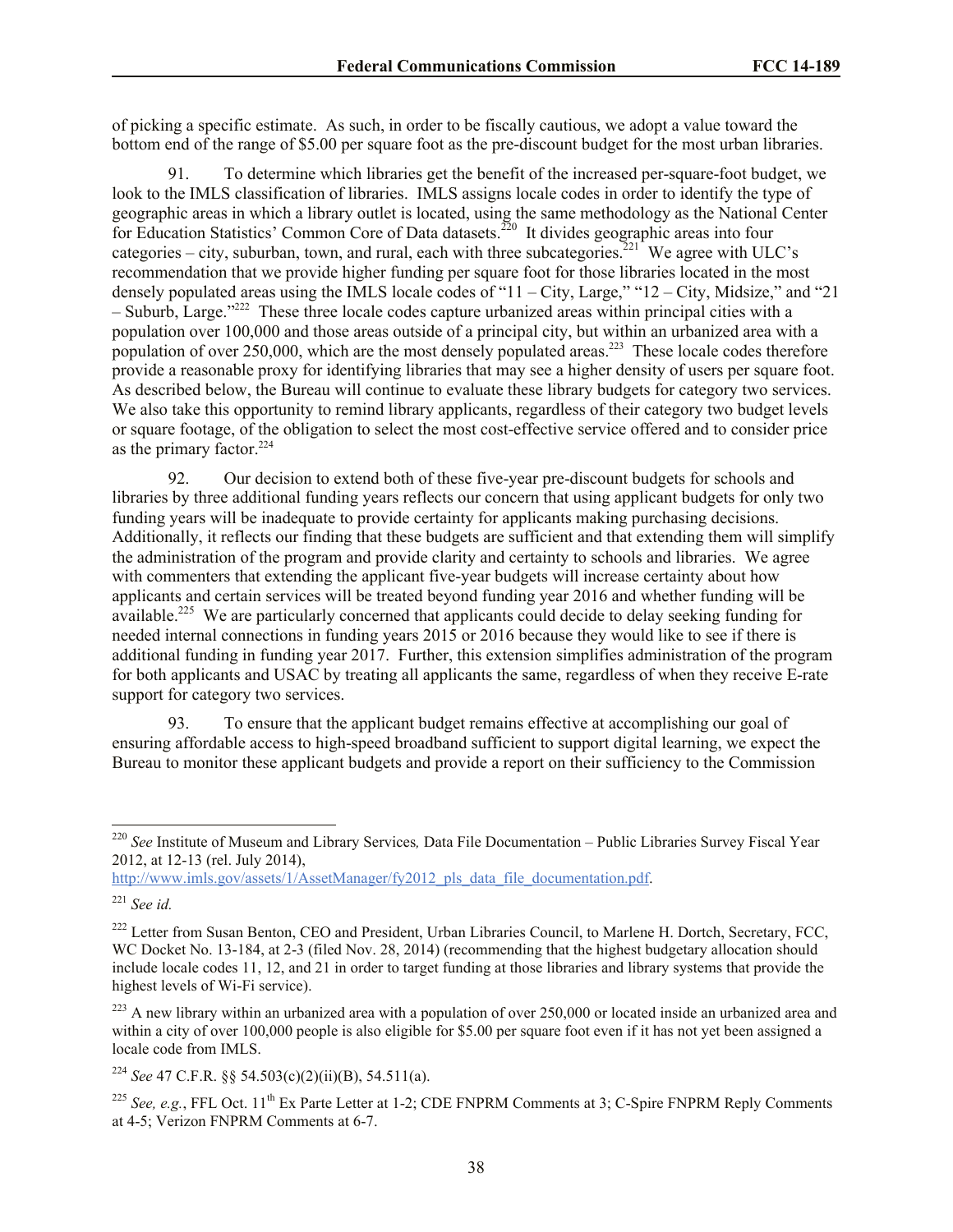before the opening of the filing window for funding year 2019.<sup>226</sup> This analysis is important for two reasons. First, information demonstrating the success, or lack thereof, of this approach to providing support for internal connections will provide the Commission with data to determine if the category two budget approach should be made permanent. Second, if the Commission does not extend the budget approach beyond funding year 2019, the information learned during the test-period will provide significant information to assist USAC in making sure that category two requests continue to be costeffective<sup>227</sup>

94. Therefore, working with OMD and USAC, the Bureau shall analyze the data from applicants for trends across different types of applicants or regions of the nation, particularly those schools that serve students with special education services.<sup>228</sup> This may include evaluation of FCC Form 471 pricing data received from applicants to ensure that cost-effective offers are reaching applicants in all parts of the country. In particular, our record on the costs for urban libraries that see higher density bandwidth demands is not as robust as our other data. Therefore, as part of our existing direction to seek feedback on sufficiency of LAN/WLAN capacity,<sup>229</sup> we also direct the Bureau to analyze the applicant requests from funding years 2015 through 2018 for libraries serving different population sizes, so that we have information needed to assess whether the category two library budget is reasonable.<sup>230</sup> The Bureau may consider including in its analysis passive data measurements in order to measure the impact of the number of users on the Wi-Fi deployments. $^{231}$ 

95. *Basic Maintenance, Managed Wi-Fi, and Caching.* Because we extend these category two applicant budgets, we also extend the eligibility for basic maintenance, managed internal broadband services, and caching through funding year  $2019$ <sup>232</sup> These services provide benefits to applicants seeking flexibility in how to set up their networks, but we had concerns about how to prevent unnecessary or wasteful spending especially given that many managed Wi-Fi agreements run over multiple years.<sup>233</sup> The applicant budgets continue to "mitigate some of our concerns about waste or abuse" as long as they are in effect.<sup>234</sup> We direct the Bureau to include these eligible services on the Eligible Services List accordingly in funding years 2016 through 2019.

96. We also note commenters' concern that caching services and managed Wi-Fi are additional costs for category two services not accounted for in the budgets.<sup>235</sup> We extend the eligibility of these services in order to provide additional choices for applicants seeking the most cost-effective technology options for their unique situations.<sup>236</sup> For instance, a small school district or library system without a technology director may find managed Wi-Fi allows it to more quickly deploy advanced LANs by spreading its costs over a multi-year contract and relying on the technical expertise of the managed

<sup>229</sup> *See E-rate Modernization Order*, 29 FCC Rcd at 8889-90, paras. 46-49.

<sup>230</sup> *See, e.g.*, ALA FNPRM Comments at 26 (stating that they support a two-year test).

<sup>231</sup> *See E-rate Modernization Order*, 29 FCC Rcd at 8891, para. 54.

<sup>232</sup> *Id.* at 8921, para. 131.

<sup>233</sup> *Id.*

l

<sup>234</sup> *Id.*

<sup>235</sup> *See, e.g.*, EdLiNC FNPRM Comments at 4; NASSP FNPRM Reply Comments at 8.

<sup>236</sup> *See, e.g.*, ULC FNPRM Reply Comments at 9-10 (arguing that the ESL should provide greater flexibility for category two services).

<sup>226</sup> *See, e.g.*, ESH FNPRM Comments at 19 (supporting the category two budgets, but seeking continued evaluation of its effectiveness).

<sup>227</sup> *See infra* para. 126.

<sup>228</sup> *See* Pollack Ex Parte Letter at 1-2.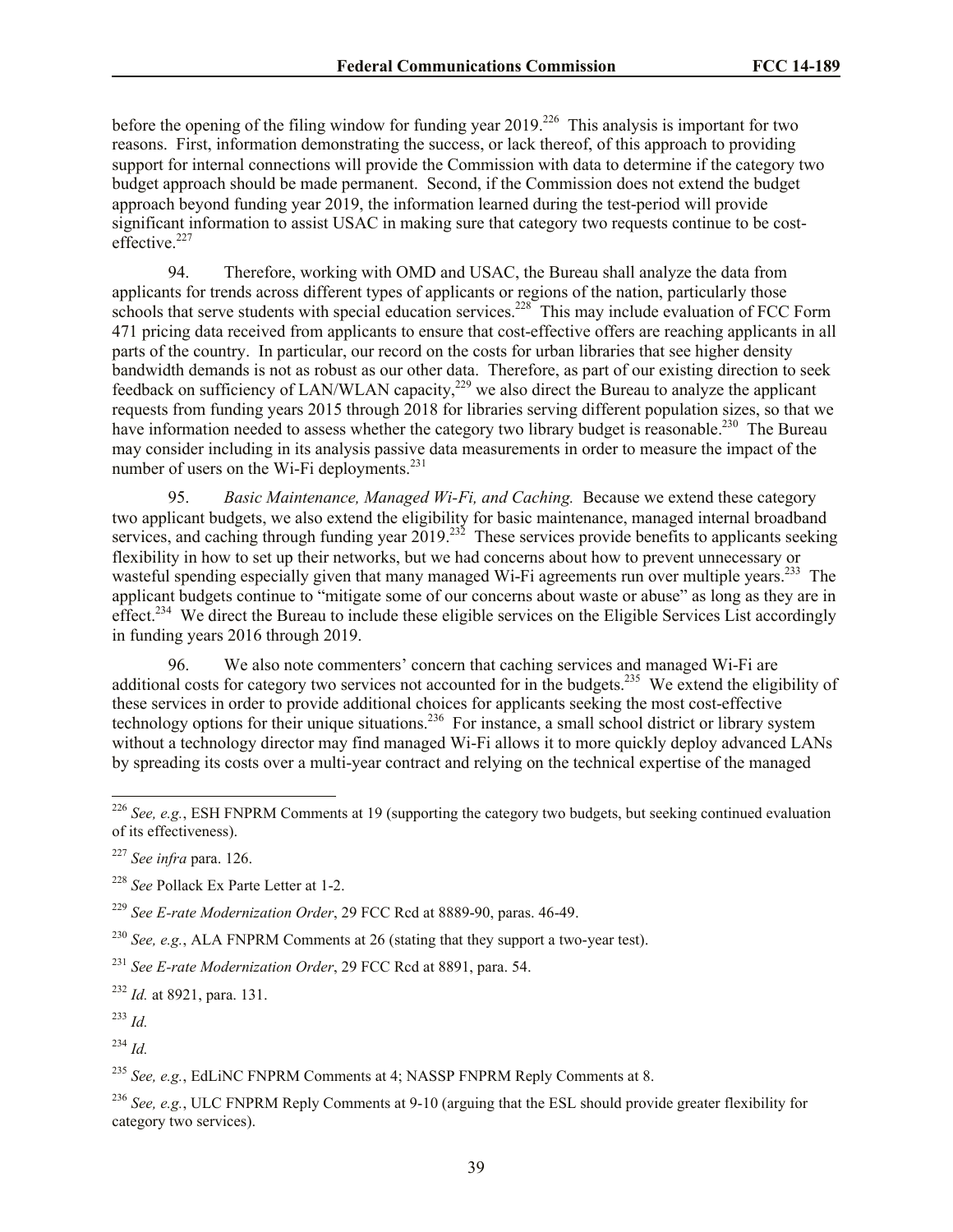Wi-Fi provider.<sup>237</sup> Similarly, a school may decide that it is makes sense to incorporate caching into its connectivity plans and wants to seek E-rate support for those services. These services, however, are not essential components for all applicants seeking to deploy Wi-Fi, and we therefore do not further increase the applicant budgets to account for them.

97. *Category Two Costs.* We find that the \$1 billion annual target budget set for category two services in the *E-rate Modernization Order* is sufficient to provide the E-rate support needed for a five-year deployment of LANs and WLANs. In July, we stated that the question of available funds for these five-year budgets was closely linked with the long-term funding for the E-rate program.<sup>238</sup> We therefore applied the five-year budgets to applicants that received E-rate support for category two services in funding years 2015 and/or 2016, pending resolution of the program's overall funding needs. Having now extended these category two applicant budgets for all applicants for three additional funding years, we reaffirm the funding level for the E-rate support for category two budgets, based on the analysis set out in the *E-rate Modernization Order*.<sup>239</sup> We also index the category two budget target and the applicant budgets to inflation.

98. This \$1 billion annual target for category two services provides greater access to E-rate support for both schools and libraries. From funding years 2008 through 2012, the program provided Erate discounts for internal connections of between \$700 million and \$1.2 billion.<sup>240</sup> However, this funding provided support for less than 11 percent of the more than 100,000 schools participating in the program each year and less than four percent of public libraries.<sup>241</sup> With the adoption of pre-discount budgets sufficient to deploy LANs and WLANs and a \$1 billion target, the program will be able to support an average of 10 million students each funding year at different discount levels, providing broader and more equitable support across the nation.<sup>242</sup> Additionally, targeting a consistent amount of support each year allows us to reduce fluctuations in the contribution factor and uncertainty over availability of funding that had previously existed in the E-rate program.

99. Although some commenters express concern that \$5 billion in category two support over five years is insufficient to reach the schools and libraries at the lowest discount levels, $243$  we restate our finding that the funding target will provide sufficient funding to applicants seeking category two support.<sup>244</sup> First, we disagree with assertions from commenters that the EducationSuperHighway/CoSN Ongoing Cost Model's \$1.6 billion in annual costs for category two services is the appropriate measure.<sup>245</sup>

<sup>237</sup> *See, e.g.*, C Spire FNPRM Reply Comments at 4.

<sup>238</sup> *E-rate Modernization FNPRM*, 29 FCC Rcd at 8976, para. 269.

<sup>239</sup> *See E-rate Modernization Order*, 29 FCC Rcd at 8916, para. 118 n.264.

<sup>240</sup> *See* USAC, Schools and Libraries Program, Automated Search of Commitments, http://www.usac.org/sl/tools/commitments-search/Default.aspx (last visited Oct. 3, 2014).

<sup>&</sup>lt;sup>241</sup> See Staff Paper, 29 FCC Rcd at 9647, para. 6 (calculating the percentage of schools that received commitments for "Internal Connections" compared with all of the public and private schools participating in the E-rate program and the percentage of libraries receiving commitments for "Internal Connections" as a fraction of the total number of libraries participating in the E-rate program in funding years 2008-12).

<sup>&</sup>lt;sup>242</sup> Having determined that a \$1 billion target over five years is sufficient to deploy Wi-Fi throughout the nation, we average the impact on those 50 billion students over five years.

<sup>243</sup> *See, e.g.*, AASA FNPRM Comments at 2; EdLiNC FNPRM Comments at 5; FFL FNPRM Comments at 3; SECA FNPRM Comments at 4.

<sup>&</sup>lt;sup>244</sup> Below, we also explain that additional frontloading of category two requests may occur if there is sufficient overall funding in the program. *See infra* para.115.

<sup>245</sup> *See, e.g.*, NASSP FNPRM Reply Comments at 8 (citing Letter from Evan Marwell, CEO, ESH, to Marlene H. Dortch, Secretary, FCC, WC Docket No. 13-184, at 8 (filed May 28, 2014)).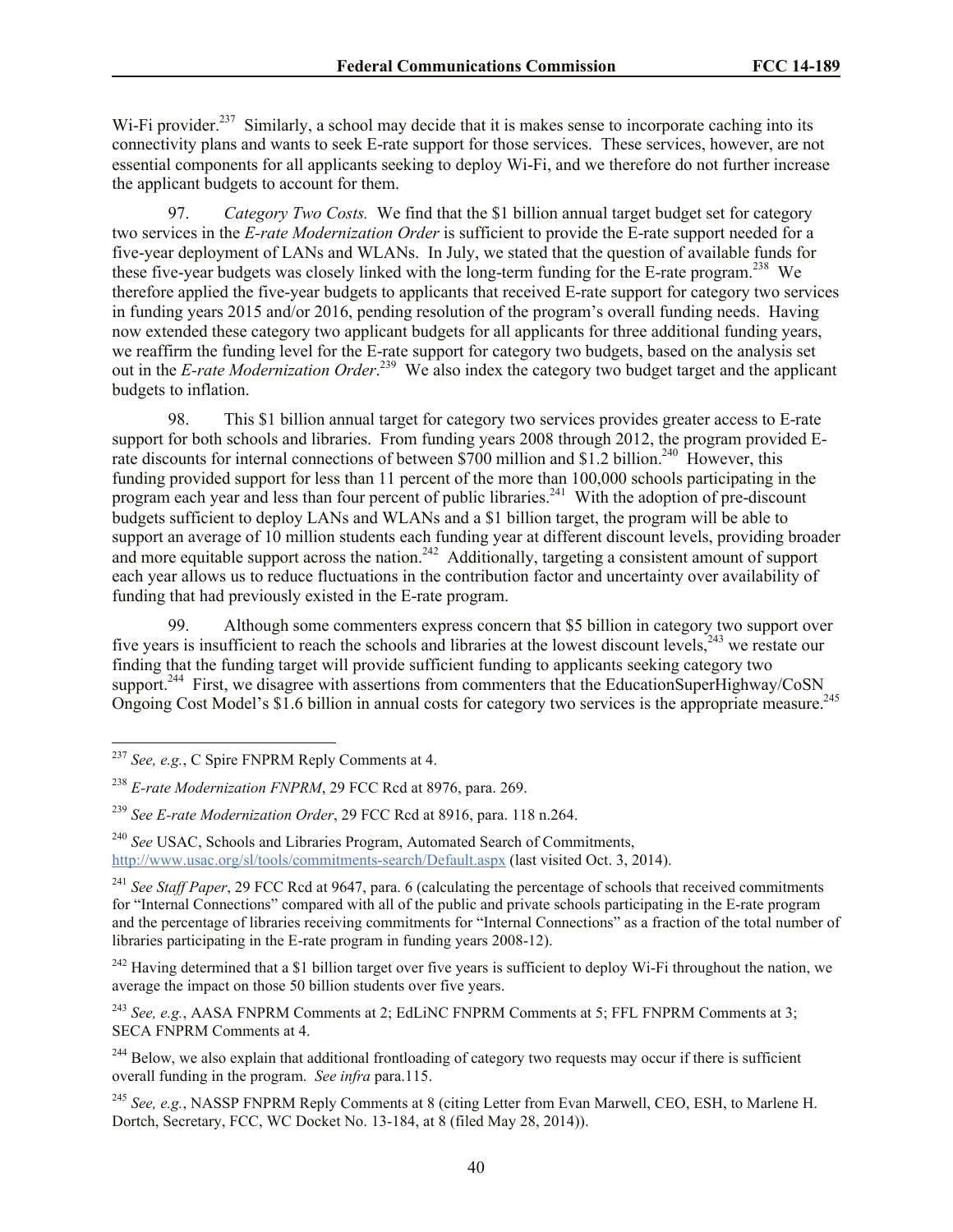That model was one of several data points used in determining the category two budgets for schools.<sup>246</sup> In particular, commenters point to analysis done by Funds for Learning that assumes all applicants will apply and all applicants will request the entirety of their budgets each year.<sup>247</sup> We disagree with these assumptions. In the *E-rate Modernization Order*, we noted that some schools and libraries will not seek funding and others will seek less than the full budgeted amount.<sup>248</sup> Additionally, the average size of the requests per student in the lower discount levels is well below \$150 per student, and we do not expect a dramatic increase in the size of requests per student from such applicants.<sup>249</sup> We note, as one example, that data in the record showed managed Wi-Fi contracts for as low as \$19 per student annually,<sup>250</sup> which is less than 65 percent of the available budget over five years.

100. We recognize that there is pent up demand and that applicants may seek a larger portion of the budget early on in the five-year cycle, leaving applicants at the lower discount levels with some uncertainty about future funding.<sup>251</sup> However, by extending applicant budgets for three more funding years and increasing the size of the E-rate cap to help meet both category one and category two demand below, we provide much-needed certainty to applicants, allowing them to take advantage of the flexibility the five year budgets offer.<sup>252</sup> Indeed, providing needed flexibility is one of the benefits of these multiyear budgets.<sup>253</sup> School districts with a large number of schools may simply be unable to deploy networks in every school for a number of reasons, including their own budget match and the ability of a vendor to install to every school. Similarly, applicants that request support for a managed Wi-Fi solution may end up requesting just a portion of their budget each of the five funding years, leaving additional funding for applicants at a lower discount level. For these reasons, we expect category two applicant requests to be reasonable and that the Bureau will monitor these budgets closely.

## **B. Meeting Applicants' Needs for Category One Support**

101. Having set an annual category two budget target of \$1 billion, we now turn our focus to determining how meeting the long-term broadband connectivity targets that we set in the *E-rate Modernization Order* will drive future funding needs for category one services. The record demonstrates that growth in demand for category one funding will be driven by a combination of: (i) requests for support for non-recurring infrastructure upgrades; and (ii) the growing demand for high speed bandwidth connectivity to schools and libraries, both of which will lead to increasing monthly recurring charges for WAN and Internet connections. The increase in monthly recurring charges for WAN and Internet connectivity will come from schools and libraries that already have connections capable of meeting E-rate connectivity targets and from those that are newly able to purchase high-speed connections as a result of

<sup>246</sup> *See E-rate Modernization Order*, 29 FCC Rcd at 8904-07, paras. 91-97.

<sup>247</sup> *See id.*

<sup>248</sup> *See E-rate Modernization Order*, 29 FCC Rcd at 8916, para. 118.

<sup>249</sup> *See Staff Paper*, 29 FCC Rcd at 9652, Fig. 5.

<sup>250</sup> *See E-rate Modernization Order*, 29 FCC Rcd at 8906, para. 93 (citing Letter from Jeffery A. Mitchell, Counsel for Telepak Networks, Inc. d/b/a C Spire Fiber, to Marlene H. Dortch, Secretary, FCC, WC Docket No. 13-184, at 5 (filed June 12, 2014))

<sup>&</sup>lt;sup>251</sup> See FFL FNPRM Comments at 2 (making the assumption that all applicants will seek all available funding); SECA FNPRM Comments at 4 (citing FFL for the proposition that applicants below the 80 percent discount level will not receive funding until at least funding year 2017); *but see* FFL Oct. 11<sup>th</sup> Ex Parte Letter (explaining that eliminating the two year test for category two budgets would provide certainty to applicants and reduce unnecessary acceleration of Wi-Fi deployment).

<sup>&</sup>lt;sup>252</sup> *See, e.g.*, FFL Oct.  $11^{th}$  Ex Parte Letter at 1; New America FNPRM Reply Comments at 11-13.

<sup>253</sup> *See E-rate Modernization Order*, 29 FCC Rcd at 8913-14, para. 112; *see also, e.g.*, Chicago PN Comments at 2; WDPI PN Comments at 5.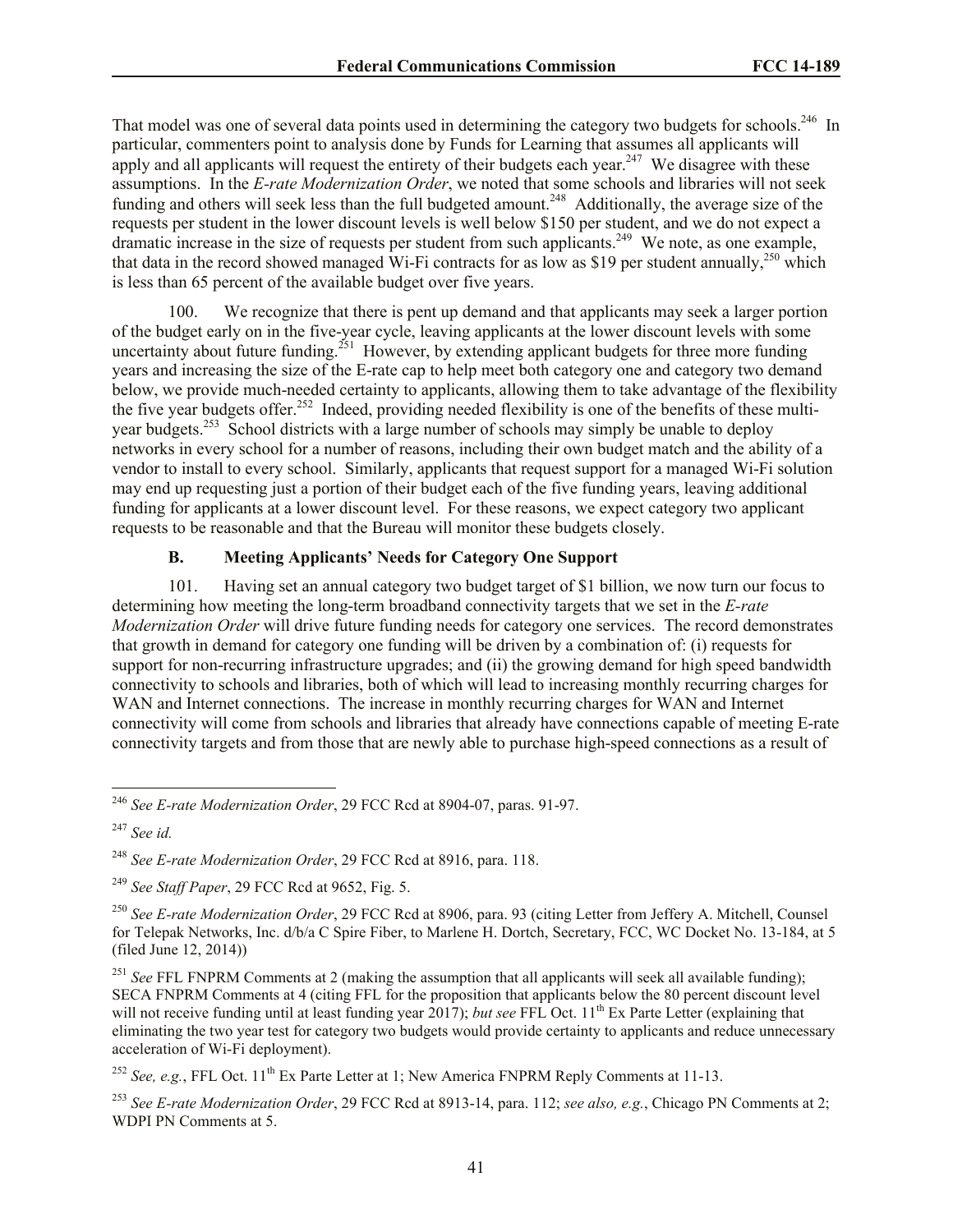the changes to the E-rate program that we adopt today.<sup>254</sup> Moreover, by targeting funding to Wi-Fi in the *E-rate Modernization Order* and extending the budgets for internal broadband connections in this Order, we will ensure that more schools and libraries have robust internal connections, which will fuel their demand for high-speed WAN and Internet connectivity. Taking into account data in the record and the anticipated savings from steps we have taken to refocus E-rate funding on broadband and encourage program efficiencies, we discuss these increasing costs for category one services below.

## **1. Projecting Schools' and Libraries' Future Connectivity Demands**

102. We first evaluate the future connectivity demands of schools and libraries, both in terms of their needs for new infrastructure and their needs for services provided over that infrastructure. On the one hand, stakeholders report that prices per megabit for high-speed broadband have consistently declined each year.<sup>255</sup> At the same time, as demonstrated below, increases in bandwidth demand greatly offset this decline in per megabit pricing; thus, the total amounts paid by schools and libraries for their recurring monthly broadband services will continue to increase. Indeed, in a recent survey of school district administrators and school technology leaders conducted by CoSN, many schools signaled that they would need more bandwidth in the very near future. For example, 83 percent of respondents expect to need additional bandwidth over the next three years and almost two-thirds report that they do not have sufficient bandwidth for the next 18 months.<sup>256</sup> Moreover, the schools' anticipated demand is for significantly greater bandwidth. Over the next 18 months, 25 percent of respondents expect 100 to 500 percent bandwidth growth and another 24 percent expect 20 to 100 percent bandwidth growth.<sup>257</sup>

103. By working to ensure that schools and libraries have access to affordable high-speed broadband connectivity, we also contribute to their increase in demand for those high-speed connections. For example, our commitment to consistently provide at least \$1 billion in funding for school and library Wi-Fi networks will fuel additional usage and demand. As schools and libraries deploy increasingly robust Wi-Fi networks, the ability of more students, teachers and library patrons to use their schools' and libraries' internal networks will require the delivery of greater bandwidth to those schools and libraries.<sup>258</sup> For instance, data from North Carolina demonstrate that some school districts are seeing Internet bandwidth usage growth of nearly 50 percent on an annual basis, regardless of whether the school is implementing a one-to-one device deployment initiative, is several years into such a program, or lacks a specific program.<sup>259</sup> Similar data from Washington indicate that average annual usage growth was over 40 percent from 2009 and 2014.<sup>260</sup>

104. In addition, earlier in this Order we adopt several policy and administrative changes that will provide a range of options to support more applicants' efforts to obtain sufficiently robust broadband connectivity to their buildings. Encouraging schools and libraries to undertake those types of projects and as a result closing the gap between those schools and libraries with high-speed connections and those

<sup>255</sup> *See, e.g.*, CenturyLink FNPRM Comments at 4; Verizon FNPRM Comments at 2-3. *See also* ESH/CoSN Connectivity Model at "Pricing" tab (accounting for an annual price decline between 5 and 15 percent).

<sup>256</sup> *See* CoSN Survey at 12-14.

<sup>257</sup> *See id.* at 12.

l

<sup>258</sup> *See, e.g.*, NASSP FNPRM Reply Comments at 7; Nebraska OCIO FNPRM Comments at 5-6 (arguing that increased funding for category two services will only exacerbate the overload DSL and cable modem infrastructure in Nebraska's rural libraries).

<sup>259</sup> *See* Letter from Charles Eberle, Attorney-Advisor, Wireline Competition Bureau, to Marlene H. Dortch, Secretary, FCC, WC Docket No. 13-184, at Attach. 1-2 (filed Oct. 20, 2014).

<sup>260</sup> *See* Letter from Charles Eberle, Attorney-Advisor, Wireline Competition Bureau, to Marlene H. Dortch, Secretary, FCC, WC Docket No. 13-184 (filed Oct. 17, 2014). Average usage growth was calculated by averaging each district's compounded average growth rate from the fourth quarter of 2009 to the fourth quarter of 2014.

<sup>254</sup> *See supra* Section II.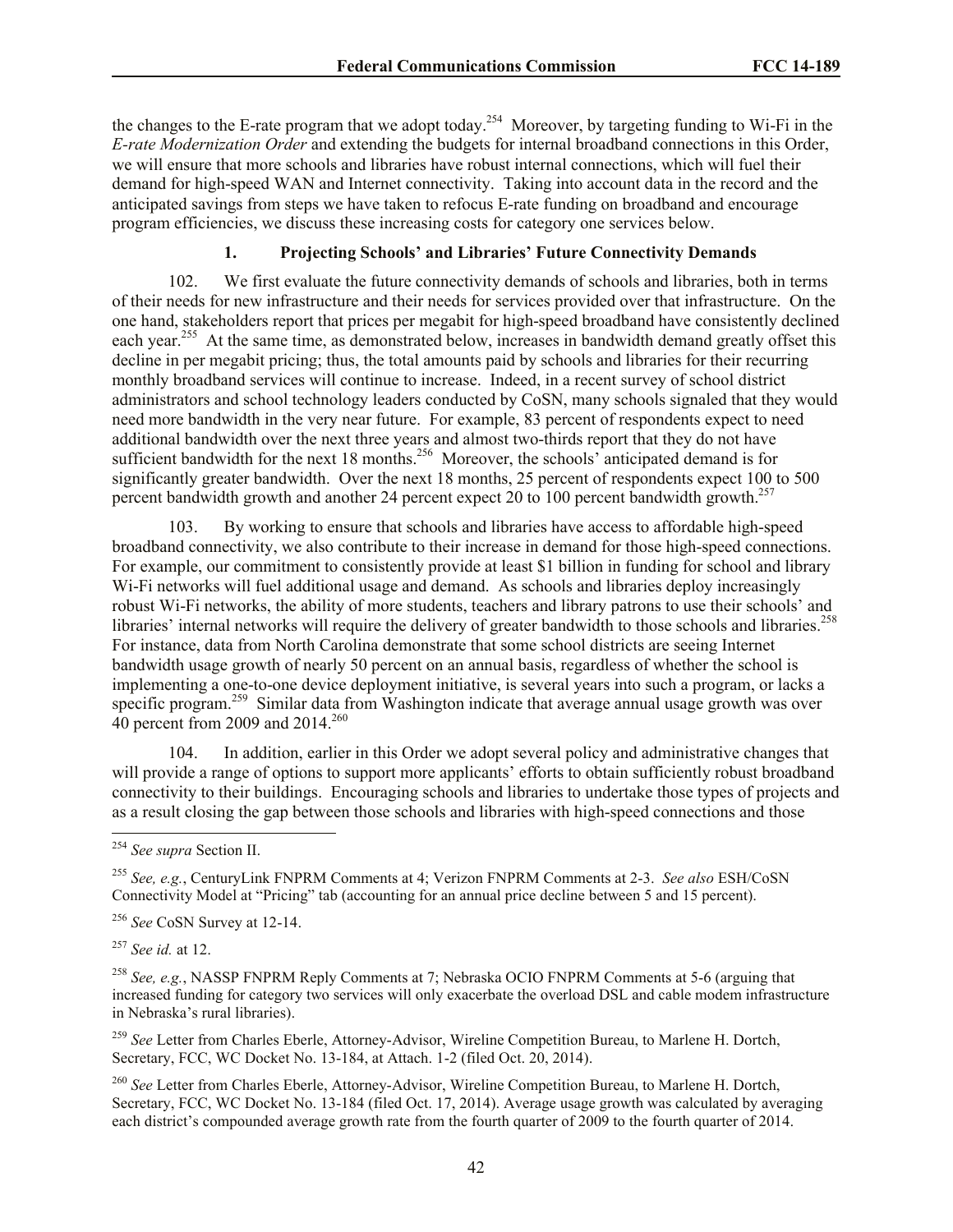without will further increase the demand for E-rate support. The extent to which we are able to achieve the first goal that we set out for the E-rate program – ensuring affordable access to high-speed broadband sufficient to support digital learning in schools and robust connectivity for all libraries – is highly dependent on how much category one funding is available for schools and libraries to pay for the upfront deployment costs of scalable connections to currently unserved and underserved schools and libraries. While we take steps above to encourage such deployment, the record clearly demonstrates that the amount of money needed for such deployment is closely linked to the number of additional schools and libraries that get connected to high-speed broadband.<sup>261</sup>

105. Based on the data in the record, we find that over a third of schools do not have access to fiber to the building,  $262$  and an even greater percentage of libraries lack high-speed connectivity.  $263$  While the dataset underlying our calculations on fiber access does not contain connectivity data from every school and every library across the nation, it is an unprecedented and rich source of information about school and library connectivity.<sup>264</sup> Stakeholders have submitted data on existing connectivity since the beginning of this proceeding in the middle of 2013, and in August, Commission staff published the Fiber Connectivity Maps, which continue to be updated with new data.<sup>265</sup> We therefore disagree with commenters that argue that we should wait for additional data on the fiber connectivity gap or that the gap is so small that it does not require additional funding to bridge it.<sup>266</sup> Based on the many sources in the record agreeing that there is a significant connectivity gap to close,<sup>267</sup> this dataset provides a reasonable baseline on which to rely in order to ensure the E-rate cap is set sufficiently high to provide certainty on future availability of funding necessary to achieve long-term connectivity targets.

106. Based on the findings set out above, the record shows the costs for category one services will increase over the next five years as more schools and libraries get access to high-speed connections and bandwidth demand continues to increase. We have an obligation to balance having a specific,

l

<sup>263</sup> *See Staff Report*, 29 FCC Rcd at 9657, para. 21; FCC E-rate Maps of Fiber Connectivity to Schools and Libraries, http://www.fcc.gov/maps/E-rate-fiber-map; *see also* ALA FNPRM Comments at 7-8. As ALA points out, half of all public libraries report a connection of less than 10 Mbps while fewer than ten percent have speeds greater than 100 Mbps.

<sup>264</sup> The dataset has information on approximately 59 percent of public schools and 69 percent of libraries. *See* E-rate Data Modernization webpage, http://www.fcc.gov/encyclopedia/e-rate-modernization-data (showing updates titled "White Paper Direct Access to Broadband Connectivity Datasets").

265 *See* FCC E-rate Maps of Fiber Connectivity to Schools and Libraries, http://www.fcc.gov/maps/E-rate-fiber-map (last visited Nov. 5, 2014); *see also* E-rate Data Modernization webpage, http://www.fcc.gov/encyclopedia/e-ratemodernization-data (last visited Nov. 5, 2014).

<sup>266</sup> *See* Letter from Alan Buzacott, Executive Director, Federal Regulatory Affairs, Verizon, to Marlene H. Dortch, Secretary, FCC, WC Docket No. 13-184, at 1-2 (filed Oct. 30, 2014); *see also, e.g.*, ACA FNPRM Reply Comments at 2; NTCA FNPRM Comments at 3; USTelecom FNPRM Comments at 1-3; Verizon FNPRM Comments at 3-5.

<sup>267</sup> *See, e.g.*, Letter from Gary Rawson, Mississippi State E-rate and Federal Programs Coordinator, to Chairman Wheeler, FCC; ALA Oct. 14<sup>th</sup> Ex Parte Letter at 1; Letter from Alliance, CoSN, and ESH, to Chairman Wheeler, and Commissioners Clyburn, Rosenworcel, Pai, and O'Rielly, FCC, WC Docket No. 13-184, at 1-2 (filed Oct. 24, 2014).

<sup>261</sup> *See infra* paras. 107, 111.

<sup>262</sup> *See Staff Report*, 29 FCC Rcd at 9656, para. 19; FCC E-rate Maps of Fiber Connectivity to Schools and Libraries, http://www.fcc.gov/maps/E-rate-fiber-map. The calculation of 65 percent is based on data in record representing about 50 percent of school districts. While we do not limit high-speed broadband connections to fiber, we use fiber in this analysis because it is often the type of connectivity that can be provided most cost-effectively up to at least 10 Gbps. Approximately five percent of the 35 percent of schools without fiber have fewer than 100 students. We assume that schools of this size are able to effectively achieve connectivity for their students without a fiber build. *See E-rate Modernization Order*, 29 FCC Rcd at 8886, para. 39. *See* NCTA FNPRM Reply Comments at 1-2 (asking for assurances that fiber is not singled out).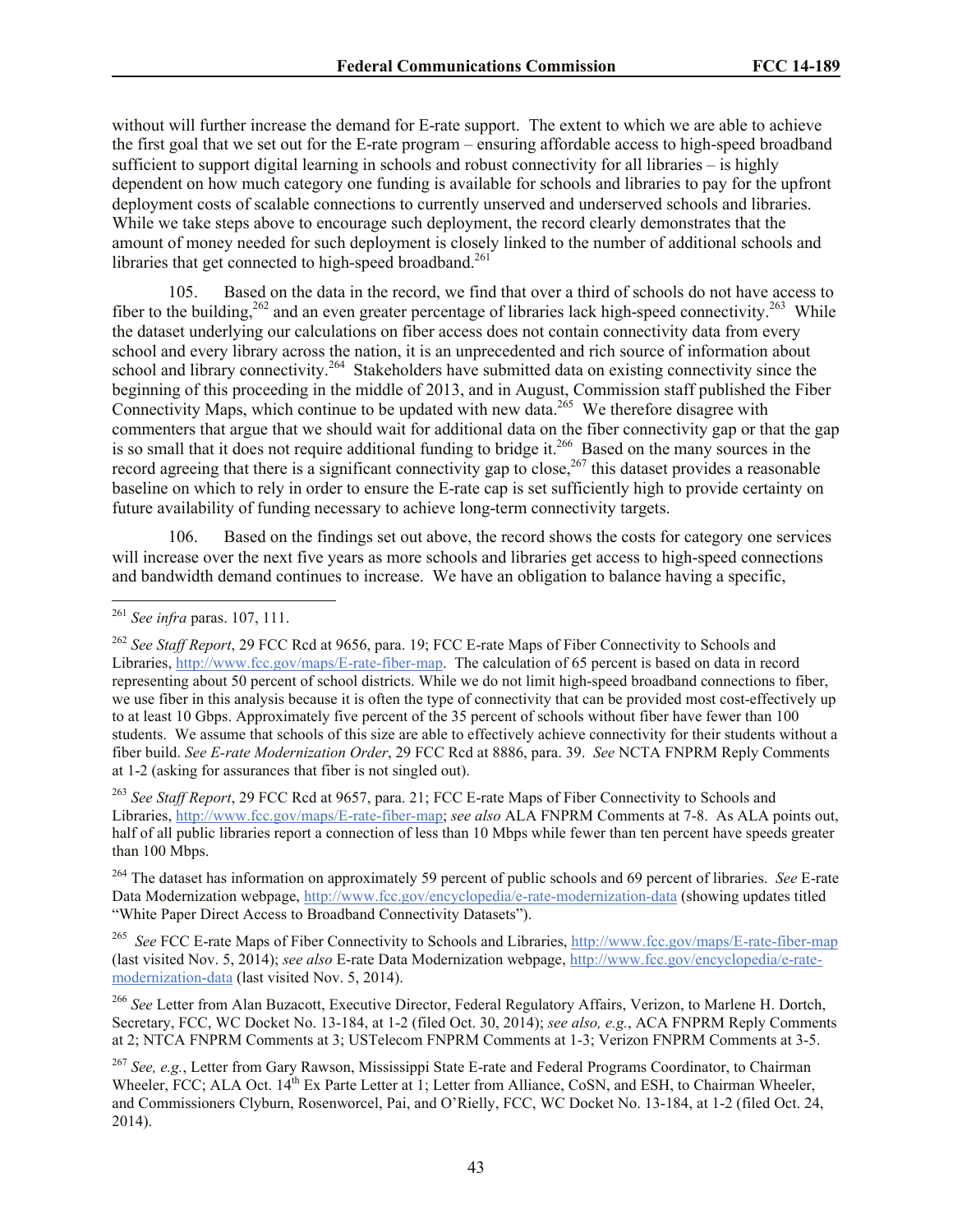predictable, and sufficient support mechanism<sup>268</sup> with our "responsibility to be a prudent guardian of the public's resources."<sup>269</sup> Using estimates in the record on the costs for category one recurring and nonrecurring costs consistent with our findings above, we balance these two concerns by setting a cap on the E-rate program that provides sufficient certainty of availability of funds over the next five funding years, while limiting the impact on end users in the near-term.

107. Commenters submitted two cost estimates on connectivity to schools and libraries into the record: the ESH/CoSN Connectivity Model<sup>270</sup> and the SHLB Coalition Model.<sup>271</sup> The ESH/CoSN Connectivity Model provides a projection of both recurring and non-recurring costs for public schools to meet the connectivity targets over five years.<sup>272</sup> The model takes into account data on current connectivity, predicted bandwidth demand growth, declining recurring prices per megabit, and estimated non-recurring prices to close the gap of schools without access to high-speed connectivity.<sup>273</sup> It also accounts for variation in connectivity needs of differently-sized schools.<sup>274</sup> Using these data, it estimates the cost for five different scenarios, projecting differing costs depending on the number of schools that become connected.<sup>275</sup> ESH also filed a supplementary analysis of the recurring costs for private schools and libraries.<sup>276</sup> The SHLB Coalition Model, prepared by CTC Technology & Energy, sets out an estimate of capital expenditures needed to connect fiber to unserved, eligible public schools, private schools, and libraries.<sup>277</sup> Using an engineering-based approach, the model divides the nation into eight different standardized geographies, ranging from dense urban areas to isolated schools in desert areas.<sup>278</sup> Their model then projects a low and a high estimate for non-recurring costs to connect public and private schools in each of these different geographies, and a separate estimate for the costs to connect libraries.<sup>279</sup>

## **a. Recurring Costs**

108. We first consider the modeled recurring costs for high-speed connectivity. The ESH/CoSN Connectivity Model addresses recurring costs for public schools, and its analysis is consistent with other evidence in the record. For each of its five funding scenarios, the model accounts for differing bandwidth needs by school district size, service mixes, and pricing.<sup>280</sup> Consistent with the data in the record,<sup>281</sup> it takes into account an annual decline in per megabit pricing of approximately 10 percent and

l

<sup>272</sup> *See* ESH/CoSN Connectivity Model at "Model Summary".

<sup>273</sup> See id. at "Model Summary" and "Service Pricing."

<sup>274</sup> See id. at "2018 Bandwidth Needs."

<sup>275</sup> *See id.* at "Model Summary."

<sup>276</sup> *See* Letter from Evan Marwell, CEO, ESH, to Marlene H. Dortch, Secretary, FCC, WC Docket No. 13-184, Attach. (filed Nov. 5, 2014) (ESH Nov.  $5<sup>th</sup>$  Ex Parte Letter).

<sup>277</sup> *See* SHLB Coalition Model at 1.

<sup>278</sup> *See id.*

<sup>281</sup> *See supra* para. 103.

<sup>268</sup> *See* 47 U.S.C. § 254(b)(5).

<sup>269</sup> *See Vermont PSB v. FCC*, 661 F.3d 54, 65 (D.C. Cir. 2011).

<sup>270</sup> *See* ESH/CoSN Connectivity Model.

<sup>&</sup>lt;sup>271</sup> Letter from John Windhausen, Jr., Executive Director, SHLB Coalition, to Chairman Wheeler and Commissioners, WC Docket No. 13-184, at Attach. (filed Nov. 14, 2014) (attaching a study of estimated one-time costs for deploying fiber to schools and libraries without such infrastructure, entitled "A Model for Understanding the Cost to Connect Schools and Libraries with Fiber Optics") ("SHLB Coalition Model").

<sup>279</sup> *See id.* at 31-32, 34.

<sup>&</sup>lt;sup>280</sup> See ESH/CoSN Connectivity Model at "2018 Bandwidth Needs," "2018 Service Mix," and "Service Pricing."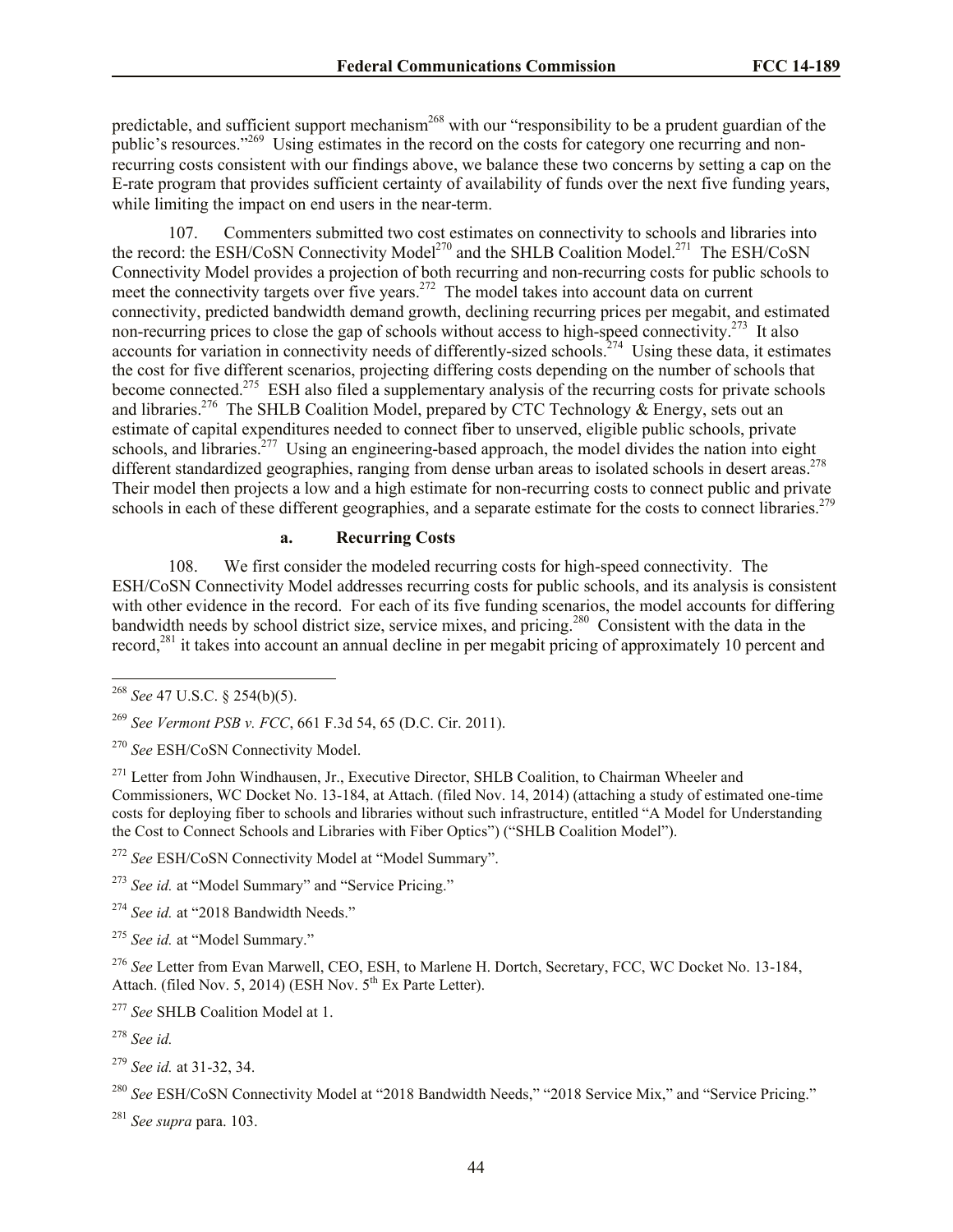an annual increase in bandwidth demand of up to 50 percent.<sup>282</sup> As a result, it projects an increase in prediscount recurring costs from approximately \$2.1 billion in funding year 2015 to \$2.8 billion in funding year 2018 for public schools.<sup>283</sup>

109. We next turn to the recurring costs for private schools and for libraries. In a supplemental analysis, ESH estimates that it will cost \$446 million annually in pre-discount recurring costs for private schools by funding year 2018.<sup>284</sup> For libraries, ESH projects \$298 million annually in pre-discount recurring costs based on its pricing assumptions for public schools.<sup>285</sup> Adding these estimates to the public school recurring projection, the sum of the projections for funding year 2018 of total recurring costs rises to \$3.60 billion. We increase this funding year 2018 estimate by nine percent in order to project costs over the five-year period for which we have set connectivity targets (funding years 2015 to 2019).<sup>286</sup> The resulting projection for recurring pre-discount costs for public schools, private schools, and libraries in funding year 2019 is \$3.92 billion. However, as discussed below, ESH also assumes that policy decisions can drive cost-efficient purchasing which will reduce these pre-discount costs.

110. In addition to recurring costs for high-speed connectivity, there will also be savings of over \$3 billion in the next five years to the E-rate program due to the phase down of voice services.<sup>287</sup>

l

 $286$  We calculate this growth rate of nine percent using the increase in recurring public schools costs from funding year 2017 to funding year 2018 in Scenario 5. *See* ESH/CoSN Connectivity Model at "Model Summary."

<sup>287</sup> *See Staff Paper*, 29 FCC Rcd at 9663, Fig. 10; *see also* Letter from Melvin R. Blackwell, Vice President, Schools and Libraries Division, Universal Service Administrative Company, to Lisa Hone, Deputy Chief, Telecommunications Access Policy Division, Federal Communications Commission, WC Docket No. 13-184, Attach. (filed June 12, 2014) (USAC Broadband Connectivity Data Response 2012 and 2013) (showing PIA categorization of FRN predominant services as follows: "'High Speed' Broadband" (50 percent) includes product types "Ethernet," "Fiber Optics," "Leased Dark Fiber," "Leased Dark Fiber Service," "Leased Lit Fiber," "Leased Lit Fiber Service," "OC-01," "OC-03," "OC-12," and "OC-N." "T1s and T3s" (12 percent) includes product types "ATM," "Broadband Over Power Lines," "Cable Modem," "Dialup," "DS-1," "DS-3," "DSL," "Frame Relay," "Satellite," "Satellite Service," "T-1," "T-1 (Fractional)," and "T-3." "Fixed Voice" (23 percent) includes product types "800 Service," "Centrex," "ISDN – BRI," "ISDN – PRI," "Local Phone Service Only," "Local/Long Distance Phone Service," "Other Telephone Services," "POTS," "Voice Mail," "Voicemail," and "VoIP." "Mobile (Voice & Data)" (11 percent) includes product types "Cellular (including PCS)," "Mobile Hot Spot," "Paging Service," "Text Messaging," "Wireless (for data)," and "Wireless Internet Access." "Other" (4 percent) includes product types "Distance Learning/Video Conf," "Domain Name Registration," "E-mail Service," "Web Hosting," and any other product type not otherwise included. Demand for priority one services in funding year 2014 was \$2.63 billion. In order to estimate savings for "Voice (fixed+mobile)," we assumed that demand for voice services in Funding Years 2015-2019 would be equal to the demand for voice services in 2014, which was 33 percent of the total 2014 demand for priority one services, or \$867.9 million. *See E-rate Modernization Order*, 29 FCC Rcd at 8899, para. 78 n. 166. We then determined the amount of savings from the voice phase-out for each year by multiplying \$867.9 million by an estimated average voice discount. We derived the estimated average voice discount for each of Funding Year 2015-2019 by estimating the average voice discount for all discount bands for Funding Year 2013 and then reducing each discount band by 20 percentage points per year starting with Funding Year 2015. We calculated spending by multiplying the average voice discount rate for each funding year by the estimated demand. The FRN level dataset used to generate this analysis and our calculations are available the E-rate Modernization data site. *See* E-Rate Modernization Data webpage, http://www.fcc.gov/encyclopedia/e-rate-modernization-data (providing the FRN level

(continued….)

<sup>282</sup> *See* ESH/CoSN Connectivity Model at "2018 Bandwidth Needs."

<sup>283</sup> *See* ESH/CoSN Connectivity Model at "Model Summary."

<sup>&</sup>lt;sup>284</sup> See ESH Nov. 5th Ex Parte Letter Attach. at 1. Although ESH assumes a 54 percent discount rate for private schools, we will use an average program discount rate for simplicity.

<sup>285</sup> *See* ESH Nov. 5th Ex Parte Letter Attach. at 2. This analysis assumes that a portion of libraries will not apply for E-rate support. Even if this underestimates participation, we find the amount of funding reasonable as a basis for a future cost estimate.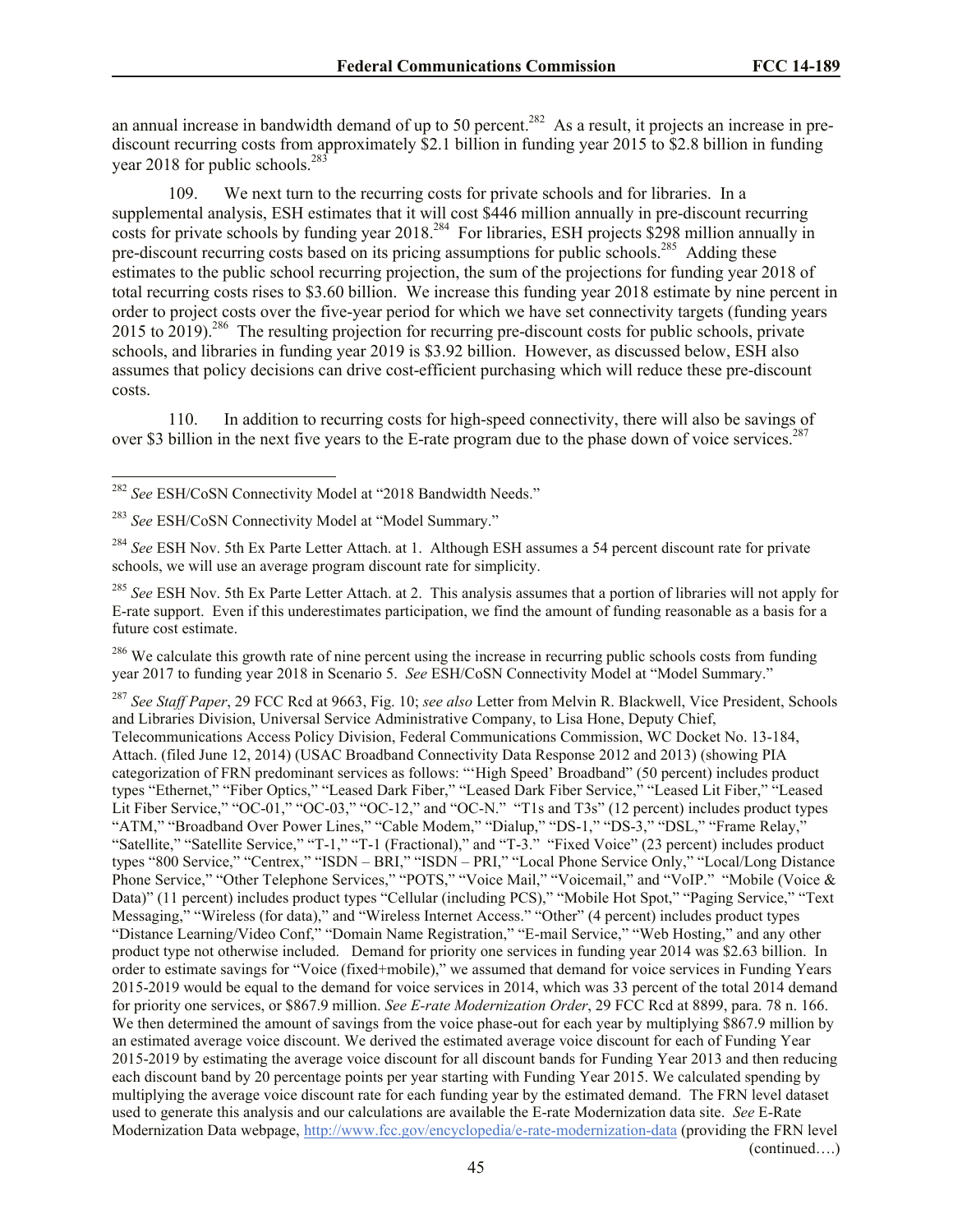Commenters point out that additional savings are possible.<sup>288</sup> The post-discount costs to the E-rate fund are estimated to decrease from approximately \$450 million in funding year 2015 to approximately \$25 million in funding year 2018.<sup>289</sup> We acknowledge these costs to the program over the next four funding years.

#### **b. Non-Recurring Costs**

111. We next review the estimates in the record of the non-recurring costs, or capital expenditures, that are needed to connect schools and libraries to high-speed broadband meeting the program's connectivity targets over the next five years. The ESH/CoSN Connectivity Model includes an estimate for new builds that are paid for through recurring charges.<sup>290</sup> By doing this, it recognizes that many schools and libraries pay a monthly price that includes both the capital deployment costs and the ongoing operational costs.<sup>291</sup> At the same time, the models provide projections of one-time costs that would be sufficient to close the gap. While there may be applicants or service providers that prefer to include the capital costs as a portion of the annual price for the life of the contract, the ESH/CoSN Connectivity Model provides a way to separate out these capital costs for the schools located in the most expensive areas, where the higher cost of buildout is more likely to require additional special construction charges. The changes we adopt in Section II will provide greater opportunities for applicants and service providers to take advantage of special construction. The ESH/CoSN Connectivity Model demonstrates that the cost to the program increases as a greater percentage of schools get high-speed connections.<sup>292</sup> To connect between 99.7 and 100 percent of public schools with more than 100 students,<sup>293</sup> the ESH/CoSN Connectivity Model provides a range of non-recurring pre-discount costs of between \$600 and \$810 million annually if divided evenly over the next five funding years.<sup>294</sup>

112. These projections for public schools costs are generally consistent with the cost estimates provided by the SHLB Coalition for both public and private schools. The SHLB Coalition Model provides a low and a high estimate for non-recurring costs for fiber deployment to both public and private schools that would range from \$800 million to \$1.15 billion in pre-discount costs if divided evenly over the next five funding years.<sup>295</sup> It also projects approximately \$135 million annually over five funding

<sup>289</sup> *See supra* note 287 (calculating estimated voice spending post-discount from funding years 2015 to 2018 of approximately \$450, \$277, \$130, and \$26 million).

<sup>290</sup> *See id.* at "Model Summary" (stating an "Allowance for new builds paid through OpEx" for each of the five scenarios).

<sup>291</sup> *See, e.g.*, CenturyLink PN Comments at 5 ("Carriers can provision the last mile and include that in the cost of service, either as a separate one-time charge or within the recurring charges over the life of the contract, whichever better suits the needs of the applicant.").

<sup>292</sup> See id. at 4, "Backup-Fiber Build Scenarios" (showing cumulative percentages of schools and students connected under each scenario).

<sup>293</sup> The ESH/CoSN Connectivity Model limits its estimate of fiber build out to schools with more than 100 students. *See id.* at 3 n.5.

<sup>294</sup> *See* ESH/CoSN Connectivity Model, at "Model Summary" tab. We calculate these figures by dividing the capital expenditures in Scenarios 4 and 5 over five years, rather than four years.

<sup>295</sup> *See* SHLB Coalition Model at 31-32 (taking the total number of schools without high speed data and multiplying it by the total cost per school for each geography, in both the High Model and the Low Model).

<sup>(</sup>Continued from previous page)

data and our calculations of the average voice discount rates are under the link labeled "USAC Broadband Connectivity Data Response 2013" at tabs labeled "Data" and "Calculations.").

<sup>288</sup> *See, e.g.*, Verizon FNPRM Comments at 8 (stating additional savings may come from T-1 demand that is often for voice and a general decline on demand for voice).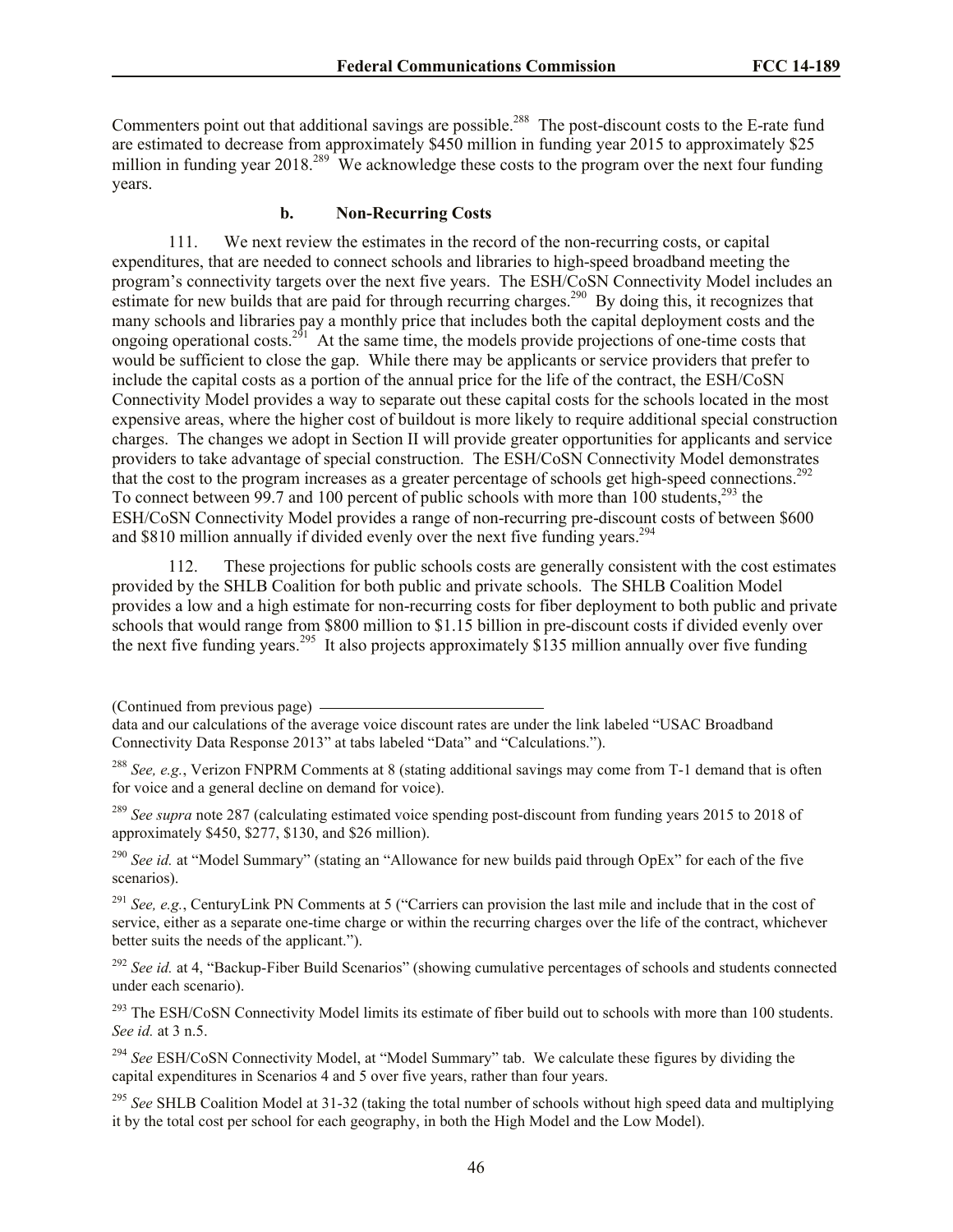years to connect unserved libraries across the country to fiber.<sup>296</sup> The record indicates that a reasonable estimate of non-recurring pre-discount costs for both schools and libraries is between \$935 million and \$1.29 billion annually over five years.

### **2. Driving Down Category One Prices through Efficiencies**

113. We also conclude that recent program changes will result in an additional reduction in the cost to the Fund as applicants have more opportunities to find cost-effective options.<sup>297</sup> We strongly agree with commenters that argue that programmatic change, further streamlining, and continuing efforts to reduce waste, fraud, and abuse, such as greater enforcement of the lowest corresponding price, is needed to produce savings to the E-rate program.<sup>298</sup> While the precise level of savings from cost efficiencies is difficult to predict, there is record support for a finding that they could achieve savings of as much as 10 to 25 percent on the cost of broadband.<sup>299</sup> ESH provides an analysis of the potential impact of several different policy scenarios that each could result in significant pricing efficiencies, such as equalizing the treatment of lit and dark fiber and increasing pricing transparency.<sup>300</sup> Similarly, increased planning and purchasing at the state level has also been shown to result in greater bandwidth at lower permegabit prices, which is an added benefit of increasing state involvement in the E-rate program by providing a bump in support for infrastructure upgrades where states provide additional support.<sup>301</sup> Because the record demonstrates that our various changes will result in efficiencies lowering program costs, we find it reasonable to assume savings of up to 15 percent of projected demand for category one costs due to our reforms.<sup>302</sup>

## **C. Adjusting the E-rate Cap to Provide Certainty of Sufficient Available Funding to Achieve Program Goals**

114. To ensure sufficient funding is available over the next five years to meet our program goals and connectivity targets, we adjust the E-rate cap to \$3.9 billion plus annual inflationary changes. Raising the annual E-rate funding cap to \$3.9 billion will allow us to meet our target of providing at least \$1 billion in category two support annually while fully funding category one demand, consistent with the cost estimates modeled by commenters and partially offset by potential efficiencies.<sup>303</sup> There is wide

l

<sup>300</sup> See ESH Policy Options Analysis, Appx. A (modeling efficiencies of up to 59 percent with increased use of dark fiber, and between 15 and 33 percent for pricing transparency).

<sup>301</sup> *See, e.g.*, Letter from Craig Orgeron, President, NASCIO, to Marlene H. Dortch, Secretary, FCC, WC Docket No. 13-184, at 2 (filed April 1, 2014) (strong state leadership can result in reduced costs and greater efficiency).

<sup>302</sup> *See id.* at 5. We note that the ESH analysis separates out potential savings between dark fiber and transparency, so their projected savings are on top of each other, rather than duplicating the same efficiencies.

<sup>303</sup> We estimate a sufficient cap level using the pre-discount costs in Section III.B projected to funding year 2019. First, there is a range of estimates between approximately \$935 million and \$1.29 billion annually in non-recurring costs over five years to reach schools and libraries requiring fiber. The analysis above also projects an additional \$3.92 billion in recurring costs by funding year 2019. Next, the phase down of voice services results in no cost to the Fund by funding year 2019 and we also project a 15 percent reduction as a result of efficiencies gained from both non-recurring and recurring costs. These projections result in a range of \$4.13 to \$4.43 billion, or an average

(continued….)

<sup>296</sup> *See* SHLB Coalition Model at 33 (taking the total number of libraries without high speed data and multiplying it by the total cost per library for each of the eight geographies).

<sup>297</sup> *See, e.g.*, Comments of Gary Rawson, E-rate Modernization Workshop (May 6, 2014) (by knowing Nebraska's price per megabit of \$2.00, Mississippi was able to negotiate a better rate with their vendor); *see also supra* paras. 33-34 (discussing cost savings seen by commenters using a dark-fiber solution).

<sup>298</sup> *See, e.g.*, ESH/CoSN Ex Parte Letter at 3; Comcast FNPRM Comments at 4-6.

<sup>299</sup> *See* ESH/CoSN Connectivity Model at 3; Letter from Evan Marwell, CEO, ESH, to Marlene H. Dortch, Secretary, FCC, WC Docket No. 13-184, at 1 (filed Oct. 30, 2014) (ESH Policy Options Analysis) (stating that ESH believes that efficiencies can lower the annual cost of broadband by 10 to 25 percent).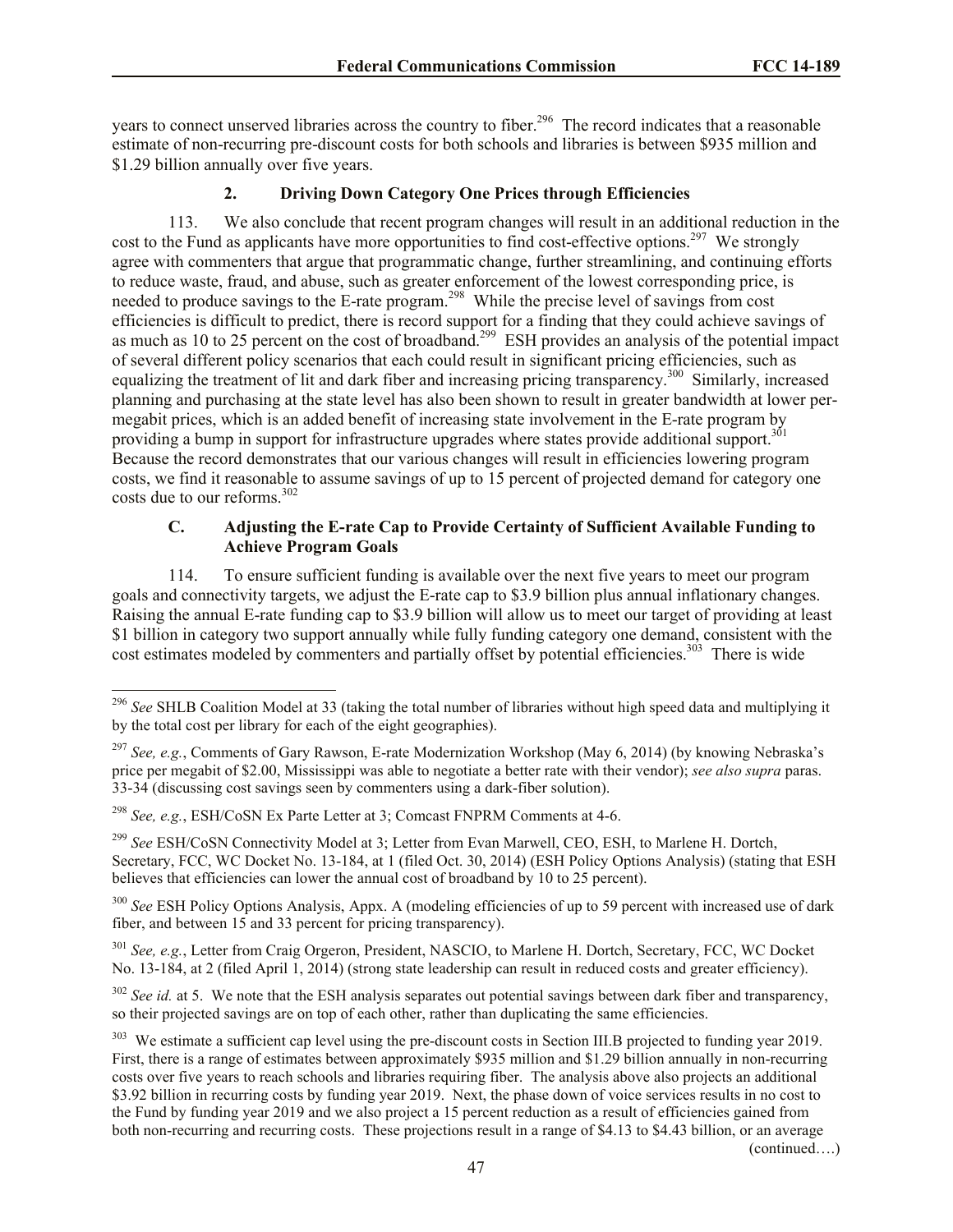support in the record for an increase in E-rate funding to help schools and libraries meet the program's connectivity targets,  $304$  and we find that raising the cap to \$3.9 billion will ensure a specific, sufficient, and predictable level of funding available as schools and libraries seek support for robust Wi-Fi networks within their buildings and seek high-speed connections to their buildings for years to come.<sup>305</sup>

115. In addition to making it possible to close the high-speed connectivity gap, raising the annual cap to \$3.9 billion will provide certainty about the availability of funding for those applicants planning now to purchase high-speed broadband connectivity to schools and libraries. It will also provide certainty about the availability of funds for applicants seeking to take advantage of the changes to category two funding by adjusting the cap in funding year  $2015$ .<sup>306</sup> Commenters are in agreement that there is pent up demand for category two services, and providing more than the \$1 billion target level in support for internal connections will allow more applicants to close their Wi-Fi gaps sooner and more efficiently.<sup>307</sup> The availability of additional funds should allay concerns that applicants below the highest

<sup>304</sup> *See, e.g.*, AASA FNPRM Comments at 1; ALA FNPRM Reply Comments at 3-4; Alliance FNPRM Comments at 5, CDE FNPRM Comments at 2-3, CGCS FNPRM Comments at 2, Cisco FNPRM Comments at 1-3; EdLiNC FNPRM Comments at 1-2, ESH FNPRM Comments at 18-19; HP FNPRM Comments at 1; Los Angeles FNPRM Comments at 4; NASSP FNPRRM Reply Comments at 5-6; NSBA FNPRM Reply Comments at 1; NLC FNPRM Comments at 1; NEA FNPRM Comments at 4; New Hope FNPRM Comments at 4; SCG FNPRM Comments at 2; SECA FNPRM Comments at 4-5; SHLB FNPRM Comments at 8; Letter from Corey Williams, on behalf of 70 national organizations, to Chairman Wheeler and Commissioners Clyburn, Rosenworcel, Pai and O'Rielly, FCC, WC Docket No. 13-184, at 1 (filed Sept. 30, 2014) (signed by 70 national groups or companies); Letter from State and Local Education Organizations, to Chairman Wheeler and Commissioners Clyburn, Rosenworcel, Pai, and O'Rielly, FCC, WC Docket No. 13-184, at 1-2 (filed Oct. 16, 2014) (signed by hundreds of local and state educational organizations); Submission for the Record from Noelle Ellerson, AASA, on behalf of AASA – the School Superintendents Association, Alliance, ALA, AESA, CoSN, CGCS, ISTE, National Association of State Boards of Education, National Association of State Directors of Special Education, NASSP, National Catholic Educational Association, NEA, National Rural Education Advocacy Coalition, National Rural Education Association, NSBA, SHLB, SETDA, WC Docket No. 13-184 (filed Nov. 20, 2014); IAC Ex Parte Letter at 1; *see also, e.g.*, Letter from S. Dallas Dance, Superintendent, Baltimore County Public Schools, to Federal Communications Commission, WC Docket No. 13-184, at 1 (filed Dec. 4, 2014); Letter from Micah Ali, President, Compton Unified School District Office of the Board of Trustees, to Chairman Wheeler, Federal Communications Commission, WC Docket No. 13-184, at 1-2 (filed Dec. 4, 2014); Letter from Kela Halfmann, E-rate Coordinator, SERRC- Alaska's Educational Resource Center, to Federal Communications Commission, WC Docket No. 13-184, at 1 (filed Dec. 3, 2014); Letter from Jennifer E. Gill, Superintendent of Schools, Springfield Public Schools, to Federal Communications Commission, WC Docket No. 13-184, at 1 (filed Dec. 3, 2014); Letter from Mata. J. Banks, Claiborne County School Director, to Federal Communications Commission, WC Docket No. 13-184, at 1 (filed Dec. 4, 2014); Letter from Robert J. Reidy, Jr. Executive Director, New York State Council of School Superintendents, to Federal Communications Commission, WC Docket No. 13-184, at 1 (filed Dec. 4, 2014); Letter from Peter Birdsall, California County Superintendents Educational Services Association, to Federal Communications Commission, WC Docket No. 13-184 (filed Dec. 1, 2014).

<sup>305</sup> *See* 47 U.S.C. § 254(b)(5).

<sup>306</sup> This is consistent with 47 C.F.R. § 54.507(a)(5) (allowing the Chief of the Wireline Competition Bureau to direct the Administrator to use any remaining funds to provide support for category two requests).

<sup>307</sup> *See, e.g.*, SECA FNPRM Comments at 5 (stating funds should be front-loaded to the fullest extent possible); NYSED FNPRM Comments at 3-5 (arguing that funding should be accelerated in funding years 2015 and 2016).

<sup>(</sup>Continued from previous page)

of \$4.28 billion, in pre-discount costs for category one services at a 69 percent discount rate. *See* Submission for the Record from Funds For Learning, FY2014 E-rate Funding Requests: Telecommunications and Internet Access by Schools & School Districts, WC Docket No. 13-184, at 3 (filed May 14, 2014) (stating that there is a 69.0 percent average discount rate). We then add the anticipated pre-discount costs of \$1.45 billion for category two services at a 67 percent discount rate. *See E-rate Modernization Order*, 29 FCC Rcd at 8916, para.118 n.265. This results in a total funding level of approximately \$3.9 billion.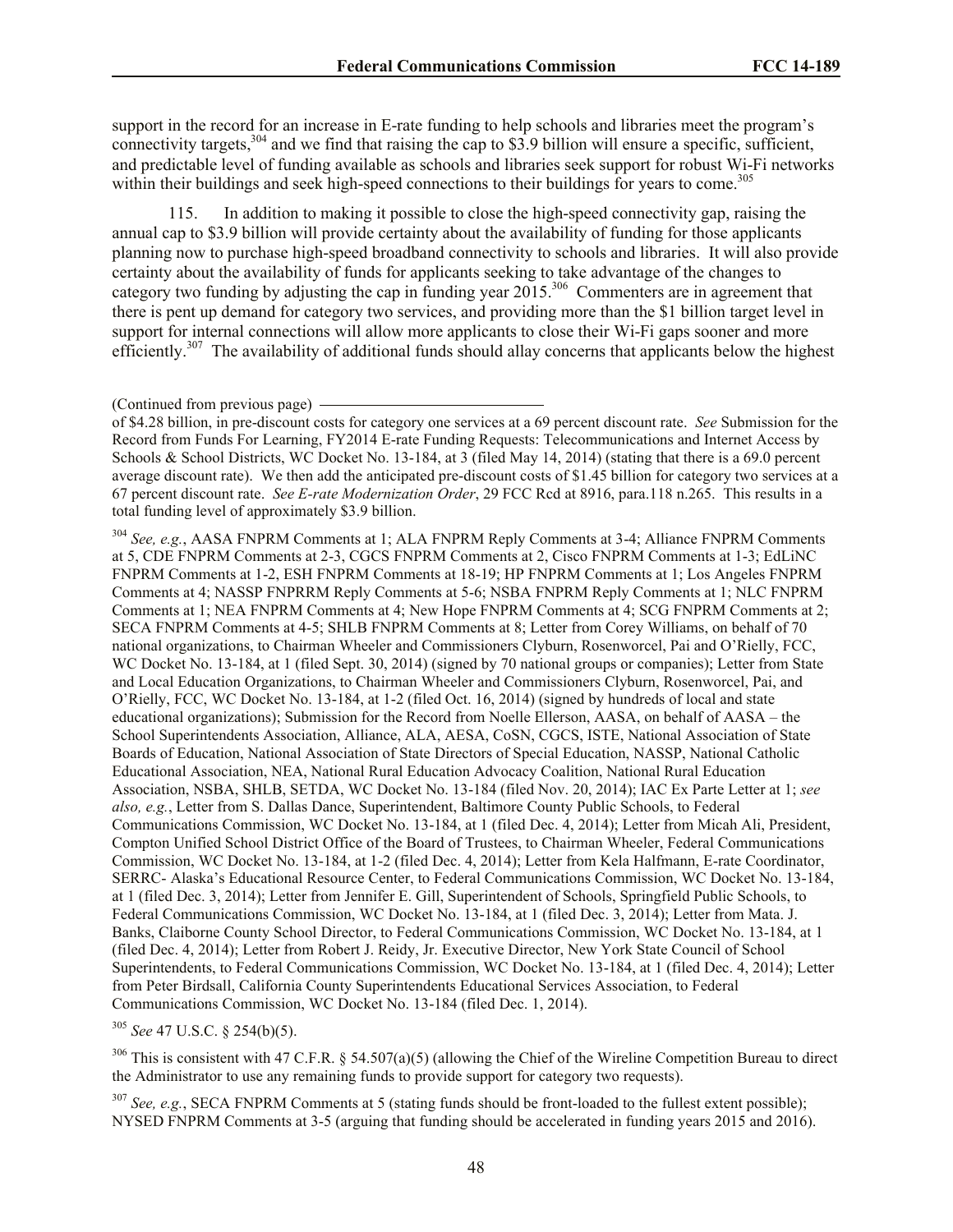discount bands will not have access to category two funds in the near future.<sup>308</sup> For these two reasons, we also disagree with commenters that urge us to delay adjusting the cap until all program changes have been implemented or more data is available. $309$ 

116. Raising the annual E-rate cap to \$3.9 billion allows us to provide certainty to the applicant community, allowing local decision-makers to proceed at the pace that best serves their students and patrons.<sup>310</sup> In doing so, we do not expect that program demand will immediately reach that funding level. Indeed, there is no way to perfectly predict what precisely individual schools and libraries will seek support for or when unserved schools will gather the resources to pay the non-discounted portion of special construction charges. For instance, we have already identified sufficient unspent funds to be confident in funding for category two services in funding years 2015 and 2016, $311$  and it will take significant planning and time to take advantage of the measures set out in Section II.<sup>312</sup> However, the record is clear that demand for and costs associated with high-speed broadband services will continue to grow, and we find that raising the cap now to \$3.9 billion will provide needed room for future E-rate funding needs. We balance this cap increase with our efforts to ensure fiscal prudence and we direct USAC to collect program funds based only on actual projected demand rather than collecting the full \$3.9 billion without regard to applicant needs. Providing USAC with this flexibility will allow the Fund to accommodate fluctuations or changes in actual demand in the coming years without over-collection of funds.<sup>313</sup> In order to facilitate this process and consistent with program practice, we amend the rules to only allow applications to be filed within the filing window.<sup>314</sup> We disagree with commenters that argue that we should wait to address long-term funding needs until the Federal State Joint Board makes recommendations on contributions reform.<sup>315</sup> Because demand for category one support will not increase dramatically in the short-term, we do not see a benefit in delaying this change when we have the ability to provide certainty about future availability of funding to schools and libraries making plans about connectivity for the next five years.

117. Additionally, we recognize that end users ultimately bear the cost of supporting universal service, through carrier charges.<sup>316</sup> However, we must balance our need for fiscal prudence with the demonstrated needs of the E-rate program, for which we have a statutory mandate to "establish rules… to enhance, to the extent technically feasible and economically reasonable, access to advanced telecommunications and information services."<sup>317</sup> We adopted the program goal of ensuring affordable access to high-speed broadband sufficient to support digital learning in schools and robust connectivity to

<sup>311</sup> *See E-rate Modernization Order*, 29 FCC Rcd at 8899, para. 78.

<sup>312</sup> *See infra* at Section II.

l

 $317$  47 U.S.C. § 254(h)(2)(A).

<sup>308</sup> *See, e.g.*, SECA FNPRM Comments at 5; EdLiNC FNPRM Comments at 6.

<sup>309</sup> *See, e.g.*, ACA FNPRM Reply Comments at 4-7; CenturyLink FNPRM Comments at 3; ITTA FNPRM Comments at 3-5; NTCA FNPRM Comments at 5-7; USTelecom FNPRM Comments at 3.

<sup>310</sup> *See, e.g.*, ISTE FNPRM Reply Comments at 6 (schools and districts see needs rising over the next five years, but are worried that the program lacks sufficient funding to cover the costs); New America FNPRM Reply Comments at 11 (the record demonstrates concern from E-rate stakeholders and that "uncertainty about future funding limits the program's overall effectiveness").

<sup>313</sup> *See Vermont Pub. Serv. Bd. v. Fed. Commc'n Comm'n*, 661 F.3d 54, 65 (D.C. Cir. 2011) (finding that, in the context of section 254, "as the Commission rightly observed, it has a responsibility to be a prudent guardian of the public's resources.").

<sup>314</sup> *See* Appendix A, 47 C.F.R. §§ 54.507(c) and 54.509.

<sup>315</sup> *See, e.g.*, ITTA FNPRM Comments at 5.

<sup>316</sup> *See, e.g.*, CenturyLink FNPRM Comments at 4-5.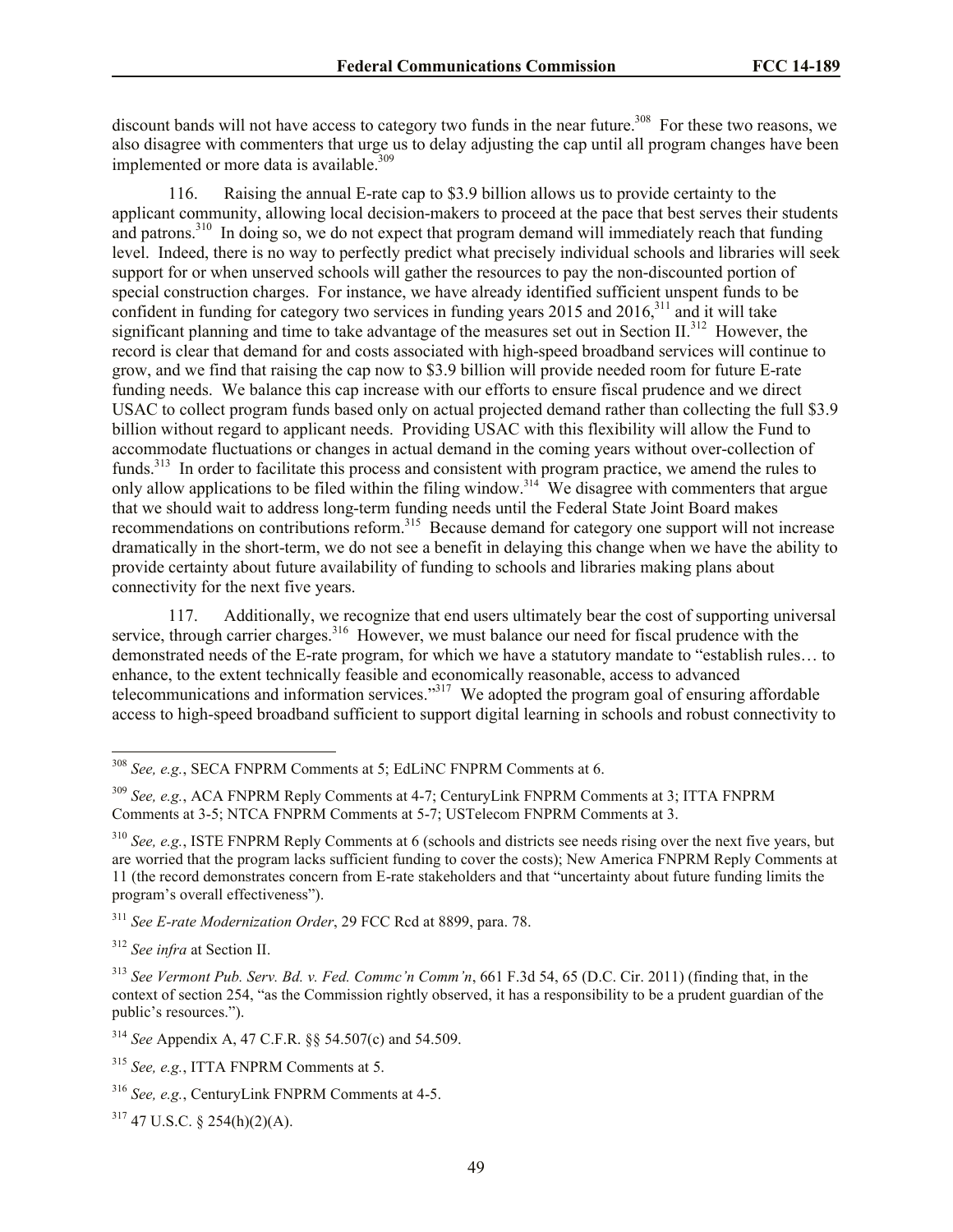all libraries recognizing the critical role the E-rate program plays in the lives of students and communities. Having already taken steps to focus support on high-speed broadband and set out measures to increase cost efficiencies, this cap adjustment provides E-rate applicants with the certainty needed to plan how to increase connectivity to schools and libraries in the most cost-effective manner. Finally, setting a funding level that has sufficient flexibility for these plans should also drive long-term efficiencies in the program. $318$ 

118. Finally, some commenters recommend that the Commission double the cap, which is currently \$2.4 billion,<sup> $319$ </sup> to meet recent demand.<sup>320</sup> We decline to raise the cap to \$4.8 billion based on recent demand. Since the funding year 2014 application window closed, we have modernized the program to focus support on high-capacity broadband services by eliminating support for legacy services, beginning with the phase out of support for voice services and imposing budget discipline on category two services. Raising the cap based on demand for a differently structured program would not make sense. We find instead that a program cap set using projected costs for the services the program now supports and taking into account efficiencies through recent policy changes is a more appropriate means to measure necessary program size and ensure we exercise fiscal prudence.<sup>321</sup>

#### **IV. ESTABLISHING A PERFORMANCE MANAGEMENT SYSTEM AT USAC TO ADVANCE THE GOALS OF THE E-RATE PROGRAM (WC DOCKET 13-184)**

119. In this section, we direct USAC to develop a robust performance management system to advance the goals we adopted for the E-rate program in the *E-rate Modernization Order* <sup>322</sup> and to analyze, on an ongoing-basis, the effectiveness of USAC's administration of the E-rate program. Performance management is a process by which entities focus their resources on the achievement of strategic goals and objectives, including by the development of long-term strategic plans and by the rigorous tracking of performance data. As the administrator of the E-rate program, USAC's performance is integral to the success of the program. Moreover, as a result of the transparency requirements we adopted in the *E-rate Modernization Order*, the improved data collection that will result from that order, and our direction to USAC to modernize its information technology (IT) system, USAC will have access to information that will be crucial in measuring our success toward reaching the E-rate program goals and it is essential that they make information available to schools, libraries, the Commission, and all other stakeholders interested in updates about our progress towards meeting those goals. Therefore, in developing and implementing its performance management system, we direct USAC to work with staff from OMD and the Bureau to formulate a detailed plan that includes both immediate and long-term metrics directed at finding new ways to further the E-rate program goals.

<sup>318</sup> *See* ESH/CoSN Connectivity Model at 5 (noting that "the program should see long-term cost savings once the fiber access gap is closed"); SHLB Coalition Ex Parte at 1 ("Investing in long-lasting, "future-proof" facilities will yield significant cost savings in the future, because the recurring costs of operating state-of-the-art fiber networks are often less than the costs of maintaining outdated network technologies").

<sup>319</sup> *See also Wireline Competition Bureau Announces E-rate Inflation-Based Cap for Funding Year 2014*, CC Docket No. 02-6, Public Notice, 29 FCC Rcd 3222 (Wireline Comp. Bur. 2014).

<sup>320</sup> *See, e.g.*, NEA FNPRM Comments at 3 (arguing that historical demand is a relevant factor in determining the new E-rate budget).

 $321$  Additionally, because an adjustment to the E-rate cap of this size is greater than an adjustment in amount of an increase by the cost of inflation from 1997, as some commenters have supported, we need not address arguments on the merits of that proposal. *See, e.g.*, CDE FNPRM Comments at 2-3; Mayors FNPRM Comments at 2; Nebraska OCIO FNPRM Comments at 6; New Hope FNPRM Comments at 1; NYSED FNPRM Comments at 3; SCG FNPRM Comments at 2; SECA FNPRM Comments at 4-5.

<sup>322</sup> *E-rate Modernization Order*, 29 FCC Rcd at 8880-94, Section III.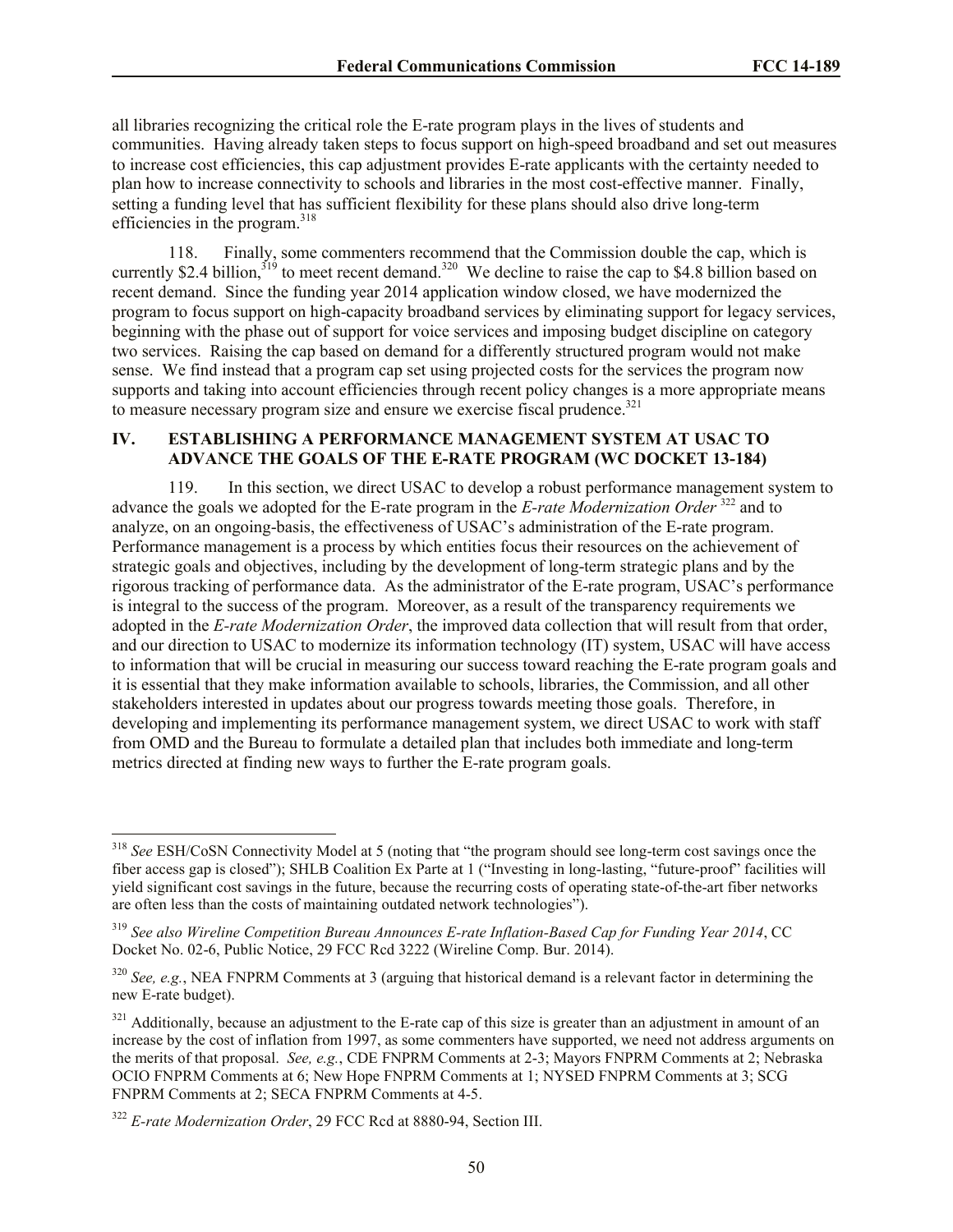## **A. Components of the Performance Management System**

120. We delegate to the Bureau and OMD oversight of the development and implementation of USAC's performance management system. In addition to directing USAC to develop a performance management system for its administration of the E-rate program, we provide direction on a range of components that USAC must include in the system. At the same time we recognize that USAC's performance management system must be flexible and adaptive, and we expect USAC, in consultation with staff of the Bureau and of OMD, to continue to update its performance management system, as appropriate.

121. *Impact of E-rate modernization*. In this Order, as we did in the *E-rate Modernization Order*, we adopt a number of programmatic changes aimed at reaching the goals we adopted for the Erate program. We have directed USAC, working with Commission staff, to implement those changes. Recognizing that some of those changes will be more successful than others, and that future Commissions will want to be able to evaluate the success of those initiatives, we direct USAC to incorporate in its performance management system an ongoing analysis of the impact of those changes on reaching the goals that we adopted for the E-rate program in the *E-rate Modernization Order*, as well as USAC's success at implementing those changes.

122. *Impact of and further improvements to USAC's updated IT system.* USAC's performance management system should also include ongoing evaluation of USAC's success in upgrading its IT system, and moving towards all-electronic filings by E-rate stakeholders and all-electronic notifications by USAC. As we directed in the July *E-rate Modernization Order*, all applicants must file electronically their applications for E-rate support for this coming funding year.<sup>323</sup> As USAC considers what more it can do to ease the administrative burden on applicants through its upgraded IT system, it must develop a plan to migrate the filing of all E-rate appeals and invoices to electronic formats, and should make that possible by or before the start of funding year 2017.<sup>324</sup>

123. *Simplifying calculation of discount rates.* To further streamline the application process, particularly for school districts and library systems, we instruct USAC, as part of its performance management system, to enable applicants to more easily manage the discount calculation process in advance of the application filing window. USAC should establish the appropriate timeframe for billed entities to update their discount information in USAC's online system, as well as a process for billed entities to certify to the accuracy of such information prior to the opening of the application window. USAC's system should then be able to assist applicants in determining their discount rate based on such information, and pre-populate that information based on the information provided by the billed entities. At the same time, we remind applicants that they remain responsible for ensuring that they are seeking the appropriate discount rate and they are responsible for repayment in the event of any error in the calculation of the discount rate whether caused by the applicant or by USAC.

124. *Online competitive bidding.* In order to assist applicants in maximizing the costeffectiveness of spending for E-rate supported services, as part of its performance management system, USAC should explore the possibility of providing online tools to improve the competitive bidding process. We agree with commenters who contend that the competitive bidding process should encourage and facilitate participation in the E-rate program by service providers.<sup>325</sup> We therefore direct USAC to work with OMD and the Bureau to determine the feasibility and effectiveness of online tools to assist applicants with the competitive bidding process, including online bid and review tools to assist applicants in obtaining multiple bids and selecting the most cost-effective services, and to reduce administrative costs and burdens associated with competitive bidding. To expose applicants to more purchasing options,

<sup>323</sup> *E-rate Modernization Order*, 29 FCC Rcd at 8951-52, paras. 205-06.

<sup>324</sup> *Id.*

<sup>325</sup> *See* COMPTEL PN Comments at 2.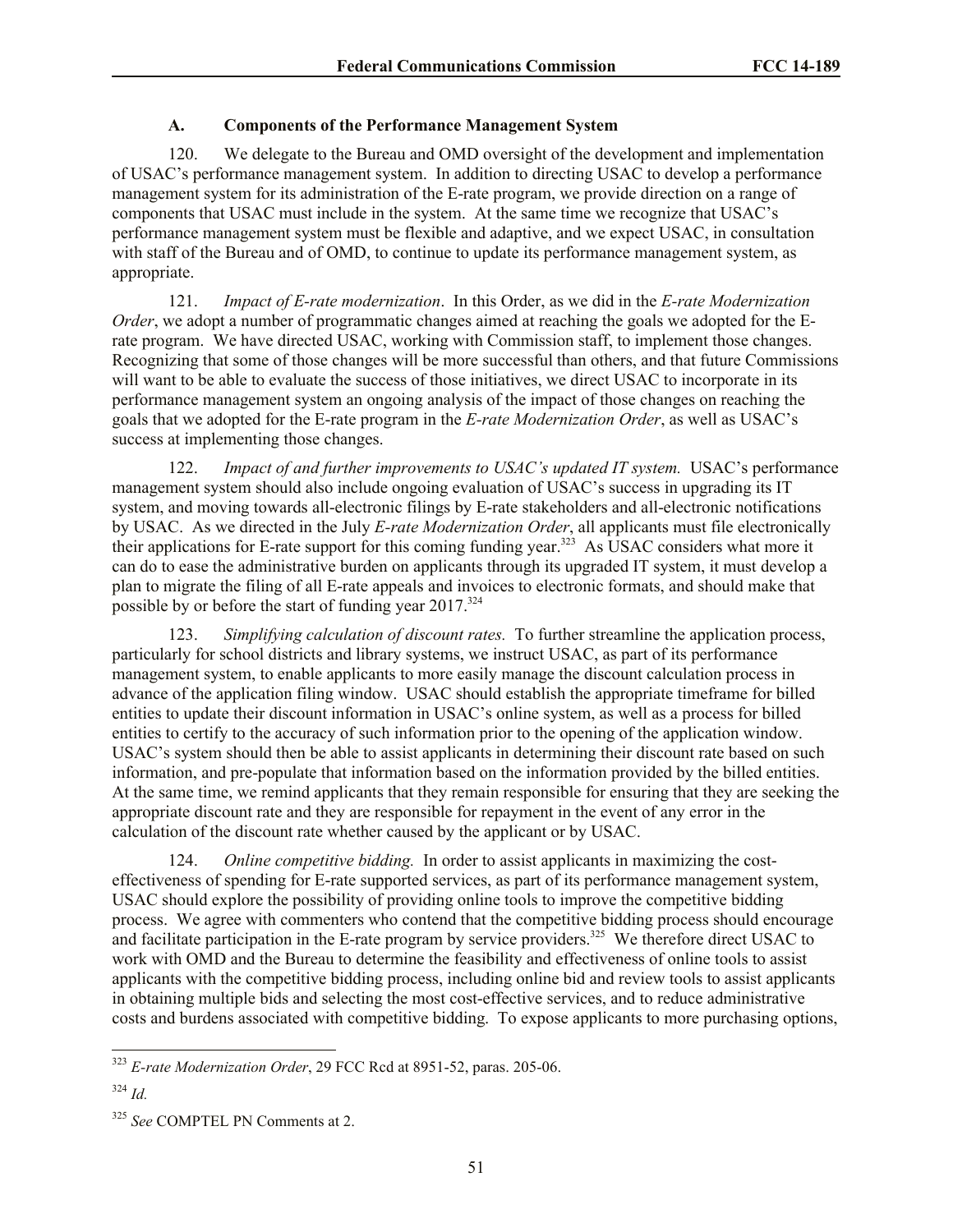USAC should also explore the provision of tools to promote and facilitate increased involvement by service providers, and to provide more visibility into options for purchasing the specific products and services for which applicants are requesting proposals in ways that are consistent with fair and open competitive bidding requirements that are fundamental to the E-rate program.

125. *Improving the administrative experience of program participants*. As part of its ongoing work to make the E-rate application process and other E-rate processes faster, simpler, and more efficient USAC should assess organizational options for placing greater emphasis on improving the end-to-end administrative experience of program participants, including applications, appeals, invoices, and audits. For example, USAC should assess the value of designating senior management directly responsible to the CEO to be responsible for championing outreach and simplification strategies to benefit program participants and to ensure that as much time, energy, and financial resources as possible go to achieving program goals rather than to cumbersome administrative processes. USAC should also solicit input from program beneficiaries and other stakeholders and use that input in evaluating, on an ongoing basis, its provision of customer support to E-rate applicants. USAC should incorporate performance metrics related to customer service into its overall performance management plan, and work with Commission staff to identify improvement recommendations. These recommendations should be considered at the highest levels of management and given the appropriate consideration for implementation, consistent with appropriate processes for coordination and approval by the Commission of review procedures, and the success of improving the customer service experience should be a key component of USAC's performance management system.

126. *Maximizing the cost-effectiveness of E-rate supported purchases*. As part of its performance management system, USAC should analyze how its administration of the program can further the goal of maximizing the cost-effectiveness of E-rate supported purchases. For example, USAC should analyze its approach to cost-effectiveness reviews, and find ways to share information with applicants and vendors about its approach to such reviews, in order to encourage cost-effective purchasing by applicants. We direct the Bureau and OMD to oversee USAC's interpretation and application of cost effectiveness to ensure alignment with the program goals we have set, with particular emphasis on ensuring the cost effectiveness of the new methods of supporting category one and category two services provided in the *E-rate Modernization Order* as well as this Order.

127. USAC should also explore ways to assist schools and libraries in receiving access to neutral, expert technical assistance. We agree with those commenters who argue that technical assistance is critical to building an efficient internal network.<sup>326</sup> We have heard, however, from many parties that such technical experience is often not available within a school district or library system, especially those located in rural areas.<sup>327</sup> In situations where affordable technical assistance is not available, USAC, as the expert administrator of the program, has an important role to play given its focus on efficiently serving applicants while verifying compliance with program rules.<sup>328</sup> In keeping with the recommendations of many commenters, we encourage USAC to work with existing entities at the state and municipal level to develop best practices and supporting technical information, and to consider developing its own in-house advisors to provide this support.<sup>329</sup> We direct USAC to work with OMD and the Bureau to set the financial and operational parameters for providing such assistance and to provide guidance to applicants on the role and responsibilities of USAC when offering such assistance. As part of that oversight, we also direct the Bureau, working with OMD and USAC, to develop reference prices or other guidelines for E-

<sup>326</sup> *See, e.g*., Comcast NPRM Comments at 26-27; American e-Rate NPRM Comments at 4; SETDA NPRM Comments at 18.

<sup>327</sup> *See, e.g.*, CoSN PN Comments at 4-6; KDLA PN Comments at 4.

<sup>328</sup> *See* NCTA NPRM Comments at 19; CoSN PN Comments at 4-6.

<sup>329</sup> *See, e.g.*, NCTA NPRM Comments at 17; Richmond County NPRM comments at 5; San Diego County NPRM comments at 5-6; NASCIO NPRM Comments at 3; NCDPI NPRM Reply Comments at 7.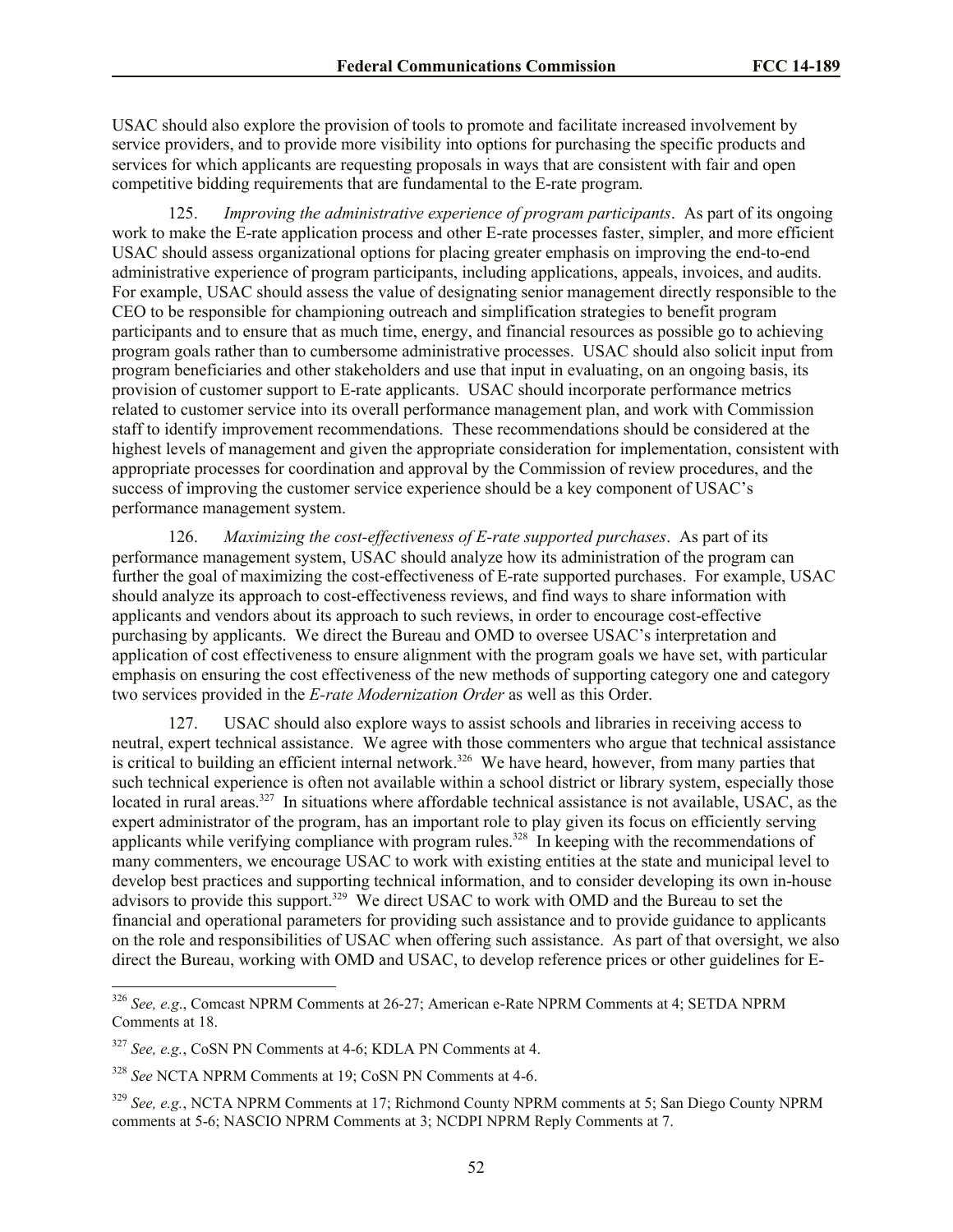rate supported purchases that could provide guidance both to applicants about prices that are likely to be considered cost-effective and to USAC in prioritizing applications for additional scrutiny for costeffectiveness.

128. *Data tracking and analysis.* As part of its performance management system, USAC should review its data tracking and reporting capabilities to confirm that it tracks and reports the data necessary to measure progress toward E-rate program goals. We direct USAC, working with OMD and the Bureau, to create a comprehensive and efficient data reporting structure, to develop IT tools that facilitate analysis of all program data, and to increase public availability of such data to increase transparency and enable beneficiaries and other stakeholders both to assess progress by schools and libraries in obtaining access to high-speed broadband connectivity and to obtain detailed information from which to determine the cost effectiveness of spending for E-rate products and services by beneficiaries.

129. *Increased program efficiencies.* USAC also should review its pre- and post-commitment procedures and identify additional opportunities for data analysis, improved compliance oversight, and realization of increased efficiency and streamlining of processes for the review of applications and the commitment and disbursement of funds. This review should encompass both USAC's direct staff as well as contract services such as those used in application in-take and processing. We direct USAC to work with Commission staff to identify areas in which a more common-sense and flexible administrative approach would best advance program goals while still remaining consistent with program rules set by the Commission.

130. *Financial management.* Finally, it is crucial that USAC include financial management as a component of its performance management system. The Commission has directed USAC to prepare financial statements for the USF, including the E-rate program, consistent with generally accepted accounting principles for federal agencies (Federal GAAP) and to keep the USF in accordance with the United States Standard General Ledger (USSGL).<sup>330</sup> Working with OMD and other Commission staff, USAC should review and update its processes for evaluating and recommending the amounts that should be reserved to fund pending appeals, pending applications, and undisbursed funding commitments. We note that, for those appeals that may require additional commitments and disbursements in the unlikely event that the amounts held in reserve are not sufficient, the Commission has authorized USAC to use funds budgeted for subsequent funding years to fund discounts for successful appeals from prior funding years.<sup>331</sup> For the pending applications and undisbursed funding commitments, we similarly authorize USAC to use funds budgeted for subsequent funding years to fund discounts for those applications and undisbursed funding commitments from prior funding years, in the unlikely event the amounts held in reserve are not sufficient.

## **B. Expanding Commission Oversight of USAC's Administrative Performance**

131. We also delegate authority to the Bureau and OMD to ensure that beginning in funding year 2015 USAC conducts an annual performance review of progress against program goals and creates a forward-looking strategic plan for how USAC will expand and sustain performance improvements. The Bureau and OMD should work together to assist USAC in developing the measures that should be included in USAC's annual performance review.<sup>332</sup> USAC must report at a minimum on the following

l

(continued….)

<sup>330</sup> *Application of Generally Accepted Accounting Principles for Federal Agencies and Generally Accepted Government Auditing Standards to the Universal Service Fund*, CC Docket No. 96-45, Order, 18 FCC Rcd 19911, 19913, para. 4 (2003).

<sup>331</sup> *See Schools and Libraries Universal Service Support Mechanism*, CC Docket No. 02-6, Second Report and Order and Further Notice of Proposed Rulemaking, 18 FCC Rcd 9202, 9223-24, paras. 62-63 (2003).

<sup>&</sup>lt;sup>332</sup> The memorandum of understanding between the Commission and USAC details reporting requirements regarding various E-rate measures. As part of this review, OMD should determine whether and how those reporting requirements should be updated. *See* Memorandum of Understanding between the Federal Communications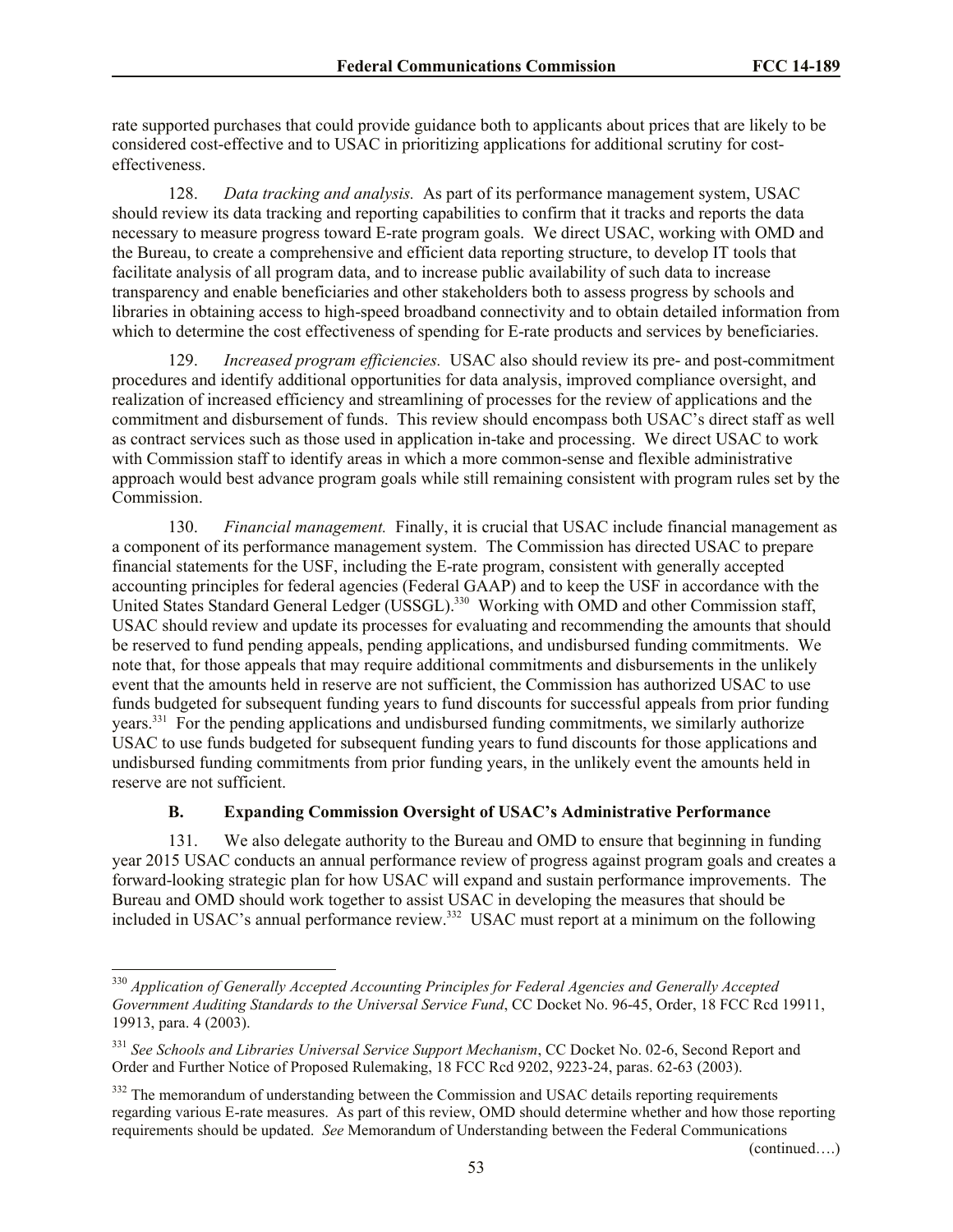components of the program's administration: pending applications; pending invoices, with specific information about those that were delayed or rejected; USAC's strategy to reduce any backlog of applications, invoices or other necessary USAC approvals for applicant and service provider changes to requested funding; and an annual analysis of the program integrity assurance (PIA) program and invoicing procedures to determine if they are properly designed and calibrated to efficiently process applications and invoices while protecting against waste, fraud and abuse in the program.

132. Additionally, in the *E-rate Modernization Order*, we directed USAC to collect additional connectivity data from applicants, noting that this collection will provide useful and useable information to USAC and to the Commission about what is working and what needs to be improved.<sup>333</sup> USAC should work with Commission staff to analyze and report the results of this data collection in this performance analysis.

# **V. FILING DEADLINES FOR APPEALS**

133. In the *E-rate Modernization Order*, we revised section 54.719 of our rules to require parties aggrieved by an action taken by a division of USAC, including the Schools and Libraries Division, to first seek review of that decision by USAC before filing an appeal with the Commission.<sup>334</sup> We also explained that because USAC cannot waive our rules, parties seeking a waiver of our rules must seek relief directly from the Commission or the Bureau.<sup>335</sup> We now clarify that affected parties have 60 days from the issuance of the decision to file an appeal, either with USAC in the case of requests for review, or the Commission or Bureau in the case of requests for waiver.<sup>336</sup> Additionally, parties that file a request for review with USAC and receive an adverse outcome have 60 days from the issuance of that decision to file a request for review with the Commission. $337$ 

#### **VI. ORDER ON RECONSIDERATION**

#### **A. Introduction**

134. In this section, we address various petitions for reconsideration of the *E-rate*  Modernization Order and provide clarification on several issues raised by the Verizon Petition.<sup>338</sup> Our rules allow any interested party to file a petition for reconsideration, and provide that a petition for reconsideration which relies on facts or arguments not previously presented to the Commission shall be

(Continued from previous page) Commission and the Universal Service Administrative Company, as amended (2008) http://transition.fcc.gov/omd/usac-mou.pdf.

<sup>333</sup> *See E-rate Modernization Order*, 29 FCC Rcd at 8880-94, Section III.

<sup>334</sup> *See id.* at 8970-71, para. 250-52 (altering 47 C.F.R. §§ 54.719 and 54.720 and applying it to all USF Divisions, not just the Schools and Libraries Division); *see also* Wireline Competition Bureau Reminds Parties of Requirements for Requests for Review of Decisions by the Universal Service Administrative Company, CC Docket No. 96-45 et al., Public Notice, DA 14-1657 (Wireline Comp. Bur. rel. Nov. 17, 2014) .

<sup>335</sup> *E-rate Modernization Order*, 29 FCC Rcd at 8970, para. 252.

<sup>336</sup> *See* Appendix A, 47 C.F.R. § 54.720.

<sup>337</sup> *Id.*

<sup>338</sup> *See* Petition for Clarification and/or Reconsideration of NTCA-The Rural Broadband Association and the Utah Rural Telecom Association, WC Docket No. 13-184 (filed Sept. 18, 2014) (NTCA/URTA Petition); Petition for Reconsideration or Clarification of the State E-rate Coordinators' Alliance, WC Docket No. 13-184 (filed Sept. 18, 2014) (SECA Petition); Petition for Reconsideration of the United States Telecom Association, WC Docket No. 13- 184 (filed Sept. 18, 2014) (USTelecom Petition); Petition for Reconsideration of the Utah Education Network, WC Docket No. 13-184 (filed Sept. 18, 2014) (UEN Petition); Petition for Reconsideration and/or Clarification of Verizon, WC Docket No. 13-184 (filed Sept. 18, 2014) (Verizon Petition); and Petition for Reconsideration or Clarification of the West Virginia Department of Education, WC Docket No. 13-184 (filed Sept. 18, 2014) (WVDE Petition) (collectively, petitions for reconsideration).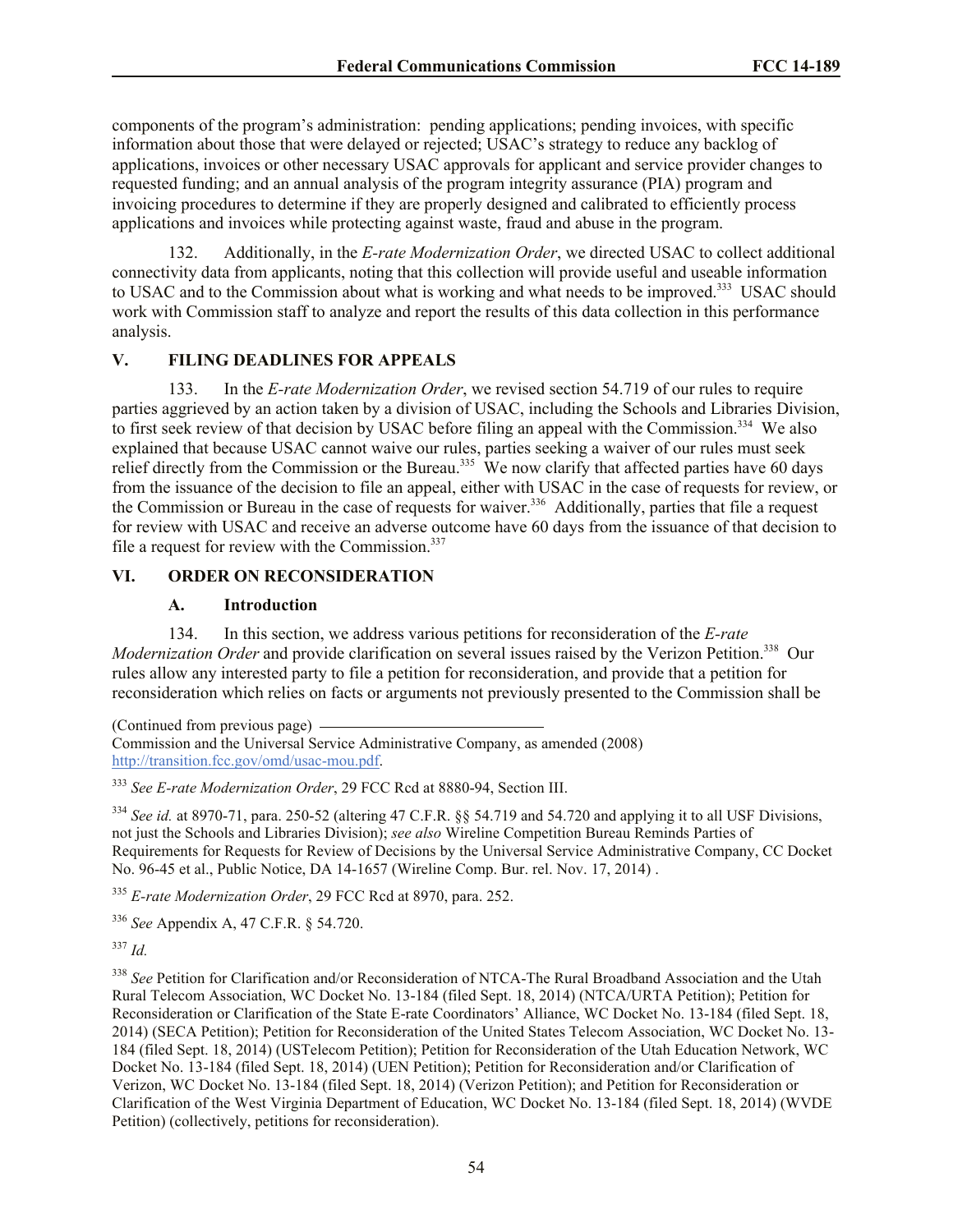granted only where the facts or arguments relate to new events or changed circumstances, were unknown and not readily ascertainable by petitioners, or the Commission determines that the public interest requires them to be reconsidered.<sup>339</sup>

135. Having considered the petitions for reconsideration, and all oppositions and replies filed in response to those petitions, we:

- grant in part the petitions for reconsideration filed by SECA, the Utah Education Network, NTCA/Utah Rural Telecom Association, and the West Virginia Department of Education (WVDE) seeking reconsideration of the areas that we have designated as urban for purposes of the E-rate program;
- deny USTelecom's request that we reconsider our decision to change the E-rate program's document retention period from five years to 10 years;
- deny requests by SECA, Verizon, and WVDE that we phase out E-rate support for components of telephone service and voicemail on the same schedule as voice service, and Verizon's request that we reconsider our decision to eliminate funding for e-mail offered as part of an Internet access service;
- deny requests by Verizon, SECA, and WVDE that we direct USAC to make category two funding commitments that cover multiple-years;
- clarify our cost-effectiveness test for data plans and air cards for mobile devices and our cost allocation rules for circuits that carry both voice and data traffic as requested by Verizon; and
- clarify for Verizon the *E-rate Modernization Order's* category two funding availability and policy on applicant prioritization. We also clarify for Verizon that the \$150 budget over five years applies to both managed and non-managed Wi-Fi.

# **B. Urban and Rural Designations**

136. On reconsideration, we modify section 54.505(b)(3) of our rules so that starting in funding year 2015 an individual school or library will be designated as "urban" if located in an "Urbanized Area" or an "Urban Cluster" with a population equal to or greater than 25,000, as determined by the most recent rural-urban classification by the U.S. Census Bureau (Census Bureau).<sup>340</sup> Any individual school or library not designated as "urban" will be designated as "rural."<sup>341</sup> We make this change to our rules on reconsideration because petitioners have convincingly demonstrated that numerous schools and libraries located in small towns and remote areas where it is more expensive to receive E-rate funded services would be classified as urban and ineligible for additional E-rate support provided to rural applicants under the urban designation we adopted in the *E-rate Modernization Order.*<sup>342</sup> In making this

l <sup>339</sup> *See* 47 C.F.R. § 1.429(a)-(b).

<sup>340</sup> *See* Dep't of Commerce, Bureau of the Census, Qualifying Urban Areas for the 2010 Census, 77 Fed. Reg. 18652 (Mar. 27, 2012); *see also* Bureau of the Census, 2010 Census Urban and Rural Classification and Urban Area Criteria, http://www.census.gov/geo/reference/ua/urban-rural-2010.html (last visited Dec. 2, 2014).

<sup>&</sup>lt;sup>341</sup> See Reply to Petitions for Reconsideration of AASA, The School Superintendents Association et al., WC Docket No. 13-184, at 2-3 (filed Oct. 27, 2014) (AASA et al. Reply to Petitions).

<sup>342</sup> *See, e.g.*, NTCA/URTA Petition at 6; SECA Petition at 2-5; UEN Petition at 3; WVDE Petition at 17-22, Appx. B; Reply to Petitions for Reconsideration of Iowa Department of Education, WC Docket No. 13-184, at 2-3 (filed Sept. 26, 2014) (Iowa DOE Reply to Petitions); Reply to Petitions for Reconsideration of WTA – Advocates for Rural Broadband, WC Docket No. 13-184, at 5-6 (filed Oct. 22, 2014) (WTA Reply to Petitions); Reply to Petitions for Reconsideration of Artic Slope Telephone Association Cooperative, Inc., WC Docket No. 13-184, at 3-4 (filed Oct. 16, 2014) (Artic Slope Reply to Petitions); Reply to Petitions for Reconsideration of Alaska Communications Systems, WC Docket No. 13-184, at 3-6 (filed Oct. 22, 2014) (Alaska Communications Reply to Petitions); Reply to Petitions for Reconsideration of State of Alaska, WC Docket No. 13-184, at 1-2 (filed Oct. 29, 2014) (State of Alaska Reply to Petitions); Reply to Petitions for Reconsideration of The Association for Rural & Small Libraries, WC Docket No. 13-184, at 1-2 (filed Nov. 3, 2014) (ARSL Reply to Petitions).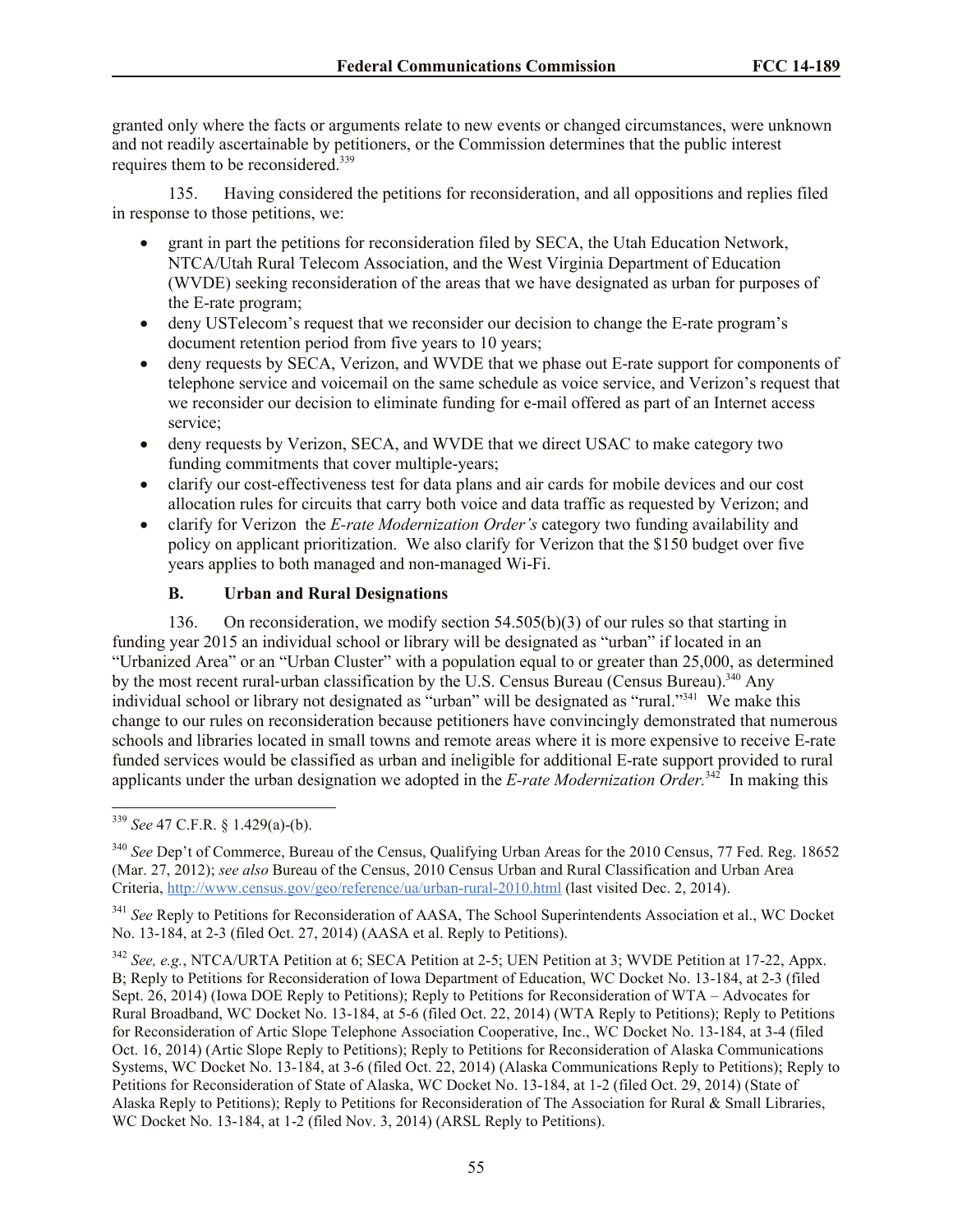change on reconsideration, we grant in part the petitions for reconsideration filed by SECA, NTCA/Utah Rural Telecom Association, WVDE, and the Utah Education Network.<sup>343</sup> While we change how individual sites are classified as urban or rural, we retain the current rule that any school district or library system must have a majority of schools or libraries in a rural area that meets our new urban/rural definition to qualify for the additional rural discount.<sup>344</sup>

137. In the *E-rate Modernization Order*, we made two changes to the way applicants determine whether they are eligible for the rural discount. We first adopted the Census Bureau definition of rural and urban which classifies only communities with fewer than  $2,500$  people as rural.<sup>345</sup> Under the Census Bureau definition, the term "urban" includes "urbanized areas," which are defined as the densely settled core of census tracts or blocks with at least 50,000 people, and "urban clusters," with 2,500 to 50,000 people, along with adjacent territories containing non-residential urban land uses as well as territory with low population density included to link outlying densely settled territory with the densely settled core.<sup>346</sup> "Rural" encompasses all population, housing, and territory not included within an urban area. We found that the adoption of the Census Bureau definitions of urban and rural was simpler for applicants than other alternatives and the data more current than the previous outdated definition.<sup>347</sup> Also in the *E-rate Modernization Order*, we changed the criteria a school district or library system must use to determine whether it qualifies as rural for the E-rate program, concluding that school districts and library systems would only be eligible for the rural discount if more than 50 percent of individual schools or libraries within that district or system are classified as rural.<sup>348</sup>

138. As petitioners have explained, the population cutoff of 50,000 people combined with the requirement that a majority of all schools or libraries that are part of a school district or library system be classified as rural in order to qualify the school district or library system for the additional rural discount rate leaves a substantial number of school districts and library systems with schools or libraries in sparsely populated areas ineligible for the additional rural funding.<sup>349</sup> For example, petitioners point out that as a result of the definition adopted in the *E-rate Modernization Order*:

<sup>347</sup> *E-rate Modernization Order*, 29 FCC Rcd at 8957-58, paras. 222-23.

<sup>348</sup> *Id*.

l

(continued….)

 $343$  We consider this to be a grant in part of the relevant petitions for reconsideration because SECA, NTCA/URTA and WVDE, originally requested that the definition of rural include all schools and libraries in "urban clusters," defined as areas with populations up to 50,000 people; UEN originally requested that the previous pre-*E-rate Modernization Order* definition of rural be retained. Those petitioners have now modified their request and support the change we adopt today. *See* AASA et al. Reply to Petitions; Reply to Petitions for Reconsideration of NTCA/URTA, WC Docket No. 13-184, at 5-6 (filed Nov. 3, 2014) (NTCA/URTA Reply to Petitions); Reply to Petitions for Reconsideration of SECA, WC Docket No. 13-184, at 1 (filed Nov. 1, 2014) (SECA Reply to Petitions); Reply to Petitions for Reconsideration of WVDE, WC Docket No. 13-184, at 2 (filed Nov. 3, 2014) (WVDE Reply to Petitions); Reply to Petitions for Reconsideration of UEN, WC Docket No. 13-184, at 1-2 (filed Nov. 3, 2014) (UEN Reply to Petitions) (all noting the Commission should consider a definition of rural and urban which classifies only communities with fewer than 25,000 people as rural).

<sup>344</sup> *See* 47 C.F.R. § 54.505(b)(3)(ii) (Any school district or library system that has a majority of schools or libraries in a rural area qualifies for the additional rural discount.).

<sup>345</sup> *E-rate Modernization Order*, 29 FCC Rcd at 8957-58, paras. 222-23.

<sup>&</sup>lt;sup>346</sup> See Dep't of Commerce, Bureau of the Census, Qualifying Urban Areas for the 2010 Census, 77 Fed. Reg. 18652 (Mar. 27, 2012); *see also* Bureau of the Census, 2010 Census Urban and Rural Classification and Urban Area Criteria, http://www.census.gov/geo/reference/ua/urban-rural-2010.html (last visited Nov. 4, 2014).

<sup>349</sup> *See, e.g.*, NTCA/URTA Petition at 6 (noting that many rural libraries in Oklahoma could potentially lose the additional rural E-rate support); SECA Petition at 2-5 (demonstrating through maps of Pennsylvania the increase in area that would be rural under the E-rate program); UEN Petition at 3 (changes 25 counties previously eligible as rural under the E-rate program to five); WVDE Petition at 17-22, Appx. B (listing several examples of communities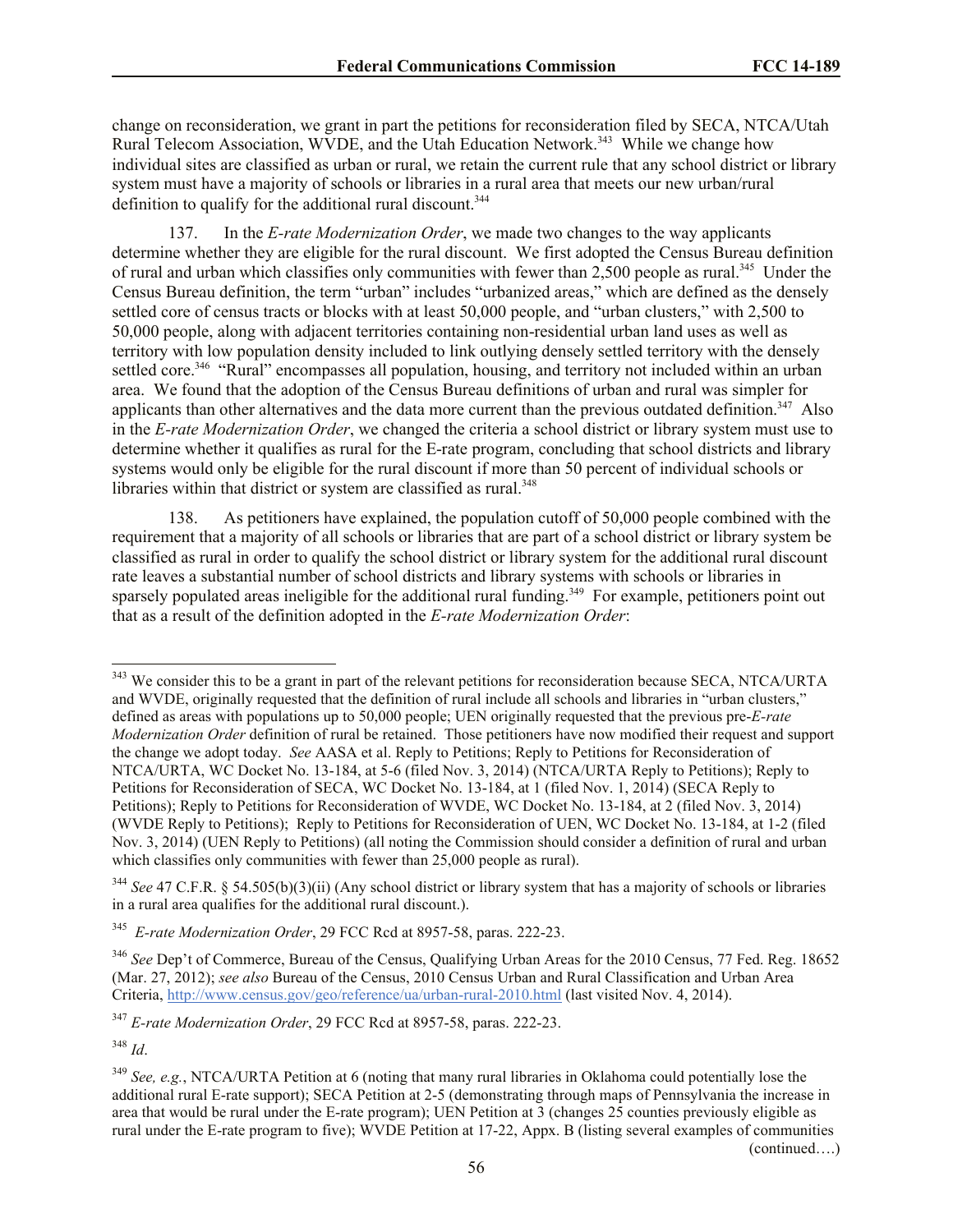- Schools in St. Mary's, West Virginia, a community with 1,860 people that is 20 miles from the nearest urbanized area, are part of the Pleasants County School District that, under the new rural definition, would be reclassified as urban.<sup>350</sup>
- School districts in Iowa would be newly designated as urban, including the Bellevue Community School District, with an enrollment of only 700 students and located in Bellevue, a town of 2,543 people.<sup>351</sup>
- Some of the most remote areas of the country situated in Alaska, including the communities of Barrow, Bethel, Ketchikan, Kotzebue, Nome and Sitka, have school districts that would be reclassified as urban  $352$

139. Three of the four petitions for reconsideration on this issue initially requested that the definition of rural include all schools and libraries in "urban clusters."<sup>353</sup> However, those petitioners modified their requests and joined with the fourth petitioner, the Utah Education Network, and a constituency of organizations representing schools, libraries, E-rate coordinators, rural telecommunications carriers, and other E-rate stakeholders, to recommend that the Commission consider a population threshold of 25,000 or greater as urban, and all other areas as rural for purposes of the E-rate program.<sup>354</sup> No parties in the record have opposed this recommendation.

140. We agree with petitioners and other stakeholders that this new definition of rural is appropriate for ensuring support is targeted to areas where E-rate supported services are more costly.<sup>355</sup> Other federal programs have used a similar population cutoff to designate whether an area is rural or urban. For example, the Commission adopted 25,000 as the population threshold when it revised its rural area definition for the rural health care universal service support mechanism (Rural Health Care Program) in 2004, essentially including as rural all census tracts that do not contain any population concentrations

<sup>(</sup>Continued from previous page)

that would potentially be impacted by the new E-rate rural definition); State of Alaska Reply to Petitions at 1-2 (noting that areas designated as "urban clusters" largely represent locations in Alaska that are extremely remote and require a plane and/or boat travel to reach); WTA Reply to Petitions at 5-6 (noting that many rural customers served by a WTA member would no longer be in areas classified as rural, including 12 of 31 schools and libraries in Wyoming); Reply to Petitions for Reconsideration of Washington Community School District, WC Docket No. 13- 184, at 1 (filed Sept. 24, 2014) (Washington CSD Reply to Petitions) (noting that the reclassification of its small school district to "urban" is unfair because of the higher cost it pays for circuits compared to larger neighboring school districts). Under the Commission's rules, eligible schools and libraries may receive discounts ranging from 20 percent to 90 percent of the pre-discount price of eligible services, based on indicators of need. Schools and libraries located in rural areas also may receive an additional 5 to 10 percent in certain discount bands compared to applicants in urban areas.

<sup>350</sup> WVDE Petition at 17, Appx. B.

 $351$  SECA Petition for Reconsideration at 3.

<sup>&</sup>lt;sup>352</sup> WTA Reply to Petitions at 6.

<sup>353</sup> *See* NTCA/URTA Petition at 6; SECA Petition at 2; WVDE Petition at 5.

<sup>354</sup> *See, e.g.,* AASA et al. Reply to Petitions at 2-3; NTCA/URTA Reply to Petitions at 5-6; SECA Reply to Petitions at 1; WVDE Reply to Petitions at 2; UEN Reply to Petitions at 1-2; ARSL Reply to Petitions at 2; Washington State Office of Superintendent of Public Instruction Reply to Petitions for Reconsideration, WC Docket No. 13-184, at 2- 3; SHLB Coalition Reply to Petitions at 3; Letter from WTA to Marlene H. Dortch, Secretary, FCC, WC Docket No. 13-184, at 1 (filed Nov. 6, 2014) (WTA Nov. 6 Ex Parte); Letter from Jen Leasure, President and CEO, Quilt, to Marlene H. Dortch, Secretary, FCC, WC Docket No. 13-184, at 3 (filed Nov. 6, 2014).

 $355$  For instance, several schools in Iowa, reclassified as urban under the new definition, would pay substantially higher amounts than their urban counterparts for the same broadband circuits – in one case four times as much – demonstrating the need for a more inclusive rural definition. *See* Iowa DOE Reply to Petitions at 2.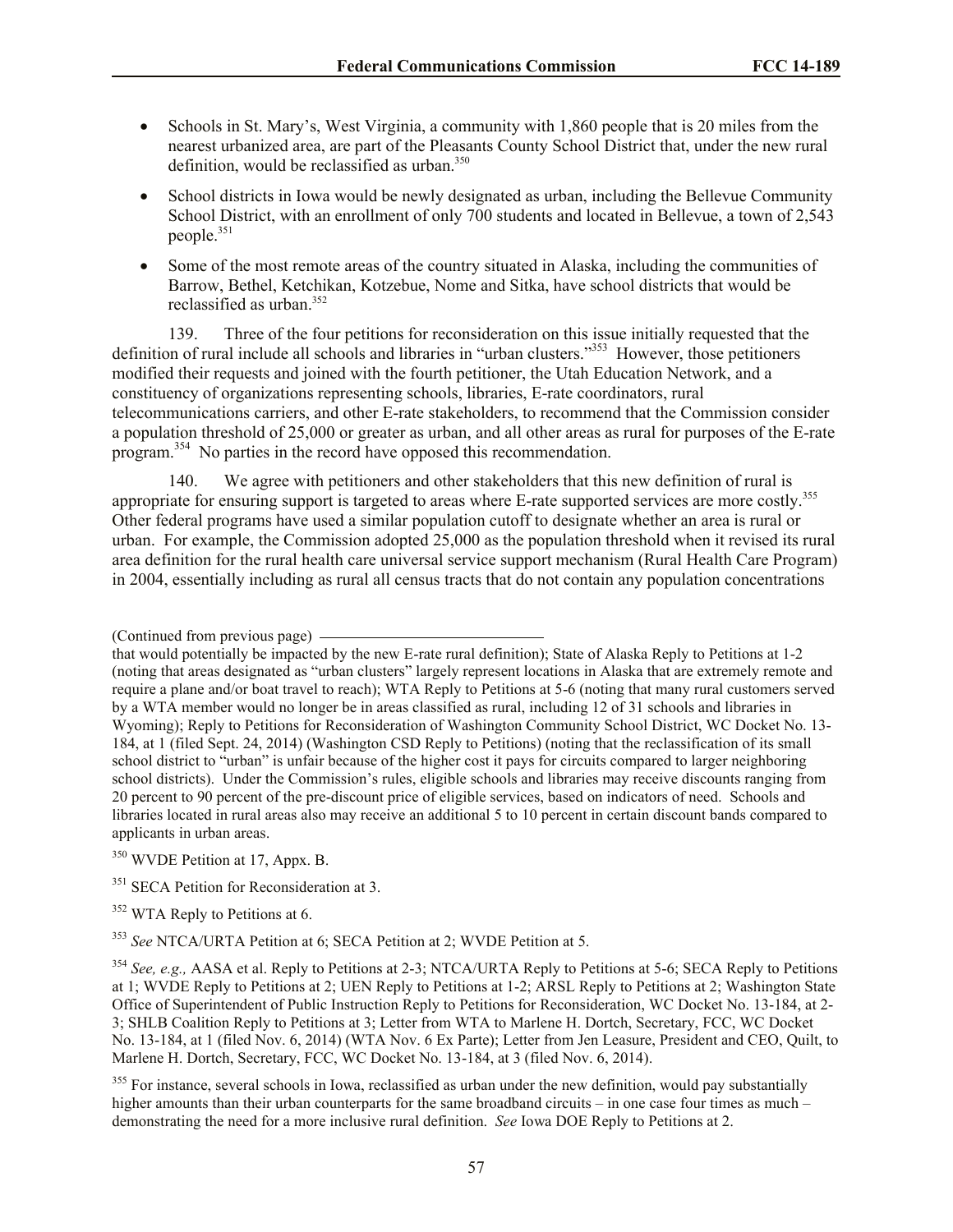greater than 25,000.<sup>356</sup> In adopting the Rural Health Care Program's rural definition, the Commission noted that "[w]hile choosing the threshold is not an exact science, we believe urban areas above this size possess a critical mass of population and facilities."<sup>357</sup> In looking to other agencies, the U.S. Department of Education's National Center for Education Statistics (NCES) classifies "small towns" as any incorporated or Census-defined place with fewer than  $25,000$  people.<sup>358</sup> Some other federal programs have established even broader definitions of rural than the one we adopt today. For example, the 2014 Farm Bill included a provision related to the U.S. Department of Agriculture Rural Housing Program that increased the minimum rural population threshold for that program from  $25,000$  to  $35,000$ .<sup>35</sup>

Modifying our definition to treat areas with populations of less than 25,000 as rural achieves the policy objectives established in the *E-rate Modernization Order* by creating a rural definition based on regularly adjusted U.S. Census data while remaining simple and easy to administer. The Census Bureau already provides a spreadsheet of all urbanized areas and urban clusters with the populations of the towns and cities listed.<sup>360</sup> To further eliminate any confusion regarding implementation of this new definition, the Commission will direct USAC to identify the areas that are rural for the purposes of the Erate program and post a tool on its website as soon as it is practically possible. Going forward, we direct USAC to update the tool as necessary to reflect the most recent decennial census data and nationwide population estimates and update its system within 90 days of any change.<sup>361</sup> However, we once again remind applicants that they have an obligation to ensure that they are seeking the correct discount rate.

142. In taking this action, we find that any additional burden on the Fund is justified by the overwhelming evidence in the record demonstrating that the rural definition adopted in the *E-rate Modernization Order* excluded many applicants located in areas that are more expensive to serve because of their remote geography.<sup>362</sup> Further, we believe that this change, by ensuring that many more schools and libraries have the benefit of additional funding to compensate for their rural geography, fully satisfies

<sup>356</sup> *Rural Health Care Support Mechanism*, WC Docket No. 02-60, Second Report and Order, Order on Reconsideration, and Further Notice of Proposed Rulemaking, 19 FCC Rcd 24613, 24619-20, paras. 11-12 (2004). Under the definition the Rural Health Care program adopted in 2004, a "rural area" is an area that is (1) entirely outside of a Core Based Statistical Area (CBSA) which is a U.S. geographic area defined by the Office of Management and Budget (OMB) based around an urban center of at least 10,000 people and adjacent areas that are socioeconomically tied to the urban center by commuting; (2) is within a CBSA that does not have any Urban Area with a population of 25,000 or greater; or (3) is in a CBSA that contains an Urban Area with a population of 25,000 or greater, but is within a specific census tract that itself does not contain any part of a Place (which is a concentration of population, either incorporated or unincorporated) or Urban Area with a population of greater than 25,000. *Id*. at 24619-20, para. 12. We note that the while the Rural Health Care definition of rural is similar to one we adopt today, they are not identical and should not be used as a proxy for determining which areas would be eligible for additional rural E-rate support.

<sup>357</sup> *Id*. at 24620, para. 15.

<sup>&</sup>lt;sup>358</sup> See U.S. Dept. of Education, National Center for Education Statistics, http://nces.ed.gov/ccd/rural\_locales.asp (last visited Dec. 2, 2014) (Identification of Rural Locales).

<sup>&</sup>lt;sup>359</sup> Agricultural Act of 2014, Pub. L. No. 113-19 (2014) (2014 Farm Bill). The definition of "rural" for the purposes of the Rural Housing Program contained in Section 6208 is codified at 42 U.S.C. § 1490.

<sup>360</sup> United States Census Bureau, Geography, List of Census 2010 Urban Areas, http://www2.census.gov/geo/ua/ua\_list\_all.xls (last visited Dec. 2, 2014).

<sup>361</sup> *See, e.g.*, Bureau of the Census, Current Lists of Metropolitan and Micropolitan Statistical Areas and Delineations, http://www.census.gov/population/metro/data/metrodef.html (last visited Dec. 2, 2014) (noting that an area's geographic composition is updated annually to reflect the most recent Bureau of the Census population estimates). Even if there is more than one update to the underlying data in a 12-month period, USAC will not update its tool more than once per year.

<sup>362</sup> *See supra* note 349.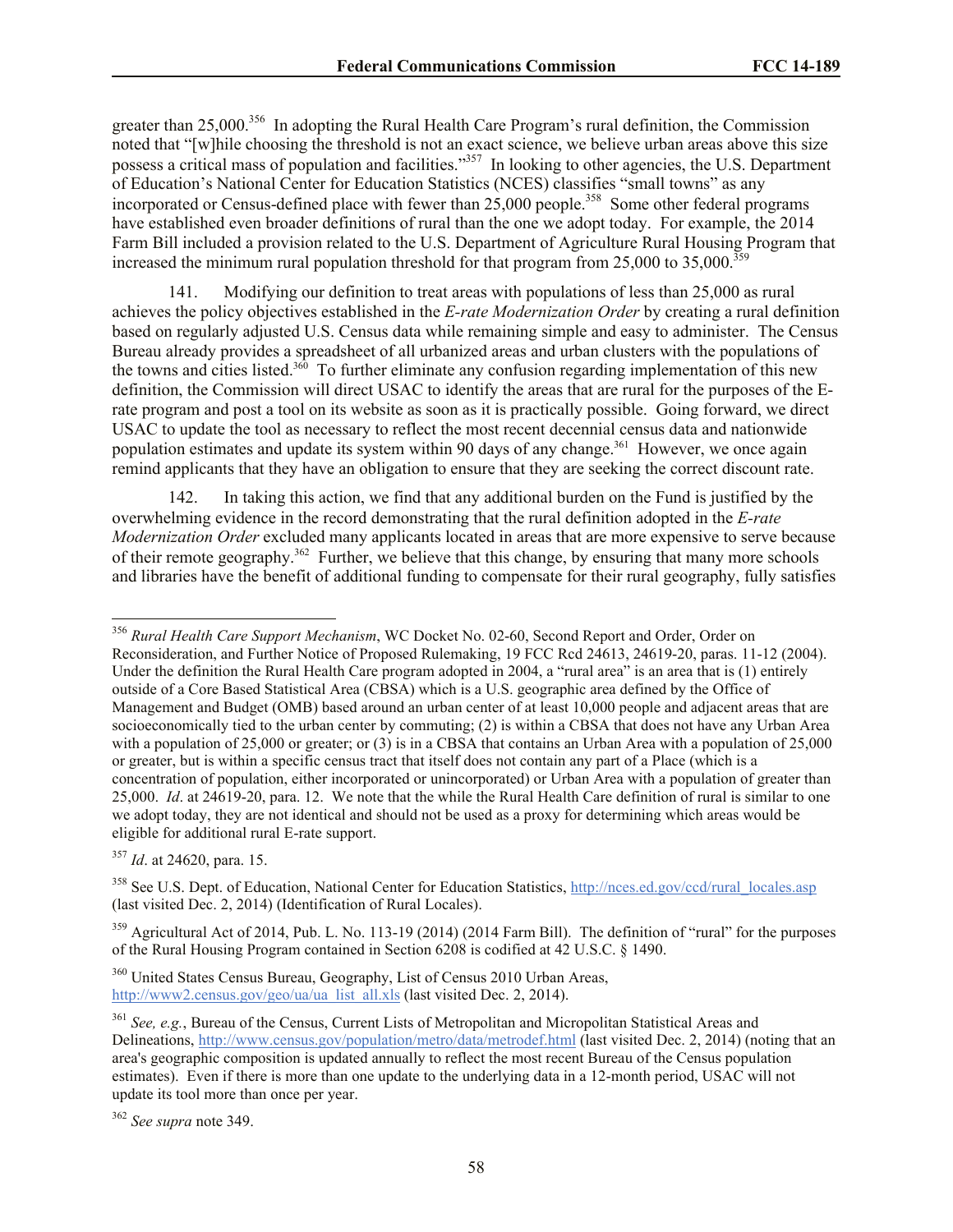section  $254(h)(1)(B)$  of the Act, which requires that the E-rate discount must be an amount that is "appropriate and necessary to ensure affordable access to and use of such services."<sup>363</sup>

143. Finally, we take this opportunity to eliminate an obsolete reference to the definition of what constitutes a rural area for the purposes of the E-rate program in section 54.5 of our rules.<sup>364</sup> The Erate definitions are properly found at 54.505(b) of our rules. However, the "Terms and definitions" section, found in Section 54.5 of our rules, also defines "rural area" for the E-rate program.<sup>365</sup> While we could also amend the definition in 54.5 of our rules and make it parallel to the definition in section 54.505(b), we think that the better course is to have the definition only in that section of our rules that is E-rate specific. We therefore amend section 54.5 to eliminate the reference to the E-rate definition of rural.

#### **C. Document Retention Period**

144. We deny the USTelecom Petition seeking reconsideration of our extension of the E-rate document retention period from five to 10 years.<sup>366</sup> The arguments offered by USTelecom were either sufficiently considered in this proceeding or do not raise new issues sufficient to warrant reconsideration. In the *E-rate Modernization Order* we concluded that the current five-year document retention requirement is not adequate for purposes of litigation under the False Claims Act (FCA).<sup>367</sup> We also explained that a 10-year retention period will benefit program integrity and that electronic storage capabilities will minimize the administrative burden and cost for applicants and vendors.<sup>368</sup> This decision is consistent with our adoption of 10-year document retention requirements for other universal service programs in the *USF/ICC Transformation Order* and the *Lifeline Reform Order*. 369

145. In its petition, USTelecom argues that document retention requirements are not necessary for compliance with the FCA and that existing case law "provides no basis for the Commission to claim a need for extended document retention periods in order to comply with the FCA."<sup>370</sup> We find it unnecessary to reach these arguments because our decision to adopt a 10-year document retention period is justified on several other independent grounds unrelated to the FCA. These non-FCA grounds are sufficient in and of themselves to justify a 10-year document retention period. In particular, we continue to find that:

<sup>365</sup> *See id*.

l

<sup>366</sup> *See* USTelecom Petition at 2; *E-rate Modernization Order*, 29 FCC Rcd at 8974-75, para. 262.

<sup>367</sup> *E-rate Modernization Order*, 29 FCC Rcd at 8974-75, para. 262. (*citing* 31 U.S.C. § 3729-33).

<sup>368</sup> *Id*.

<sup>369</sup> *See USF/ICC Transformation Order*, 26 FCC Rcd at 17864, paras. 619-621; *Lifeline and Link Up Reform and Modernization et al.*, WC Docket No. 11-42 et al., Report and Order and Further Notice of Proposed Rulemaking, 27 FCC Rcd 6656, 6857, paras. 505-506 (2012). *See also Connect America Fund et al*., WC Docket No. 10-90 et al., Third Order on Reconsideration, 27 FCC Rcd 5622, 5627-5628, para. 14 (2012) (denying petitions for reconsideration of the 10-year document retention requirement adopted in the *USF/ICC Transformation Order*). The Rural Health Care program has not considered the issue of extending its document retention period beyond five years.

<sup>370</sup> USTelecom Petition at 2-5.

 $363$  47 U.S.C. § 254(h)(1)(B).

<sup>364</sup> 47 C.F.R. § 54.5.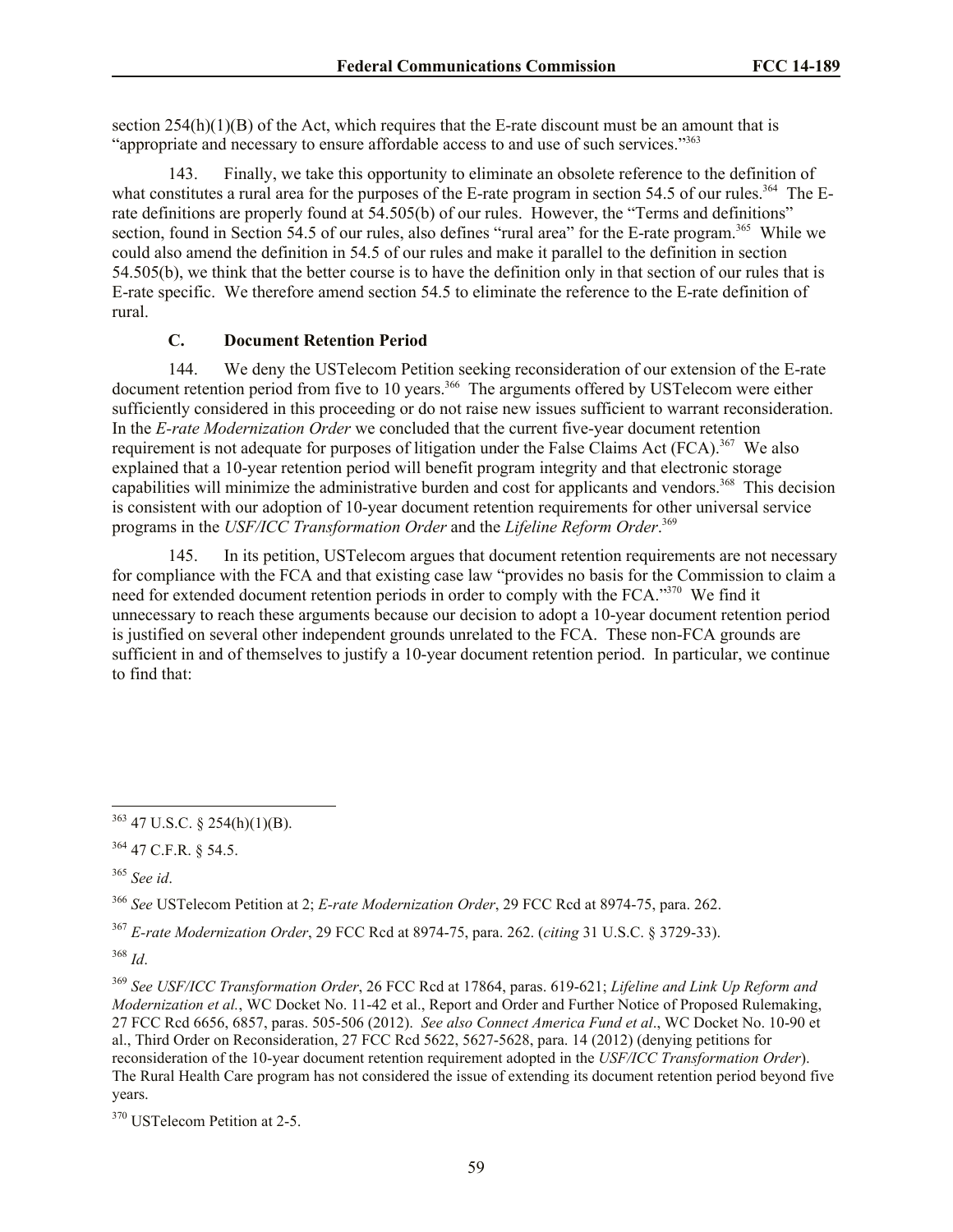- Even outside the FCA context, a longer document retention period will help the Commission guard against waste, fraud, and abuse in the universal service program by ensuring that evidence will be preserved.<sup>371</sup>
- Congress has imposed no statutory barrier to recovery beyond five years. Indeed, the Debt Collection Improvement Act (DCIA), 31 USC §3701 et seq., generally directs agencies to "try to collect a claim of the [U.S.] Government for money or property arising out of the activities of, or referred to, the agency."<sup>372</sup>

146. Other rationales (also unrelated to the FCA) reinforce our belief that a 10-year document retention period will help ensure the integrity of the E-rate program and will assist Commission investigations into waste, fraud, and abuse, which may extend beyond a five-year period. For instance, Government-wide regulations known as the Federal Claims Collection Standards require agencies to "aggressively collect all debts."<sup>373</sup> Extending the retention period to ten years will assist the agency in carrying out this objective. Because the new document retention period is amply supported by these reasons, we need not reach USTelecom's arguments regarding the FCA.

147. We also reject USTelecom's remaining arguments regarding the new retention period. For instance, the fact that some other federal programs may have shorter retention periods does not require a contrary outcome,<sup>374</sup> particularly since, as noted above, a 10-year document retention rule aligns the E-rate program with the document retention requirements of other universal service programs.<sup>375</sup> Also unavailing is USTelecom's argument that a 10-year document retention requirement is unnecessary, will impose significant costs on applicants and vendors, and is not supported by the record.<sup>376</sup> We previously considered and rejected these arguments in this proceeding. US Telecom cites several commenters opposed to a longer document retention period.<sup>377</sup> However, those commenters either failed to provide any substantive support for their opposition to a 10-year requirement or offered general arguments about school staff turnover or shorter state and federal retention requirements without providing persuasive support as to why a 10-year requirement for the E-rate program would be overly burdensome.<sup>378</sup> In the *Erate Modernization Order*, we acknowledged stakeholder concerns about the potential costs and administrative burden of a 10-year retention requirement, but concluded that those costs and burdens can be mitigated with electronic storage capabilities and concluded that any such costs would be outweighed by the benefits to the integrity of the program.<sup>379</sup> We reaffirm that conclusion here.

<sup>371</sup> *E-rate Modernization Order*, 29 FCC Rcd 8974-75, para. 262 n.642 (citing *United States v. Wurts*, 303 U.S. 414, 416, 58 S. Ct. 637, 638 (1938) ("The Government's right to recover funds, from a person who received them by mistake and without right, is not barred unless Congress has 'clearly manifested its intention' to raise a statutory barrier [to recovery].") (citations omitted)).

<sup>372</sup> 31 U.S.C. §3711(a)(1); *see E-rate Modernization Order*, 29 FCC Rcd 8974-75, para. 262 n.642.

<sup>373</sup> See 31 C.F.R. § 901.1(a).

<sup>374</sup> *See* USTelecom Petition at 3-4.

<sup>375</sup> *See supra* note 369*.*

<sup>376</sup> USTelecom Petition at 6-10; *see also* NCTA Comments at 2-3; CenturyLink Comments at 2-5.

<sup>377</sup> USTelecom Petition at 6-7.

<sup>378</sup> *See e.g.*, Comments of Blackboard Engage, WC Docket No. 13-184, at 31-32 (filed Sept. 16, 2013); Comments of E-rate Central, WC Docket No. 13-184, at 9 (filed Sept. 16, 2013); Comments of the Iowa Department of Education, WC Docket No. 13-184, at 17; Comments of Miami Dade County Public Schools, WC Docket No. 13- 184, at 15 (filed Sept. 16, 2013); Comments of the West Virginia Department of Education, WC Docket No. 13-184, at 110 (filed Sept. 16, 2013).

<sup>379</sup> *See E-rate Modernization Order*, 29 FCC Rcd at 8974-75, para. 262.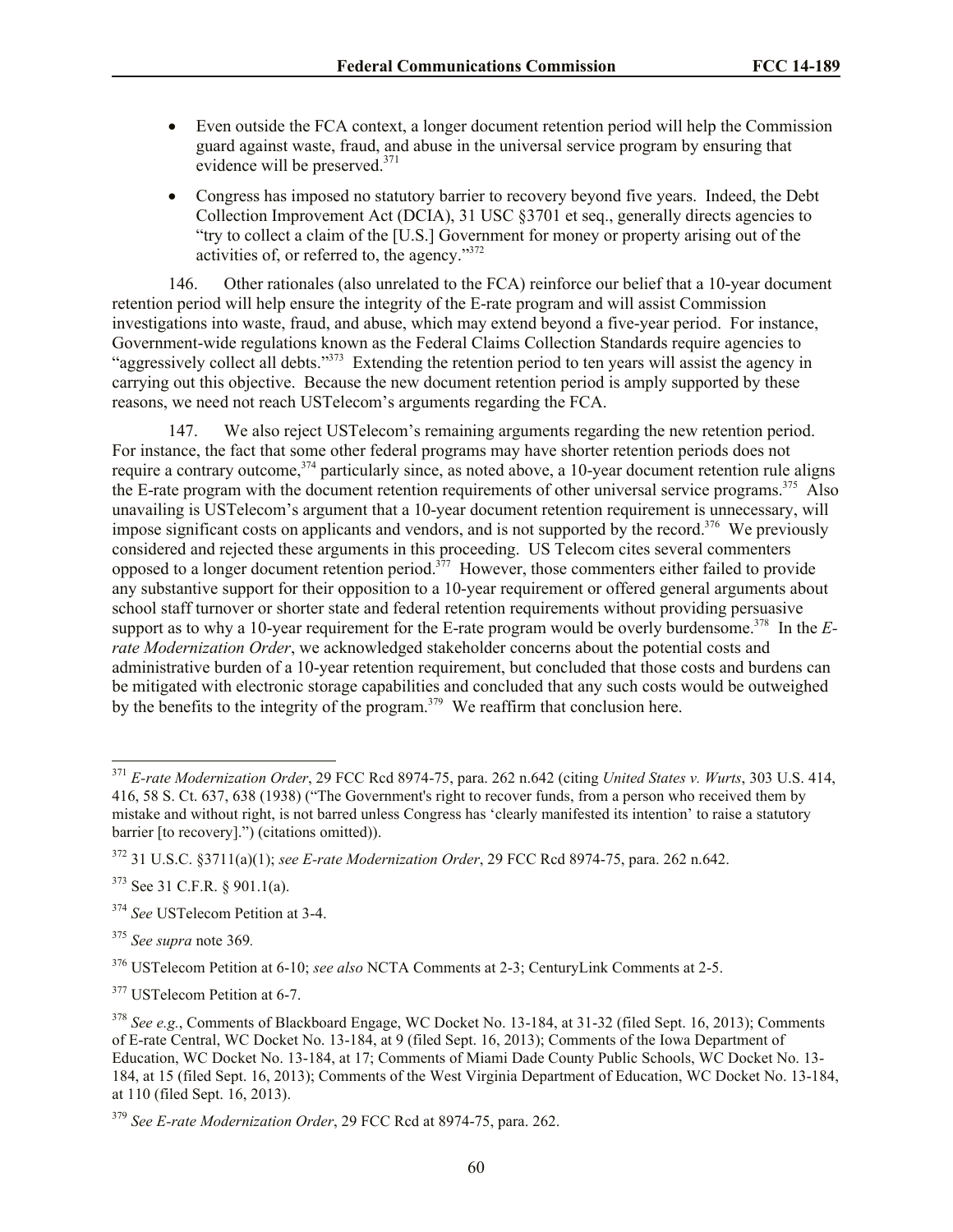## **D. Telephone Service Components, Voicemail, and E-mail**

148. We deny those portions of the Verizon and WVDE petitions requesting us to (i) reconsider our treatment of telephone service components, including directory assistance charges, text messaging, custom calling services, direct inward dialing (DID), 900/976 call blocking, and inside wire maintenance, as part of voice services; and (ii) phase out support for those services on the same five-year schedule as voice services rather than eliminating support beginning in funding year 2015.<sup>380</sup> We therefore also deny SECA's request that we remove DID numbers from the list of eliminated telephone components and instead phase out support for DID numbers on the same schedule as voice services.<sup>381</sup> We also deny Verizon's requests that voicemail be phased out on the same schedule as voice service and that the E-rate program support e-mail offered as part of an Internet access service.<sup>382</sup>

149. In the *E-rate Modernization Order* we initiated a five-year phase down of E-rate support for voice services and eliminated support for other legacy and non-broadband services effective for funding year 2015.<sup>383</sup> We explained that reductions in funding for voice services and eliminating funding for telephone components and non-broadband services was necessary in order to focus E-rate program spending on the high-speed broadband needed by schools to enable digital learning and by libraries to meet patrons' broadband needs.<sup>384</sup>

150. Verizon and WVDE argue that cost allocating telephone service components and voicemail from a typical applicant phone bill will place a substantial burden on applicants, service providers, and USAC reviewers that is not justified by the corresponding savings to the E-rate program.<sup>385</sup> SECA argues that DID numbers, unlike the other telephone service components no longer eligible for Erate support, are an essential feature of voice service and should therefore be placed on the same phase down schedule as voice services.<sup>386</sup>

151. The arguments and facts presented in the Verizon, WVDE, and SECA petitions were previously considered in this rulemaking and do not merit reconsideration of our conclusions. In the *Erate Modernization NPRM*, we indicated our intention to refocus E-rate funding on high-speed broadband services and, as part of that effort, proposed to eliminate E-rate support for telephone service components, voicemail, and e-mail.<sup>387</sup> With respect to the components of telephone service, in the *E-rate Modernization Order*, we acknowledged that eliminating support for these services would require cost allocation but concluded that it would not be overly burdensome for applicants to seek funding for only the voice service component of their telephone service.<sup>388</sup> We concluded that the benefits of streamlining voice service support by removing these services outweighed the additional burden on applicants of cost allocation for the next few funding years.<sup>389</sup> We also noted that commenters that recommended a longer

<sup>382</sup> Verizon Petition at 5-6.

<sup>383</sup> *See E-rate Modernization Order*, 29 FCC Rcd at 8922, para. 134.

<sup>384</sup> *Id*.

 $\overline{a}$ 

<sup>385</sup> Verizon Petition at 6; WVDE Petition at 4; *see also* Comments of the National Cable & Telecommunications Association, WC Docket No. 13-184, at 2 (filed Oct. 22, 2014).

<sup>386</sup> SECA Petition at 6.

<sup>387</sup> *See E-rate Modernization NPRM*, 28 FCC Rcd at 11331-32, para. 95.

<sup>388</sup> *E-rate Modernization Order*, 29 FCC Rcd at 8930-31, para. 149. Under the Commission's rules, if a product or service contains ineligible components, costs should be allocated to the extent that a clear delineation can be made between the eligible and ineligible components. The clear delineation must have a tangible basis and the price for the eligible portion must be the most cost-effective means of receiving the eligible service. 47 C.F.R.  $\S$  54.504(e)(1).

<sup>389</sup> *E-rate Modernization Order* at 8930-31, para. 149.

<sup>&</sup>lt;sup>380</sup> Verizon Petition at 5-6; WVDE Petition at 3-4.

<sup>&</sup>lt;sup>381</sup> SECA Petition at 5-6.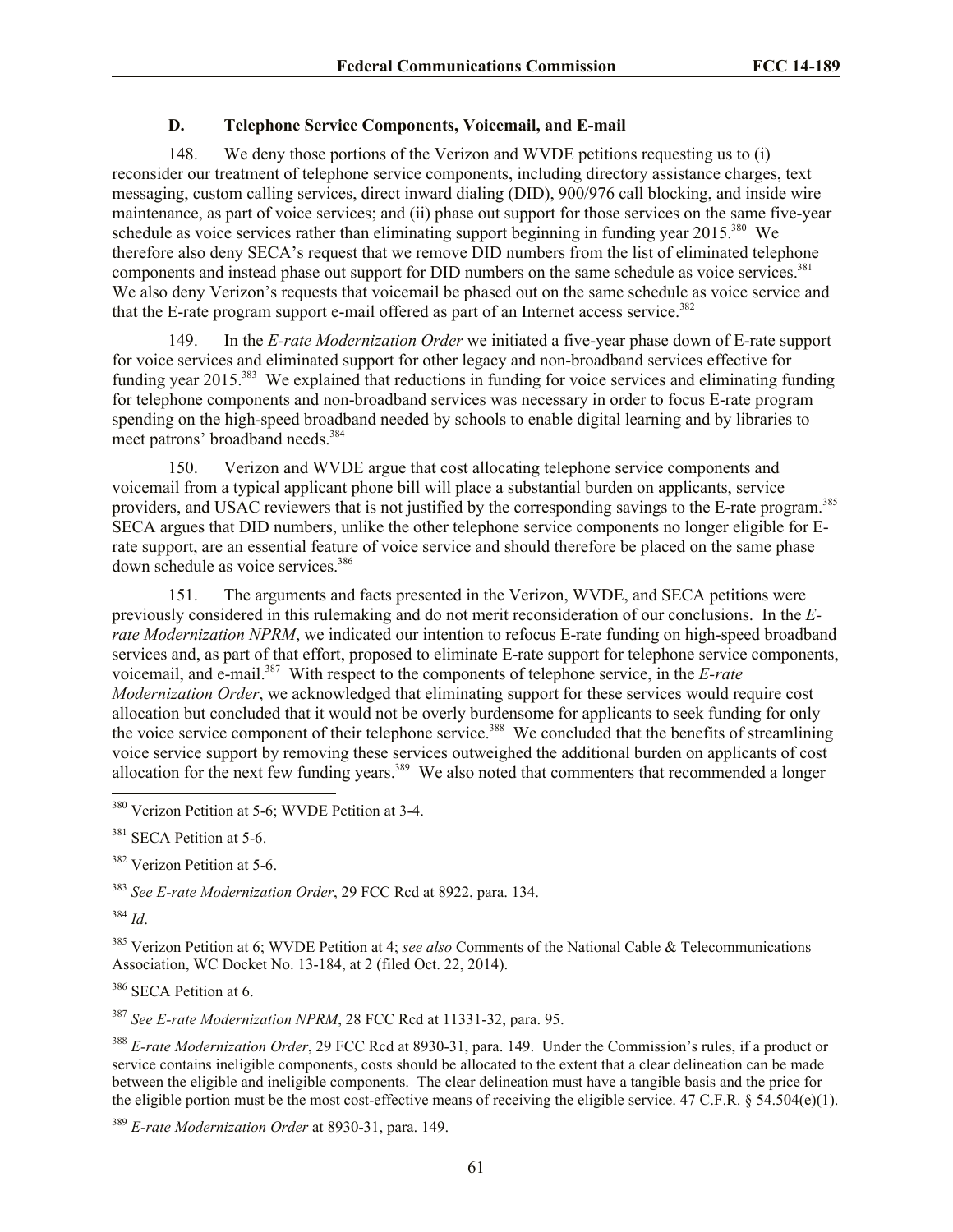phase down period for voice services did not recommend a commensurate phase down for telephone service components or argue that those services required a phase down.<sup>390</sup> Similarly, eliminating support for e-mail services will require cost allocation for e-mail offered as part of an Internet access service but we believe that the benefits of focusing funding on high-speed broadband justify the minimal cost allocation burden on applicants.<sup>391</sup> Consistent with the third goal that we adopted in the *E-rate Modernization Order*, making E-rate processes fast, simple, and efficient, and in order to reduce the administrative burden on applicants, we expect that USAC will, working with the Bureau, establish guidelines for how applicants can proportion the cost of services on telephone bills in order to costallocate ineligible telephone service components and voicemail.

## **E. Conditional or Multi-Year Commitments**

152. We deny the petitions filed by SECA, Verizon, and WVDE to the extent they request that the Commission reconsider the approach to category two funding adopted in the *E-rate Modernization*  Order.<sup>392</sup> SECA, Verizon, and WVDE do not raise new facts or arguments that warrant Commission review of the E-rate program's prohibition on multi-year funding commitments.

153. In the *E-rate Modernization Order*, we created a mechanism for focusing funding on internal connections, including Wi-Fi, to allow schools and libraries to have affordable access to highspeed broadband connections needed for digital learning.<sup>393</sup> To provide broader and more equitable support for category two services, the *E-rate Modernization Order* created five-year budgets for applicants that seek and receive category two funding in funding years 2015 and 2016.<sup>394</sup> In the *Second E-rate Modernization Order*, we extend the five-year applicant budgets for category two services for three additional years.<sup>395</sup> While we allow category two applicants to enter into multi-year agreements, we declined to make multi-year commitments available.<sup>396</sup>

154. We deny the Verizon Petition with respect to its proposal to allow multi-year commitments for managed Wi-Fi services as a way to remove uncertainty about whether funding will be available in the later years of a five-year category two budget cycle.<sup>397</sup> In the *E-rate Modernization Order* we considered and rejected arguments in favor of multi-year commitments in the E-rate program.<sup>398</sup> As we explained in that order, obligating funds in advance of their availability would be detrimental to the administration of the program.<sup>399</sup> We also explained that the multi-year application process we created in that order should allow applicants to achieve many of the efficiencies of a multi-year funding commitment.<sup>400</sup> Furthermore, petitioners' concerns about the uncertainty of funding for category two services should be alleviated by the actions we have taken in the *Second E-rate Modernization Order* to

<sup>393</sup> *See E-rate Modernization Order*, 29 FCC Rcd at 8894, para.63.

<sup>399</sup> *Id*.

l

<sup>400</sup> *Id.*

<sup>390</sup> *Id.* at 8929-30, para. 148.

<sup>391</sup> *See id.* at 8931-32, para. 150.

<sup>392</sup> SECA Petition at 7-8; Verizon Petition at 1-3; WVDE Petition at 2-3. We note that in the *Second E-rate Modernization Order* we have made additional changes to category two funding, but we do not think those changes effect the petitioners requests with respect to multi-year funding.

<sup>394</sup> *See id.* at 8902, para. 86*.*

<sup>395</sup> *See supra* Section III.A.

<sup>396</sup> *See E-rate Modernization Order*, 29 FCC Rcd at 8947, para. 196.

<sup>397</sup> Verizon Petition at 2.

<sup>398</sup> *E-rate Modernization Order*, 29 FCC Rcd at 8947, para. 196.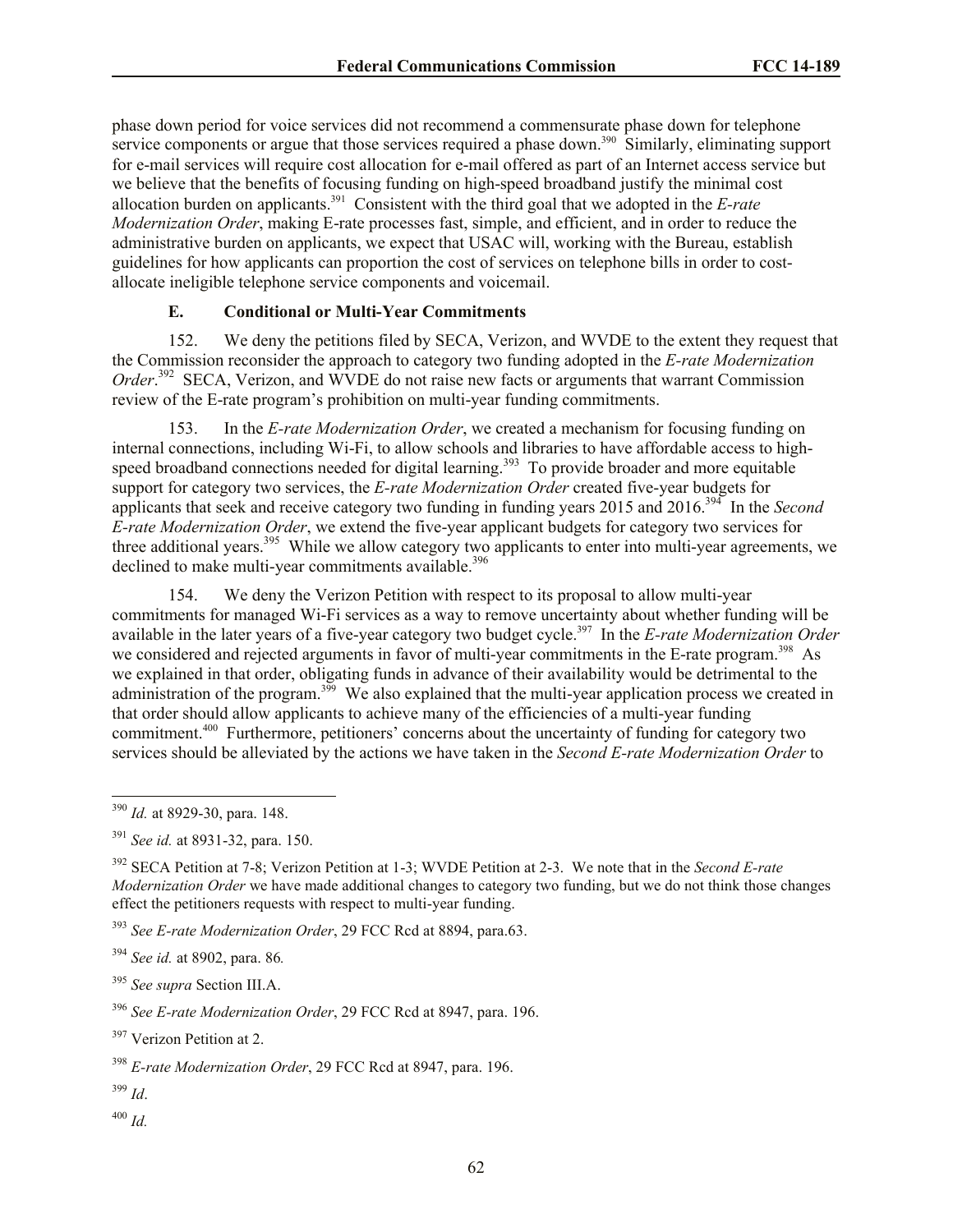raise the cap, and to extend the category two budget approach to cover five funding years.<sup>401</sup> Therefore, we find it is in the best interest of the Fund to continue to have the Administrator obligate funds one funding year at a time.

155. We also deny SECA and WVDE's proposal that we provide conditional funding commitments to all valid applications for category two funding.<sup>402</sup> Under this proposal, if funding is unavailable in the year in which it is sought, rather than being denied support, an applicant would receive a commitment of future support for those services.<sup>403</sup> We find that this approach is not necessary because uncertainty about funding for category two services should be alleviated by the actions we have taken to raise the annual E-rate cap and extend the category two budget framework for the next three years. Further, if there comes a time that we are unable to meet the demand for category two support, instead of providing predictability for applicants, SECA's and WVDE's proposals would lead to greater uncertainty, and administrative complexity because applicants would not know when they would receive reimbursement or how much reimbursement they would entitled to receive. Under WVDE's proposal, applicants would use the discount rate in effect at the time the funds become available, meaning applicants would have to account for changes in student demographics and the urban/rural classification that affect the discount level.<sup>404</sup> Thus, it would be very difficult for applicants to predict the level of expected reimbursement and could lead to budget shortfalls for applicants expecting a larger disbursement from the Fund.

#### **F. Clarifications**

156. *Cost-Effectiveness for Wireless Data Plans and Air Cards*. In response to Verizon's request for clarification, we offer additional guidance on the proper cost-effectiveness test for data plans and air cards for mobile devices.<sup>405</sup> When purchasing any E-rate eligible service, applicants are required to carefully consider all bids and select the most cost-effective service offering, and must consider price to be the primary factor.<sup>406</sup> In the *E-rate Modernization Order*, we took the opportunity to discuss the limited circumstances under which we would find data plans or air cards for mobile devices to be costeffective.<sup>407</sup> We explained that it is generally more cost-effective for schools and libraries to purchase a fixed broadband connection to the building and a WLAN capable of providing connectivity to multiple devices throughout the building.<sup>408</sup> However, we recognized that there are circumstances, such as library bookmobiles or very small schools and libraries with high connectivity costs, where individual data plans or air cards for mobile devices may be the most cost-effective solution.<sup>409</sup> We then provided an example of how applicants could demonstrate the cost-effectiveness of data plans or air cards for mobile devices through comparison of the costs for a WLAN deployment. $410$ 

157. Verizon requests clarification that applicants should compare the cost of data plans or air cards for mobile devices to the cost of all components necessary to deliver connectivity to the end user

<sup>403</sup> *Id*.

l

 $410$  *Id.* 

<sup>401</sup> *See supra* Section III.

<sup>402</sup> *See* SECA Petition at 7-8; WVDE Petition at 2-3.

<sup>404</sup> *See* WVDE Petition at 3 (noting that USAC would consider the discount percentages at the time funding is available, not when requested).

<sup>405</sup> Verizon Petition at 3-5.

<sup>406</sup> *See* 47 C.F.R. §§ 54.503(c)(2)(ii)(B), 54.511(a).

<sup>407</sup> *E-rate Modernization Order*, 29 FCC Rcd at 8932, para. 151.

<sup>408</sup> *Id*.

<sup>409</sup> *See id*. at 8933, para. 153.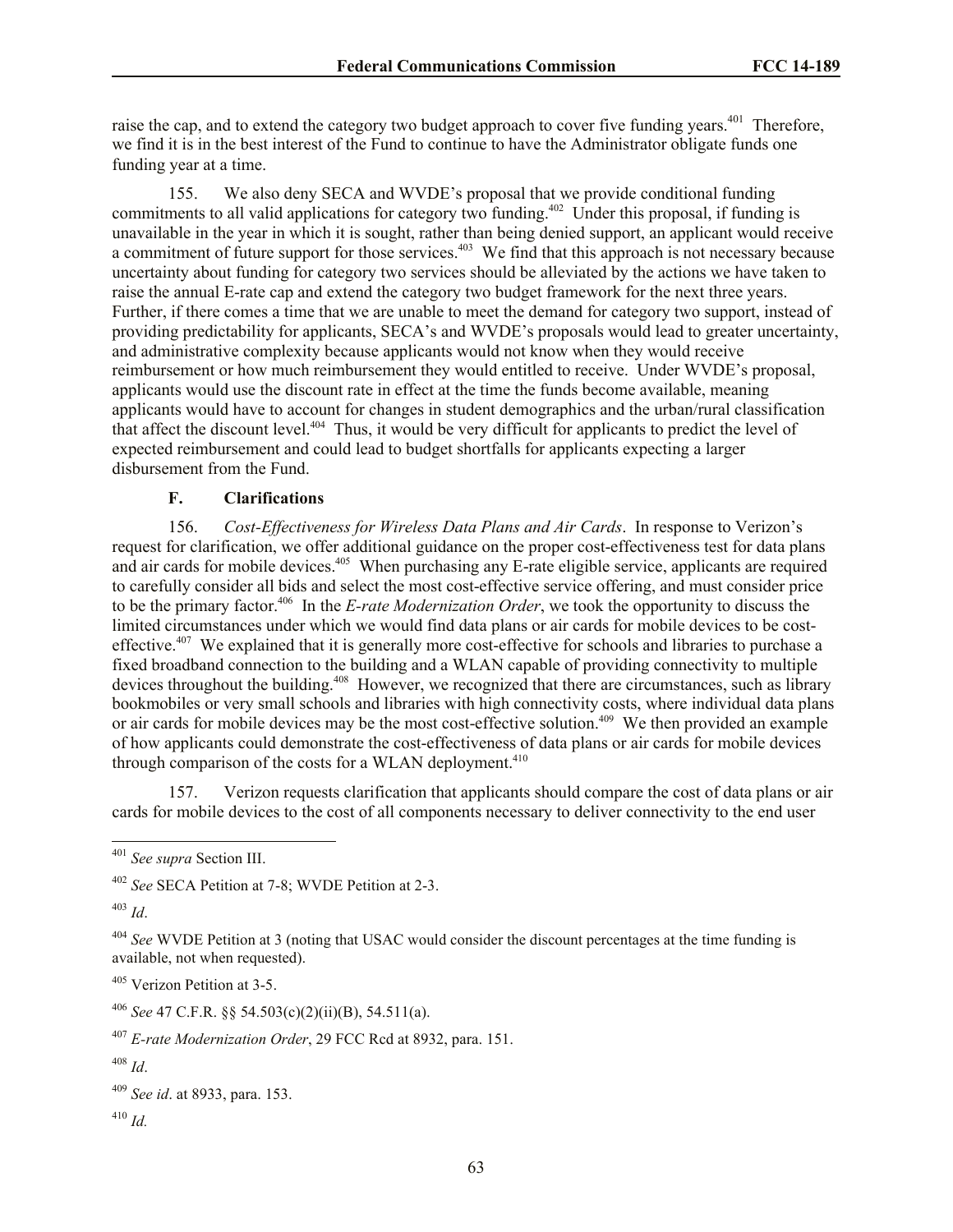device.<sup>411</sup> Verizon also requests clarification as to whether applicants may take into account the potential limited availability of category two funding when evaluating the cost effectiveness of individual data plans and air cards for mobile devices.<sup>412</sup>

158. We agree with the points raised by Verizon's first request and clarify that applicants that seek funding for data plans or air cards for mobile devices should compare the cost of all components necessary to deliver connectivity to the end user device, including the costs of Internet access and connectivity to the school or library, to the total cost of data plans or air cards when selecting the most cost-effective service option.<sup>413</sup> Schools with existing fixed broadband connections should limit this comparison to the recurring cost of their current broadband connection plus the added cost of any upgrades to their broadband connections and any additional or updated internal connections needed to deploy a sufficiently robust WLAN with all capital investments amortized over their expected lifespan. We also caution applicants that seeking support for data plans or air cards for mobile devices for use in a school or library with an existing fixed broadband connection and WLAN implicates our prohibition on requests for duplicative services.<sup>414</sup> In circumstances where an applicant successfully demonstrates that mobile data plans or air cards are the most cost-effective offering, such as a bookmobile or very small school or library facility, the impracticality or unusually high cost of purchasing a fixed broadband connection to the location should be a factor in the applicant's cost-effectiveness analysis.

159. We also clarify that an applicant may not consider whether it is likely to receive category two E-rate support when analyzing the cost-effectiveness of data plans or air cards for mobile devices.<sup>415</sup> While our rules allow applicants to consider relevant factors other than cost as part of the costeffectiveness determination, price must be the primary factor in an applicant's cost-effectiveness determination regardless of whether the applicant anticipates receiving category two E-rate support.<sup>416</sup> Indeed our rules require that entities use the actual, *i.e.* pre-discount, cost of the service offered as a baseline for comparison, not the cost after the E-rate discount is applied.<sup>417</sup>

160. *Circuit Capacity Dedicated to Voice Services*. Verizon also requests that we clarify how the reduced discount rates for voice services apply to costs incurred for circuit capacity dedicated to providing voice services.<sup>418</sup> We clarify that applicants must cost allocate charges attributable to voice

<sup>414</sup> *See Schools and Libraries Universal Service Support Mechanism*, Second Report and Order and Further Notice of Proposed Rulemaking, 18 FCC Rcd 9202, 9209-10, paras. 22, 24 (2003). The duplicative services rule is violated by the delivery of services that provide the same functionality for the same population during the same period of time. *Id*. *See also Requests for Review of Macomb Intermediate School District Technology Consortium*, CC Docket No. 02-6, Order, 22 FCC Rcd 8771, 8774, para. 3 (2007).

<sup>415</sup> *See* Verizon Petition at 4-5.

l

<sup>416</sup> *See* 47 C.F.R. § 54.511(a).

<sup>411</sup> Verizon Petition at 3-4; *see also* Comments of Sprint Corporation, WC Docket No. 13-184, at 2-3 (filed Oct. 22, 2014) (Sprint Comments).

<sup>412</sup> Verizon Petition at 4-5; *see also* Sprint Comments at 3.

<sup>&</sup>lt;sup>413</sup> Applicants that seek funding for data plans or air cards that are part of a bundled service offering must cost allocate non-ancillary components that are not eligible for E-rate support, including free or discounted cell phones. *See Schools and Libraries Universal Service Support Mechanism et al*., CC Docket No. 02-6 et al., 29 FCC Rcd 5457 (Wireline Comp. Bur. 2014) (*Bundling Guidance Order*). We do not address Verizon's request that we grant CTIA's Application for Review of the *Bundling Guidance Order*, which is not under consideration in this rulemaking. *See* Verizon Petition at 7-8.

<sup>417</sup> "In determining which service offering is the most cost-effective, entities may consider relevant factors *other than the pre-discount prices* submitted by the providers, but price should be the primary factor considered." 47 C.F.R. § 54.511(a) (emphasis added).

<sup>418</sup> Verizon Petition at 7-8.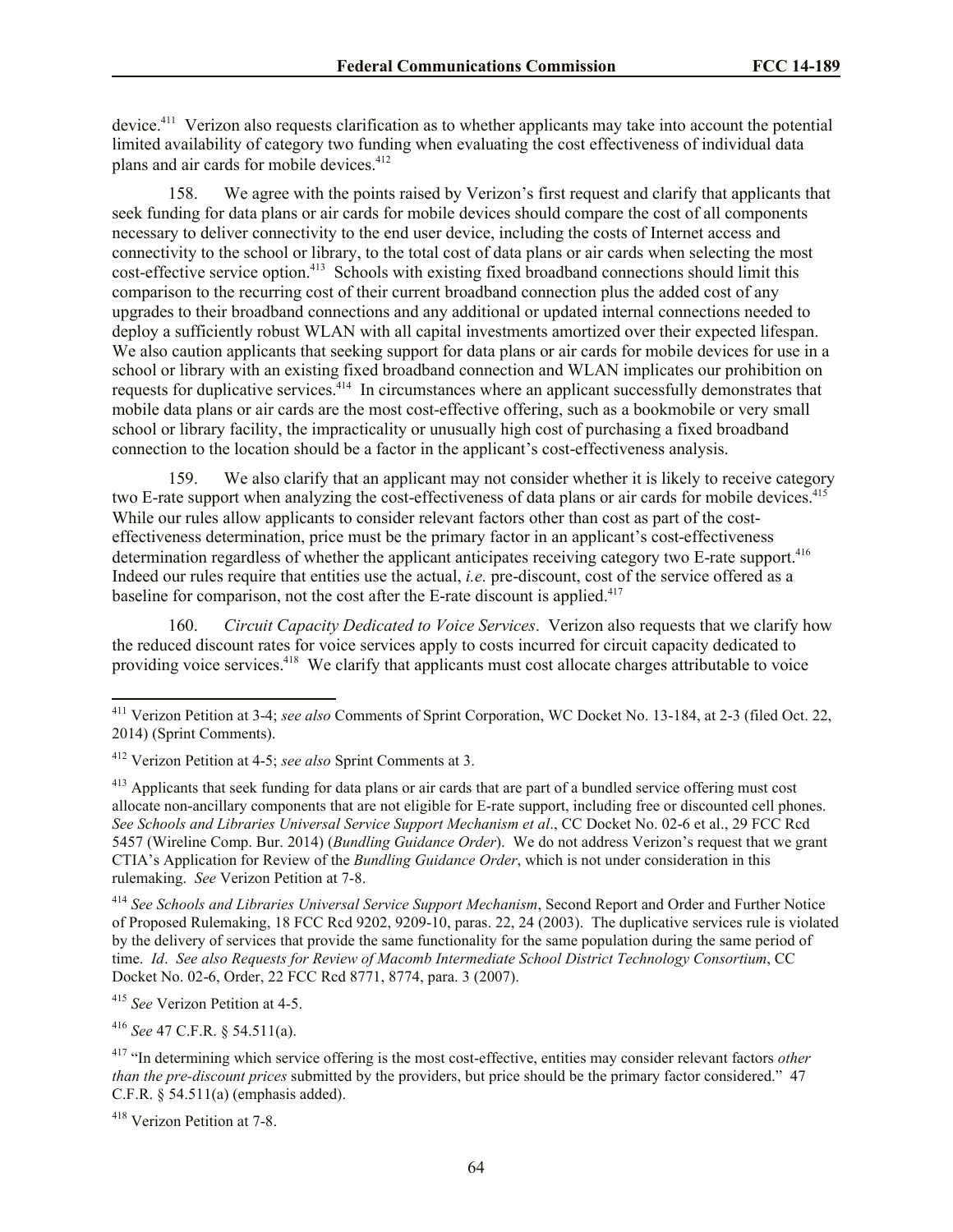services from the cost of all circuits used for dedicated voice and data services and that those voice service charges will be subject to the five-year voice service phase down. In the *E-rate Modernization Order*, we specified that the five-year phase down of support for voice services will apply to all applicants and all costs incurred for the provision of telephone services and circuit capacity dedicated to providing voice services.<sup>419</sup> Verizon seeks general clarification of the term "circuit capacity dedicated to providing voice services."<sup>420</sup> Verizon also requests specific clarification of the proper cost allocation method for voice services on three types of circuits: 1) a circuit leased for a district-operated private voice network, 2) a leased WAN circuit that carries both voice and broadband traffic, and 3) a circuit that carries both voice and broadband services.<sup>421</sup> As discussed below, Commission rules require applicants to cost allocate charges attributable to voice services from the circuit cost in all circumstances described by Verizon.

161. Under the Commission's rules, if a product or service contains both eligible and ineligible components, costs should be allocated to the extent that a clear delineation can be made between the eligible and ineligible components. The clear delineation must have a tangible basis and the price for the eligible portion must be the most cost-effective means of receiving the eligible service.<sup>422</sup> We understand that application of our cost allocation rules to circuits used for both voice and data services may require some additional effort from applicants and service providers; however, the requirement does not impose a substantial burden and provides an important benefit to the program.<sup>423</sup>

162. We provide the following clarifications regarding application of our cost allocation rules to circuits carrying both voice and data services.

- For a bundled voice and data service provided over a single circuit, (e.g., a cable voice/data bundle) the voice service portion must be cost allocated and subject to the voice services phase down. As with telephone service components, one proper method for cost allocating the voice service portion of a bundled voice/data circuit may be for the applicant to seek an appropriate cost allocation from its service provider. $424$
- For circuits dedicated solely to voice service, including PRIs, SIP trunks, and VoIP provider circuits, the full cost of the dedicated circuit is subject to the voice services phase down. Verizon's description of a circuit leased for a district-operated private voice network would be considered a circuit dedicated to voice service.<sup>425</sup>
- For services that dedicate a portion of a data circuit to voice service, (e.g., voice channels on a T-1 circuit or dedicated bandwidth for VoIP traffic using a virtual local area network) the cost of the dedicated portion of the circuit must be cost allocated and subject to the voice services phase down.

<sup>419</sup> *E-rate Modernization Order*, 29 FCC Rcd at 8926, para. 141.

<sup>420</sup> Verizon Petition at 7.

<sup>421</sup> *Id.* at 8.

<sup>422</sup> *See Schools and Libraries Universal Service Support Mechanism*, CC Docket No. 02-6, Third Report and Order, 18 FCC Rcd 26912, 26927, para. 37 (2003); *see also* 47 C.F.R § 54.504(e).

 $423$  The Bureau recently declined to provide additional guidance or procedures for application of our cost allocation rules, noting that although cost allocation requires some administrative effort, compliance with the requirement is relatively simple. *See Bundling Guidance Order*, 29 FCC Rcd at 5463, para. 12.

<sup>424</sup> *See E-rate Modernization Order*, 29 FCC Rcd at 8930-31, para. 149.

<sup>425</sup> Verizon Petition at 8.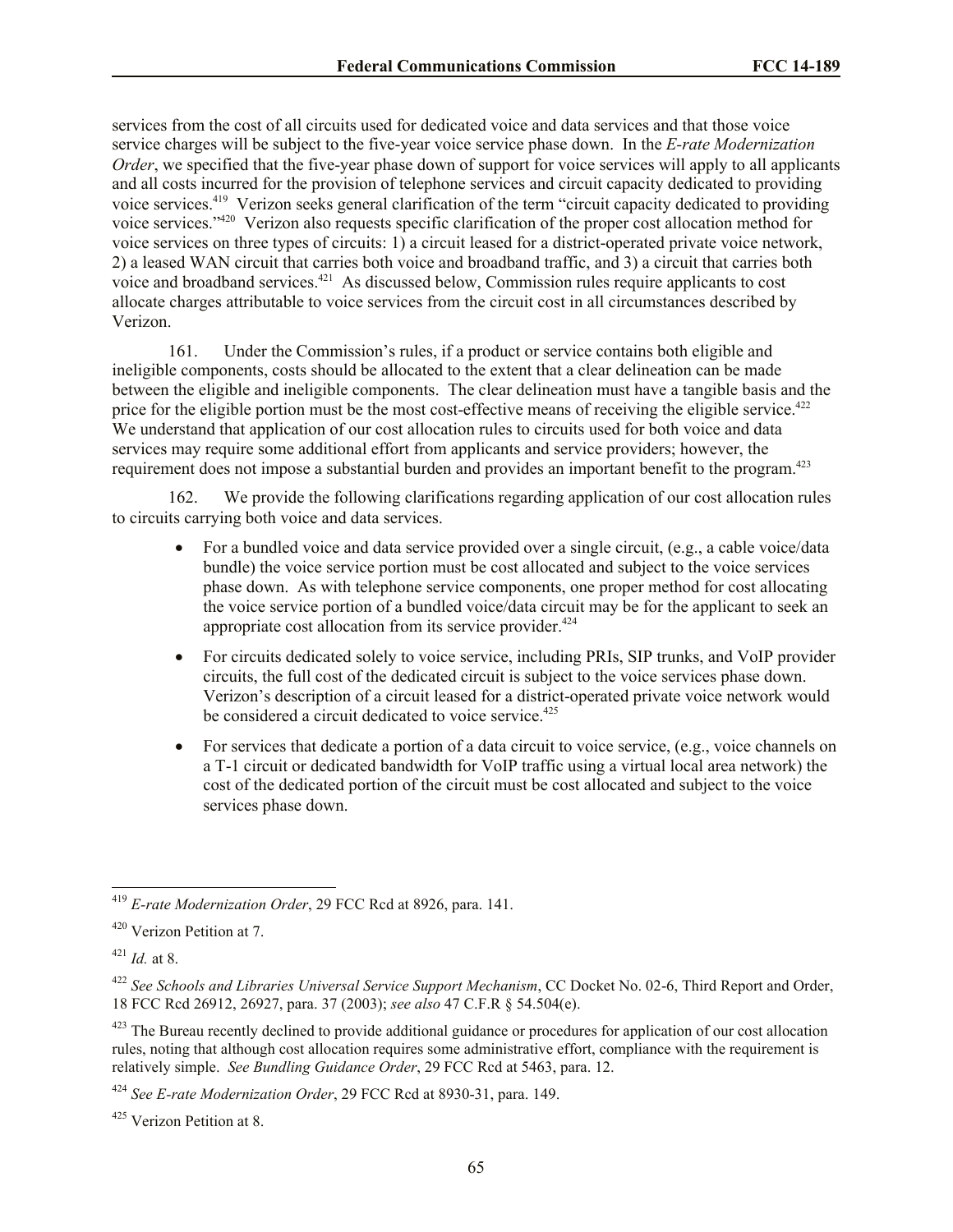For voice applications that run over a data circuit but do not require any dedicated circuit capacity, the applicant is not required to cost allocate any portion of the data circuit cost for voice services.

163. *Funding for Budgets*.Verizon asks the Commission to clarify that it expects full funding to be available up to the budgeted amount in each of the five years of an applicant's category two budget and that priority be given in later years of a budget cycle to applicants that receive category two support in the first funding years 2015 and 2016.<sup>426</sup> Based on historic demand and the changes we made to the Erate program in both *E-rate Modernization Orders*, we expect funding will be sufficient to meet demand but we cannot guarantee that category two funding will be available to any particular applicant in any particular year. $427$ 

#### **VII. DELEGATION TO REVISE RULES**

164. Given the complexities associated with modernizing the E-rate program, modifying our rules, and the other programmatic changes we adopt in this Report and Order, we delegate authority to the Bureau to make any further rule revisions as necessary to ensure the changes to the program adopted in this Report and Order are reflected in our rules. This includes correcting any conflicts between new and/or revised rules and existing rules as well as addressing any omissions or oversights. If any such rule changes are warranted the Bureau shall be responsible for such change. We note that any entity that disagrees with a rule change made on delegated authority will have the opportunity to file an Application for Review by the full Commission.<sup>428</sup> We expect the Bureau and USAC to monitor the program for waste, fraud and abuse and we delegate authority to the Bureau and OMD to specify additional administrative requirements in connection with the program changes we adopt today and authority to provide guidance to USAC in its implementation of these changes. The purpose of this delegation is to protect against potential waste, fraud, and abuse in the E-rate program.

## **VIII. PROCEDURAL MATTERS**

### **A. Final Regulatory Flexibility Analysis**

165. As required by the Regulatory Flexibility Act of 1980 (RFA),  $429$  the Commission has prepared a Final Regulatory Flexibility Analysis (FRFA) relating to this Report and Order and Order on Reconsideration. The FRFA is set forth in Appendix E.

#### **B. Paperwork Reduction Act Analysis**

166. This Report and Order and Order or Reconsideration contains new information collection requirements subject to the Paperwork Reduction Act of 1995 (PRA), Public Law 104-13. It will be submitted to the Office of Management and Budget (OMB) for review under section 3507(d) of the PRA. OMB, the general public, and other Federal agencies are invited to comment on the revised information collection requirements contained in this proceeding. In addition, we note that pursuant to the Small Business Paperwork Relief Act of 2002, Public Law 107-198,<sup>430</sup> the Commission previously sought specific comment on how it might further reduce the information collection burden on small business concerns with fewer than 25 employees.

l <sup>426</sup> *Id.*

<sup>427</sup> *See supra* Section III.A.

<sup>428</sup> *See* 47 U.S.C. § 155(c)(4).

<sup>429</sup> *See* 5 U.S.C. § 604. The RFA, *see* 5 U.S.C. §§ 601-612, has been amended by the Small Business Regulatory Enforcement Fairness Act of 1996 (SBREFA), Pub. L. No. 104-121, Title II, Stat. 857 (1996). The SBREFA was enacted as Title II of the Contract with America Advancement Act of 1996.

<sup>430</sup> *See* 44 U.S.C. § 3506(c)(4).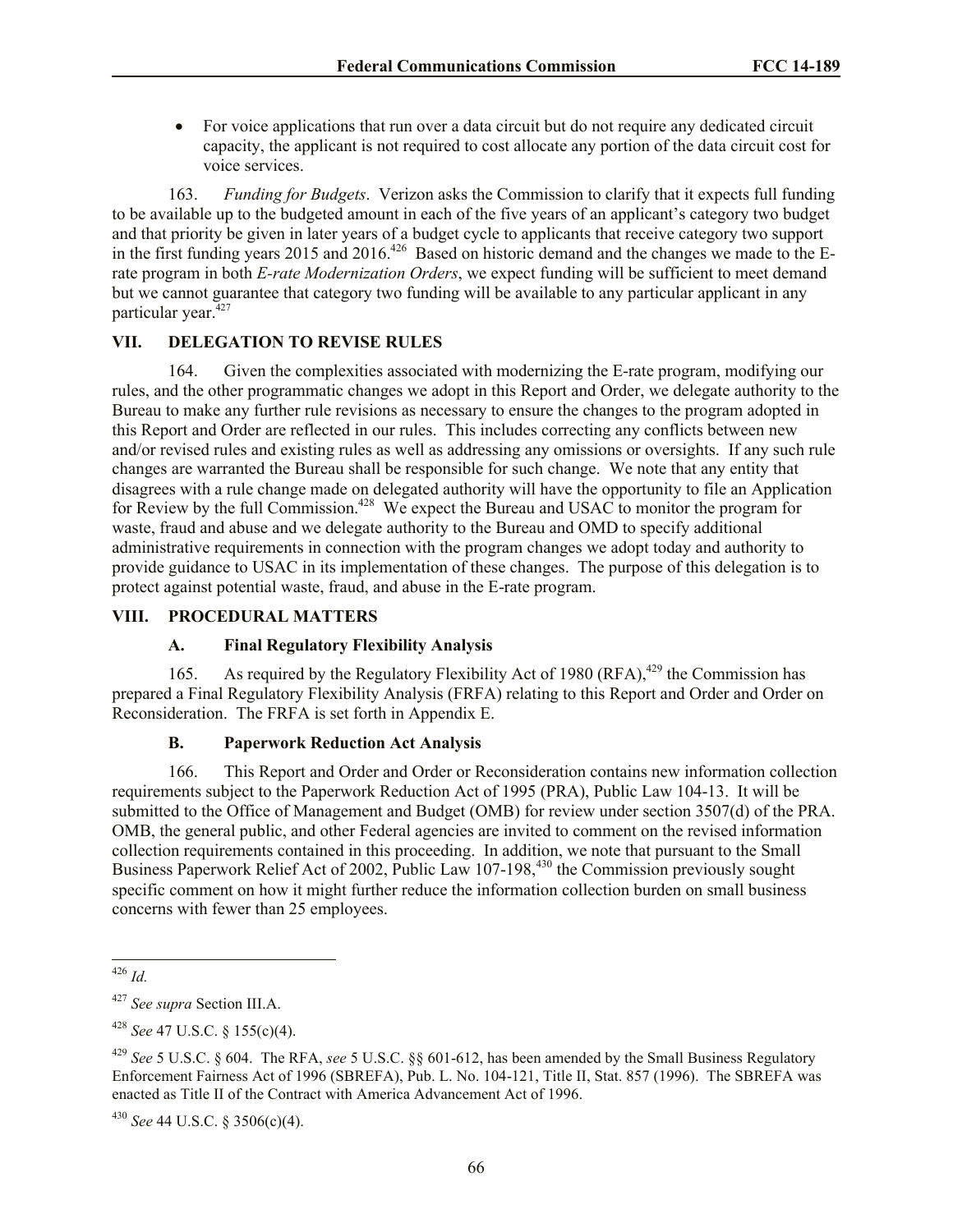### **C. Congressional Review Act**

167. The Commission will include a copy of this Report and Order and Order on Reconsideration in a report to be sent to Congress and the Government Accountability Office pursuant to the Congressional Review Act.<sup>431</sup>

## **IX. ORDERING CLAUSES**

168. ACCORDINGLY, IT IS ORDERED, that pursuant to the authority contained in sections 1 through 4, 201 through 205, 254, 303(r), 403, and 405 of the Communications Act of 1934, as amended, 47 U.S.C. §§ 151-154, 201-205, 254, 303(r), 403, and 405, and section 706 of the Telecommunications Act of 1996, 47 U.S.C. § 1302, this Report and Order and Order on Reconsideration IS ADOPTED effective thirty (30) days after the publication of this Report and Order and Order on Reconsideration in the Federal Register, except to the extent expressly addressed below.

169. IT IS FURTHER ORDERED, that pursuant to the authority contained in sections 1 through 4, 201 through 205, 254, 303(r), 403, and 405 of the Communications Act of 1934, as amended, 47 U.S.C. §§ 151-154, 201-205, 254, 303(r), 403, and 405 and section 706 of the Telecommunications Act of 1996, 47 U.S.C. § 1302, Part 54 of the Commission's rules, 47 C.F.R. Part 54, is AMENDED as set forth in Appendix A, and such rule amendments shall be effective (30) days after the publication of this Report and Order and Order on Reconsideration in the Federal Register, except for amendments in sections  $54.313(e)(2)$  and  $(f)(1)$ ,  $54.503(e)(1)$  and  $54.504(a)(1)(iii)$ , which are subject to the PRA and will become effective upon announcement in the Federal Register of OMB approval of the subject information collection requirements and of the effective date; and except for amendments in sections 54.308(b), 54.309(b), 54.505(b)(3) and (b)(3)(i), and 54.507(a) and (c), which shall become effective on July 1, 2015; and amendments in section 54.518 and paragraphs (b), (c) and (f) of section 54.505, which shall become effective on July 1, 2016.

170. IT IS FURTHER ORDERED that, pursuant to the authority contained in section 405 of the Communications Act of 1934, as amended, 47 U.S.C. § 405, and section 1.429 of the Commission's rules, 47 C.F.R. § 1.429, the Petition for Clarification and/or Reconsideration filed by NTCA-The Rural Broadband Association and the Utah Rural Telecom Association on September 18, 2014, IS GRANTED IN PART AND DENIED IN PART to the extent described herein.

171. IT IS FURTHER ORDERED that, pursuant to the authority contained in section 405 of the Communications Act of 1934, as amended, 47 U.S.C. § 405, and section 1.429 of the Commission's rules, 47 C.F.R. § 1.429, the Petition for Reconsideration or Clarification filed by the State E-rate Coordinators' Alliance on September 18, 2014, IS GRANTED IN PART AND DENIED IN PART to the extent described herein.

172. IT IS FURTHER ORDERED that, pursuant to the authority contained in section 405 of the Communications Act of 1934, as amended, 47 U.S.C. § 405, and section 1.429 of the Commission's rules, 47 C.F.R. § 1.429, the Petition for Reconsideration filed by the Utah Education Network on September 18, 2014, IS GRANTED IN PART AND DENIED IN PART to the extent described herein.

173. IT IS FURTHER ORDERED that, pursuant to the authority contained in section 405 of the Communications Act of 1934, as amended, 47 U.S.C. § 405, and section 1.429 of the Commission's rules, 47 C.F.R. § 1.429, the Petition for Reconsideration or Clarification filed by the West Virginia Department of Education on September 18, 2014, IS GRANTED IN PART AND DENIED IN PART to the extent described herein.

174. IT IS FURTHER ORDERED that, pursuant to the authority contained in section 405 of the Communications Act of 1934, as amended, 47 U.S.C. § 405, and section 1.429 of the Commission's

<sup>431</sup> *See* 5 U.S.C. § 801(a)(1)(A).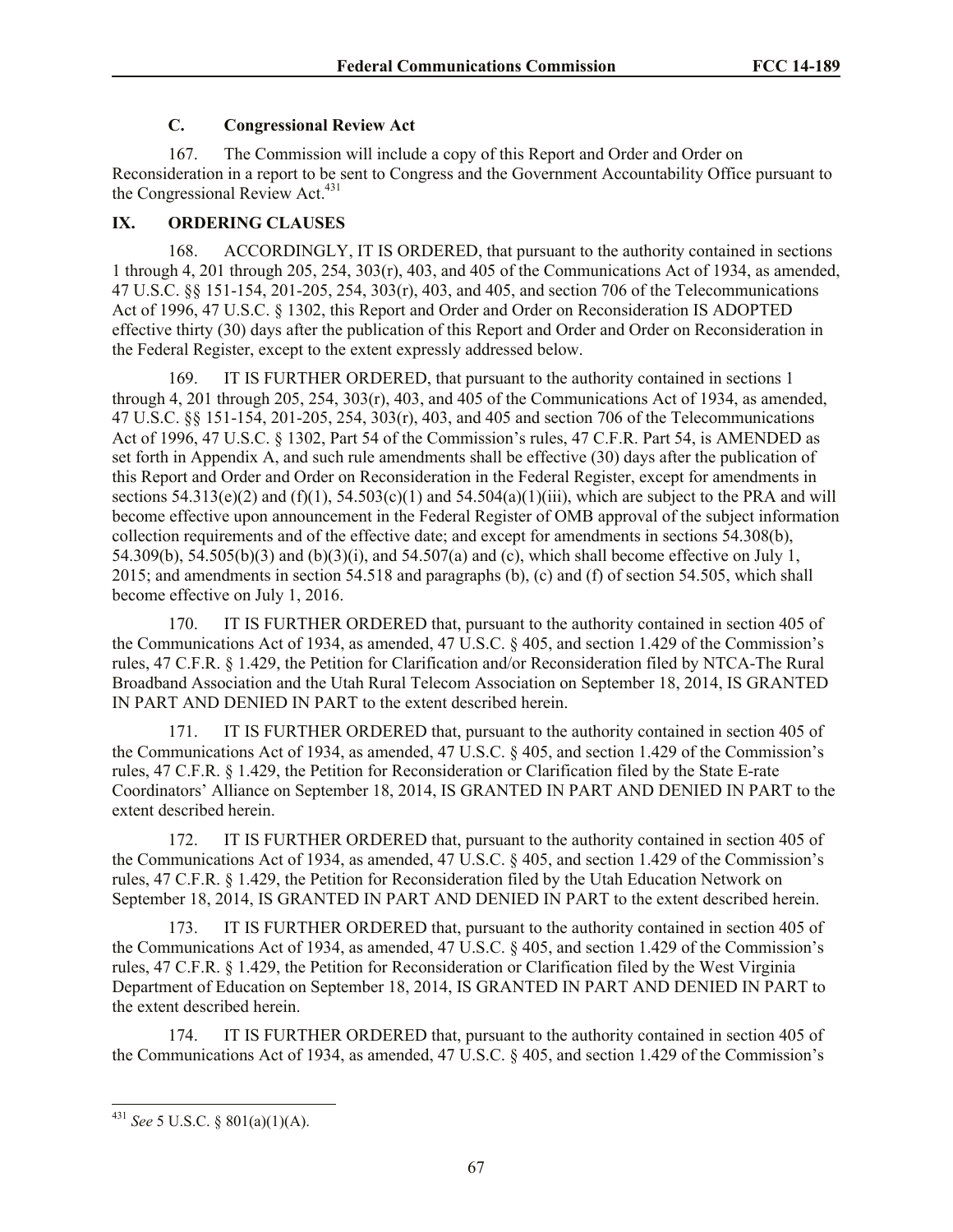rules, 47 C.F.R. § 1.429, the Petition for Reconsideration filed by the United States Telecom Association on September 18, 2014, IS DENIED.

175. IT IS FURTHER ORDERED that, pursuant to the authority contained in section 405 of the Communications Act of 1934, as amended, 47 U.S.C. § 405, and section 1.429 of the Commission's rules, 47 C.F.R. § 1.429, the Petition for Reconsideration and/or Clarification filed by Verizon on September 18, 2014, IS GRANTED IN PART AND DENIED IN PART to the extent described herein.

176. IT IS FURTHER ORDERED that the Commission SHALL SEND a copy of this Report and Order and Order on Reconsideration to Congress and the Government Accountability Office pursuant to the Congressional Review Act, *see* 5 U.S.C. § 801(a)(1)(A).

177. IT IS FURTHER ORDERED that the Commission's Consumer and Governmental Affairs Bureau, Reference Information Center, SHALL SEND a copy of the Report and Order, including the Final Regulatory Flexibility Analysis and Initial Regulatory Flexibility Act Analysis, to the Chief Counsel for Advocacy of the Small Business Administration.

#### FEDERAL COMMUNICATIONS COMMISSION

Marlene H. Dortch Secretary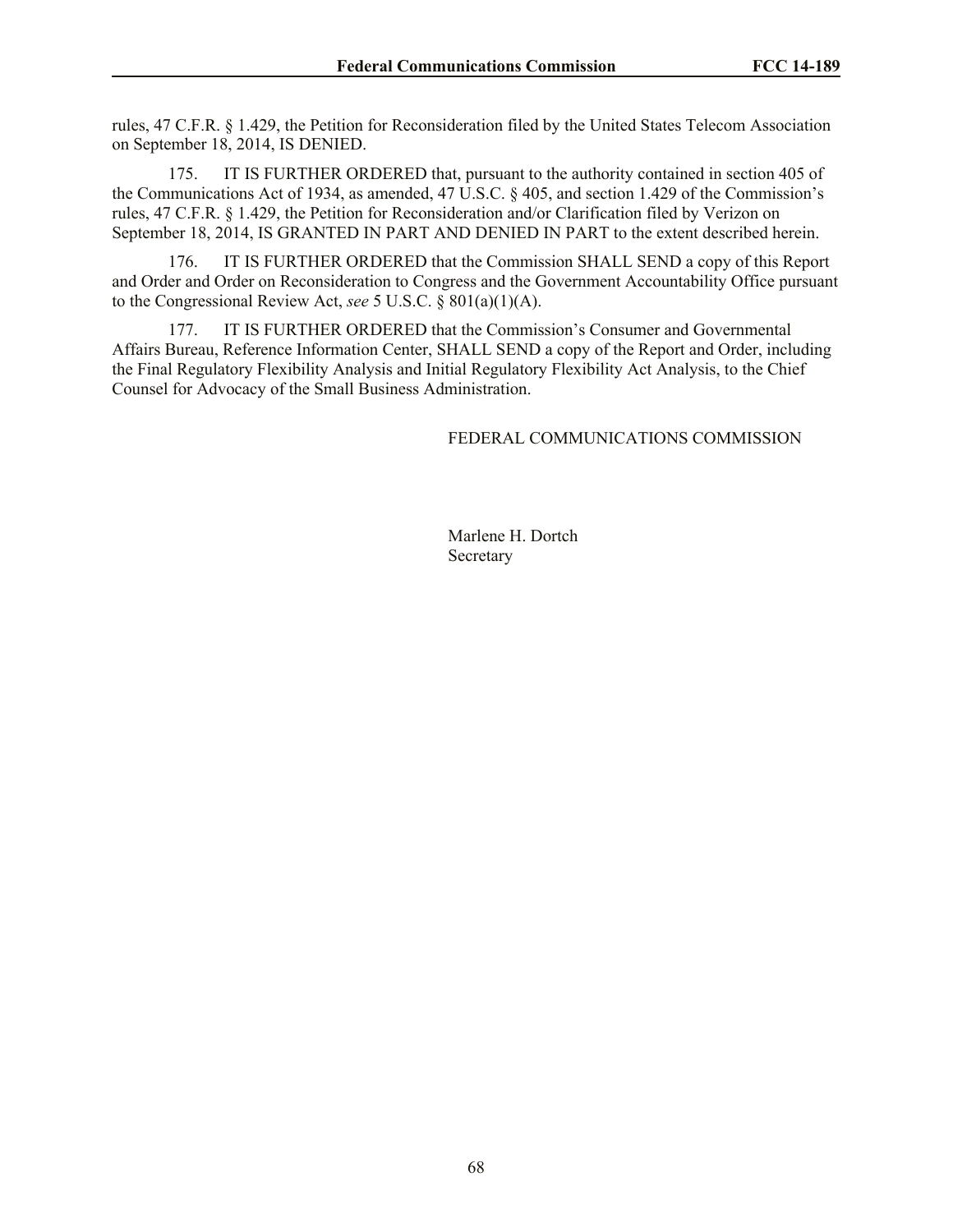## **APPENDIX A**

#### **Final Rules**

For the reasons discussed above, the Federal Communications Commission amends 47 C.F.R. Part 54, Subparts A, D, F, and I as follows:

#### **PART 54---UNIVERSAL SERVICE**

#### **Subpart A---General Information**

1. The authority citation for part 54 continues to read as follows:

Sections 1, 4(i), 5, 201, 205, 214, 219, 220, 254, 303(r), and 403 of the Communications Act of 1934, as amended, and section 706 of the Telecommunications Act of 1996, as amended; 47 U.S.C. 151, 154(i), 155, 201, 205, 214, 219, 220, 254, 303(r), 403, and 1302 unless otherwise noted.

2. Amend § 54.5 by removing the definition of "rural area."

### **§ 54.5 Terms and definitions.**

### **Subpart D---Universal Service Support for High Cost Areas**

3. Amend § 54.308 by adding new paragraph (b):

## **§ 54.308 Broadband Public Interest Obligations for Recipients of High-Cost Support.** \*\*\*\*\*

(b) Rate-of-return carrier recipients of high-cost support are required upon reasonable request to bid on category one telecommunications and Internet access services in response to a posted FCC Form 470 seeking broadband service that meets the connectivity targets for the schools and libraries universal service support program for eligible schools and libraries (as described in § 54.501) within that carrier's service area. Such bids must be at rates reasonably comparable to rates charged to eligible schools and libraries in urban areas for comparable offerings.

4. Amend § 54.309 by adding new paragraph (b):

### **§ 54.309 Connect America Fund Phase II Public Interest Obligations.**

\*\*\*\*\*

(b) Recipients of Connect America Phase II model-based support, recipients of Phase II Connect America support awarded through a competitive bidding process, and non-contiguous price cap carriers receiving Phase II frozen support in lieu of model-based support are required to bid on category one telecommunications and Internet access services in response to a posted FCC Form 470 seeking broadband service that meets the connectivity targets for the schools and libraries universal service support program for eligible schools and libraries (as described in  $\S 54.501$ ) located within any area in a census block where the carrier is receiving Phase II model-based support. Such bids must be at rates reasonably comparable to rates charged to eligible schools and libraries in urban areas for comparable offerings.

5. Amend  $\S$  54.313 by revising paragraphs (e)(2) and (f)(1) to read as follows: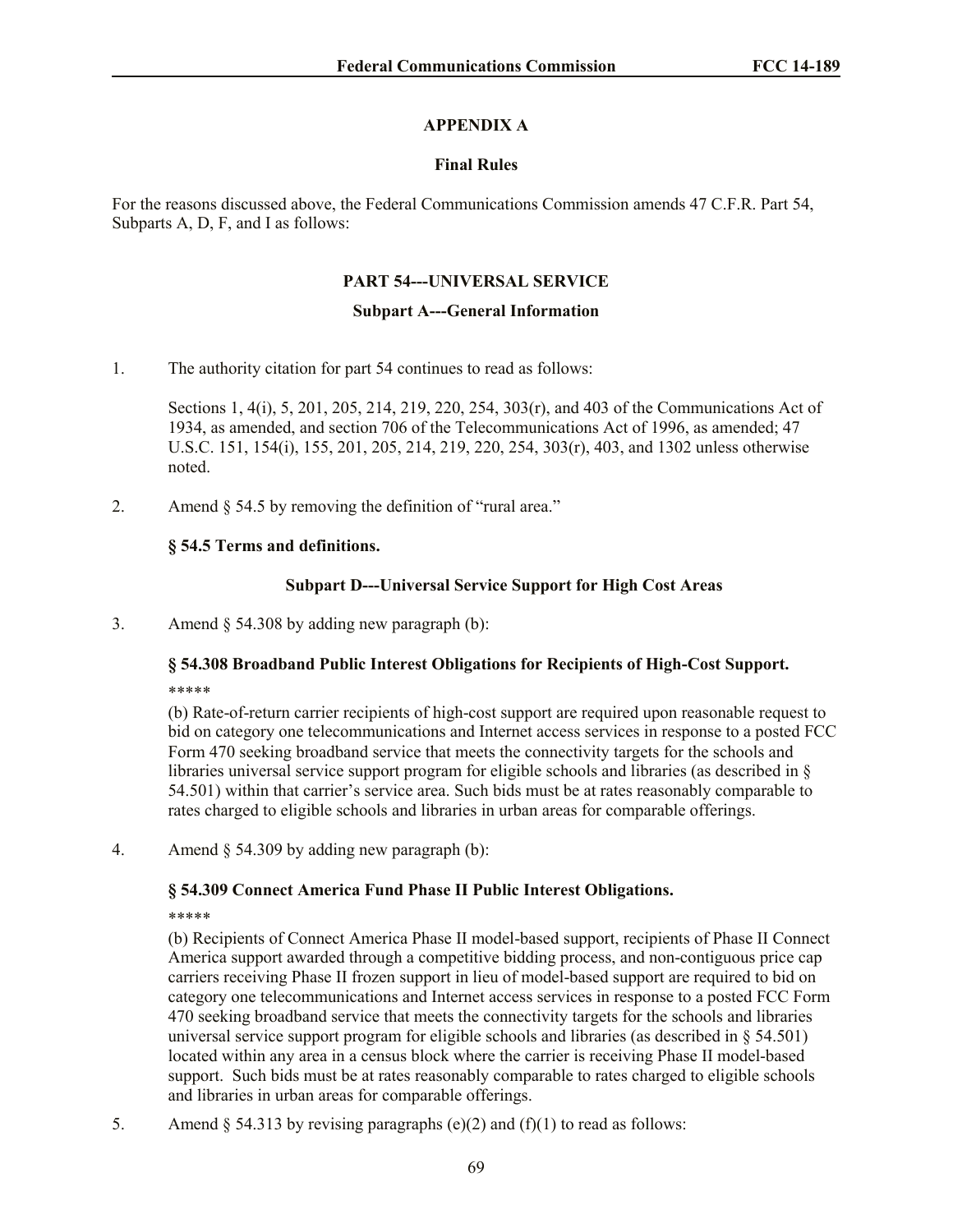## **§ 54.313 Annual reporting requirements for high-cost recipients.**

- \*\*\*\*\*
- (e) \*\*\*
- $(2)$  \*\*\*
- (i) \*\*\*
- (ii) \*\*\*

(iii) A list of the geocoded locations to which the eligible telecommunications carrier newly deployed facilities capable of delivering broadband meeting the § 54.309 public interest obligations with Connect America support in the prior year. The final progress report filed on July 1, 2021 must include the total number and geocodes of all the supported locations that a price cap carrier has built out to with service meeting the  $\S$  54.309 public interest obligations;

(iv) The total amount of Phase II support, if any, the price cap carrier used for capital expenditures in the previous calendar year; and

(v) A certification that it bid on category one telecommunications and Internet access services in response to all FCC Form 470 postings seeking broadband service that meets the connectivity targets for the schools and libraries universal service support program for eligible schools and libraries (as described in § 54.501) located within any area in a census block where the carrier is receiving Phase II model-based support, and that such bids were at rates reasonably comparable to rates charged to eligible schools and libraries in urban areas for comparable offerings.

\*\*\*\*\*

(f) \*\*\*

 $(1)$  \*\*\*

(i) A letter certifying that it is taking reasonable steps to provide upon reasonable request broadband service at actual speeds of at least 4 Mbps downstream/1 Mbps upstream, with latency suitable for real-time applications, including Voice over Internet Protocol, and usage capacity that is reasonably comparable to comparable offerings in urban areas as determined in an annual survey, and that requests for such service are met within a reasonable amount of time;

(ii) The number, names, and addresses of community anchor institutions to which the ETC newly began providing access to broadband service in the preceding calendar year; and

(iii) For rate-of-return carrier recipients of high-cost support, a certification that it bid on category one telecommunications and Internet access services in response to all reasonable requests in posted FCC Form 470s seeking broadband service that meets the connectivity targets for the schools and libraries universal service support program for eligible schools and libraries (as described in § 54.501) within its service area, and that such bids were at rates reasonably comparable to rates charged to eligible schools and libraries in urban areas for comparable offerings.

### **Subpart F---Universal Service Support for Schools and Libraries**

6. Amend § 54.502 by revising it to read as follows:

### **§ 54.502 Eligible Services.**

(a) Supported services*.* All supported services are listed in the Eligible Services List as updated annually in accordance with paragraph (d) of this section. The services in this subpart will be supported in addition to all reasonable charges that are incurred by taking such services, such as state and federal taxes. Charges for termination liability, penalty surcharges, and other charges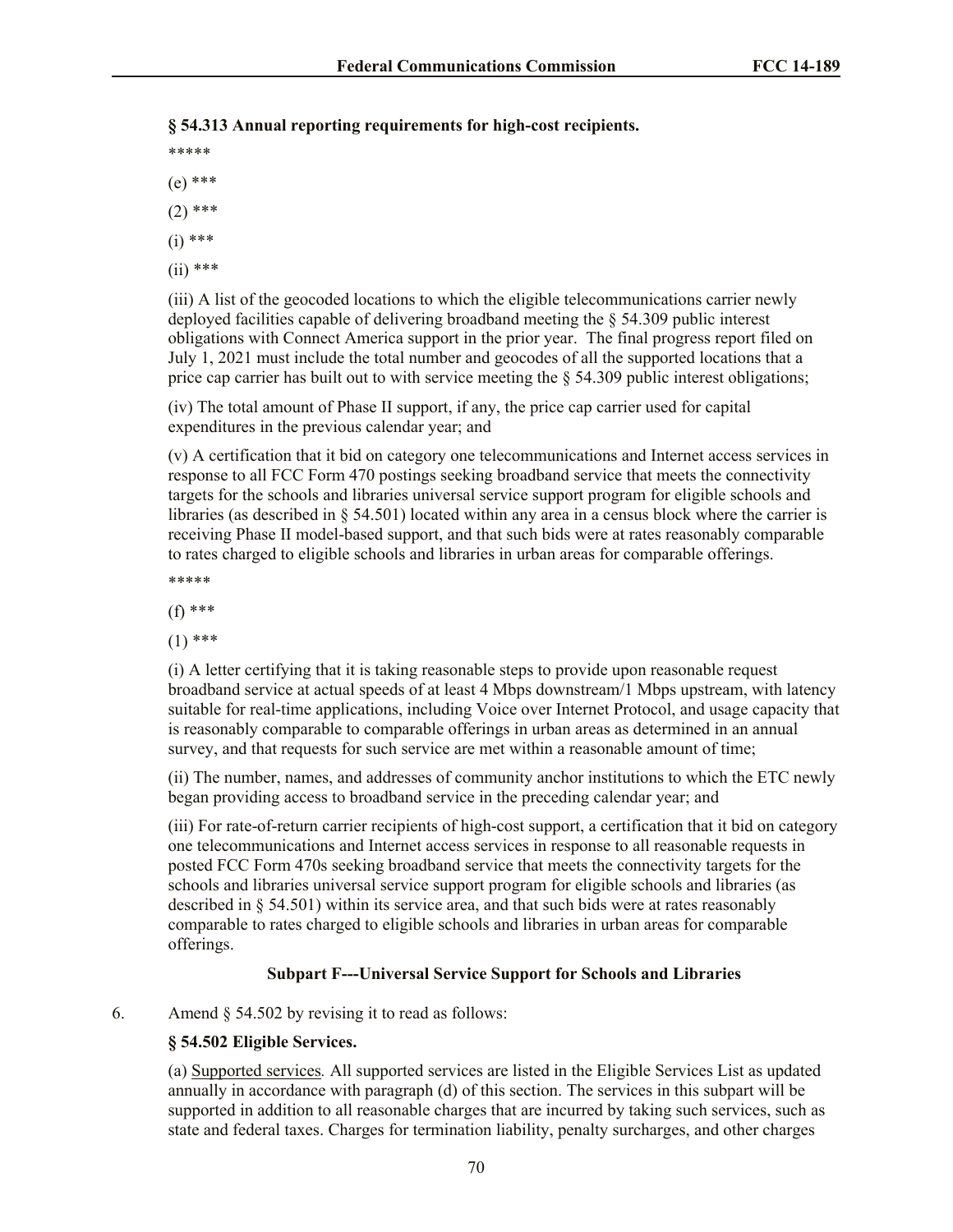not included in the cost of taking such service shall not be covered by the universal service support mechanisms. The supported services fall within the following general categories:

 $(1)$  \*\*\*

 $(2)$  \*\*\*

(b) Funding years 2015-2019*.* Libraries, schools, or school districts with schools that receive funding for category two services in any of the funding years between 2015 and 2019 shall be eligible for support for category two services pursuant to paragraphs  $(b)(1)$  through  $(6)$  of this section.

(1) Five-year budget*.* Each eligible school or library shall be eligible for a budgeted amount of support for category two services over a five-year funding cycle beginning the first funding year support is received. Excluding support for internal connections received prior to funding year 2015, each school or library shall be eligible for the total available budget less any support received for category two services in the prior funding years of that school's or library's five-year funding cycle. The budgeted amounts and the funding floor shall be adjusted for inflation annually in accordance with  $\S$  54.507(a)(2).

(2) School budget*.* Each eligible school shall be eligible for support for category two services up to a pre-discount price of \$150 per student over a five-year funding cycle. Applicants shall calculate the student count per school at the time the discount is calculated each funding year. New schools may estimate the number of students, but must repay any support provided in excess of the maximum budget based on student enrollment the following funding year.

(3) Library budget*.* Each eligible library located within the Institute of Museum and Library Services locale codes of "11 – City, Large," defined as a territory inside an urbanized area and inside a principal city with a population of 250,000 or more, "12 – City, Midsize," defined as a territory inside an urbanized area and inside a principal city with a population less than 250,000 and greater than or equal to 100,000, or "21 – Suburb, Large," defined as a territory outside a principal city and inside an urbanized area with population of 250,000 or more, shall be eligible for support for category two services, up to a pre-discount price of \$5.00 per square foot over a five-year funding cycle. All other eligible libraries shall be eligible for support for category two services, up to a pre-discount price of \$2.30 per square foot over a five-year funding cycle. Applicants shall provide the total area for all floors, in square feet, of each library outlet separately, including all areas enclosed by the outer walls of the library outlet and occupied by the library, including those areas off-limits to the public.

 $(4)$  \*\*\*

(5) Requests*.* Applicants shall request support for category two services for each school or library based on the number of students per school building or square footage per library building. Category two funding for a school or library may not be used for another school or library. If an applicant requests less than the maximum budgeted category two support available for a school or library, the applicant may request the remaining balance in a school's or library's category two budget in subsequent funding years of the five-year funding cycle. The costs for category two services shared by multiple eligible entities shall be divided reasonably between each of the entities for which support is sought in that funding year.

 $(6)$  \*\*\*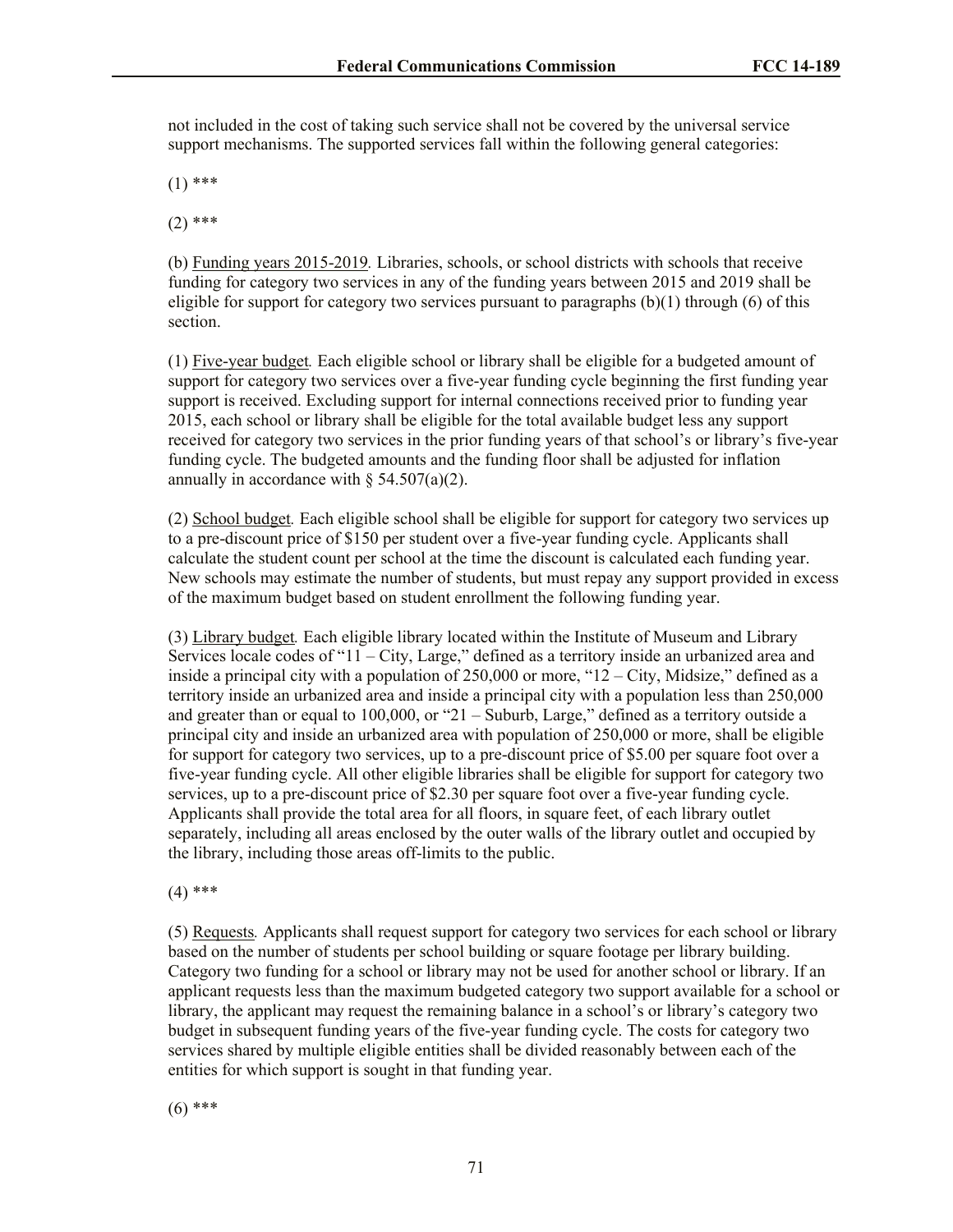(c) Funding year 2020 and beyond*.* Absent further action from the Commission, each eligible library or school in a school district that either (1) did not receive funding for category two services in funding years 2015 through 2019 or (2) has completed its five-year funding cycle, shall be eligible for support for category two services, except basic maintenance services, no more than twice every five funding years. For the purpose of determining eligibility, the five-year period begins in any funding year in which the school or library receives discounted category two services other than basic maintenance services. If a school or library receives category two services other than basic maintenance services that are shared with other schools or libraries (for example, as part of a consortium), the shared services will be attributed to the school or library in determining whether it is eligible for support. Support is not available for category two services provided to or within non-instructional school buildings or separate library administrative buildings unless those category two services are essential for the effective transport of information to or within one or more instructional buildings of a school or non-administrative library buildings, or the Commission has found that the use of those services meets the definition of educational purpose, as defined in §54.500.

\*\*\*\*\*

7. Amend  $\S$  54.503 by revising paragraph (c)(1) to read as follows:

#### **§ 54.503 Competitive bidding requirements.**

\*\*\*\*\*

(c) Posting of FCC Form 470. (1) An eligible school, library, or consortium that includes an eligible school or library seeking bids for eligible services under this subpart shall submit a completed FCC Form 470 to the Administrator to initiate the competitive bidding process. The FCC Form 470 and any request for proposal cited in the FCC Form 470 shall include, at a minimum, the following information:

(i) A list of specified services for which the school, library, or consortium requests bids;

(ii) Sufficient information to enable bidders to reasonably determine the needs of the applicant;

(iii) To the extent an applicant seeks the following services or arrangements, an indication of the applicant's intent to seek:

(A) Construction of network facilities that the applicant will own;

(B) A dark-fiber lease, indefeasible right of use, or other dark-fiber service agreement or the modulating electronics necessary to light dark fiber; or

(C) A multi-year installment payment agreement with the service provider for the non-discounted share of special construction costs;

(iv) To the extent an applicant seeks construction of a network that the applicant will own, the applicant must also solicit bids for both the services provided over third-party networks and construction of applicant-owned network facilities, in the same request for proposals;

(v) To the extent an applicant seeks bids for special construction associated with dark fiber or bids to lease and light dark fiber, the applicant must also solicit bids to provide the needed services over lit fiber; and

(vi) To the extent an applicant seeks bids for equipment and maintenance costs associated with lighting dark fiber, the applicant must include these elements in the same FCC Form 470 as the dark fiber.

\*\*\*\*\*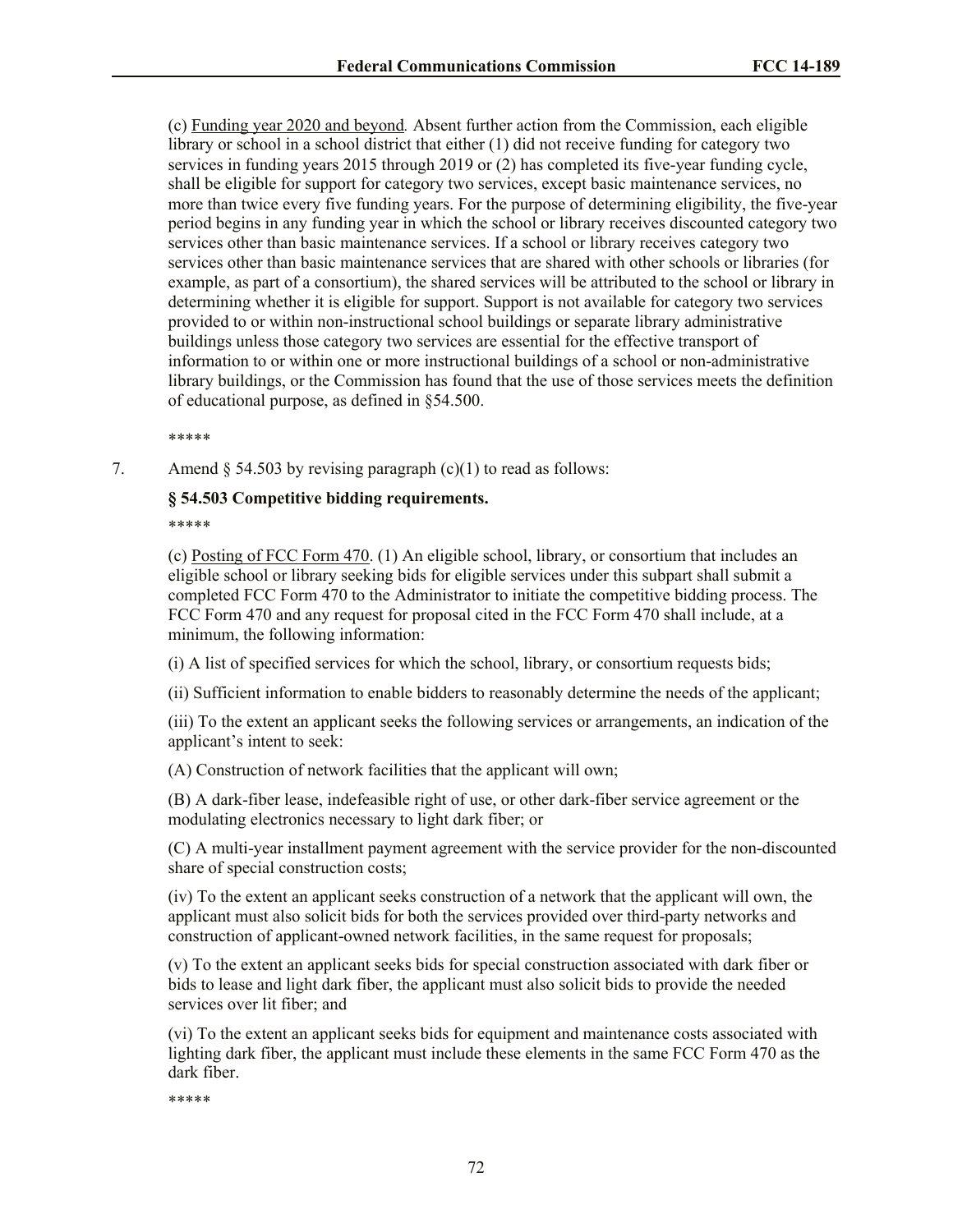8. Amend  $\S$  54.504 by revising paragraph (a)(1)(iii) to read as follows:

### **§ 54.504 Requests for services.**

(a) \*\*\*

 $(1)$  \*\*\*

(iii) The entities listed on the FCC Form 471 application have secured access to all of the resources, including computers, training, software, maintenance, internal connections, and electrical connections, necessary to make effective use of the services purchased. The entities listed on the FCC Form 471 will pay the discounted charges for eligible services from funds to which access has been secured in the current funding year or, for entities that will make installment payments, they will ensure that they are able to make all required installment payments. The billed entity will pay the non-discount portion of the cost of the goods and services to the service provider(s).

\*\*\*\*\*

9. Amend  $\S$  54.505 by revising paragraphs (b), (b)(3), (b)(3)(i), (c), and (f) to read as follows:

### **§ 54.505 Discounts.**

\*\*\*\*\*

(b) Discount percentages*.* Except as provided in paragraph (f), the discounts available to eligible schools and libraries shall range from 20 percent to 90 percent of the pre-discount price for all eligible services provided by eligible providers, as defined in this subpart. The discounts available to a particular school, library, or consortium of only such entities shall be determined by indicators of poverty and high cost.

\*\*\*\*\*

(3) The Administrator shall classify schools and libraries as "urban" or "rural" according to the following designations.

(i) The Administrator shall designate a school or library as "urban" if the school or library is located in an urbanized area or urban cluster area with a population equal to or greater than 25,000, as determined by the most recent rural-urban classification by the Bureau of the Census. The Administrator shall designate all other schools and libraries as "rural."

\*\*\*\*\*

(c) Matrices. Except as provided in paragraphs (d) and (f), the Administrator shall use the following matrices to set discount rates to be applied to eligible category one and category two services purchased by eligible schools, school districts, libraries, or consortia based on the institution's level of poverty and location in an "urban" or "rural" area.

|                                                                | Category one          |                   | Category two      |                       |
|----------------------------------------------------------------|-----------------------|-------------------|-------------------|-----------------------|
|                                                                | schools and libraries |                   |                   | schools and libraries |
|                                                                | discount matrix       |                   | discount matrix   |                       |
|                                                                | Discount level        |                   | Discount level    |                       |
| % of students eligible for<br>National School Lunch<br>Program | Urban<br>discount     | Rural<br>discount | Urban<br>discount | Rural<br>discount     |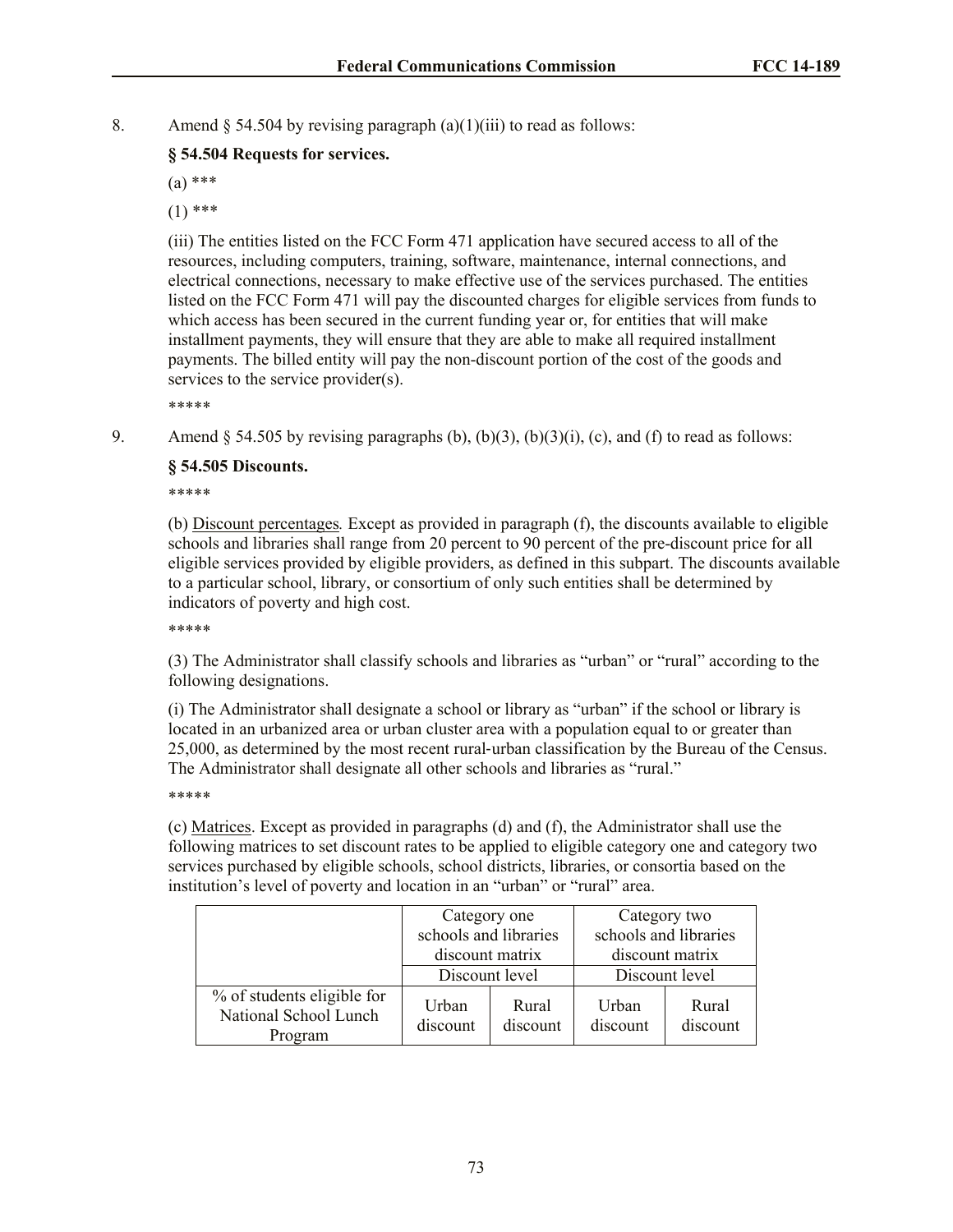|  | つく |    |  |
|--|----|----|--|
|  |    |    |  |
|  |    |    |  |
|  |    | Qς |  |

(d) \*\*\*

(e) \*\*\*

(f) Additional Discounts for State Matching Funds for Special Construction. Federal universal service discounts shall be based on the price of a service prior to the application of any stateprovided support for schools or libraries. When a governmental entity described below provides funding for special construction charges for networks that meet the long-term connectivity targets for the schools and libraries universal service support program, the Administrator shall match the governmental entity's contribution as provided for below:

(1) All E-rate applicants. When a State government provides funding for special construction charges for a broadband connection to a school or library the Administrator shall match the State's contribution on a one-dollar-to-one-dollar basis up to an additional 10 percent discount, provided however that the total support from federal universal service and the State may not exceed 100 percent.

(2) Tribal schools. When a State government, Tribal government, or federal agency provides funding for special construction charges for a broadband connection to a school operated by the Bureau of Indian Education or by a Tribal government, the Administrator shall match the governmental entity's contribution on a one-dollar-to-one-dollar basis up to an additional 10 percent discount, provided however that the total support from federal universal service and the governmental entity may not exceed 100 percent.

(3) Tribal libraries. When a State government, Tribal government, or federal agency provides funding for special construction charges for a broadband connection to a library operated by Tribal governments, the Administrator shall match the governmental entity's contribution on a one-dollar-to-one-dollar basis up to an additional 10 percent discount, provided however that the total support from federal universal service and the governmental entity may not exceed 100 percent.

\*\*\*\*\*

10. Amend § 54.507 by revising paragraphs (a), (c), and (d) to read as follows:

### **§ 54.507 Cap.**

(a) Amount of the annual cap*.* The aggregate annual cap on federal universal service support for schools and libraries shall be \$3.9 billion per funding year, of which \$1 billion per funding year will be available for category two services, as described in §  $54.502(a)(2)$ , unless demand for category one services is higher than available funding.

(1) Inflation increase*.* In funding year 2016 and subsequent funding years, the \$3.9 billion funding cap on federal universal service support for schools and libraries shall be automatically increased annually to take into account increases in the rate of inflation as calculated in paragraph (a)(2) of this section.

 $(2)$  \*\*\*

(3) Public notice*.* When the calculation of the yearly average GDP-CPI is determined, the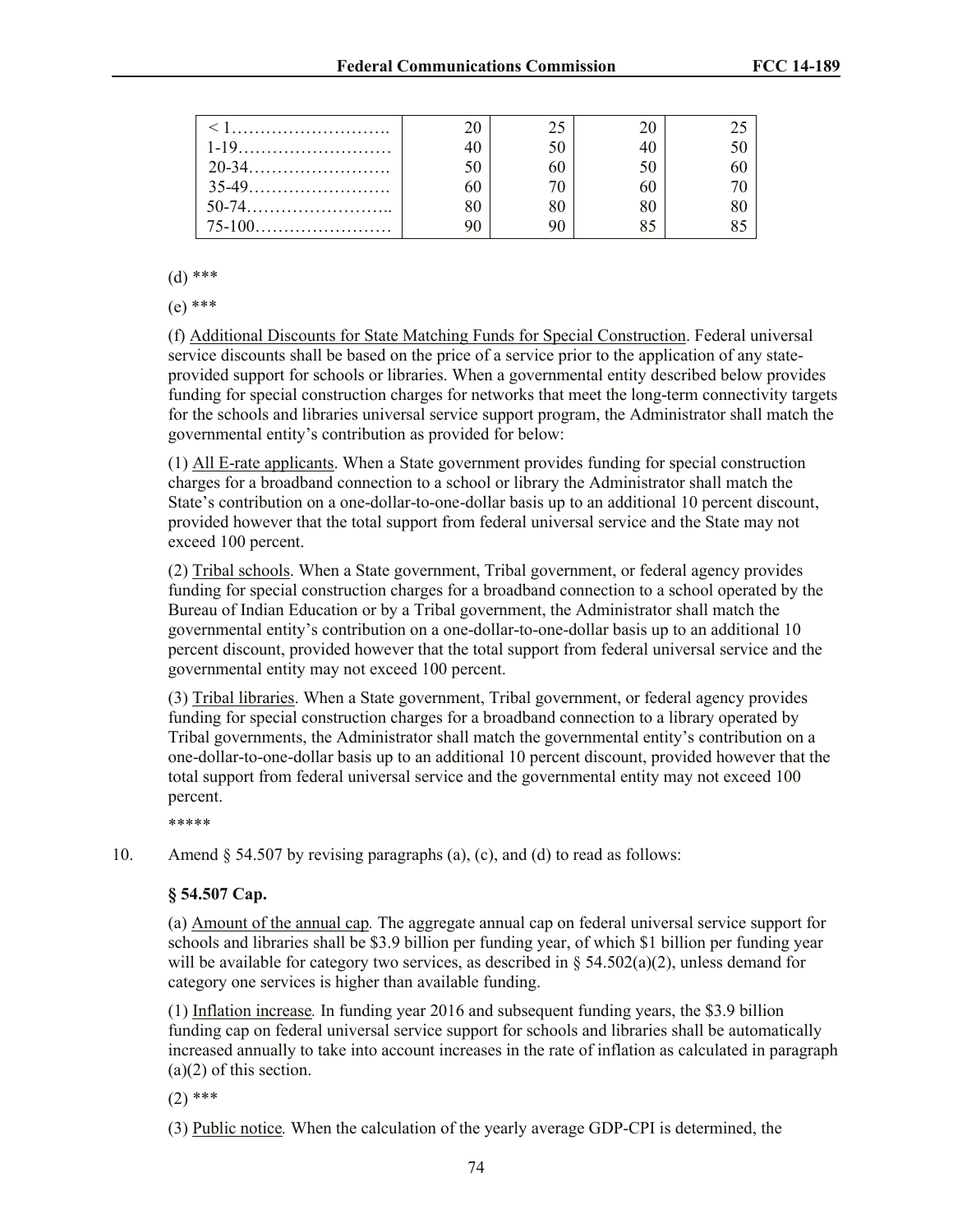Wireline Competition Bureau shall publish a public notice in the FEDERAL REGISTER within 60 days announcing any increase of the annual funding cap including any increase to the \$1 billion funding level available for category two services based on the rate of inflation.

\*\*\*\*\*

(c) Requests. The Administrator shall implement an initial filing period that treats all schools and libraries filing an application within that period as if their applications were simultaneously received. The initial filing period shall begin and conclude on dates to be determined by the Administrator with the approval of the Chief of the Wireline Competition Bureau. The Administrator shall maintain on the Administrator's website a running tally of the funds already committed for the existing funding year. The Administrator may implement such additional filing periods as it deems necessary.

(d) Annual filing requirement. (1) Schools and libraries, and consortia of such eligible entities shall file new funding requests for each funding year no sooner than the July 1 prior to the start of that funding year. Schools, libraries, and eligible consortia must use recurring services for which discounts have been committed by the Administrator within the funding year for which the discounts were sought.

(2) Installation of category one non-recurring services may begin on January 1 prior to the July 1 start of the funding year, provided the following conditions are met:

(i) Construction begins after selection of the service provider pursuant to a posted FCC Form 470,

(ii) A category one recurring service must depend on the installation of the infrastructure, and

(iii) The actual service start date for that recurring service is on or after the start of the funding year (July 1).

(3) Installation of category two non-recurring services may begin on April 1 prior to the July 1 start of the funding year.

(4) The deadline for implementation of all non-recurring services will be September 30 following the close of the funding year. An applicant may request and receive from the Administrator an extension of the implementation deadline for non-recurring services if it satisfies one of the following criteria:

(i) The applicant's funding commitment decision letter is issued by the Administrator on or after March 1 of the funding year for which discounts are authorized;

(ii) The applicant receives a service provider change authorization or service substitution authorization from the Administrator on or after March 1 of the funding year for which discounts are authorized;

(iii) The applicant's service provider is unable to complete implementation for reasons beyond the service provider's control; or

(iv) The applicant's service provider is unwilling to complete installation because funding disbursements are delayed while the Administrator investigates the application for program compliance.

\*\*\*\*\*

11. Remove and reserve § 54.509.

#### **§ 54.509 [Remove and Reserve]**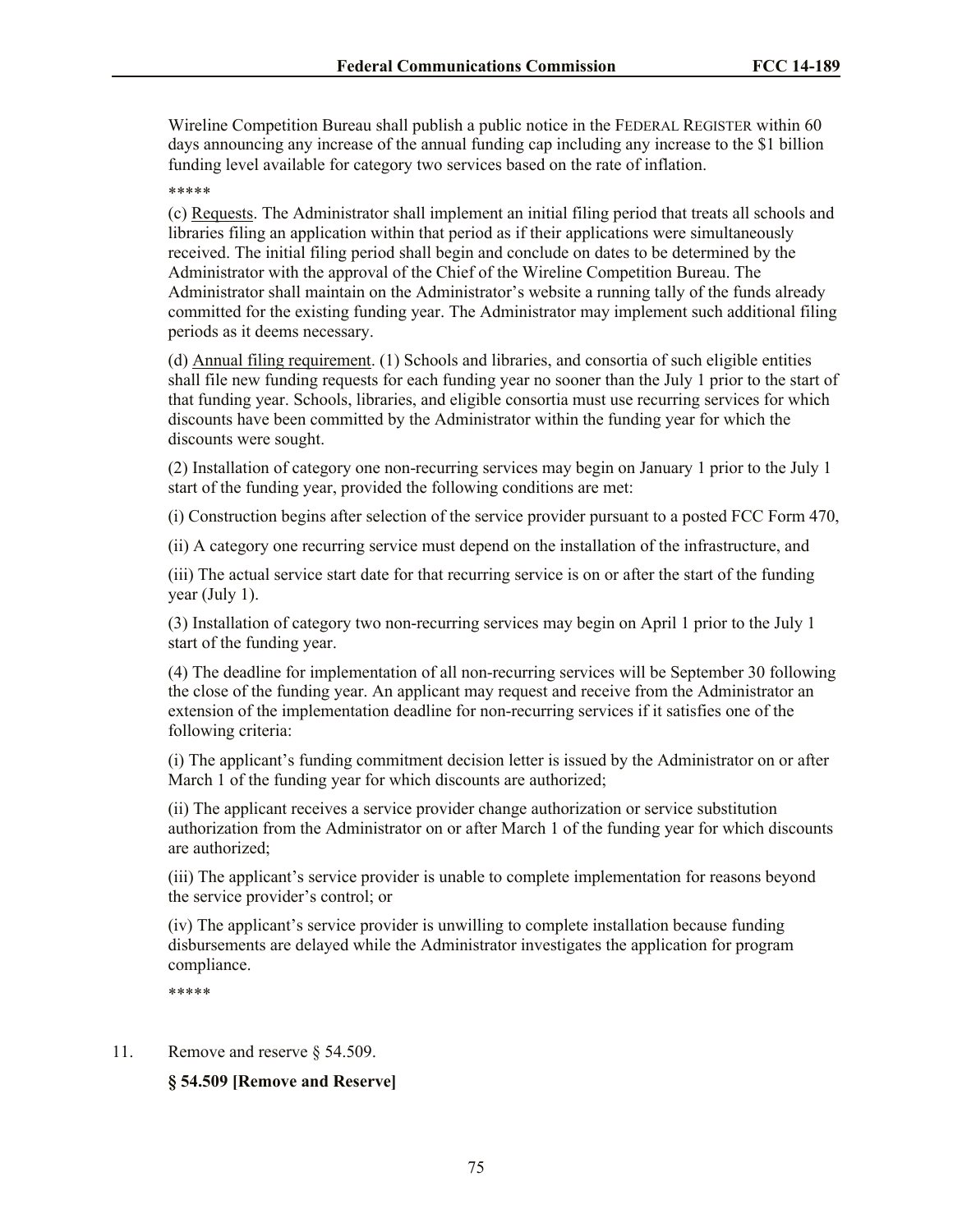#### 12. Remove and reserve § 54.518.

### **§ 54.518 [Remove and Reserve]**

#### **SUBPART I---Administration**

13. Amend § 54.720 to read as follows:

#### **§ 54.720 Filing deadlines.**

(a) An affected party requesting review or waiver of an Administrator decision by the Commission pursuant to  $\S$  54.719, shall file such a request within sixty (60) days from the date the Administrator issues a decision.

(b) An affected party requesting review of an Administrator decision by the Administrator pursuant to  $\S$  54.719(a), shall file such a request within sixty (60) days from the date the Administrator issues a decision.

(c) In all cases of requests for review filed under § 54.719(a) through (c), the request for review shall be deemed filed on the postmark date. If the postmark date cannot be determined, the applicant must file a sworn affidavit stating the date that the request for review was mailed.

(d) Parties shall adhere to the time periods for filing oppositions and replies set forth in 47 CFR 1.45.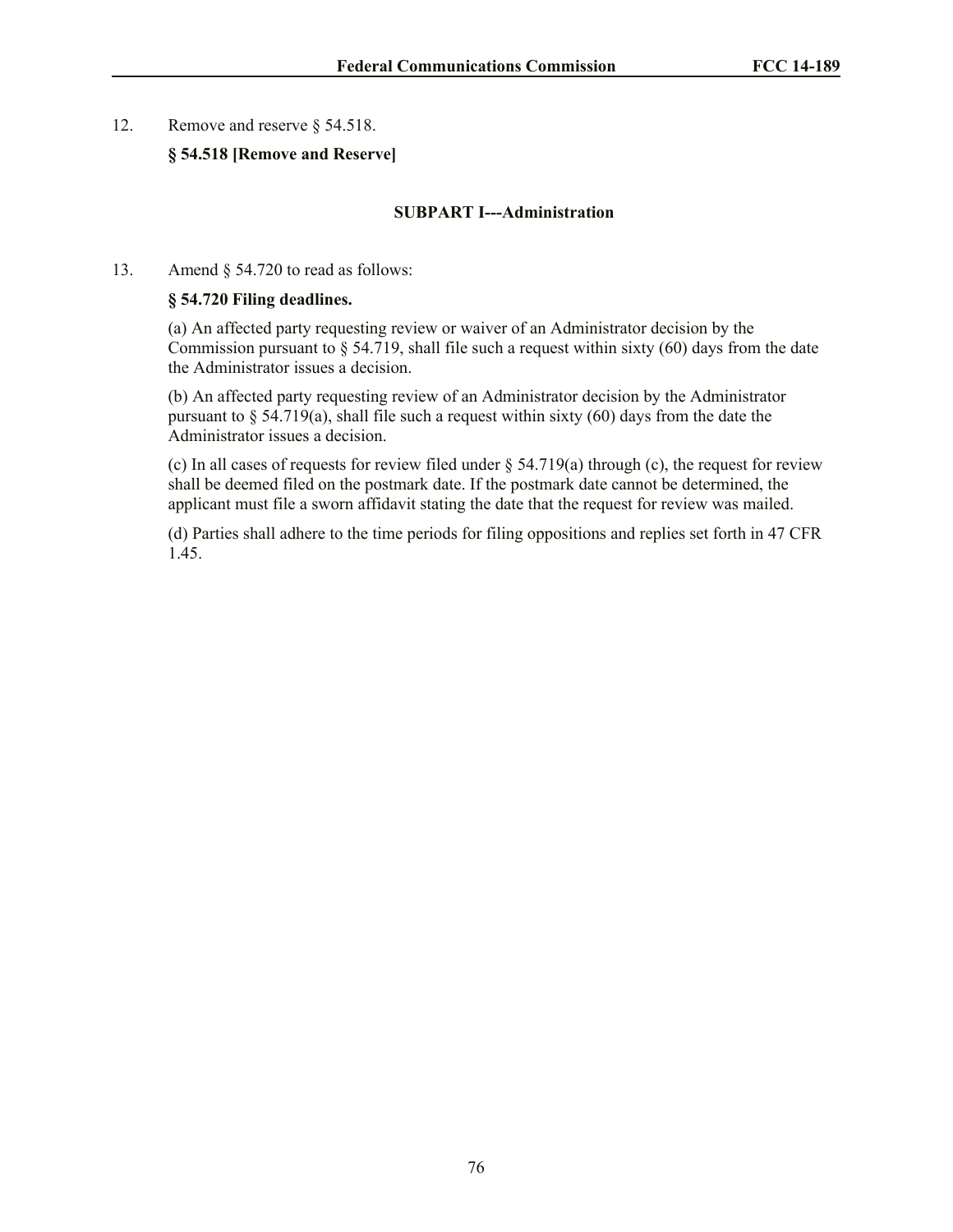# **APPENDIX B**

# *E-Rate Modernization NPRM* **Commenters and Reply Commenters**

# **Cited Comments**

| <b>Name of Filer</b>                             | <b>Abbreviation</b>     | <b>Filing Date</b> |
|--------------------------------------------------|-------------------------|--------------------|
| American e-Rate Solutions                        | American e-Rate         | Sept. 16, 2013     |
| American Library Association                     | ALA                     | Sept. 16, 2013     |
| AT&T Corp                                        | AT&T                    | Sept. 16, 2013     |
| CenturyLink                                      | CenturyLink             | Sept. 16, 2013     |
| City of Boston, Massachusetts                    | <b>Boston</b>           | Sept. 16, 2013     |
| <b>Clark County School District</b>              | <b>Clark County</b>     | Sept. 16, 2013     |
| <b>Comcast Corporation</b>                       | Comcast                 | Sept. 16, 2013     |
| Cox Communications, Inc.                         | Cox                     | Sept. 16, 2013     |
| <b>CRW</b> Consulting                            | <b>CRW</b>              | Sept. 16, 2013     |
| Education Networks of America Inc.               | <b>ENA</b>              | Sept. 16, 2013     |
| <b>E-Rate Central</b>                            | <b>E-Rate Central</b>   | Sept. 16, 2013     |
| E-Rate Management Professionals Association      | E-mpa                   | Sept. 16, 2013     |
| E-rate Provider Services, LLC                    | <b>EPS</b>              | Sept. 16, 2013     |
| IITA – The Independent Telephone and             | <b>ITTA</b>             | Sept. 16, 2013     |
| <b>Telecommunications Alliance</b>               |                         |                    |
| Illinois Department of Central Management        | <b>CMS</b>              | Sept. 16, 2013     |
| Services                                         |                         |                    |
| Illinois Fiber Resources Group                   | iFiber                  | Sept. 13, 2013     |
| Imperial County Office of Education/California   | <b>Imperial County</b>  | Sept. 16, 2013     |
| K12 High Speed Network                           |                         |                    |
| Iowa Department of Education                     | Iowa                    | Sept. 16, 2013     |
| Kentucky Department of Libraries Archives        | <b>KDLA</b>             | Sept. 16, 2013     |
| Kevin Matteson, Former Network Services          | Matteson                | Sept. 16, 2013     |
| Manager Tulare County Office of Education        |                         |                    |
| Lancaster Lebanon Intermediate Unit 13           | Lancaster Lebanon       | Sept. 16, 2013     |
| LTS Buyer, Unite Private Networks, and Fibertech | LTS Buyer, UPN, & FN    | Sept. 16, 2013     |
| Networks LLC                                     |                         |                    |
| <b>Merit Networks</b>                            | Merit                   | Sept. 16, 2013     |
| Missouri Research and Education Network          | <b>MOREnet</b>          | Sept. 16, 2013     |
| National Association of Telecommunications       | <b>NATOA</b>            | Sept. 16, 2013     |
| Officers and Advisors                            |                         |                    |
| National Cable & Telecommunications Association  | <b>NCTA</b>             | Sept. 16, 2013     |
| OneCommunity                                     | One Community           | Sept. 16, 2013     |
| Patrick J. Clemins, Vermont Experimental Group   | Clemins                 | Sept. 16, 2013     |
| to Stimulate Competitive Research                |                         |                    |
| <b>Richmond County Schools</b>                   | <b>Richmond County</b>  | Sept. 16. 2013     |
| San Diego County Office of Education             | San Diego County        | Sept. 16, 2013     |
| Scranton Public Library                          | Scranton Public Library | Sept. 9, 2013      |
| South Carolina K-12 School Technology Initiative | SC K-12 Initiative      | Sept. 16, 2013     |
| <b>State Educational Technology Directors</b>    | <b>SETDA</b>            | Sept. 16, 2013     |
| Association                                      |                         |                    |
| State E-rate Coordinators' Alliance              | <b>SECA</b>             | Sept. 16, 2013     |
| <b>State of Arkansas</b>                         | Arkansas                | Sept. 16, 2013     |
| Telecommunications Industry Association          | <b>TIA</b>              | Sept. 16, 2013     |
| The Quilt                                        | Quilt                   | Sept. 16, 2013     |
|                                                  |                         |                    |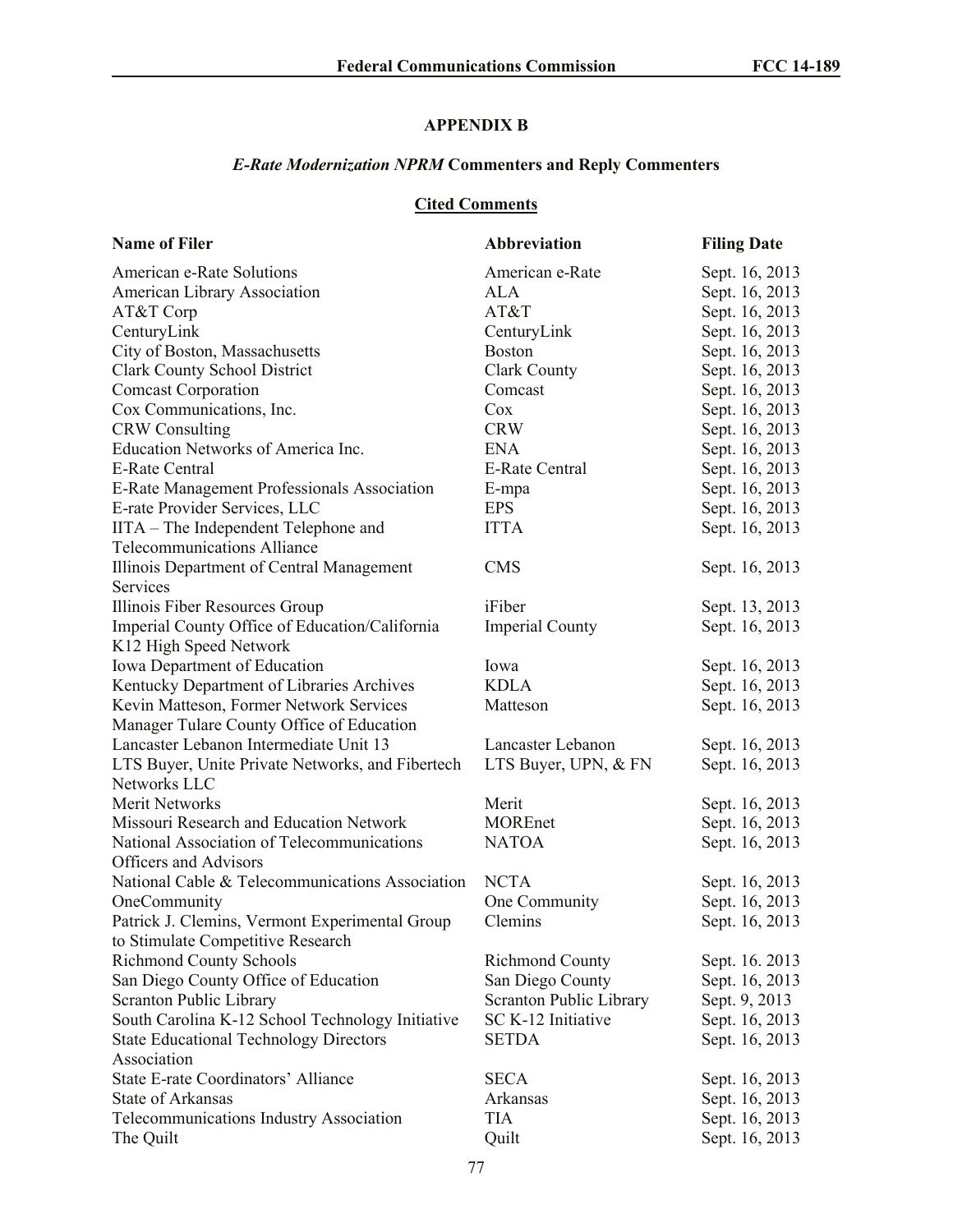| United States Telecom Association          | <b>USTelecom</b> | Sept. 16, 2013 |
|--------------------------------------------|------------------|----------------|
| <b>Utah Education Network</b>              | UEN              | Sept. 16, 2013 |
| Weslaco Independent School District        | Weslaco ISD      | Sept. 16, 2013 |
| Wisconsin Department of Public Instruction | <b>WDPI</b>      | Sept. 16, 2013 |

# **Cited Reply Comments**

| <b>Name of Filer</b>                            | <b>Abbreviation</b>   | <b>Filing Date</b> |
|-------------------------------------------------|-----------------------|--------------------|
| ADTRAN Inc.                                     | <b>ADTRAN</b>         | Nov. 8, 2013       |
| Cbeyond, EarthLink, Integra, Level 3 and tw     | Cbeyond               | Nov. 8, 2013       |
| telecom                                         |                       |                    |
| Chicago Public Schools, Chicago Public Library  | Chicago               | Nov. 8, 2013       |
| and City of Chicago                             |                       |                    |
| City of San Antonio, Texas                      | San Antonio           | Nov. 8, 2013       |
| Consortium for School Networking                | CoSN                  | Nov. 8, 2013       |
| Illinois Department of Central Management       | <b>CMS</b>            | Nov. 8, 2013       |
| <b>Services</b>                                 |                       |                    |
| Illinois State Library                          | Illinois Library      | Nov. 7, 2013       |
| Karen Goff, West Virginia Library Commission    | West Virginia Library | Nov. 7, 2013       |
| Massachusetts Broadband Institute               | Mass. Institute       | Oct. 17, 2013      |
| National Congress of American Indians           | <b>NCAI</b>           | Nov. 8, 2013       |
| National Telephone Cooperative Association and  | NTCA/WTA              | Nov. 8, 2013       |
| WTA-Rural Broadband Advocates                   |                       |                    |
| New America Foundation - Open Technology        | New America           | Nov. 8, 2013       |
| Institute and Education Policy Program          |                       |                    |
| North Carolina Department of Public Instruction | <b>NCDPI</b>          | Nov. 7, 2013       |
| Santa Fe Indian School                          | Santa Fe              | Nov. 8, 2013       |
| State Consortia Group                           | SCG                   | Nov. 8, 2013       |
| State Library of Kansas                         | <b>SLK</b>            | Oct. 18, 2013      |
| Tennessee Educational Technology Association    | <b>TETA</b>           | Nov. 8, 2013       |
| United States Telecom Association               | <b>USTelecom</b>      | Nov. 19, 2013      |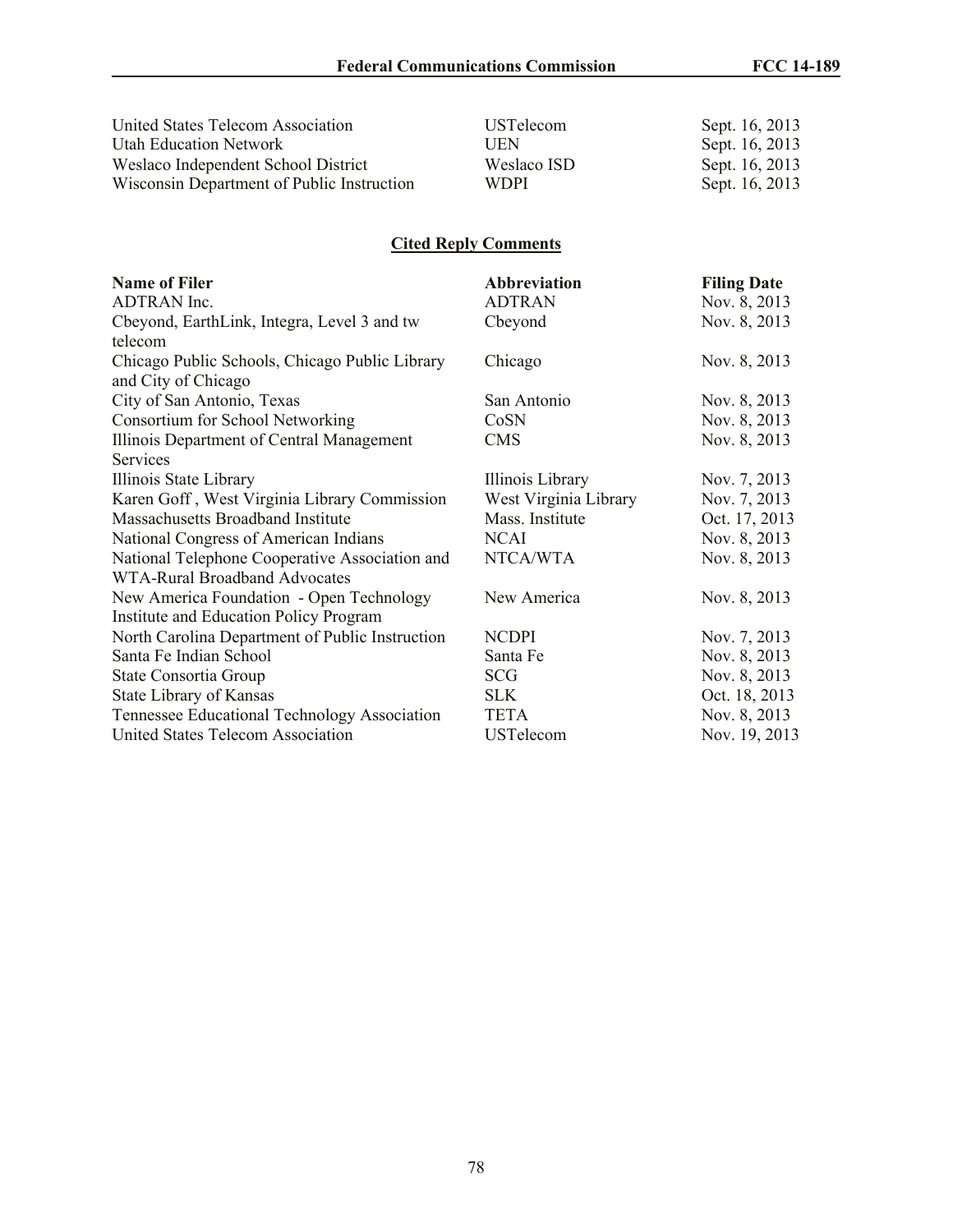# **APPENDIX C**

# *E-Rate Modernization PN* **Commenters and Reply Commenters**

# **Cited Comments**

| <b>Name of Filer</b>                           | <b>Abbreviation</b>         | <b>Filing Date</b> |
|------------------------------------------------|-----------------------------|--------------------|
| CenturyLink                                    | CenturyLink                 | Apr. 7, 2014       |
| Chicago Public Schools, the Chicago Public     | Chicago                     | Apr. 7, 2014       |
| Library, and the City of Chicago               |                             |                    |
| <b>COMPTEL</b>                                 | <b>COMPTEL</b>              | Apr. 7, 2014       |
| Ednetics, Inc.                                 | <b>EDNETICS</b>             | Apr. 7, 2014       |
| Illinois Department of Central Management      | <b>CMS</b>                  | Apr. 7, 2014       |
| Services                                       |                             |                    |
| Kentucky Department for Libraries and Archives | <b>KDLA</b>                 | Apr. 7, 2014       |
| <b>National Education Association</b>          | NEA.                        | Apr. 7, 2014       |
| State of North Carolina                        | North Carolina              | Apr. 14, 2014      |
| The Quilt                                      | Quilt                       | Apr. 7, 2014       |
| Tribal Commenters – Association of Tribal      | <b>ATALM</b>                | Apr. 7, 2014       |
| Archives, Libraries, and Museums               |                             |                    |
| Verizon                                        | Verizon                     | Apr. 7, 2014       |
| Wisconsin Department of Public Instruction     | WDPI                        | Apr. 7, 2014       |
|                                                | <b>Cited Reply Comments</b> |                    |

| <b>Name of Filer</b>  | <b>Abbreviation</b> | <b>Filing Date</b> |
|-----------------------|---------------------|--------------------|
| EducationSuperHighway | ESH                 | Apr. 21, 2014      |
| Funds for Learning    | FFL                 | Apr. 21, 2014      |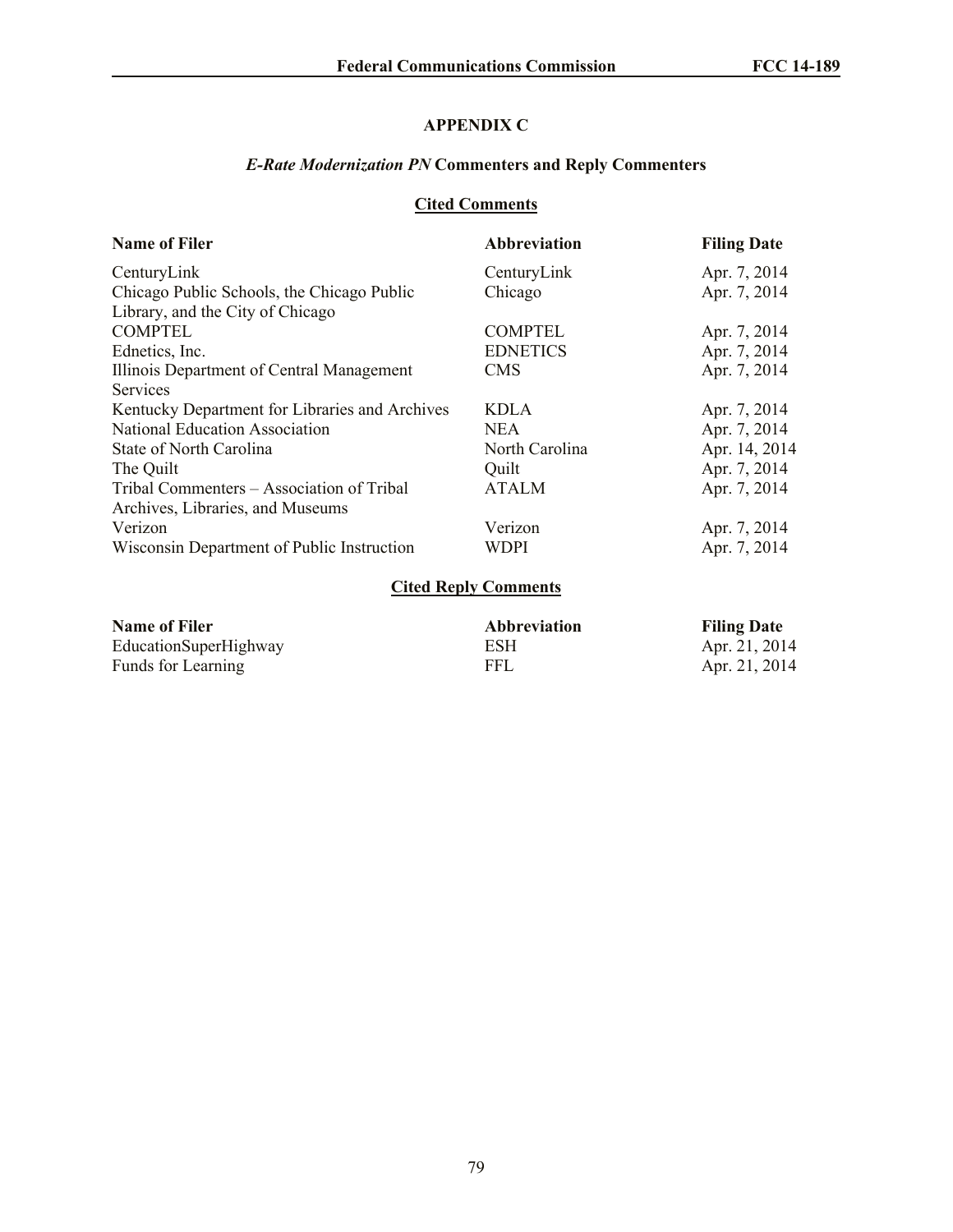# **APPENDIX D**

# *E-Rate Modernization FNPRM* **Commenters and Reply Commenters**

# **Cited Comments**

| <b>Name of Filer</b>                             | Abbreviation         | <b>Filing Date</b> |
|--------------------------------------------------|----------------------|--------------------|
| AASA: The School Superintendents Association     | <b>AASA</b>          | Sept. 15, 2014     |
| Alliance for Excellent Education                 | Alliance             | Sept. 15, 2014     |
| American Library Association                     | <b>ALA</b>           | Sept. 15, 2014     |
| California Department of Education               | <b>CDE</b>           | Sept. 15, 2014     |
| CenturyLink                                      | CenturyLink          | Sept. 15, 2014     |
| Cisco Systems, Inc.                              | Cisco                | Sept. 15, 2014     |
| Chicago Public Schools, the Chicago Public       | Chicago              | Sept. 15, 2014     |
| Library, and the City of Chicago                 |                      |                    |
| <b>Comcast Corporation</b>                       | Comcast              | Sept. 15, 2014     |
| Council on Great City Schools                    | <b>CGCS</b>          | Sept. 15, 2014     |
| <b>Education and Library Networks Coalition</b>  | EdLiNC               | Sept. 15, 2014     |
| EducationSuperHighway                            | <b>ESH</b>           | Sept. 15, 2014     |
| Funds for Learning, LLC                          | <b>FFL</b>           | Sept. 15, 2014     |
| <b>Hewlett Packard</b>                           | HP                   | Sept. 15, 2014     |
| ITTA – The Voice of Mid-Size Communications      | <b>ITTA</b>          | Sept. 15, 2014     |
| Companies                                        |                      |                    |
| Los Angeles, Office of the Mayor                 | Los Angeles          | Sept. 15, 2014     |
| Mayor Walsh, Boston; Mayor de Blasio, NYC;       | Mayors               | Sept. 15, 2014     |
| Mayor Hales, Portland                            |                      |                    |
| Missouri Research and Education Network          | <b>MOREnet</b>       | Sept. 15, 2014     |
| National Education Association                   | <b>NEA</b>           | Sept. 15, 2014     |
| National League of Cities                        | <b>NLC</b>           | Sept. 12, 2014     |
| Nebraska Office of the Chief Information Officer | Nebraska OCIO        | Sept. 15, 2014     |
| New Hope Technology Foundation                   | New Hope             | Sept. 15, 2014     |
| New York State Education Department              | <b>NYSED</b>         | Sept. 15, 2014     |
| NTCA—The Rural Broadband Association             | <b>NTCA</b>          | Sept. 15, 2014     |
| Schools, Health & Libraries Broadband Coalition  | <b>SHLB</b>          | Sept. 15, 2014     |
| <b>State Consortium Group</b>                    | <b>SCG</b>           | Sept. 15, 2014     |
| State E-rate Coordinators' Alliance              | <b>SECA</b>          | Sept. 15, 2014     |
| Sunesys, LLC                                     | <b>Sunesys</b>       | Sept. 15, 2014     |
| United States Telecom Association                | <b>USTelecom</b>     | Sept. 15, 2014     |
| Unite Private Networks, LLC and Southern Light   | <b>UPN &amp; SLF</b> | Sept. 12, 2014     |
| Fiber                                            |                      |                    |
| Urban Libraries Council                          | <b>ULC</b>           | Sept. 15, 2014     |
| Verizon                                          | Verizon              | Sept. 15, 2014     |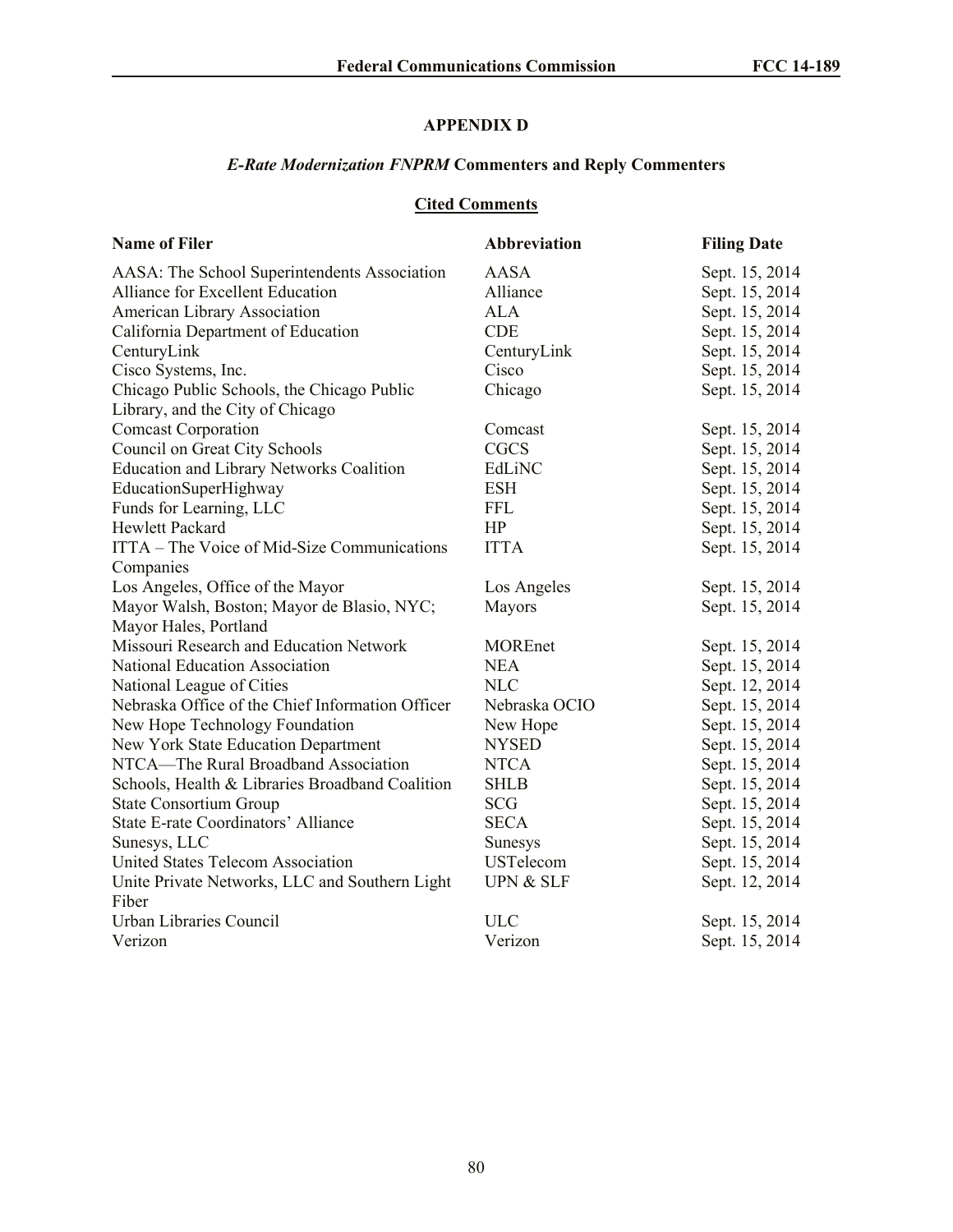# **Cited Reply Comments**

| <b>Name of Filer</b>                               | <b>Abbreviation</b> | <b>Filing Date</b> |
|----------------------------------------------------|---------------------|--------------------|
| <b>American Cable Association</b>                  | <b>ACA</b>          | Sept. 30, 2014     |
| American Library Association                       | ALA                 | Sept. 30, 2014     |
| Cellular South and Telepak Networks                | C-Spire             | Sept. 30, 2014     |
| City and County of San Francisco, San Francisco    | San Francisco       | Sept. 30, 2014     |
| Public Library, and the San Francisco Unified      |                     |                    |
| <b>School District</b>                             |                     |                    |
| Hans Riemer, Councilmember at-Large,               | Hans Riemer         | Sept. 29, 2014     |
| Montgomery County Council                          |                     |                    |
| Hispanic Technology and Telecommunications         | MMTC et al.         | Sept. 30, 2014     |
| Partnership, Latinos in Information Sciences and   |                     |                    |
| Technology Association (LISTA), Minority Media     |                     |                    |
| and Telecommunications Council, NAACP,             |                     |                    |
| National Black Caucus of State Legislators,        |                     |                    |
| National Coalition on Black Civic Participation,   |                     |                    |
| National Organization of Black County Officials,   |                     |                    |
| National Organization of Black Elected Legislative |                     |                    |
| (NOBEL) Women and the Rainbow PUSH                 |                     |                    |
| Coalition                                          |                     |                    |
| International Society for Technology in Education  | <b>ISTE</b>         | Sept. 30, 2014     |
| Kentucky Department of Libraries & Archives        | <b>KDLA</b>         | Sept. 30, 2014     |
| National Association of Secondary School           | <b>NASSP</b>        | Sept. 29, 2014     |
| Principals                                         |                     |                    |
| National Cable & Telecommunications Association    | <b>NCTA</b>         | Sept. 30, 2014     |
| National School Boards Association                 | <b>NSBA</b>         | Sept. 30, 2014     |
| New America Foundation's Open Technology           | New America         | Sept. 30, 2014     |
| Institute and Education Policy Program and         |                     |                    |
| Common Cause                                       |                     |                    |
| Urban Libraries Council                            | <b>ULC</b>          | Sept. 30, 2014     |
| Wisconsin Department of Public Instruction         | WDPI                | Sept. 29, 2014     |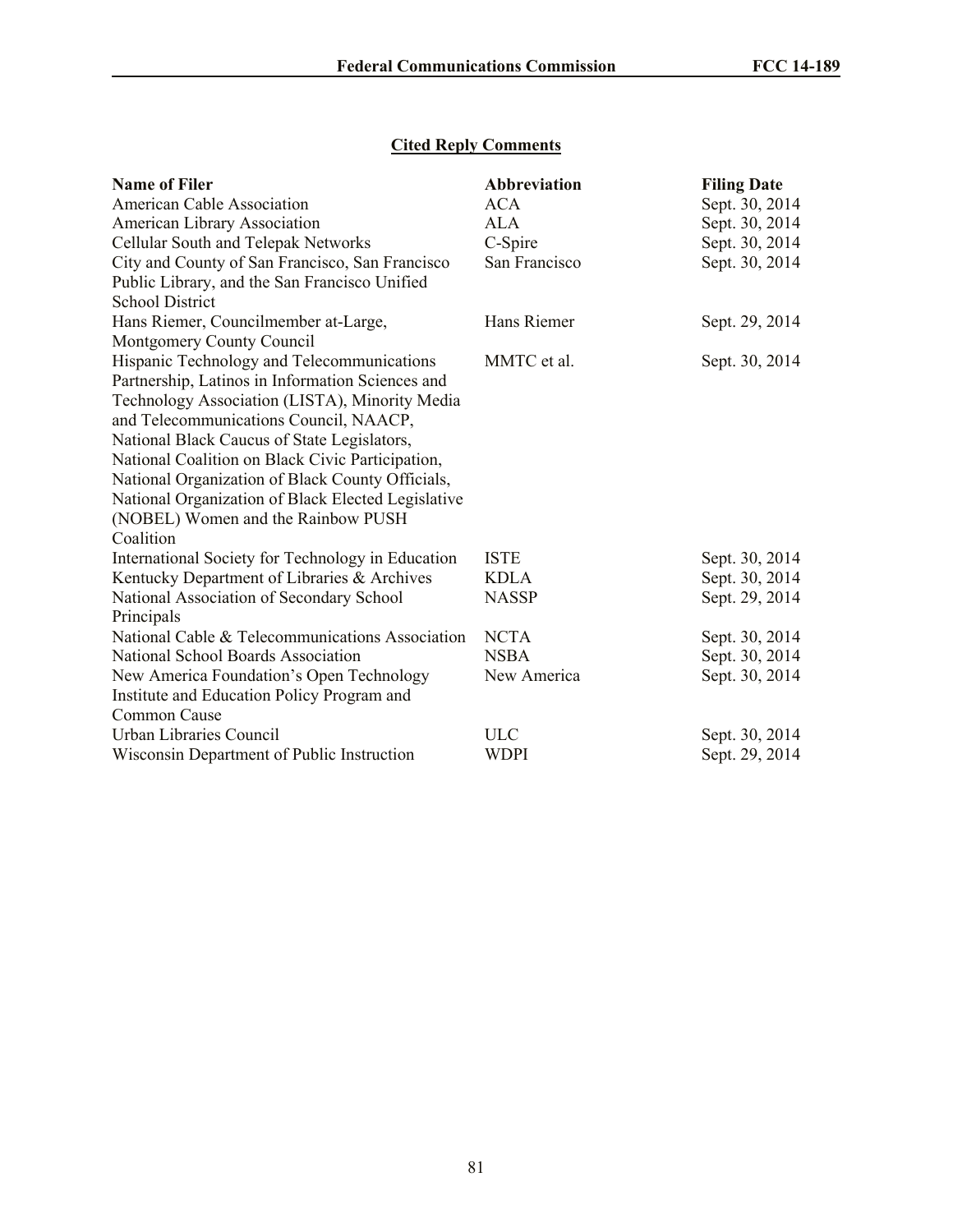# **APPENDIX E**

### **Final Regulatory Flexibility Analysis**

1. As required by the Regulatory Flexibility Act of 1980, as amended  $(RFA)$ ,<sup>1</sup> the Federal Communications Commission (Commission) included Initial Regulatory Flexibility Analyses (IRFAs) of the possible significant economic impact on a substantial number of small entities by the policies and rules proposed in the *E-rate Modernization NPRM* and *E-rate Modernization FNPRM* in WC Docket No. 13-184.<sup>2</sup> The Commission sought written public comment on the proposals in the *E-rate Modernization NPRM* and *E-rate Modernization FNPRM*, including comment on the IRFAs. This Final Regulatory Flexibility Analysis (FRFA) conforms to the RFA.

# **A. Need for, and Objectives of, the Proposed Rule**

2. The Commission is required by section 254 of the Communications Act of 1934, as amended, to promulgate rules to implement the universal service provisions of section  $254$ .<sup>3</sup> On May 8, 1997, the Commission adopted rules to reform its system of universal service support mechanisms so that universal service is preserved and advanced as markets move toward competition.<sup>4</sup> Specifically, under the schools and libraries universal service support mechanism, also known as the E-rate program, eligible schools, libraries, and consortia that include eligible schools and libraries may receive discounts for eligible telecommunications services, Internet access, and internal connections. 5

3. In July 2013, the Commission issued a Notice of Proposed Rulemaking seeking public comment on proposals to update the E-rate program to focus on  $21<sup>st</sup>$  Century broadband needs of schools and libraries.<sup>8</sup> Later, in February 2014, the Wireline Competition Bureau (Bureau) issued a Public Notice seeking focused comment on issues raised in the *E-rate Modernization NPRM*.<sup>7</sup> Then, in July 2014, we adopted a number of proposals in the *E-rate Modernization NPRM* and issued a Further Notice of Proposed Rulemaking seeking public comment on additional proposals to update the E-rate program. In this Report and Order, we adopt a number of the proposals put forward in the *E-rate Modernization NPRM* and *E-rate Modernization FNPRM*.

4. This Report and Order continues the Commission's efforts to promote broadband access for schools and libraries and support the goals that we adopted in the *E-rate Modernization Order*. In it, we lower the barrier to obtaining high-speed connections and increase the E-rate funding cap to meet the needs of the program. To lower barriers to obtaining high-speed connections, we (1) provide greater flexibility for applicants with respect to payment options for large non-recurring capital costs for highspeed broadband; (2) equalize the treatment of lit and dark fiber to offer applicants an additional costeffective option for deploying high-speed broadband; (3) allow self-construction of high-speed broadband

3 *See* 47 U.S.C. § 254 *passim*.

<sup>4</sup> *Federal-State Joint Board on Universal Service*, CC Docket No. 96-45, Report and Order, 12 FCC Rcd 8776, 9006-9008, paras. 431-434 (1997).

5 47 C.F.R. §§ 54.502, 54.503.

<sup>6</sup> *E-rate Modernization NPRM*, 28 FCC Rcd 11304.

<sup>7</sup> *Wireline Competition Bureau Seeks Focused Comment on E-rate Modernization*, WC Docket No. 13-184, Public Notice, 29 FCC Rcd 2174 (Wireline Comp. Bur. Mar. 6, 2014) (*E-rate Modernization Public Notice*).

<sup>&</sup>lt;sup>1</sup> See 5 U.S.C. § 603. The RFA, see 5 U.S.C. §§ 601–612, has been amended by the Small Business Regulatory Enforcement Fairness Act of 1996 (SBREFA), Pub. L. No. 104-121, Title II, 110 Stat. 847 (1996).

<sup>2</sup> *Modernizing the E-rate Program for Schools and Libraries*, WC Docket No. 13-184, Notice of Proposed Rulemaking, 28 FCC Rcd 11304 (2013) (*E-rate Modernization NPRM*); *Modernizing the E-rate Program for Schools and Libraries*, WC Docket No. 13-184, Report and Order and Further Notice of Proposed Rulemaking, 29 FCC Rcd 8870 (July 23, 2014) (*E-rate Modernization Order or FNPRM*).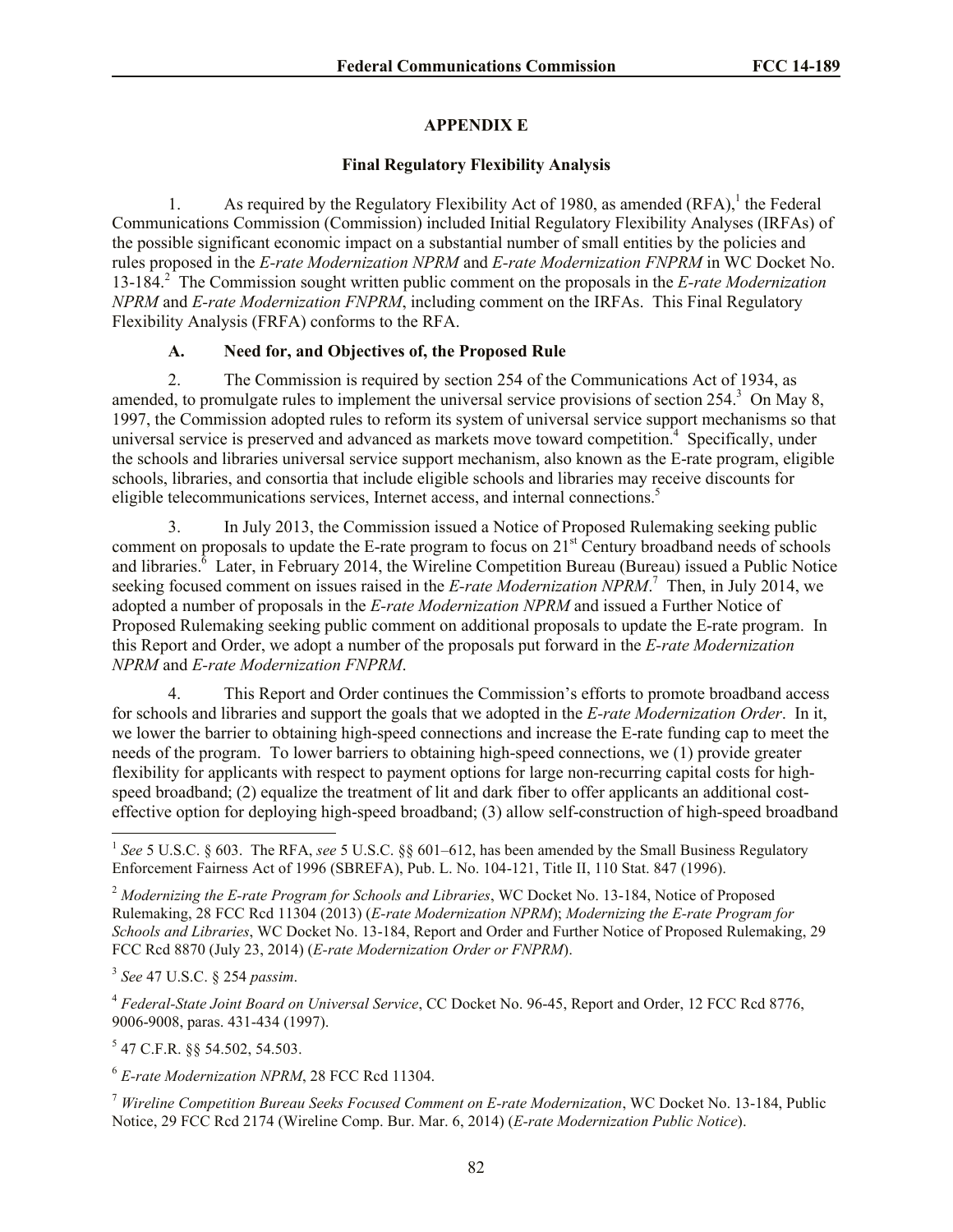facilities by schools and libraries when self-construction is the most cost-effective option; (4) provide up to an additional 10 percent in category one funding to match state funding for special construction charges for last-mile facilities to support high-speed broadband; and (5) obligating recipients of high-cost Universal Service Fund support to offer high-speed broadband to schools and libraries located in the geographic area where the carrier receives high-cost support at rates reasonably comparable to similar services in urban areas. To meet the needs of the program, we raise the E-rate funding cap to \$3.9 billion.

### **B. Summary of Significant Issues Raised by Public Comments to the IRFA**

5. No comments specifically addressed the IRFA.

### **C. Description and Estimate of the Number of Small Entities to Which the Proposed Rules May Apply**

6. The RFA directs agencies to provide a description of and, where feasible, an estimate of the number of small entities that may be affected by the proposed rules, if adopted.<sup>8</sup> The RFA generally defines the term "small entity" as having the same meaning as the terms "small business," "small organization," and "small governmental jurisdiction."<sup>9</sup> In addition, the term "small business" has the same meaning as the term "small business concern" under the Small Business Act.<sup>10</sup> A small business concern is one that: (1) is independently owned and operated; (2) is not dominant in its field of operation; and (3) satisfies any additional criteria established by the Small Business Administration  $(SBA)$ .<sup>1</sup> Nationwide, there are a total of approximately 28.2 million small businesses, according to the SBA.<sup>12</sup> A "small organization" is generally "any not-for-profit enterprise which is independently owned and operated and is not dominant in its field."<sup>13</sup>

7. Nationwide, as of 2002, there were approximately 1.6 million small organizations.<sup>14</sup> The term "small governmental jurisdiction" is defined generally as "governments of cities, towns, townships, villages, school districts, or special districts, with a population of less than fifty thousand."<sup>15</sup> Census Bureau data for 2002 indicate that there were 87,525 local governmental jurisdictions in the United States.<sup>16</sup> We estimate that, of this total, 84,377 entities were "small governmental jurisdictions."<sup>17</sup> Thus, we estimate that most governmental jurisdictions are small.

<sup>11</sup> *See* 15 U.S.C. § 632.

<sup>12</sup> *See* SBA, Office of Advocacy, Frequently Asked Questions, http://www.sba.gov/sites/default/files/FAQ\_March\_2014\_0.pdf (last visited Oct. 17, 2014).

 $13$  5 U.S.C. § 601(4).

<sup>14</sup> Independent Sector, The New Nonprofit Almanac & Desk Reference (2002).

 $15$  5 U.S.C. § 601(5).

<sup>16</sup> U.S. Census Bureau, Statistical Abstract of the United States: 2006, Section 8, page 272, Table 415.

 $8^8$  5 U.S.C. § 603(b)(3).

 $9^9$  5 U.S.C. § 601(6).

<sup>&</sup>lt;sup>10</sup> 5 U.S.C. § 601(3) (incorporating by reference the definition of "small business concern" in 15 U.S.C. § 632). Pursuant to the RFA, the statutory definition of a small business applies "unless an agency, after consultation with the Office of Advocacy of the Small Business Administration and after opportunity for public comment, establishes one or more definitions of such term which are appropriate to the activities of the agency and publishes such definition(s) in the Federal Register." 5 U.S.C. § 601(3).

<sup>&</sup>lt;sup>17</sup> We assume that the villages, school districts, and special districts are small, and total 48,558. *See* U.S. Census Bureau, Statistical Abstract of the United States: 2006, section 8, page 273, Table 417. For 2002, Census Bureau data indicate that the total number of county, municipal, and township governments nationwide was 38,967, of which 35,819 were small. *Id.*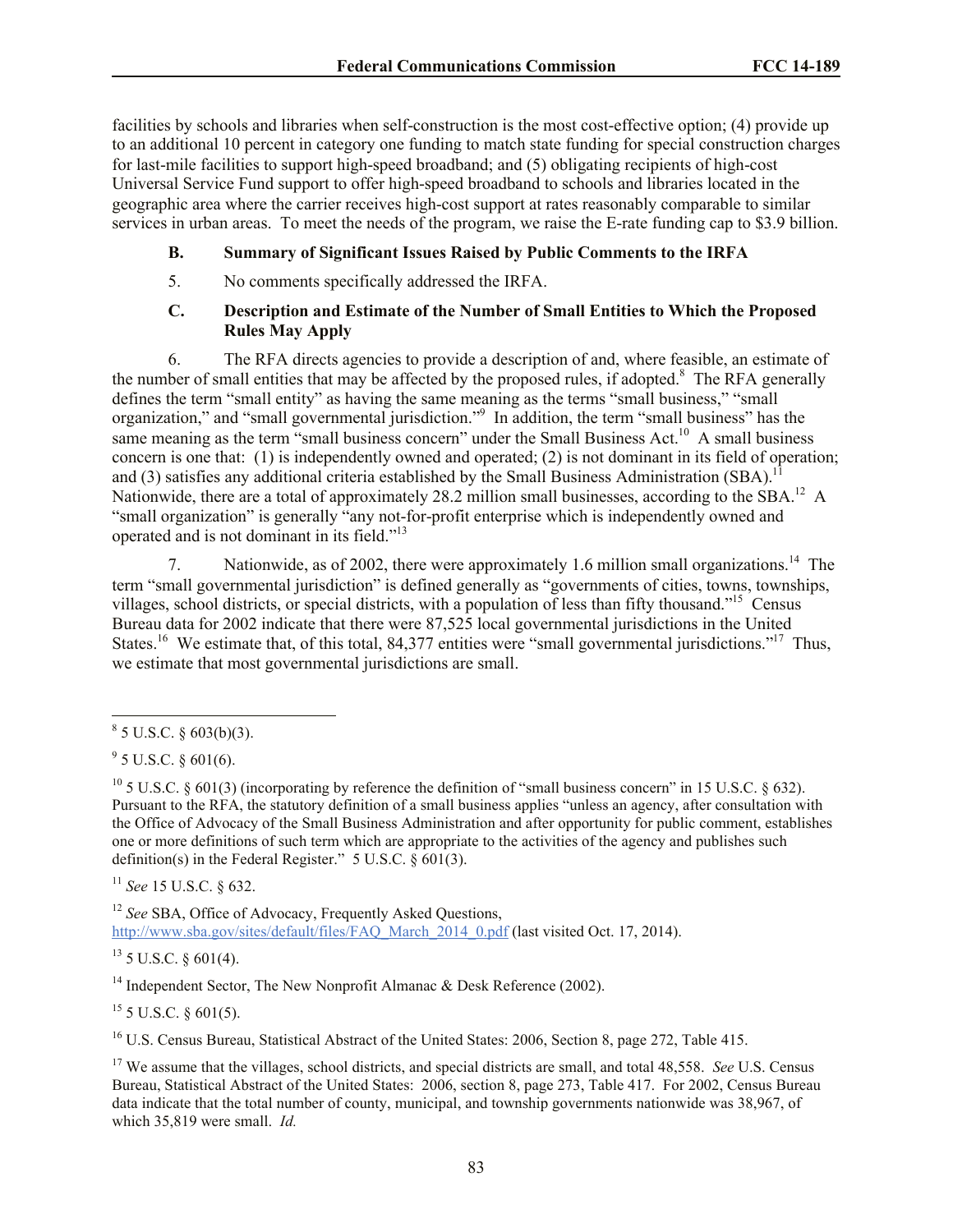8. Small entities potentially affected by the proposals herein include eligible schools and libraries and the eligible service providers offering them discounted services.<sup>18</sup>

9. *Schools and Libraries*. As noted, "small entity" includes non-profit and small government entities. Under the schools and libraries universal service support mechanism, which provides support for elementary and secondary schools and libraries, an elementary school is generally "a non-profit institutional day or residential school that provides elementary education, as determined under state law."<sup>19</sup> A secondary school is generally defined as "a non-profit institutional day or residential school that provides secondary education, as determined under state law," and not offering education beyond grade 12<sup>20</sup> For-profit schools and libraries, and schools and libraries with endowments in excess of \$50,000,000, are not eligible to receive discounts under the program, nor are libraries whose budgets are not completely separate from any schools.<sup>21</sup> Certain other statutory definitions apply as well.<sup>22</sup> The SBA has defined elementary and secondary schools and libraries having \$6 million or less in annual receipts as small entities.<sup>23</sup> In funding year 2007, approximately 105,500 schools and 10,950 libraries received funding under the schools and libraries universal service mechanism. Although we are unable to estimate with precision the number of these entities that would qualify as small entities under SBA's size standard, we estimate that fewer than 105,500 schools and 10,950 libraries might be affected annually by our action, under current operation of the program.

10. *Telecommunications Service Providers*. First, neither the Commission nor the SBA has developed a size standard for small incumbent local exchange services. The closest size standard under SBA rules is for Wired Telecommunications Carriers. Under that size standard, such a business is small if it has 1,500 or fewer employees.<sup>24</sup> According to Commission data, 1,307 incumbent carriers reported that they were engaged in the provision of local exchange services.<sup>25</sup> Of these 1,307 carriers, an estimated 1,006 have 1,500 or fewer employees and 301 have more than 1,500 employees.<sup>26</sup> Thus, under this category and associated small business size standard, we estimate that the majority of entities are small. We have included small incumbent local exchange carriers in this RFA analysis. A "small business" under the RFA is one that, inter alia, meets the pertinent small business size standard (e.g., a telephone communications business having 1,500 or fewer employees), and "is not dominant in its field of operation."<sup>27</sup> The SBA's Office of Advocacy contends that, for RFA purposes, small incumbent local exchange carriers are not dominant in their field of operation because any such dominance is not "national" in scope.<sup>28</sup> We have therefore included small incumbent carriers in this RFA analysis,

 $^{21}$  47 C.F.R. § 54.501.

<sup>22</sup> *Id.*

l

<sup>23</sup> 13 C.F.R. § 121.201, North American Industry Classification System (NAICS) codes 611110 and 519120 (NAICS code 519120 was previously 514120).

<sup>24</sup> 13 C.F.R. § 121.201, NAICS code 517110.

<sup>25</sup> FCC. Wireline Competition Bureau, Industry Analysis and Technology Division, "Trends in Telephone Service" at Table 5.3, Page 5-5 (September 2010) (*2010 Trends Report*) (using data that is current as of Oct. 13, 2008).

<sup>26</sup> *Id.*

 $27\,5$  U.S.C.  $8\,601(3)$ .

<sup>28</sup> See Letter from Jere W. Glover, Chief Counsel for Advocacy, SBA, to William E. Kennard, Chairman, FCC (dated May 27, 1999). The Small Business Act contains a definition of "small business concern," which the RFA incorporates into its own definition of "small business." *See* 15 U.S.C. § 632(a) (Small Business Act); 5 U.S.C. §

(continued….)

<sup>18</sup> 47 C.F.R. §§ 54.501-54.502, 54.504.

 $19$  47 C.F.R. § 54.500(c).

 $20$  47 C.F.R. § 54.500(k).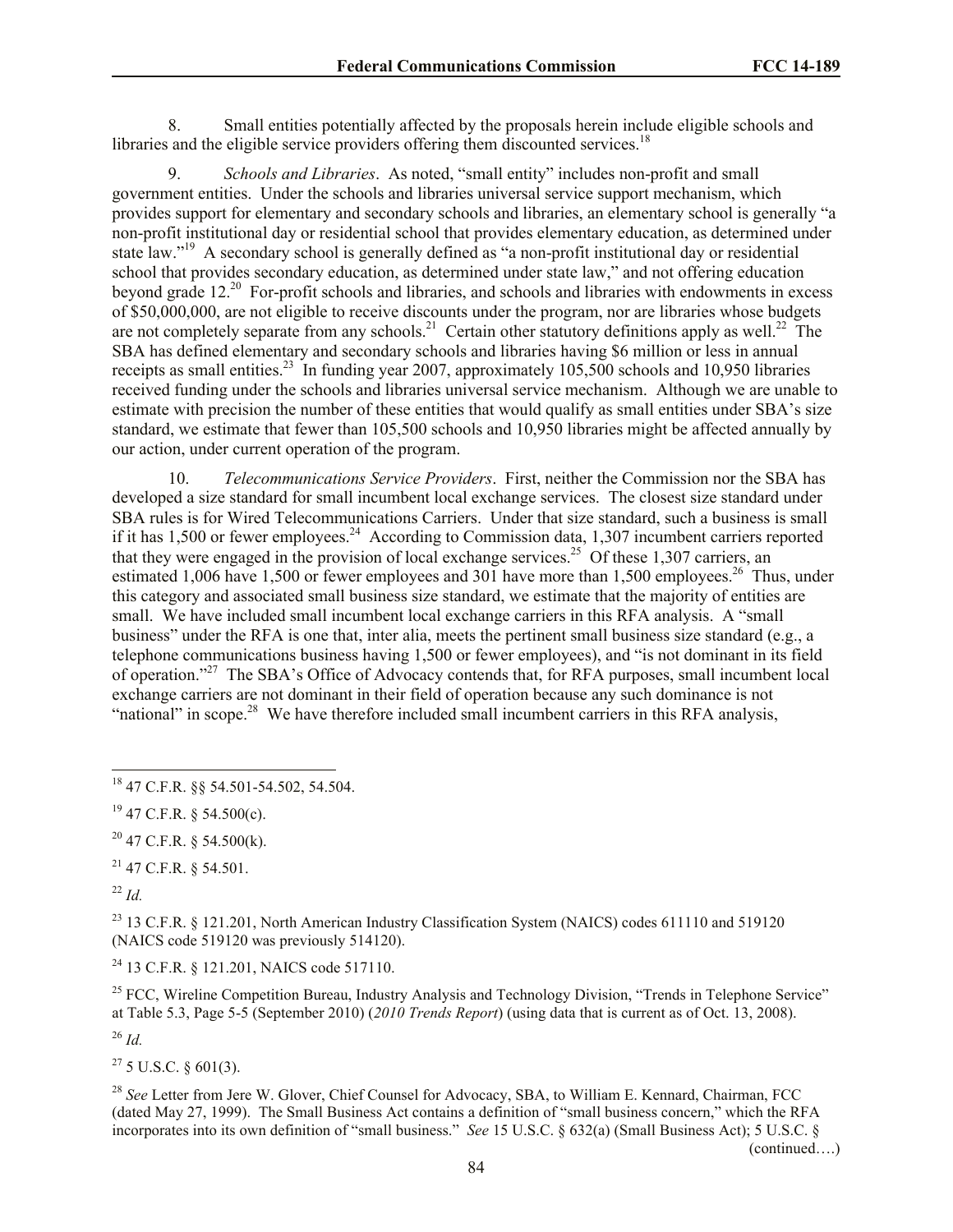although we emphasize that this RFA action has no effect on the Commission's analyses and determinations in other, non-RFA contexts.

11. Second, neither the Commission nor the SBA has developed a definition of small entities specifically applicable to providers of interexchange services (IXCs). The closest applicable definition under the SBA rules is for wired telecommunications carriers.<sup>29</sup> This provides that a wired telecommunications carrier is a small entity if it employs no more than  $1,500$  employees.<sup>30</sup> According to the Commission's 2010 Trends Report, 359 companies reported that they were engaged in the provision of interexchange services.<sup>31</sup> Of these 300 IXCs, an estimated 317 have 1,500 or few employees and 42 have more than 1,500 employees.<sup>32</sup> Consequently, the Commission estimates that most providers of interexchange services are small businesses.

12. Third, neither the Commission nor the SBA has developed a definition of small entities specifically applicable to competitive access services providers (CAPs). The closest applicable definition under the SBA rules is for wired telecommunications carriers.<sup>33</sup> This provides that a wired telecommunications carrier is a small entity if it employs no more than  $1,500$  employees.<sup>34</sup> According to the 2010 Trends Report, 1,442 CAPs and competitive local exchange carriers (competitive LECs) reported that they were engaged in the provision of competitive local exchange services.<sup>35</sup> Of these  $1,442$ CAPs and competitive LECs, an estimated 1,256 have 1,500 or fewer employees and 186 have more than 1,500 employees.<sup>36</sup> Consequently, the Commission estimates that most providers of competitive exchange services are small businesses.

13. *Wireless Telecommunications Carriers (except Satellite)*. Since 2007, the Census Bureau has placed wireless firms within this new, broad, economic census category.<sup>37</sup> Prior to that time, such firms were within the now-superseded categories of "Paging" and "Cellular and Other Wireless Telecommunications."<sup>38</sup> Under the present and prior categories, the SBA has deemed a wireless business to be small if it has  $1,500$  or fewer employees.<sup>39</sup> Because Census Bureau data are not yet available for the new category, we will estimate small business prevalence using the prior categories and associated data. For the category of Paging, data for 2002 show that there were 807 firms that operated for the entire

(Continued from previous page)

<sup>29</sup> 13 C.F.R. § 121.201, NAICS code 517110.

<sup>30</sup> *Id.*

<sup>31</sup> *2010 Trends Report*, Table 5.3, page 5-5.

<sup>32</sup> *Id.*

<sup>33</sup> 13 C.F.R. § 121.201, NAICS code 517110.

<sup>34</sup> *Id.*

<sup>35</sup> *2010 Trends Report*, Table 5.3, page 5-5.

<sup>36</sup> *Id.*

<sup>37</sup> U.S. Census Bureau, 2012 NAICS Definitions, "517210 Wireless Telecommunications Categories (Except Satellite)", http://www.census.gov/naics/2007/def/ND517210.HTM#N517210.

<sup>38</sup> U.S. Census Bureau, 2002 NAICS Definitions, "517211 Paging"; http://www.census.gov/epcd/naics02/def/NDEF517.HTM; U.S. Census Bureau, 2002 NAICS Definitions, "517212 Cellular and Other Wireless Telecommunications"; http://www.census.gov/epcd/naics02/def/NDEF517.HTM.

<sup>39</sup> 13 C.F.R. § 121.201, NAICS code 517210 (2007 NAICS). The now-superseded, pre-2007 C.F.R. citations were 13 C.F.R. § 121.201, NAICS codes 517211 and 517212 (referring to the 2002 NAICS).

<sup>601(3) (</sup>RFA). SBA regulations interpret "small business concern" to include the concept of dominance on a national basis. 13 C.F.R. § 121.102(b).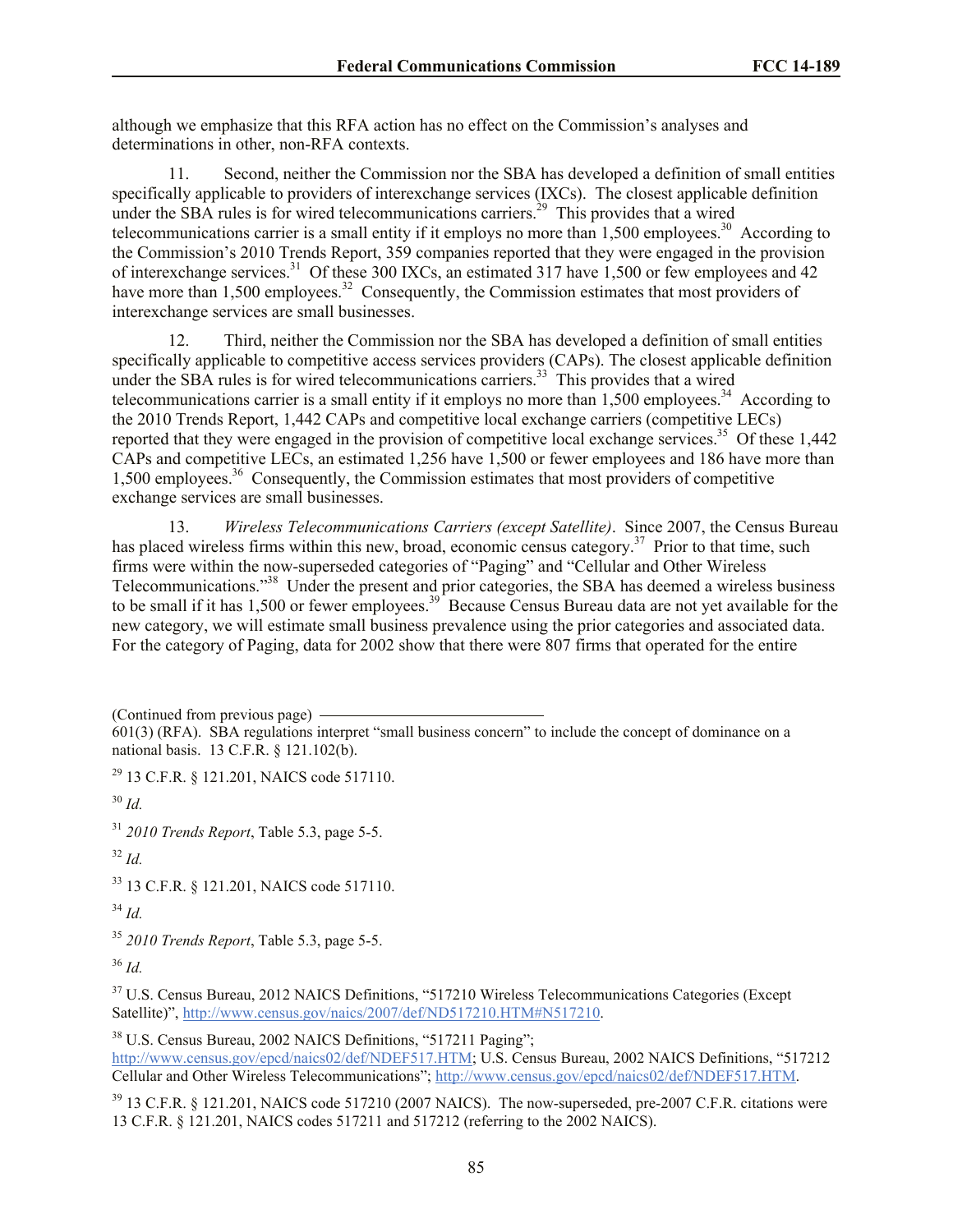year.<sup>40</sup> Of this total, 804 firms had employment of 999 or fewer employees, and three firms had employment of  $1,000$  employees or more.<sup>41</sup> For the category of Cellular and Other Wireless Telecommunications, data for 2002 show that there were 1,397 firms that operated for the entire year.<sup>42</sup> Of this total, 1,378 firms had employment of 999 or fewer employees, and 19 firms had employment of 1,000 employees or more.<sup>43</sup> Thus, we estimate that the majority of wireless firms are small.

14. Wireless telephony includes cellular, personal communications services, and specialized mobile radio telephony carriers. As noted, the SBA has developed a small business size standard for Wireless Telecommunications Carriers (except Satellite).<sup>44</sup> Under the SBA small business size standard, a business is small if it has 1,500 or fewer employees.<sup>45</sup> According to the 2010 Trends Report, 413 carriers reported that they were engaged in wireless telephony.<sup>46</sup> Of these, an estimated  $261$  have 1,500 or fewer employees and 152 have more than 1,500 employees.<sup>47</sup> We have estimated that 261 of these are small under the SBA small business size standard.

15. *Common Carrier Paging*. As noted, since 2007 the Census Bureau has placed paging providers within the broad economic census category of Wireless Telecommunications Carriers (except Satellite).<sup>48</sup> Prior to that time, such firms were within the now-superseded category of "Paging."<sup>49</sup> Under the present and prior categories, the SBA has deemed a wireless business to be small if it has 1,500 or fewer employees.<sup>50</sup> Because Census Bureau data are not yet available for the new category, we will estimate small business prevalence using the prior category and associated data. The data for 2002 show that there were 807 firms that operated for the entire year.<sup>51</sup> Of this total, 804 firms had employment of 999 or fewer employees, and three firms had employment of  $1,000$  employees or more.<sup>52</sup> Thus, we estimate that the majority of paging firms are small.

16. In addition, in the *Paging Second Report and Order*, the Commission adopted a size standard for "small businesses" for purposes of determining their eligibility for special provisions such as

 $^{43}$  *Id.* The census data do not provide a more precise estimate of the number of firms that have employment of 1,500 or fewer employees; the largest category provided is for firms with "1000 employees or more."

<sup>44</sup> 13 C.F.R. § 121.201, NAICS code 517210.

<sup>45</sup> *Id*.

l

<sup>46</sup> *2010 Trends Report* at Table 5.3, page 5-5.

<sup>47</sup> *Id*.

<sup>48</sup> U.S. Census Bureau, 2007 NAICS Definitions, "517210 Wireless Telecommunications Categories (Except Satellite)", http://www.census.gov/naics/2007/def/ND517210.HTM#N517210.

<sup>49</sup> U.S. Census Bureau, 2002 NAICS Definitions, "517211 Paging", http://www.census.gov/epcd/naics02/def/NDEF517.HTM.

<sup>50</sup> 13 C.F.R. § 121.201, NAICS code 517210 (2007 NAICS). The now-superseded, pre-2007 C.F.R. citations were 13 C.F.R. § 121.201, NAICS codes 517211 and 517212 (referring to the 2002 NAICS).

<sup>51</sup> U.S. Census Bureau, 2002 Economic Census, Subject Series: Information, "Establishment and Firm Size (Including Legal Form of Organization)," Table 5, NAICS code 517211 (issued Nov. 2005).

 $52$  *Id.* The census data do not provide a more precise estimate of the number of firms that have employment of 1,500 or fewer employees; the largest category provided is for firms with "1000 employees or more."

<sup>&</sup>lt;sup>40</sup> U.S. Census Bureau, 2002 Economic Census, Subject Series: Information, "Establishment and Firm Size (Including Legal Form of Organization)," Table 5, NAICS code 517211 (issued Nov. 2005).

 $^{41}$  *Id.* The census data do not provide a more precise estimate of the number of firms that have employment of 1.500 or fewer employees; the largest category provided is for firms with "1000 employees or more."

<sup>42</sup> U.S. Census Bureau, 2002 Economic Census, Subject Series: Information, "Establishment and Firm Size (Including Legal Form of Organization)," Table 5, NAICS code 517212 (issued Nov. 2005).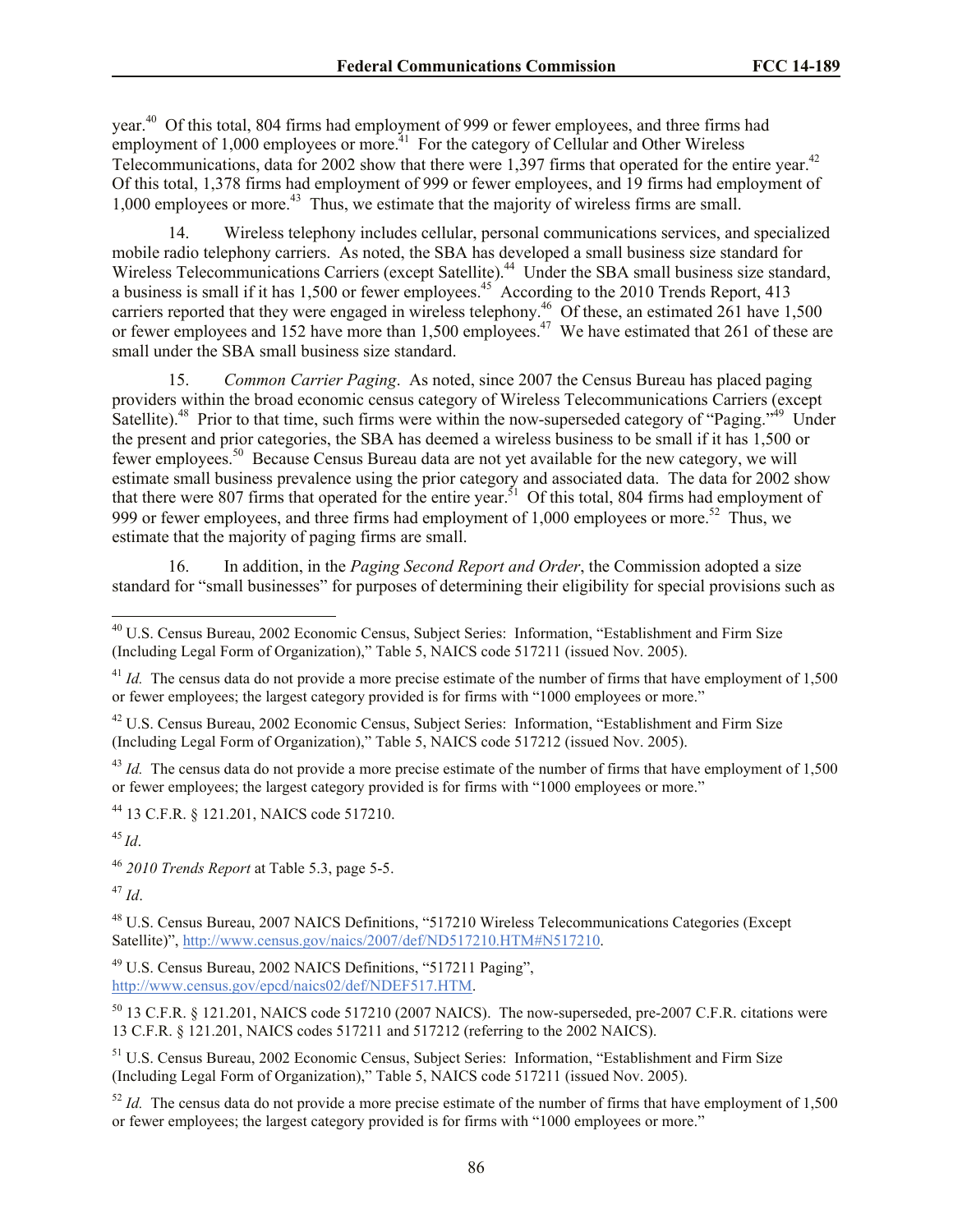bidding credits and installment payments.<sup>53</sup> A small business is an entity that, together with its affiliates and controlling principals, has average gross revenues not exceeding \$15 million for the preceding three years.<sup>54</sup> The SBA has approved this definition.<sup>55</sup> An initial auction of Metropolitan Economic Area ("MEA") licenses was conducted in the year 2000. Of the 2,499 licenses auctioned, 985 were sold.<sup>56</sup> Fifty-seven companies claiming small business status won 440 licenses.<sup>57</sup> A subsequent auction of MEA and Economic Area ("EA") licenses was held in the year 2001. Of the 15,514 licenses auctioned, 5,323 were sold.<sup>58</sup> One hundred thirty-two companies claiming small business status purchased 3,724 licenses. A third auction, consisting of 8,874 licenses in each of 175 EAs and 1,328 licenses in all but three of the 51 MEAs, was held in 2003. Seventy-seven bidders claiming small or very small business status won 2,093 licenses. $59$ 

17. Currently, there are approximately 74,000 Common Carrier Paging licenses. According to the most recent Trends in Telephone Service, 291 carriers reported that they were engaged in the provision of "paging and messaging" services.<sup>60</sup> Of these, an estimated 289 have 1,500 or fewer employees and two have more than 1,500 employees.<sup>61</sup> We estimate that the majority of common carrier paging providers would qualify as small entities under the SBA definition.

18. *Internet Service Providers*. The 2007 Economic Census places these firms, whose services might include voice over Internet protocol (VoIP), in either of two categories, depending on whether the service is provided over the provider's own telecommunications facilities (e.g., cable and DSL ISPs), or over client-supplied telecommunications connections (e.g., dial-up ISPs). The former are within the category of Wired Telecommunications Carriers,<sup>62</sup> which has an SBA small business size standard of  $1,500$  or fewer employees.<sup>63</sup> The latter are within the category of All Other Telecommunications,  $64$  which has a size standard of annual receipts of \$25 million or less.  $65$  The most current Census Bureau data for all such firms, however, are the 2002 data for the previous census

<sup>54</sup> *Paging Second Report and Order*, 12 FCC Rcd at 2811, para. 179.

<sup>55</sup> *See* Letter from Aida Alvarez, Administrator, SBA, to Amy Zoslov, Chief, Auctions and Industry Analysis Division, Wireless Telecommunications Bureau, FCC (dated Dec. 2, 1998).

<sup>56</sup> *See 929 and 931 MHz Paging Auction Closes*, Public Notice, 15 FCC Rcd 4858 (WTB 2000).

<sup>57</sup> *See id.*

l

<sup>58</sup> *See Lower and Upper Paging Bands Auction Closes*, Public Notice, 16 FCC Rcd 21821 (WTB 2001).

<sup>60</sup> *2010 Trends Report* at Table 5.3, page 5-5.

 $^{61}$  *Id*.

<sup>62</sup> U.S. Census Bureau, 2007 NAICS Definitions, "517110 Wired Telecommunications Carriers", http://www.census.gov/naics/2007/def/ND517110.HTM#N517110.

 $63$  13 C.F.R. § 121.201, NAICS code 517110 (updated for inflation in 2008).

<sup>64</sup> U.S. Census Bureau, 2007 NAICS Definitions, "517919 All Other Telecommunications", http://www.census.gov/naics/2007/def/ND517919.HTM#N517919.

<sup>53</sup> *Revision of Part 22 and Part 90 of the Commission's Rules to Facilitate Future Development of Paging Systems et al.*, WT Docket No. 96-18 et al., Second Report and Order and Further Notice of Proposed Rulemaking, 12 FCC Rcd 2732, 2811-12, paras. 178-81 (1997) (*Paging Second Report and Order*); *Revision of Part 22 and Part 90 of the Commission's Rules to Facilitate Future Development of Paging Systems et al.*, Memorandum Opinion and Order on Reconsideration and Third Report and Order, 14 FCC Rcd 10030, 10085-88, paras. 98-107 (1999).

<sup>59</sup> *See Lower and Upper Paging Bands Auction Closes*, Public Notice, 18 FCC Rcd 11154 (WTB 2003). The current number of small or very small business entities that hold wireless licenses may differ significantly from the number of such entities that won in spectrum auctions due to assignments and transfers of licenses in the secondary market over time. In addition, some of the same small business entities may have won licenses in more than one auction.

 $65$  13 C.F.R. § 121.201, NAICS code 517919 (updated for inflation in 2008).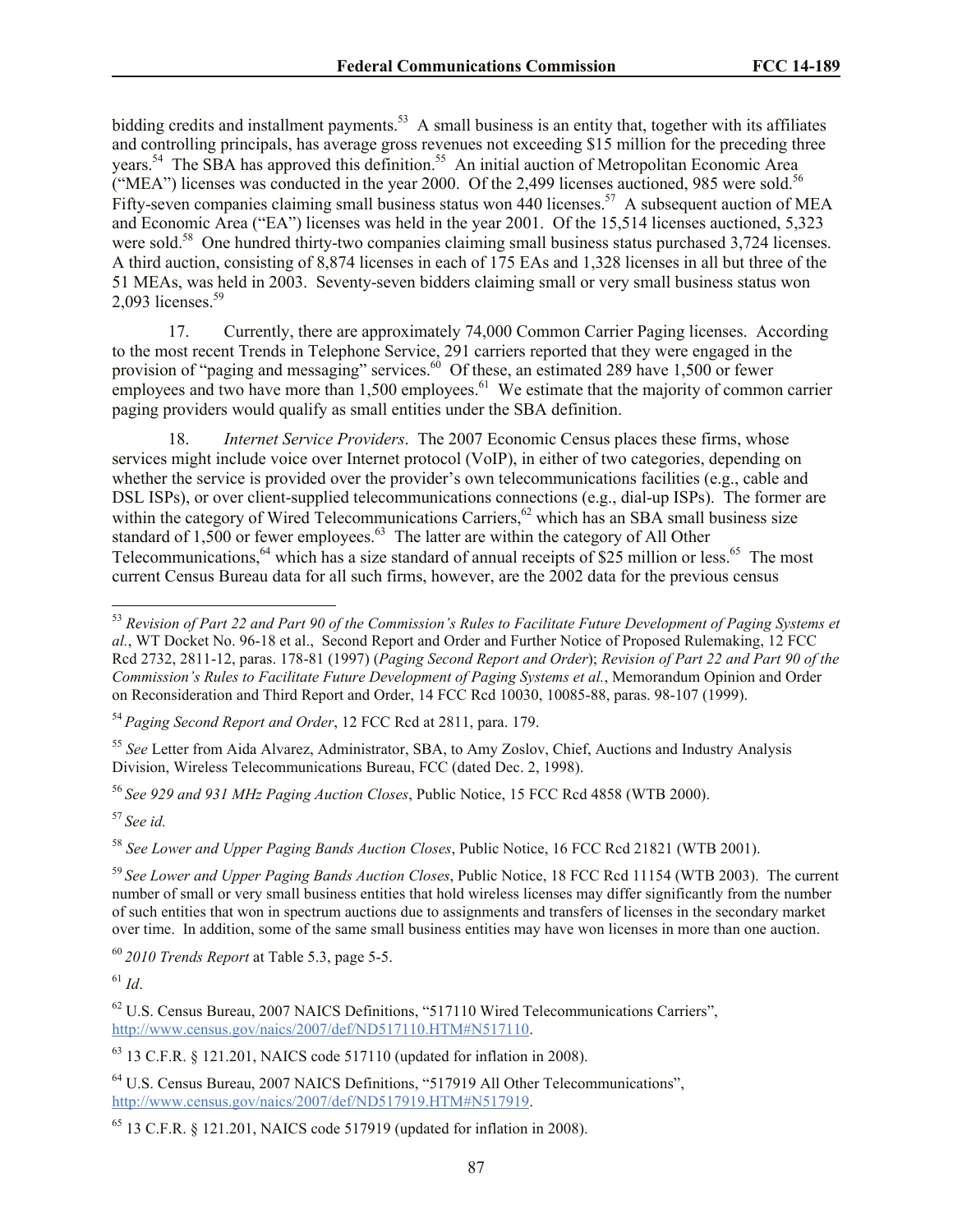category called Internet Service Providers.<sup>66</sup> That category had a small business size standard of \$21 million or less in annual receipts, which was revised in late 2005 to \$23 million. The 2002 data show that there were 2,529 such firms that operated for the entire year.<sup>67</sup> Of those, 2,437 firms had annual receipts of under \$10 million, and an additional 47 firms had receipts of between \$10 million and \$24,999,999.<sup>68</sup> Consequently, we estimate that the majority of ISP firms are small entities.

19. *Vendors of Internal Connections: Telephone Apparatus Manufacturing*. The Census Bureau defines this category as follows: "This industry comprises establishments primarily engaged in manufacturing wire telephone and data communications equipment. These products may be standalone or board-level components of a larger system. Examples of products made by these establishments are central office switching equipment, cordless telephones (except cellular), PBX equipment, telephones, telephone answering machines, LAN modems, multi-user modems, and other data communications equipment, such as bridges, routers, and gateways."<sup>69</sup> The SBA has developed a small business size standard for Telephone Apparatus Manufacturing, which is: all such firms having 1,000 or fewer employees.<sup>70</sup> According to Census Bureau data for 2002, there were a total of 518 establishments in this category that operated for the entire year.<sup>71</sup> Of this total, 511 had employment of under 1,000, and an additional seven had employment of 1,000 to 2,499.<sup>72</sup> Thus, under this size standard, the majority of firms can be considered small.

20. *Vendors of Internal Connections: Radio and Television Broadcasting and Wireless Communications Equipment Manufacturing*. The Census Bureau defines this category as follows: "This industry comprises establishments primarily engaged in manufacturing radio and television broadcast and wireless communications equipment. Examples of products made by these establishments are: transmitting and receiving antennas, cable television equipment, GPS equipment, pagers, cellular phones, mobile communications equipment, and radio and television studio and broadcasting equipment.<sup>773</sup> The SBA has developed a small business size standard for firms in this category, which is: all such firms having 750 or fewer employees.<sup>74</sup> According to Census Bureau data for 2002, there were a total of 1,041

l

<sup>66</sup> U.S. Census Bureau, "2002 NAICS Definitions: 518111 Internet Service Providers", http://www.census.gov/epcd/naics02/def/NDEF518.HTM.

<sup>67</sup> U.S. Census Bureau, 2002 Economic Census, Subject Series: Information, "Establishment and Firm Size (Including Legal Form of Organization)," Table 4, NAICS code 518111 (issued Nov. 2005).

<sup>&</sup>lt;sup>68</sup> An additional 45 firms had receipts of \$25 million or more.

<sup>69</sup> U.S. Census Bureau, 2002 NAICS Definitions, "334210 Telephone Apparatus Manufacturing", http://www.census.gov/epcd/naics02/def/NDEF334.HTM#N3342.

<sup>70</sup> 13 C.F.R. § 121.201, NAICS code 334210.

 $71$  U.S. Census Bureau, American FactFinder, 2002 Economic Census, Industry Series, Industry Statistics by Employment Size, NAICS code 334210 (rel. May 26, 2005), http://factfinder.census.gov. The number of "establishments" is a less helpful indicator of small business prevalence in this context than would be the number of "firms" or "companies," because the latter take into account the concept of common ownership or control. Any single physical location for an entity is an establishment, even though that location may be owned by a different establishment. Thus, the numbers given may reflect inflated numbers of businesses in this category, including the numbers of small businesses. In this category, the Census breaks out data for firms or companies only to give the total number of such entities for 2002, which were 450.

 $72$  *Id*. An additional 4 establishments had employment of 2,500 or more.

<sup>73</sup> U.S. Census Bureau, 2007 NAICS Definitions, "334220 Radio and Television Broadcasting and Wireless Communications Equipment Manufacturing", http://www.census.gov/naics/2007/def/ND334220.HTM#N334220.

<sup>74</sup> 13 C.F.R. § 121.201, NAICS code 334220.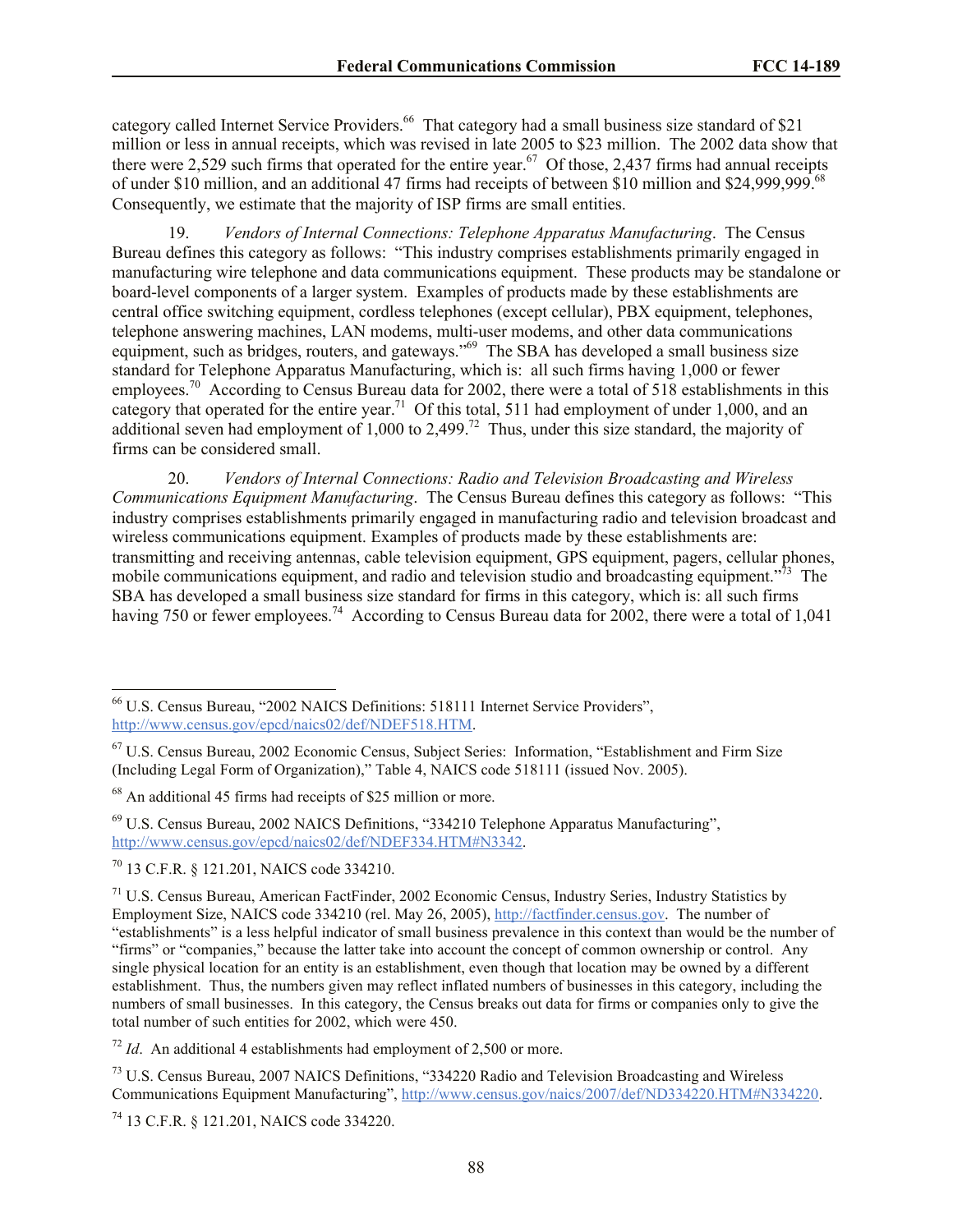establishments in this category that operated for the entire year.<sup>75</sup> Of this total, 1,010 had employment of under 500, and an additional 13 had employment of 500 to 999.<sup>76</sup> Thus, under this size standard, the majority of firms can be considered small.

21. *Vendors of Internal Connections: Other Communications Equipment Manufacturing*. The Census Bureau defines this category as follows: "This industry comprises establishments primarily engaged in manufacturing communications equipment (except telephone apparatus, and radio and television broadcast, and wireless communications equipment)."<sup>77</sup> The SBA has developed a small business size standard for Other Communications Equipment Manufacturing, which is having 750 or fewer employees.<sup>78</sup> According to Census Bureau data for 2002, there were a total of 503 establishments in this category that operated for the entire year.<sup>79</sup> Of this total, 493 had employment of under 500, and an additional  $\overline{7}$  had employment of 500 to 999.<sup>80</sup> Thus, under this size standard, the majority of firms can be considered small.

### **D. Description of Projected Reporting, Recordkeeping, and Other Compliance Requirements for Small Entities**

22. Some of our rule changes will result in additional recordkeeping requirements for small entities. For all of those rule changes, we have determined that the benefit the rule change will bring for the program outweighs the burden of the increased recordkeeping requirement.

### **1. Increase in Projected Reporting, Recordkeeping and Other Compliance Requirements**

23. *Compliance burdens.* All of the rules we implement impose some burden on small entities by requiring them to become familiar with the new rule to comply with it. For many new rules, the burden of becoming familiar with the new rule in order to comply with it is the only burden the rule imposes.

24. *Extending pre-discount budgets for category two services for three additional years.*  This rule change will increase recordkeeping burdens by requiring applicants to calculate their budgets

 $\overline{\phantom{a}}$ 

<sup>&</sup>lt;sup>75</sup> U.S. Census Bureau, American FactFinder, 2002 Economic Census, Industry Series, Industry Statistics by Employment Size, NAICS code 334220 (rel. May 26, 2005); http://factfinder.census.gov. The number of "establishments" is a less helpful indicator of small business prevalence in this context than would be the number of "firms" or "companies," because the latter take into account the concept of common ownership or control. Any single physical location for an entity is an establishment, even though that location may be owned by a different establishment. Thus, the numbers given may reflect inflated numbers of businesses in this category, including the numbers of small businesses. In this category, the Census breaks out data for firms or companies only to give the total number of such entities for 2002, which were 929.

<sup>76</sup> *Id*. An additional 18 establishments had employment of 1,000 or more.

<sup>77</sup> U.S. Census Bureau, 2002 NAICS Definitions, "334290 Other Communications Equipment Manufacturing", http://www.census.gov/epcd/naics02/def/NDEF334.HTM#N3342.

<sup>78</sup> 13 C.F.R. § 121.201, NAICS code 334290.

<sup>79</sup> U.S. Census Bureau, American FactFinder, 2002 Economic Census, Industry Series, Industry Statistics by Employment Size, NAICS code 334290 (rel. May 26, 2005), http://factfinder.census.gov. The number of "establishments" is a less helpful indicator of small business prevalence in this context than would be the number of "firms" or "companies," because the latter take into account the concept of common ownership or control. Any single physical location for an entity is an establishment, even though that location may be owned by a different establishment. Thus, the numbers given may reflect inflated numbers of businesses in this category, including the numbers of small businesses. In this category, the Census breaks out data for firms or companies only to give the total number of such entities for 2002, which were 471.

<sup>80</sup> *Id*. An additional 3 establishments had employment of 1,000 or more.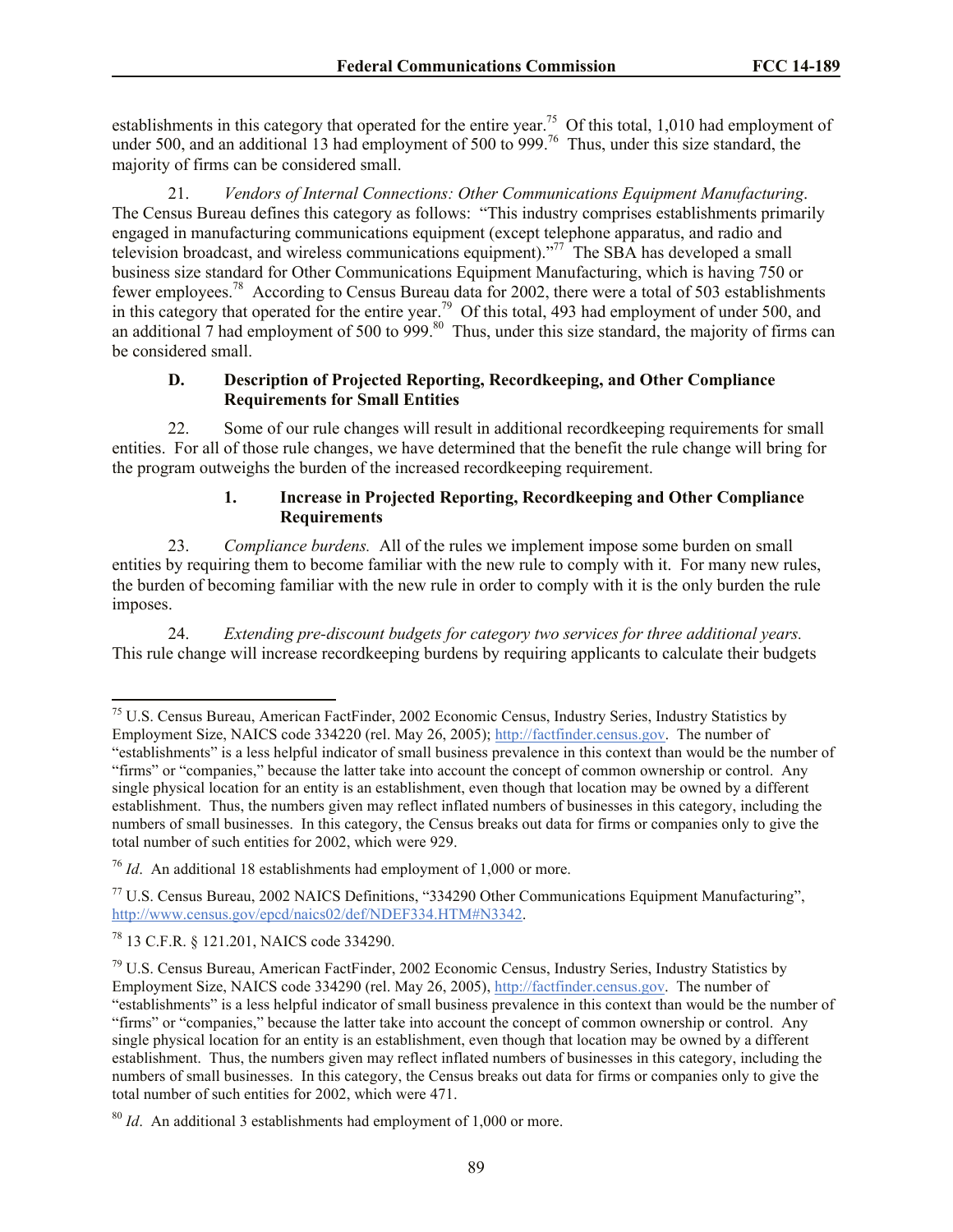and keep track of the amount that they have spent in a five-year period. The benefit of making category two funding available to applicants outweighs this burden.

25. *Permitting self-construction option.* Our permitting applicants to receive E-rate funding for self-construction networks creates the minor additional burden of requiring applicants to seek bids for both self-construction and services-only. The cost savings applicants and the Fund will realize from this rule change justifies these burdens.

26. *Additional discounts when states match funds for fiber construction.* Providing additional discounts when states match funds for fiber construction will impose the additional minimal burden of requiring applicants to produce documentation verifying states' matched funds. The additional USF funding for fiber construction that this rule change makes available to applicants outweighs this burden.

27. *High-cost providers*. The requirement that recipients of high-cost support offer broadband service to eligible schools and libraries at rates reasonably comparable to rates charged in urban areas will increase recordkeeping burdens for some service providers and some E-rate applicants. Specifically, E-rate service providers who receive high-cost support will have the additional burden of bidding for, and possibly providing, services to schools and libraries in areas they receive high-cost support. Schools and libraries in those areas will have the additional burden of evaluating bids from these service providers.

### **2. Decrease in Projected Reporting, Recordkeeping and Other Compliance Requirements**

28. *Suspending USAC's multi-year amortization policy for non-recurring construction costs.*  Our suspension of USAC's multi-year amortization policy for non-recurring construction costs will decrease recordkeeping requirements by eliminating the burdens associated with amortization for the duration of the suspension.

### **E. Steps Taken to Minimize the Significant Economic Impact on Small Entities, and Significant Alternatives Considered**

29. The RFA requires an agency to describe any significant, specifically small business, alternatives that it has considered in reaching its proposed approach, which may include the following four alternatives (among others): "(1) the establishment of differing compliance or reporting requirements or timetables that take into account the resources available to small entities; (2) the clarification, consolidation, or simplification of compliance and reporting requirements under the rule for such small entities; (3) the use of performance rather than design standards; and (4) an exemption from coverage of the rule, or any part thereof, for such small entities. $^{381}$ 

30. This rulemaking could impose minimal additional burdens on small entities. We considered alternatives to the rulemaking changes that increase projected reporting, recordkeeping and other compliance requirements for small entities.

# **F. Report to Congress**

31. The Commission will send a copy of this Report and Order, including this FRFA, in a report to be sent to Congress pursuant to the SBREFA.<sup>82</sup> In addition, the Commission will send a copy of the Report and Order, including the FRFA, to the Chief Counsel for Advocacy of the SBA. A copy of the Report and Order and the FRFA (or summaries thereof) will also be published in the Federal Register.<sup>83</sup>

 $\overline{\phantom{a}}$ 

 $81$  5 U.S.C. § 603(c)(1)-(c)(4).

<sup>82</sup> *See* 5 U.S.C*.* § 801(a)(1)(A).

<sup>83</sup> *See* 5 U.S.C. § 604(b).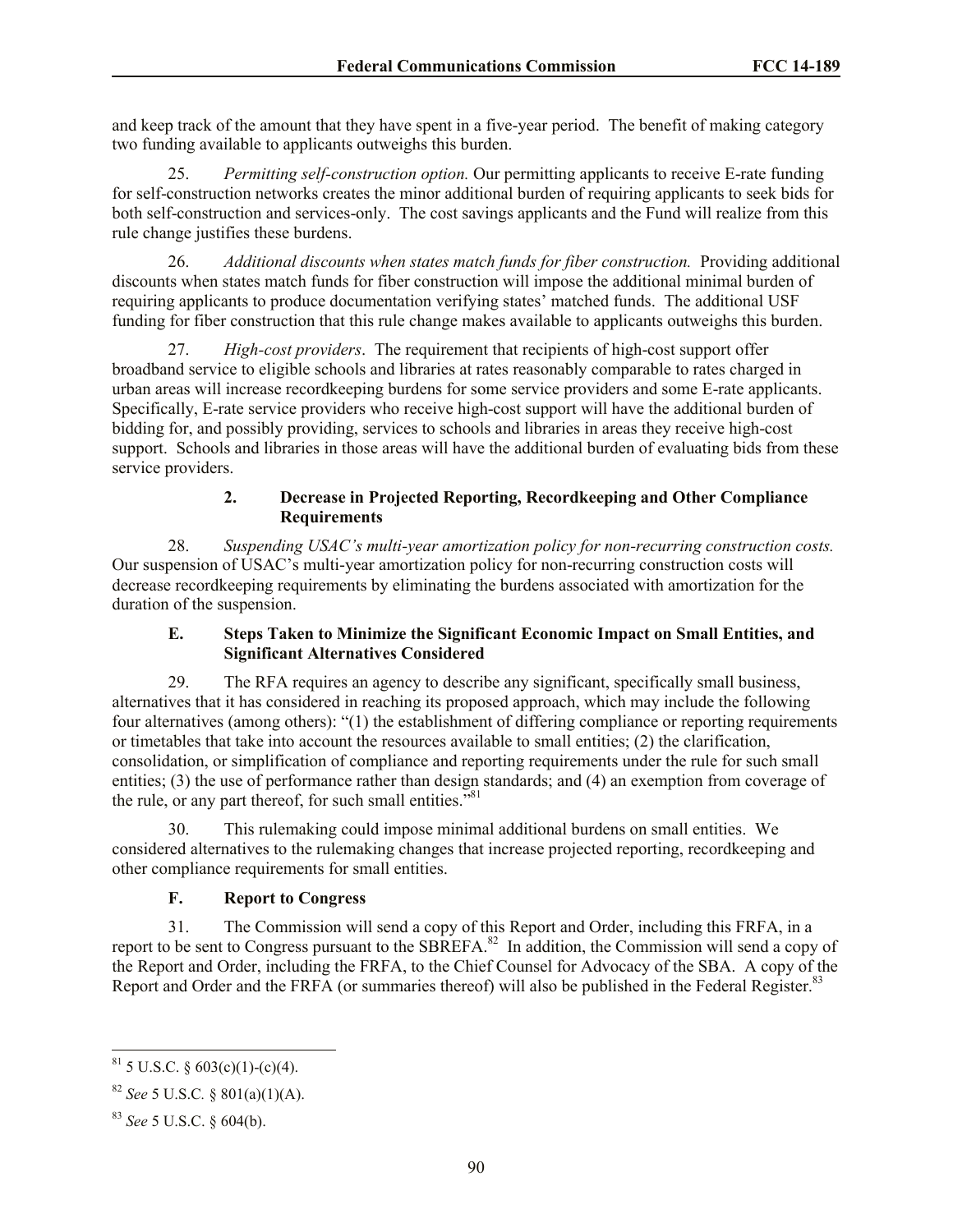#### **STATEMENT OF CHAIRMAN TOM WHEELER**

#### Re: *Modernizing the E-rate Program for Schools and Libraries*, WC Docket No. 13-184, *Connect America Fund*, WC Docket No. 10-90.

Today we take the final step in rebooting how we connect our schools, libraries – and most importantly, our students – to  $21<sup>st</sup>$  century educational opportunity. The result of increased E-rate investment will be an America with students, teachers, and library patrons able to take advantage of the unlimited opportunities enabled by high-speed broadband. The increase in support is significant. It is justified. And it is smart – including not just more funding, but also important program changes that will ensure more competition for E-rate dollars and will ensure cost-effective spending.

In July, we adopted critically important goals for the E-rate program that are worth repeating here. In short, these goals were to ensure *affordable* access to high-speed broadband in all schools and libraries and to maximize the cost-effectiveness of E-rate supported purchases. At the same time, we launched a process to determine the future needs of the program. What level of long-term funding and what rule changes will be necessary to meet the goals of universal high-speed access for schools and libraries?

The same digital revolution that gave us Netflix and YouTube has also opened new worlds of educational opportunities for students, teachers, and librarians. Unfortunately, while the connected home is commonplace, the connected classroom and library is not. Today, 63% of American schools – that's 40 million students – do not currently have an Internet connection capable of supporting modern digital learning.

E-rate – America's largest education technology program – has helped to ensure that almost every school and library in America has the most basic level of Internet connectivity. Since becoming Chairman, I've seen first-hand the positive impact E-rate is having in communities all across the country – from Fairfax, Virginia in our backyard to the far reaches of Alaska; from the urban neighborhoods of Oakland to Tribal communities in rural New Mexico and South Dakota. While these visits highlighted some of E-rate's many successes, they also revealed the program's shortcomings.

I was recently provided a copy of a letter from a New Mexico high-school student who wrote to Sal Kahn, founder of the Khan Academy. In his letter, the student aptly describes our challenge when he states, "maybe you can help us with some of our problems that we have at our schools. For example the Internet is very suckey and I think it would help us do better in school if our Internet was better." He's right. For two-thirds of American schools, access to the internet is subpar. The difference between today's slow speeds and fiber speeds is equivalent to the difference between trying to suck peanut butter through a straw, and drinking from a fire hose of information, opportunity, and knowledge.

In the 18 years since E-rate was established, technology has evolved, the needs of students and teachers have changed, and basic connectivity has become inadequate.

The digital age demands that we bring America's libraries and schools into the 21st century, so all students have the tools they need to compete in a global economy. This week is Computer Science Education Week; more than 50 million students worldwide have signed up this week to participate in an Hour of Code – a brief tutorial to de-mystify computer science. It's an important reminder that the connectivity we today enable is not just about education; it is also a matter of preparing learners of all ages for the modern economy. Whether learning in a classroom or receiving job training in a library, computer literacy is not a luxury, it is a requirement. But none of this can happen without high-speed connectivity.

 This past July, the Commission approved the first major modification of E-rate in the program's 18-year history. Our overhaul accomplished three overarching objectives: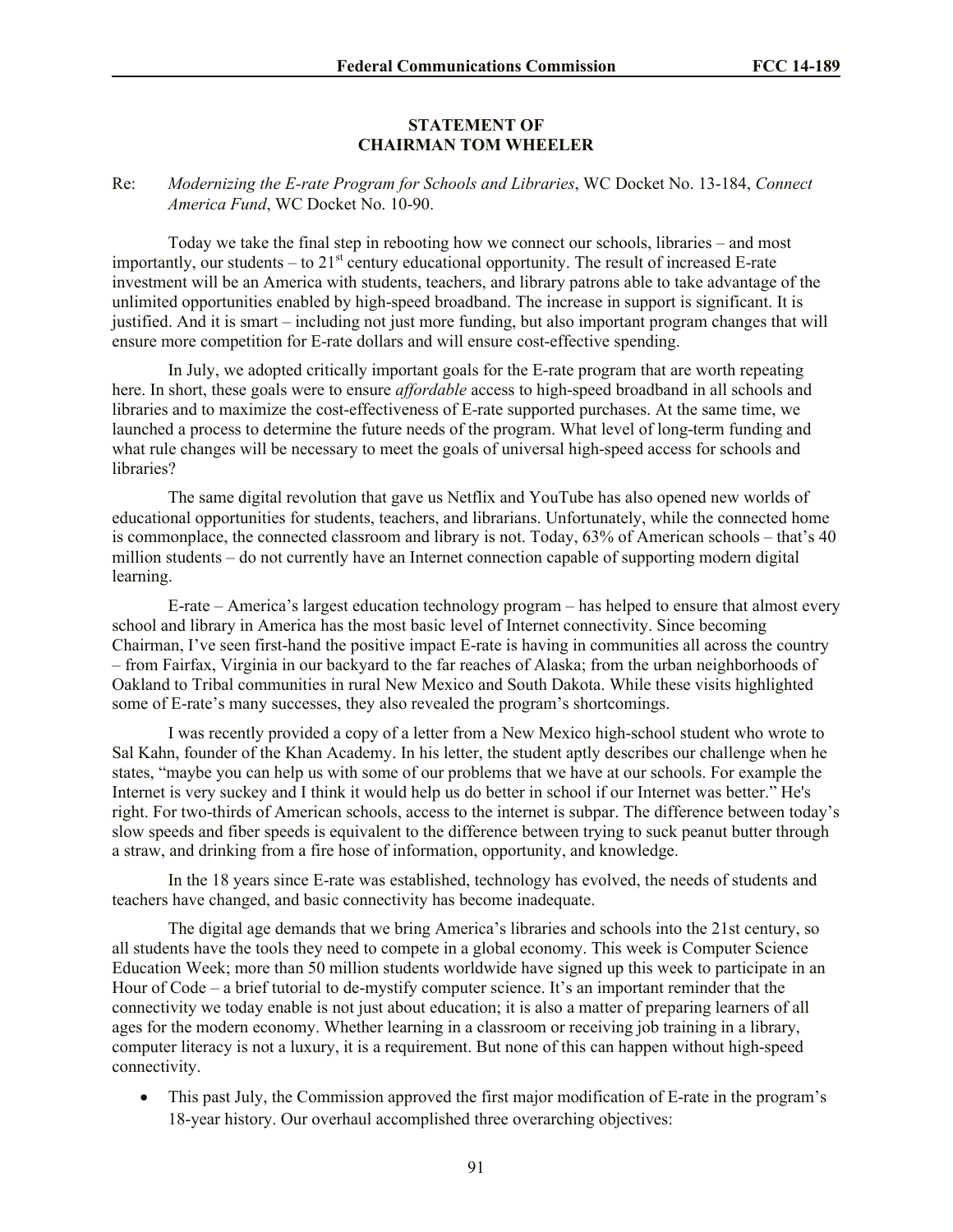First, for the first time, the Commission set specific, ambitious speed targets for the broadband capacity delivered to schools and libraries: a minimum throughput of 100 Mbps per 1,000 students and a pathway to 1 Gbps per 1,000 students.

Second, we refocused the program away from funding  $20<sup>th</sup>$  century technologies like pagers and dial-up phone service to supporting 21<sup>st</sup> century high-speed broadband connectivity. In the process, we moved to close the Wi-Fi gap by ensuring that over the next two years an additional 20 million students will have Internet access at their school or library desk.

Third, we took steps to improve the cost-effectiveness of E-rate spending through greater pricing transparency and through enabling bulk purchasing to drive down costs and give Americans who contribute to E-rate on their monthly bills the most bang for their buck.

When we adopted that Order, I made clear that our work was not over.

American schools and libraries still face a connectivity gap. Previously I indicated that two-thirds of schools and libraries do not subscribe to sufficient high-speed connectivity. In addition, nearly onethird of all schools and three-fourths of all libraries couldn't get a high-speed connection if they wanted because the infrastructure simply isn't there.

This gap is worst in rural America. Rural schools have even less access to high-speed connectivity than most urban and suburban schools. Forty-one percent of America's rural schools couldn't get a high-speed fiber connection if they tried. Where high-speed networks do exist, the owner of that connectivity often charges an unaffordable price. This is not unusual, considering high-speed telecommunications infrastructure is both more costly and more difficult to amortize in rural areas. It may not be unusual, but it is unacceptable that these realities are allowed to hurt students.

Our challenge in overcoming the rural connectivity gap is made all the more difficult by how we historically have run the E-rate program. Whereas the Commission's program to help defray the costs to rural health care facilities allows funds to be spent to build or lease high-speed capacity where it isn't commercially available or where there is no affordable option, the E-rate program to connect our schools and libraries has specifically prohibited this. Today's action will give rural schools and libraries an alternative beyond being held hostage by the actions or inactions of a local telecommunications provider. Importantly, the rules we adopt today also include multiple safeguards to ensure that E-rate spending utilizing new options adopted in this order will only be approved if such spending is demonstrated to be the most cost-effective option and only after also seeking service from a provider.

It's not just rural communities being disproportionately left behind. Low-income schools in both rural and urban communities significantly lag affluent schools when it comes to access to high-speed networks. Nearly 40 percent of affluent schools have high-speed access versus less than 15 percent of lower-income urban and rural schools.

The E-rate program was inaugurated 18 years ago so that all schools and libraries could participate in the Information Revolution. The fact that the preponderance of those without connectivity are low-income rural and urban schools is unacceptable. We must do better.

Closing this connectivity gap will require raising the E-rate spending cap. We have looked longterm to forecast the funding needs going forward and based the spending cap on those forecasts. What will actually be spent – and the rate Americans will be asked to contribute – will vary from year-to-year. Most certainly, the contributions from Americans won't immediately jump to the cap.

The increase in the cap on what Americans contribute to the E-rate fund means that over time, the support paid by consumers could grow by approximately 16 cents a month for a telephone line. Let's put that in perspective. Over the course of the year that represents one cup of coffee at Dunkin Donuts or one large soda at McDonald's – per year.

E-rate is funded by fees on consumers' phone bills. I take the fiduciary responsibility to invest those contributions wisely very seriously. That's why we have placed an emphasis on improving cost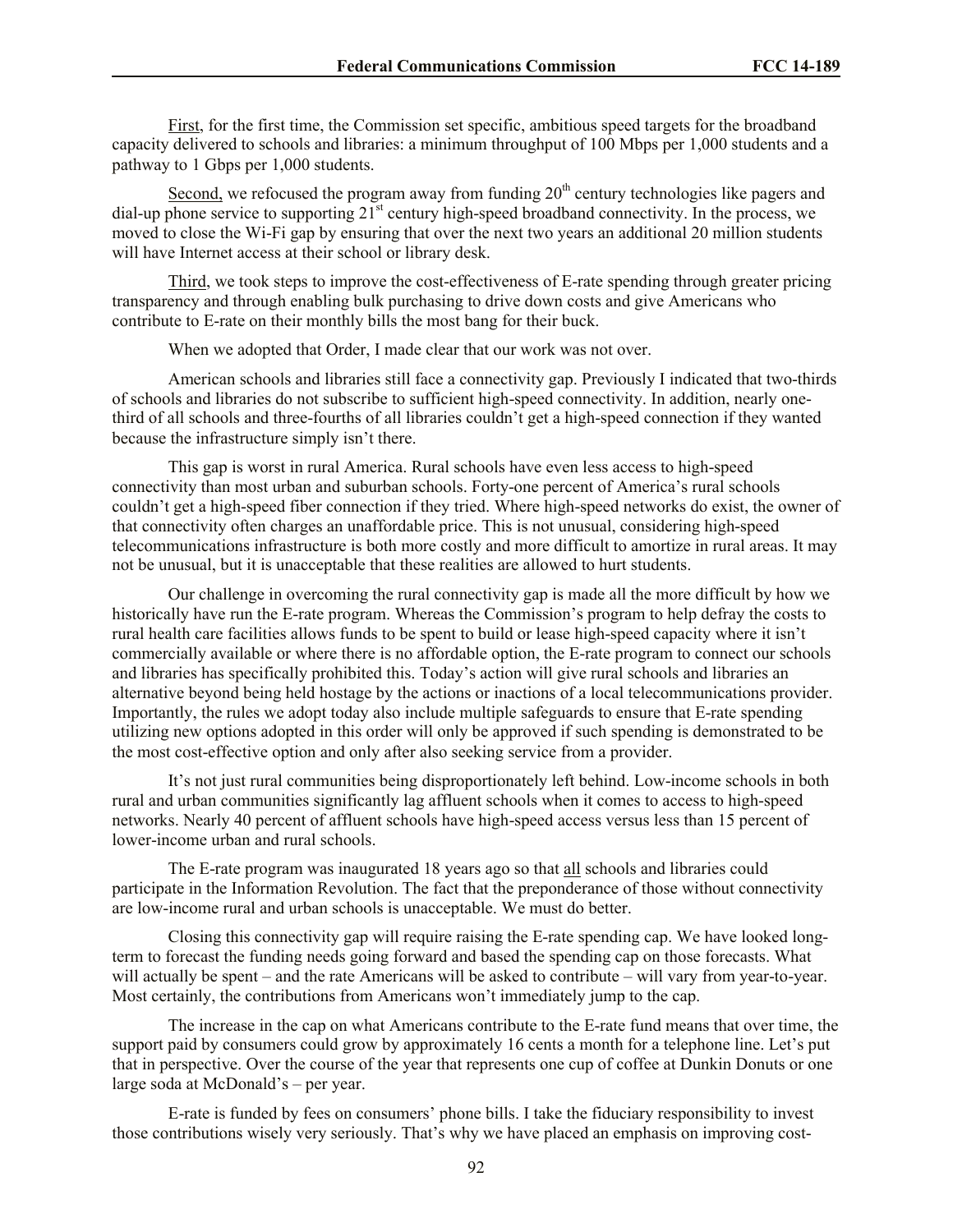effectiveness of the program. And that is why we are making changes to the rules today to ensure more competition for E-rate dollars and to maximize the cost-effectiveness of E-rate supported purchases. But the fact is that the E-rate budget hadn't received an annual inflation adjustment for 13 years. The majority of the proposed new cap accounts for the lack of inflation adjustments, with the rest going to new growth if needed.

We have reached the reality that while many libraries and schools have benefitted from the E-rate program, rural and low-income libraries and schools have not shared proportionally in the opportunities. This is because there wasn't enough money in the program, and the program's design wasn't in synch with providing educational opportunity to all.

Investing in -rate is about our education system; it's about our economy; it's about our global competitiveness. Digital learning is critical to preparing our children to succeed in the digital age.

That's why 50 of America's leading corporate chiefs – from Meg Whitman to Michael Dell to Mark Zuckerberg – wrote the Commission calling E-rate as an essential tool for our nation's competitiveness.

And that's why we need to raise the spending cap for E-rate.

Failure to do so would mean that children in some communities will continue to be bypassed by  $21<sup>st</sup>$  Century educational opportunities – particularly in rural areas and low-income urban communities.

We can do better than that for our children. By moving forward with this next phase of E-rate modernization, we will.

Let me conclude by once again saying that while today's action is a major step forward, it is not the final step. Today is just the end of the beginning of our effort to get true high-speed broadband to all of the nation's schools and libraries. In the months ahead, there will be a lot of heavy lifting to implement these changes by Commission staff, by our friends at USAC, education and library organizations, and by schools and libraries across the country. I will be watching that progress closely, because ultimately we will be judged by the tangible results delivered to students, teachers, librarians, and library patrons. I want to thank all of the organizations and people and staff at the FCC and USAC that have worked so hard to make today's order possible. Now it's time to roll up our sleeves and complete the job.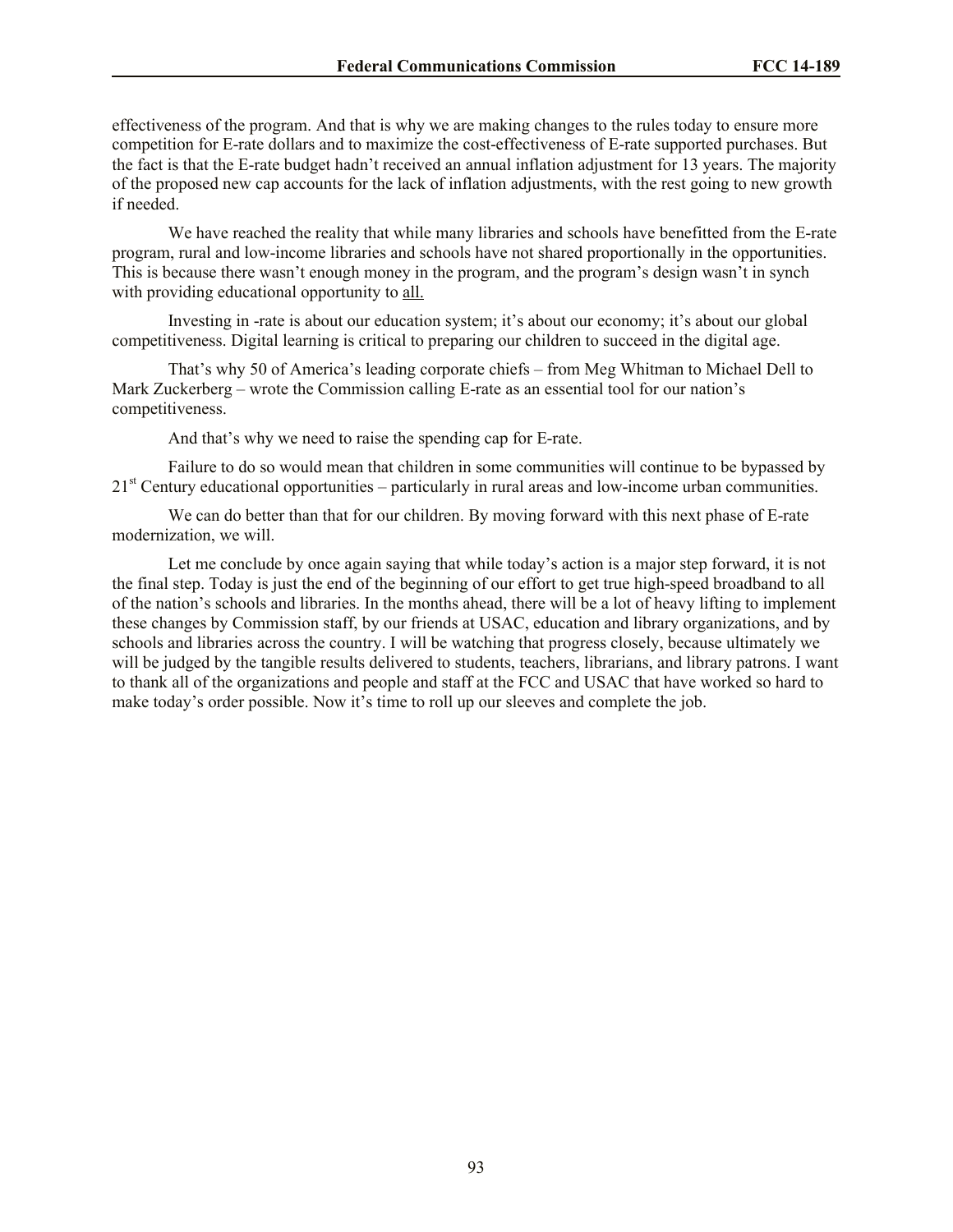#### **STATEMENT OF COMMISSIONER MIGNON L. CLYBURN**

*Re: Modernizing the E-rate Program for Schools and Libraries*, WC Docket No. 13-184, *Connect America Fund*, WC Docket No. 10-90.

Superintendent Dance, Principal Dyer Duerr, Teachers Warlick Hawkins, Director Reyes-Gavilan, and students, welcome to the FCC, and thank you for this morning's presentations. You have reaffirmed how truly connected schools and libraries can enable customized teaching and planning, unprecedented academic gains, and  $21<sup>st</sup>$  century relevance for the users of our centers of learning.

The reasons I have been an unwavering supporter of this item, which I proudly launched by circulating a Notice of Proposed Rulemaking for my colleagues' consideration in July of last year, can be summed up in two ways. I grew up in a household, where everyone except me, spent some or all of their careers as teachers, either in a classroom or in a library. My parents, both sisters, my Aunts and a host of relatives, viewed education as the best tool for upward mobility, so much so that they made commitments and, at times, economic sacrifices to help shape and mold young minds. I still get stopped by people who say that while they may have cut every other class, they never considered missing James Clyburn's class because he not only made history interesting, but that there would be price to pay, if they failed to show.

Many young adults sing praises about my middle school teacher Jennifer, and my Aunts, crediting them as playing roles in their current success. M y passion for enhanced educational opportunities for all is not new or trivial for me. It is completely woven into my personal fabric.

They all would be moved like I was by the experiences of Joey Cabrera, a high school sophomore in the Bronx, New York. After school, Joey walks to Clason's Point Library to complete his homework, and do what other teenagers do: connect with friends on social media. When the library closes at either 6 or 7 pm during the school week, he sits on the steps near the doors and tries desperately to get a faint WiFi signal until sunset, when it is still safe to walk home.

Two things are immediately made clear by this New York Times story: (1) it was written before daylight savings time, because sunset is now before 5pm, and (2) like an estimated 2.9 million other New Yorkers, Joey is stuck in the digital dark, forced like too many others to sit outside, in parking lots, to get free access to the Internet for better educational, employment, healthcare, and e-commerce opportunities and engage through social media because of the absence of connectivity at home.

I honestly believe that broadband is the greatest equalizer of our time but this only holds true if everyone has access. High poverty schools and libraries will never have comparable resources to their more affluent counterparts. This is why visionaries in Congress, including Senators Rockefeller and Markey, and former Senator Snowe, can be proud of this item today. They recognized early on that access to world-class technology is needed to succeed.

As the lead agency, the FCC realizes that only through a modernized E-rate, will we enable schools, libraries and communities to have access to world-class broadband. This is potentially life changing for communities too often relegated to minimally adequate educational opportunities, old books and outdated technology.

As we prepare to vote on this item, it is equally important for us not to view this through a narrow lens, but as a three-legged stool where all pieces need to be present for success: broadband at school, broadband in the library and broadband at home. Absent one leg, the stool does not stand.

There are many positive aspects of this Order that help to achieve our goals, but I want to highlight two in particular. First, I am pleased that it increases the per square foot allocation for WiFi in urban libraries to \$5.00. In July, when the Commission voted to approve the reforms to the internal connections for WiFi funding, I raised concerns that the proposed \$1 per square foot for all libraries was too low. I appreciated the Chairman's willingness to address this by increasing the per square foot allocation for libraries to \$2.30. But, the record in response to the July Further Notice makes clear that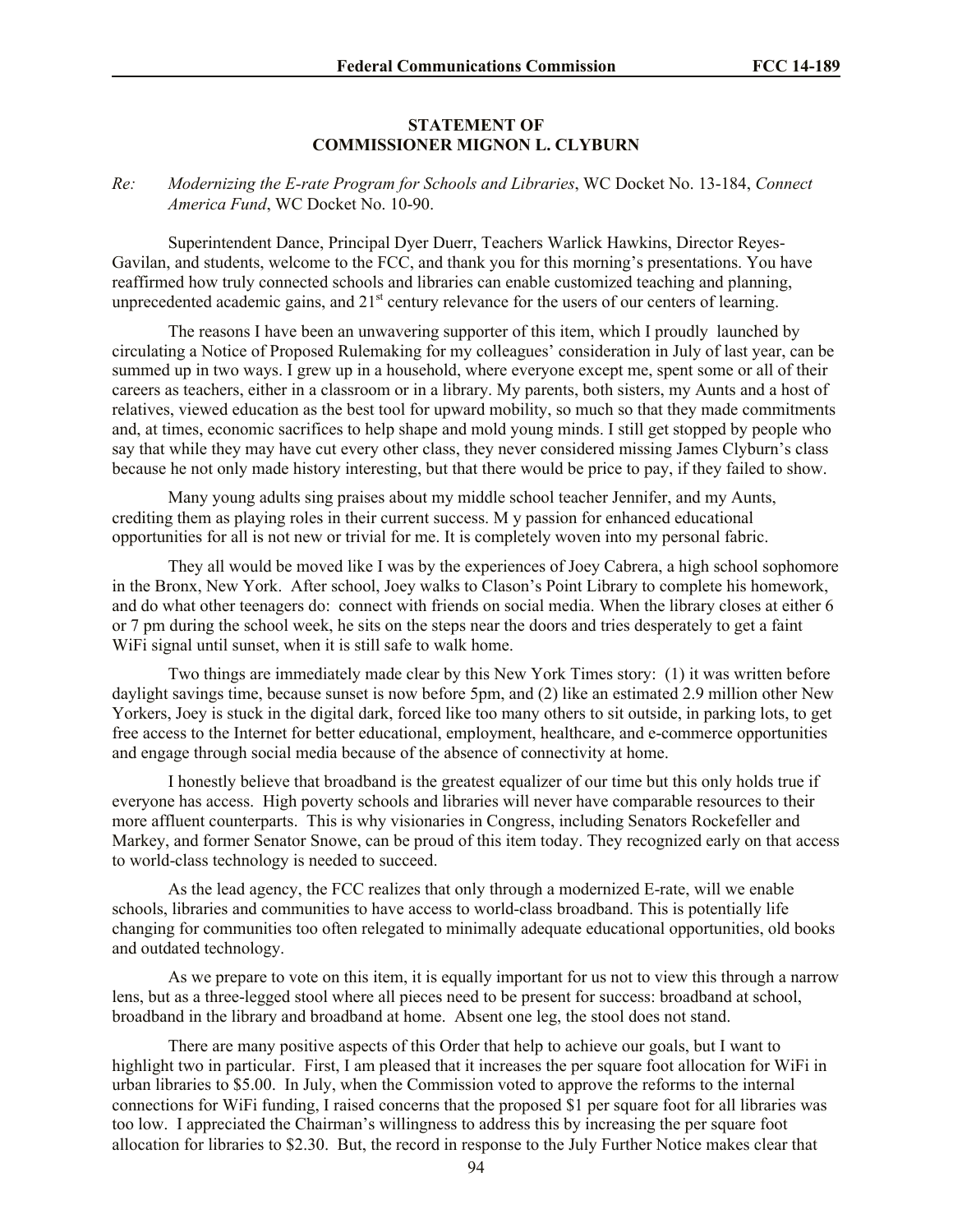such allocation was not sufficient for urban libraries, which may account for only 5% of the nation's libraries but boast 65% of the total public WiFi use. So, I am delighted that we increased the allocation to ensure that the libraries have robust WiFi to satisfy demand.

Second, I am pleased that the item implements the expectation from the 2011 *USF/ICC Transformation Order,* that eligible telecommunications carriers offer broadband to community anchor institutions, including schools and libraries.<sup>1</sup> For too long, the FCC has viewed its universal service programs in silos, failing to leverage efficiencies that could be gained by coordinating across our universal service programs. For this reason, I advocated for the inclusion in the *Transformation Order* that those eligible telecommunications carriers serve community anchor institutions, something that the Commission unanimously supported but has largely sat idle on paper, until today. It is the right thing to do – we should leverage our universal service programs, to extend the reach of each universal service dollar.

The Order leaves open the question of how ETCs connect other community anchor institutions, which the Commission defined to also include "medical and healthcare providers, public safety entities, community colleges and other institutions of higher education," as well as "organizations and agencies that provide outreach, access, equipment, and support services to facilitate greater use of broadband service by vulnerable populations, including low-income, the unemployed, and the aged."<sup>2</sup> The FCC has universal service programs devoted to rural health care and low-income populations and it is good governance to extend the reach of each universal service dollar. To the extent entities in rural, high cost areas receive support to build and maintain broadband-enabled networks, I strongly encourage the Chairman to direct the staff to evaluate how to better leverage these programs.

In short, today's item makes major and long awaited strides but we will not completely fulfill our vision of ensuring world class educational opportunities for all unless everyone has access to all three legs of that stool. Reforming the FCC's Lifeline Program is key to this and should be a major priority for the Commission, schools, libraries and the education community. Absent the ability to close the affordability gap for broadband everywhere, the laudable reforms we are poised to launch today will not completely bring Joey and others like him out of the digital darkness.

I want to thank the dedicated team of the Wireline Competition Bureau, Office of Managing Director, and Office of Strategic Planning & Policy Analysis for their tireless work on this item.

 $\overline{\phantom{a}}$ 

<sup>&</sup>lt;sup>1</sup> See Connect America Fund et al., WC Docket Nos. 10-90 et al., Report and Order and Further Notice of Proposed Rulemaking, 26 FCC Rcd 17663, 17700, para. 102 (2011) (USF/ICC Transformation Order), *pets. for review denied sub now*. In re FCC 11-161, 753 F.3d 1015 (10th Cir. 2014); *see also id*. at n. 164 ("acknowledge[ing] that community anchor institutions generally require more bandwidth than a residential customer, and expect that ETCs would provide higher bandwidth offerings to community anchor institutions in high-cost areas at rates that are reasonably comparable to comparable offerings to community anchor institutions in urban areas.").

<sup>2</sup> *See id.* at n. 163.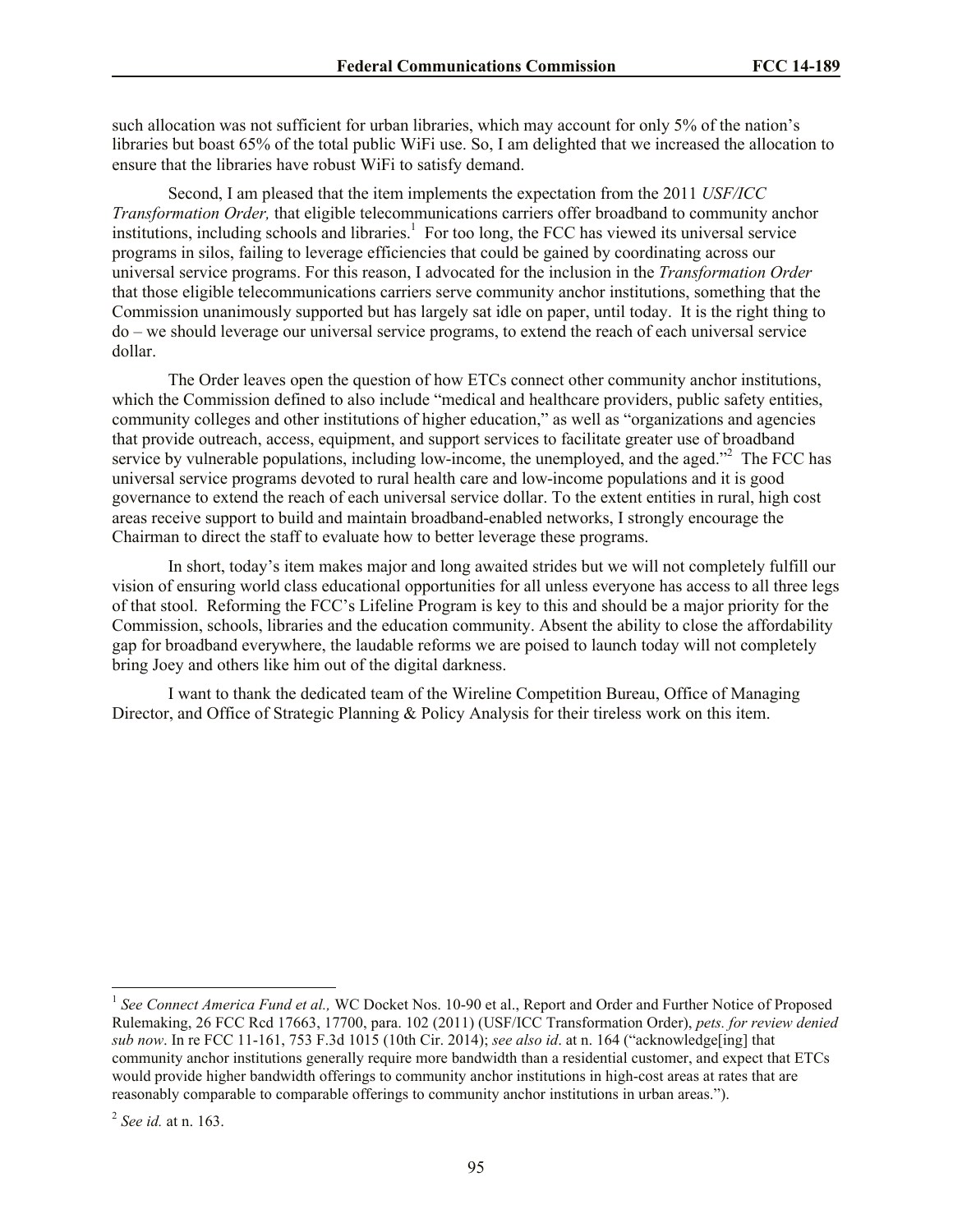#### **STATEMENT OF COMMISSIONER JESSICA ROSENWORCEL**

Re: *Modernizing the E-Rate Program for Schools and Libraries*, WC Docket No. 13-184, *Connect America Fund*, WC Docket No. 10-90.

In schools across the country, December means more than the start of the holiday season. It's when first semester classes come to an end. That means students taking tests and teachers winding down instruction as the calendar year comes to a close.

It's also time to wind down analog-era education. The teaching tools so many of us knew in class years ago—from the blackboard to the bulky textbook—are no longer the only essential instruments of education.

We know this intuitively. That's because broadband and connected devices are changing every aspect of our lives. So many social spaces are now virtual. Plus, the combined power of mobility and cloud computing means we can take content with us wherever we go.

All of this change simply does not stop at the school doors. So if we are smart, we will let it in, wrestle with its potential, and do good things. Because doing anything else will not prepare our students for the world they live in and will deny them the digital skills they need to compete.

The good news is we have E-Rate. We can use this program to help put classrooms and libraries across the country on course for digital age learning in the new year. But to do this, we need a better and bolder E-Rate for the future—what I call E-Rate 2.0.

E-Rate is the nation's largest education technology program. It helps schools and libraries in every state, by supporting access to modern communications and the Internet.

E-Rate was launched nearly two decades ago, when the Internet was known as the Information Superhighway. The program was the bipartisan brainchild of Senator Jay Rockefeller, Senator Olympia Snowe, and then Congressman, now Senator Ed Markey.

Thanks to E-Rate, more than 95 percent of classrooms in this country are now connected to the Internet. While this sounds good, the challenge today is no longer connection—it's capacity. Too many of our schools and libraries that rely on E-Rate—often in low-income and rural communities—access the Internet at speeds as low as 3 Megabits. That means too many schools are unable to offer high-definition streaming video, take advantage of the most innovative digital teaching tools, or provide modern science, technology, engineering, and math—STEM—instruction.

We can fix this. Here at the FCC, we started the process of upgrading the E-Rate program last Summer. We refocused it on broadband capacity and streamlined the application process. This was a good start. But to take this program to the next level and truly make it modern, we have to take a fresh look at its funding for the digital age.

The E-Rate program was capped sixteen years ago at \$2.25 billion a year. That was a long time ago. It was when gas was a dollar a gallon. It was when the price of new home was 45 percent lower than it is today. That means E-Rate funding has not kept pace with inflation, cutting its purchasing power by billions. Think about that. *At a time when digital skills are an essential part of preparing students for the modern economy, one of our most effective programs is frozen in the age of dial-up.*

Today's Order rights this wrong. It raises the E-Rate cap by \$1.5 billion. That puts us on a course to have high-capacity broadband and Wi-Fi in all of our schools over the next five years.

We need to go for it—because the stakes are high. Other nations are now leading the way when it comes to bringing broadband to schools. South Korea has wired all of its schools with high-capacity broadband. So has Estonia, where there is a nationwide effort to teach students as young as seven years old how to write code. Uruguay has connected nearly all of its primary and secondary schools. China,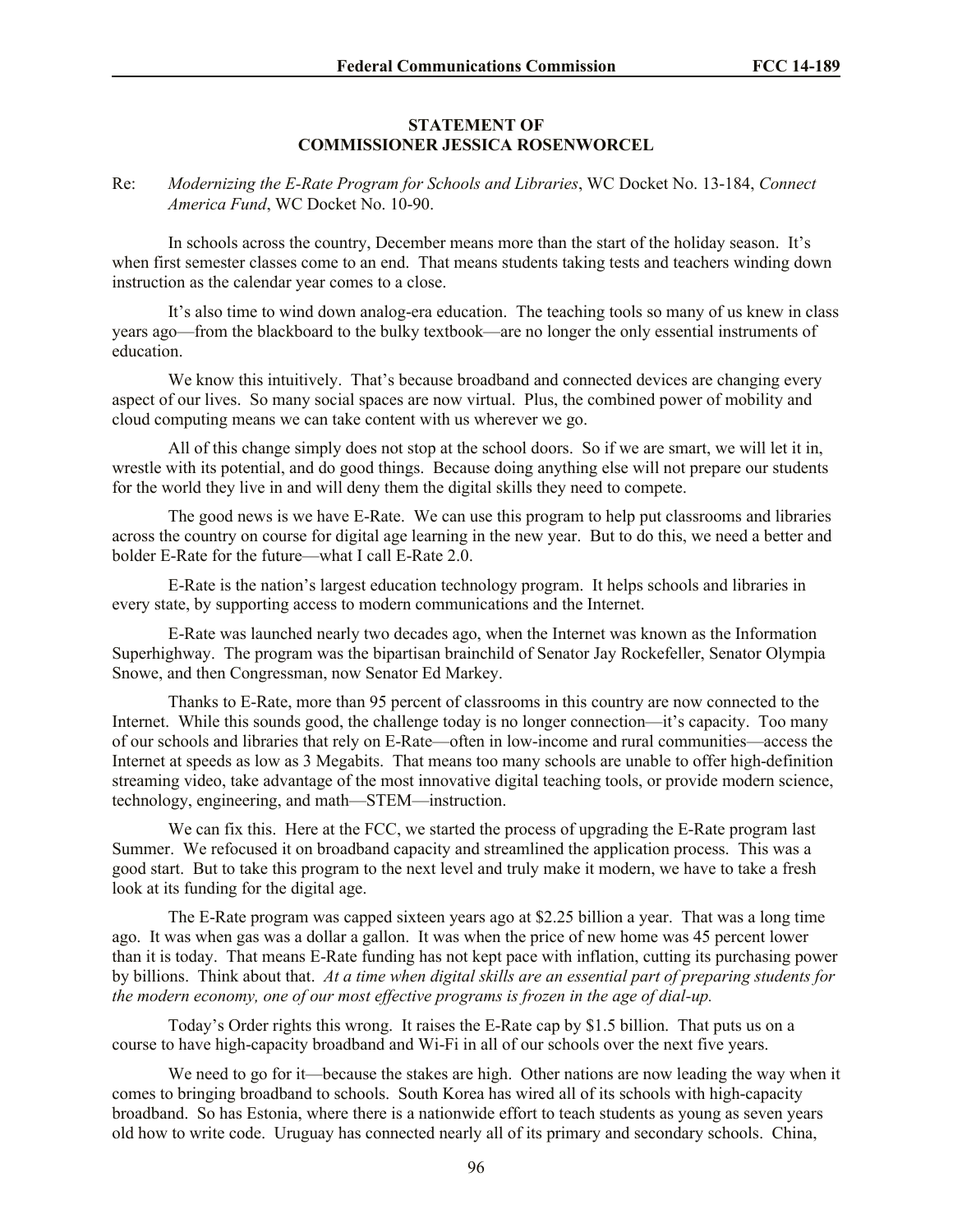India, and Thailand are working on ways to bring one-to-one connected device learning to students through large scale purchasing at low cost. In so many ways, these countries are different than the United States. But they have students, like ours, who will be competing in a global economy—*and there is no reason to let other nations outspend us, outeducate us, and outachieve us.* 

So before our students file out of their classrooms and head home for the holidays, today we make a choice. Today, we choose a future where all American kids have access to digital age learning, no matter who they are, where they live, or where they go to school. Today, we are bold. We put in place, at long last, E-Rate 2.0.

But that does not mean our job is done. Because going forward we need to recognize that expanding opportunity goes beyond the school doors. We can't forget that in a world where students rely on online resources and digital content in the classroom, they also need access to broadband when they go home.

Today, roughly seven in ten teachers assign homework that requires access to broadband. But the FCC's data suggest that almost one in three households do not subscribe to broadband services at any speed—for reasons such as the lack of affordability and lack of interest.

Think about these numbers. Where they overlap is what I call the Homework Gap. If you are a student in a household without broadband, just getting homework done is hard. Applying for a scholarship is challenging. While low-income families are adopting smartphones with Internet access at high rates, let me submit to you that a phone is just not how you want to research and type a paper, apply for jobs, or further your education.

A recent study by the Pew Research Center found that more than half of teachers in low-income communities said that their students' lack of access to online resources at home presented a major challenge to integrating technology into their teaching. So not only are students who lack access at home struggling to keep up, their lack of access is holding our education system back. It means too many young people will go through school without fully developing the skills that give them a fair shot in the digital age.

The good news is that we can do something about it. In 1985, when most communications involved a cord and President Ronald Regan was in the White House, the FCC set up a program called Lifeline. Today, it supports telephone access in 14 million low-income households across the country. But just like E-Rate, it needs an update for the broadband era. Instead of having the program support only voice service, we should allow consumers to choose between applying the same support to either voice service or broadband service.

Doing so would modernize the Lifeline program—and also help address the Homework Gap. The Homework Gap is the cruelest part of the digital divide. But it is within our power to bridge it, help kids get their schoolwork done, and expand Internet access. So going forward, I hope my colleagues will work with me to close the Homework Gap. Because if we combine this effort with our work here on E-Rate, we are going to be able to turn a generation of students from digital consumers to digital creators. And as the parent of two school-aged digital natives, I think there would be nothing sweeter.

So this week—Computer Science Education Week—it starts. We put in place a bold vision for E-Rate 2.0. We put ourselves on track to bring big broadband to our schools and modernize our libraries. We put our students on course to develop the skills essential for them to compete in a global, digital economy. Amen. It's time.

Finally, I want to acknowledge that tremendous work has gone into today's decision. Thanks to the Wireline Competition Bureau for its efforts and to the Chairman for making this reform a priority. But most of all I want to thank the countless teachers and librarians I was able to visit with over the course of this effort in Alaska, Arkansas, California, Colorado and many more places in between. Today's decision is for you, the students you work with, and the futures you help shape.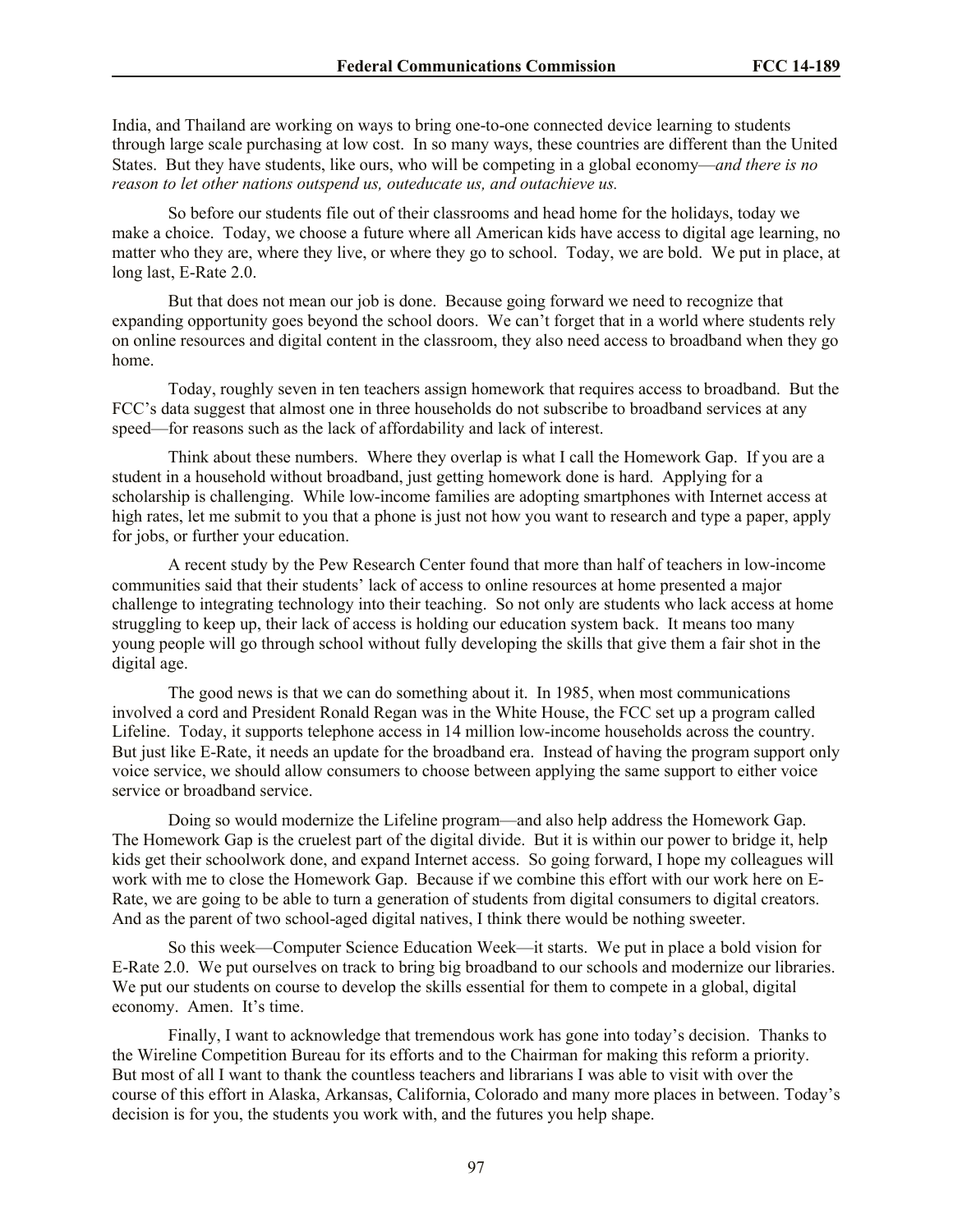#### **DISSENTING STATEMENT OF COMMISSIONER AJIT PAI**

Re: *Modernizing the E-Rate Program for Schools and Libraries*, WC Docket No. 13-184, *Connect America Fund*, WC Docket No. 10-90.

I don't normally claim to be clairvoyant. But last week, at the FCBA Chairman's Dinner, I was compared to Carnac the Magnificent, complete with a photo-shopped picture of me wearing a turban.

At the time, I assumed the Chairman's joke was going to be about the E-Rate order before us today and the intuition I had back in July. That is, I was expecting this clip:

I doubt the recent scramble to claim fiscal responsibility is anything more than a passing fad. . . . [S]everal outside parties have already told me they've been promised a postelection increase in the E-Rate budget. They even told me the specific month it was coming: December. The story was remarkably consistent. So mark my words: Any talk of fiscal responsibility will be short-lived. In five months, maybe six, we'll be back at this table discussing how much to increase Americans' phone bills.<sup>1</sup>

What do you know? It's five months later to the day, and lo and behold, we're discussing whether to spend an additional \$1.5 billion each year to pay for the promises made last summer. That's a \$7.5 billion payoff over five years for the entrenched interests that thrive under the bureaucratic yoke of today's E-Rate program. That's a 17.2% telephone tax increase for American families that are still struggling to make ends meet in this lackluster economy. And while those who can afford to live in Georgetown, Manhattan's Upper East Side, or Malibu might scoff at the increased taxes, families in middle America are sick of being nickeled and dimed by Washington politicians.

The Commission is well aware of this. It's no accident that a spending increase was promised *before* the election and the tax increase to pay for it is coming *after* the election, the unmistakable message of which was not exactly nationwide yearning for a Beltway bureaucracy's tax hike. As a candid consultant might put it: Back in July, the "lack of transparency [wa]s a huge political advantage. . . . [T]hat was really, really critical to get the thing to pass."<sup>2</sup>

This tax and spend scheme is nothing new. Universal service contribution rates have jumped 60% under this Administration, from 9.5% to 16.1%. With today's new spending, they'll go up again. The contribution factor could rise as high as 20.3% next year.<sup>3</sup> That would be more than double the rate from January 2009, and it would be the first time in history that the factor has cracked the 20% mark.

 $\overline{\phantom{a}}$ 

<sup>1</sup> *Modernizing the E-Rate Program for Schools and Libraries*, WC Docket No. 13-184, Report and Order and Further Notice of Proposed Rulemaking, 29 FCC Rcd 8870, 9042 (2014) (Dissenting Statement of Commissioner Ajit Pai); *see also* http://youtu.be/6LDko49R9YM.

<sup>2</sup> *See* Remarks of Jonathan Gruber (Oct. 17, 2013), https://www.youtube.com/watch?v=G790p0LcgbI.

 $3$  Specifically, USAC has estimated 1Q 2015 demand to be \$2.18090 billion and the contribution base to be \$15.30530 billion. *See* USAC, First Quarter 2015 Appendices,

http://www.usac.org/about/tools/fcc/filings/2015/q1.aspx. Once we hit the new E-Rate cap, the adjusted contribution base would be  $(\$15.30530$  billion –  $\$2.55590$  billion) \* 0.99, or  $\$12.621906$  billion; the unadjusted contribution factor would be \$2.55590 billion / \$12.621906 billion, or 0.202497; and the contribution factor would accordingly be 20.3%. *See* Office of the Managing Director, FCC, Contribution Factor & Quarterly Filings - Universal Service Fund (USF) Management Support, http://www.fcc.gov/encyclopedia/contribution-factorquarterly-filings-universal-service-fund-usf-management-support (describing how the contribution factor is calculated).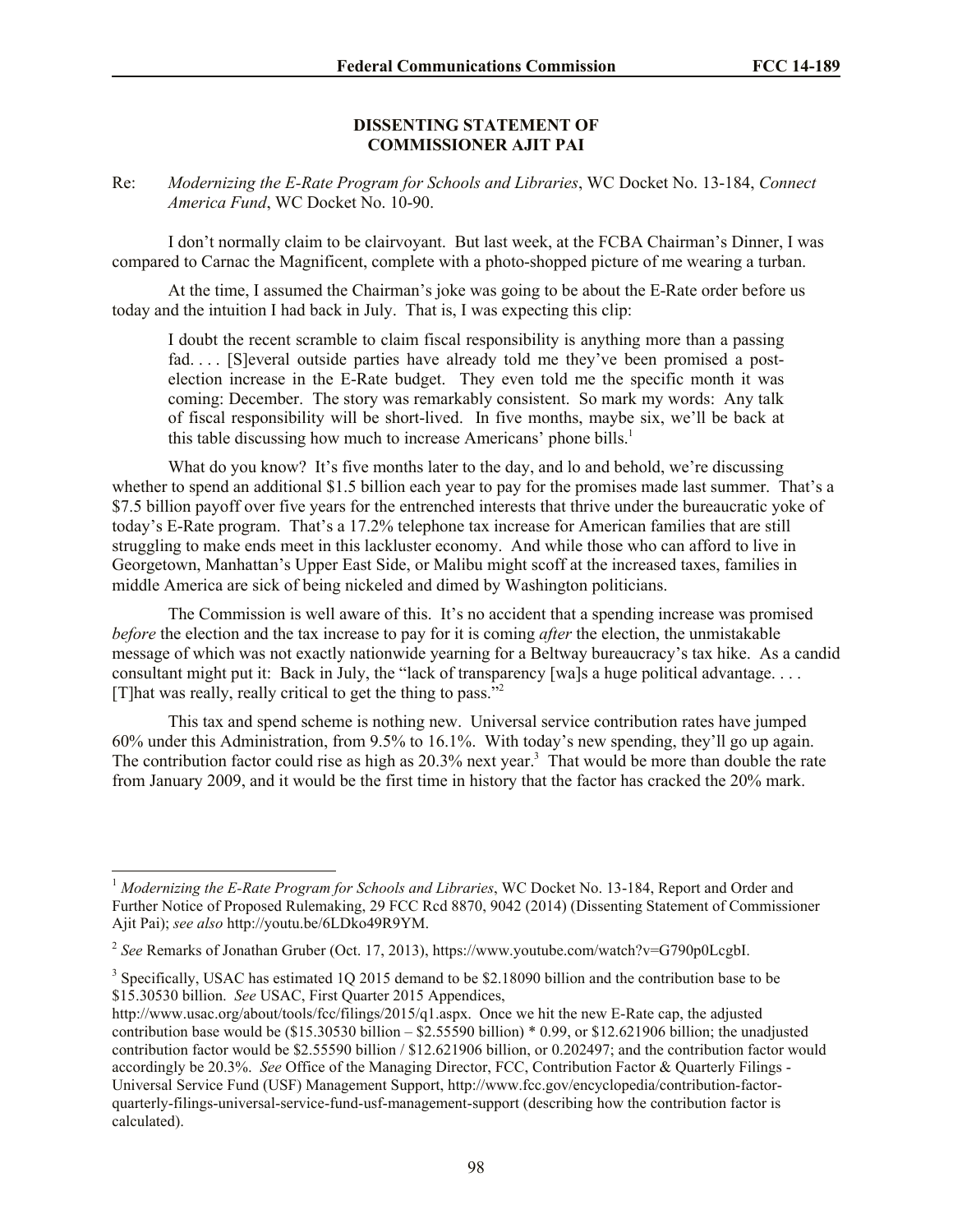

A large chunk of the \$7.5 billion in additional spending will go to pay for the Wi-Fi pilot program created last summer. Now, we were told back in July that the math for that program added up, that we wouldn't need to increases taxes to pay for it. We were told that the two-year pilot would cost taxpayers \$2 billion.

Today's *Order* is, in effect, a report card on the Commission's math skills. And we are receiving an "F." How so? Because the costs will be much, much higher. First, the *Order* extends the program to five years, which adds more than \$3 billion to the expected price tag. Second, the *Order* now acknowledges that the "budget" of \$1 billion per year really doesn't exist since "there is pent up demand and . . . applicants may seek a larger portion of the budget early on in the five-year cycle."<sup>4</sup> In other words, this Wi-Fi pilot might cost one, two, or even three billion dollars in its first year. Consumers' only protection? A baseless "expectation" that requests will be "reasonable."<sup>5</sup>

It's harder to pin down where exactly the other \$4.5 billion in new spending will go. The *Order* claims that this money is needed for "fully funding category one demand" (*i*.*e*., broadband connections)<sup>6</sup>—but our staff's own estimates show that's not the case. Their data show that aggregate demand for broadband connections will remain \$35 million to \$326 million *below* the current E-Rate cap for the foreseeable future.<sup>7</sup> That means we don't need an E-Rate tax increase to pay for the broadband connections that schools and libraries want now or in the next five years.

Others have claimed the money is needed to close the so-called Rural Fiber Gap. Yet the *Order* apparently abandons that concept. None of the new spending is earmarked for it. No money is set aside for rural schools and libraries. Not one safeguard ensures that money is spent where there's a fiber gap.<sup>8</sup>

l

<sup>4</sup> *Order* at para. 100; *id.* at para. 115 ("[P]roviding more than the \$1 billion target level in support for internal connections will allow more applicants to close their Wi-Fi gaps sooner and more efficiently.").

<sup>5</sup> *Order* at para. 100.

<sup>6</sup> *Order* at para. 114.

<sup>&</sup>lt;sup>7</sup> Specifically, staff has estimated that the phase-down of legacy services should reduce category one demand by \$342 million, \$582 million, \$789 million, \$937 million, and \$968 million in fiscal years 2015–2019, so category one demand should be \$2.42 billion, \$2.32 billion, \$2.26 billion, \$2.26 billion, and \$2.39 billion for those same years. Wireline Competition Bureau & Office of Strategic Planning and Policy Staff Report, WC Docket No. 13-184, 29 FCC Rcd 9646, 9663, Fig. 10 (WCB & OSP 2014). During that same period, the cap is expected to adjust with inflation from \$2.46 billion to \$2.63 billion.

<sup>8</sup> Indeed, the *Order* expressly rejects safeguards like these. *See Order* at para. 53.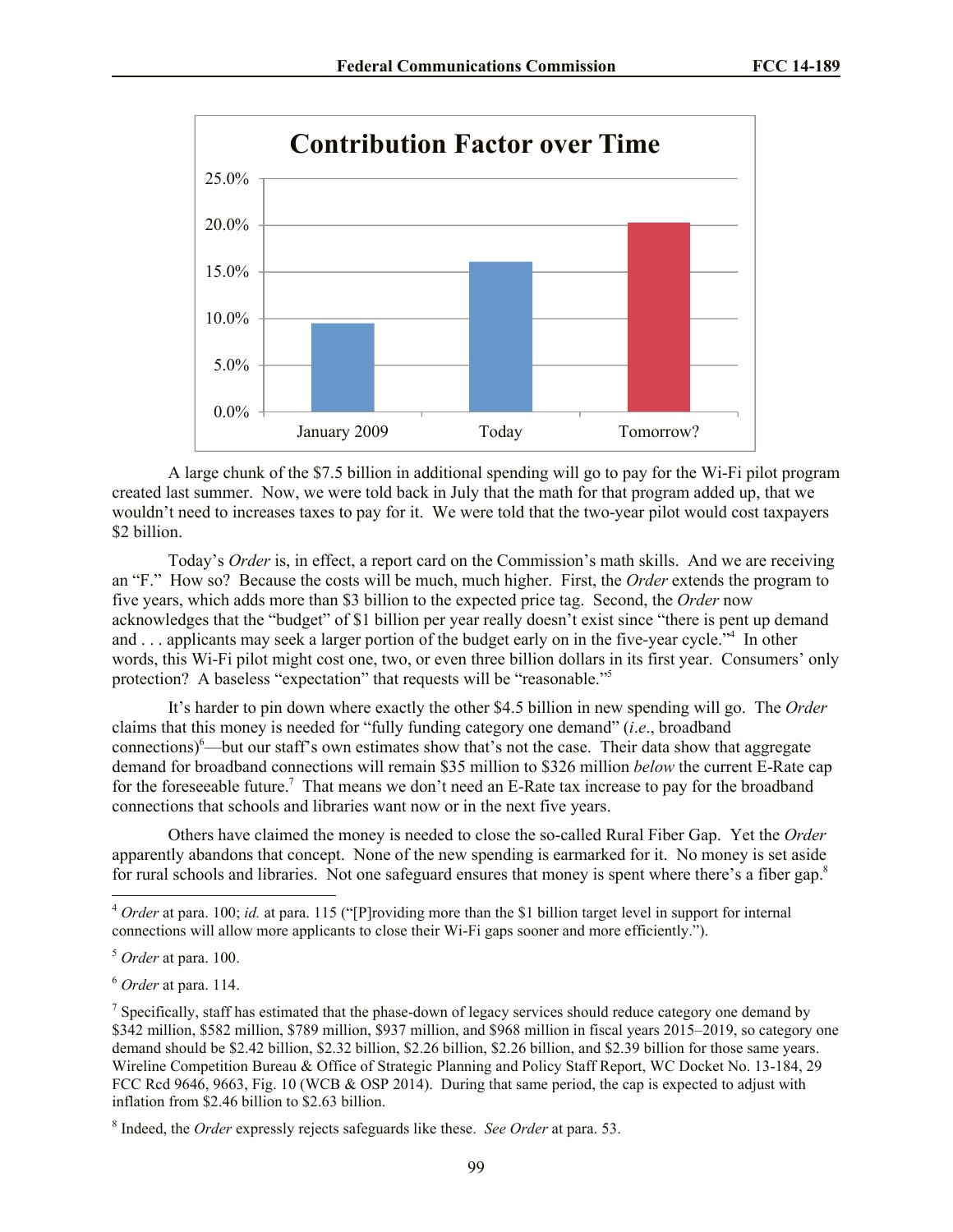The nation's largest urban school districts could easily soak up all the new funding to overbuild existing fiber networks. We've seen this movie before—Eagle-Net, anyone?<sup>9</sup> The *Order*'s philosophy brings to mind sage words from John Hurt's character in *Contact*: "First rule in government spending: Why build one when you can have two at twice the price?"<sup>10</sup>

To be fair, the *Order* does spend a few paragraphs trying to address the differing challenges of connecting rural and urban America. But the *Order* gets even that wrong. You see, rather than sensibly directing money to small schools in small towns or community libraries in the Alaska bush and other remote areas, the *Order* more than doubles the funding for libraries in the nation's largest cities and their suburbs.<sup>11</sup> This lopsided carve-out isn't fair to the poor schools and libraries that actually need the funding. And this special-interest giveaway to the nation's best-funded libraries shows just how little Washington, DC actually cares about rural America.

So why does the Commission now think that another \$4.5 billion is needed to meet demand for broadband connectivity? In large part, it is because we are succumbing to a disease that afflicts so many inside the Beltway. We don't *show* that we care about a problem by doing the hard work needed to solve it. No, instead, we *talk about* how much we care about a problem based on the amount of money we are willing to throw at it, a public demonstration of supposed "compassion," "courage," and "vision"—all of which, of course, is easy to do when you are spending other people's money. It has thus become clear that the FCC has given up any pretense of safeguarding the funds that taxpayers have entrusted to us in favor of what my colleague Commissioner O'Rielly rightly called an "E-Rate Spending Spree."<sup>12</sup>

Want to know what *real* compassion, courage, and vision on this issue would look like? One example would be to end the incentives for wasteful spending so that E-Rate dollars are able to stretch farther for more schools and libraries. For more than a decade, the Commission has known that E-Rate's subsidy system—which gives some applicants discounts of up to 90% without limitation—encourages wasteful spending. A 2003 USAC task force found that the high discount rate gave applicants little incentive to spend wisely and recommended applicants receive no more than four E-Rate dollars for every one they spend.<sup>13</sup> A 2013 independent study showed "that applicants with higher discount rates ... planned to spend significantly more per-student in pre-discount dollars"—with the highest-discount applicants spending more than twice as much as their peers.<sup>14</sup> It's just common sense. The less of your own money you have to put in, the more of others' money you're going to demand.

That's why our *2013 Notice* recognized that "Applicants receiving substantial (80–90 percent) discounts have greatly reduced incentives to ensure they are receiving the lowest priced services or that

 $\overline{\phantom{a}}$ 

<sup>9</sup> Kristin Leigh Painter, "EAGLE-Net's partnership with Affiniti of Colorado raises questions," *Denver Post* (Oct. 29, 2013), *available at* http://www.denverpost.com/breakingnews/ci\_24413625/eagle-net-deal-affiniti-raisesquestions.

<sup>10</sup> S.R. Hadden, *Contact* (Warner Bros. et al. 1997).

<sup>11</sup> *Compare Order* at para. 88 (reporting a \$2.30 per square foot pre-discount budget for most libraries), *with id.* at para. 90 (adopting a \$5.00 per square foot pre-discount budget for "the most urban libraries").

<sup>&</sup>lt;sup>12</sup> Statement of FCC Commissioner O'Rielly: FCC's E-Rate Spending Spree is Flawed, http://go.usa.gov/FgRx (Nov. 17, 2014).

<sup>&</sup>lt;sup>13</sup> USAC, Recommendations of the Task Force on the Prevention of Waste, Fraud and Abuse, at 3–4 (Sept. 22, 2003) (submitted with letter from Cheryl Parrino, USAC, to Marlene Dortch, Secretary, FCC (filed Nov. 26, 2003)).

<sup>&</sup>lt;sup>14</sup> Modernizing the E-Rate Program for Schools and Libraries, WC Docket No. 13-184, Notice of Proposed Rulemaking, 28 FCC Rcd 11304, 11343, para. 136 (2013) (*2013 Notice*) ("Those seeking 20–59 percent discounts plan \$35.23 per-student in pre-discount purchases of priority one services, while those seeking 60–79 percent discounts plan \$43.02 per-student pre-discount purchases for such services, and those seeking 80–90 percent discounts, \$86.53 per-student pre-discount purchases for such services.").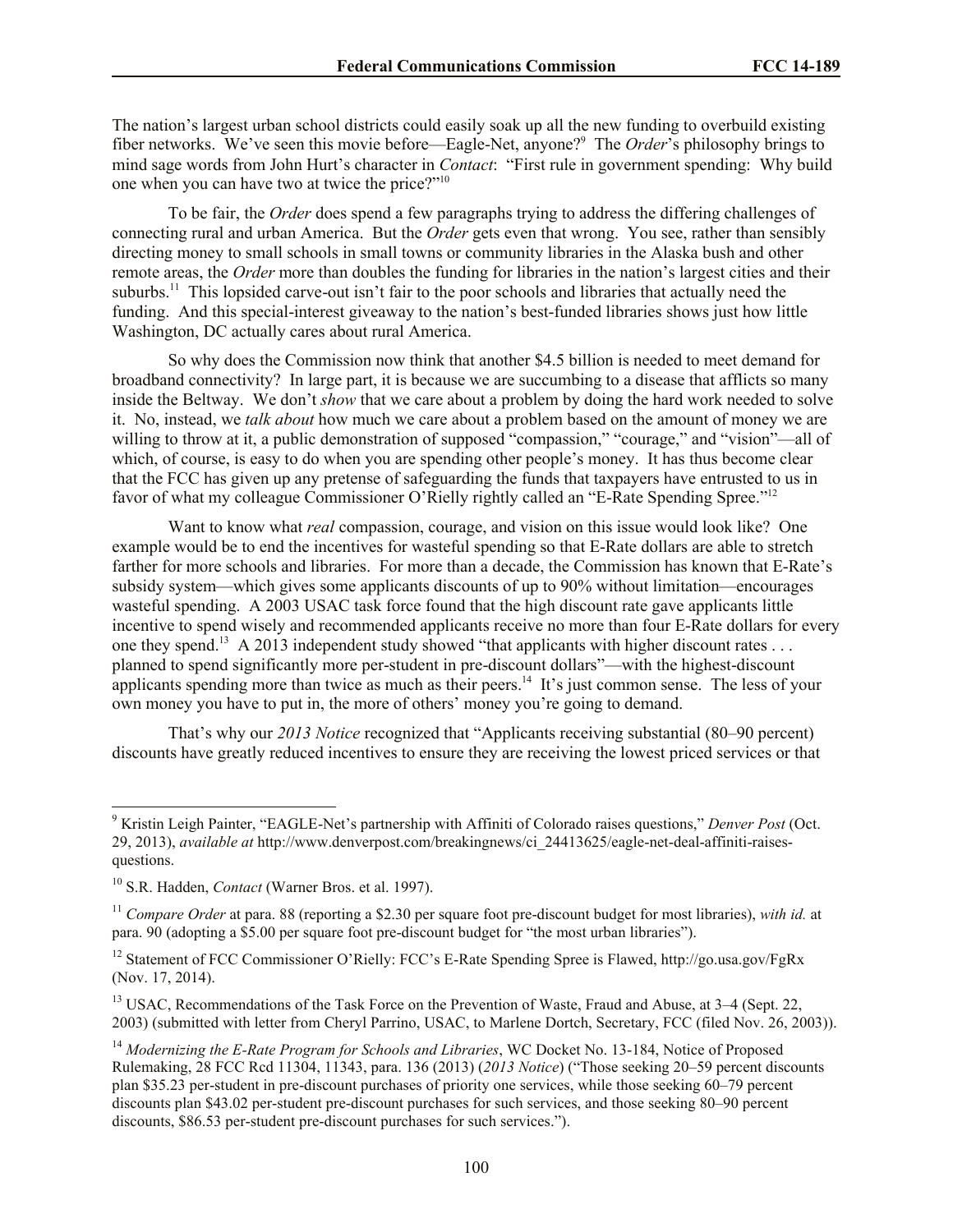they are getting only services they need."<sup>15</sup> And that's why just five months ago, the FCC increased the matching requirement for internal connections: We said then that "requiring higher matches will lead applicants . . . to pursue lower prices for eligible category two services more aggressively."<sup>16</sup>

In the face of more than a decade of evidence and analysis, what does the Commission do today? Unbelievably, it actually *reduces* the matching requirement.<sup>17</sup> Now, some applicants will have to pay nothing out of pocket for new construction—not even the cost of a cup of coffee.<sup>18</sup> In other words, there will be literally no economic incentive for some schools or libraries to choose the most cost-effective option or to avoid gold-plating their networks. Enabling wasteful spending isn't courageous or compassionate; it's just crazy.

It gets worse. The *Order* overturns a 14-year-old bipartisan decision designed to limit the amount of funding a wealthy applicant could apply for in a given year.<sup>19</sup> The *Order* next overturns the 9-year-old bipartisan prohibition on E-Rate paying vendors before applicants contribute their matching funds.<sup>20</sup> Good luck making sure matching funds are actually paid. The *Order* overturns the 4-year-old bipartisan decision to limit the funding available for dark fiber<sup>21</sup> and the 17-year-old bipartisan decision that E-Rate would not support wide area networks constructed by applicants.<sup>22</sup> So what that these safeguards kept spending in check and deterred overbuilding? In short, the *Order* endorses a free-for-all of vendorfinancing and unbounded spending on terms that would make the subprime mortgage industry blush.

The *Order*'s only defense is that it "follow[s] the model the Commission adopted in the *Healthcare Connect [Fund] Order* . . . to ensure that the Fund supports self-construction only when it is the most cost-effective option."<sup>23</sup> If only that were so. The FCC added six safeguards to the *Healthcare Connect Fund Order* "to ensure that consortia only exercised their option to self-construct when it was absolutely necessary"<sup>24</sup>: (1) a requirement that USAC carefully evaluate whether "self-construction is demonstrated to be the most cost-effective option after competitive bidding," (2) a requirement that all

<sup>16</sup> *Modernizing the E-rate Program for Schools and Libraries*, WC Docket No. 13-184, Report and Order and Further Notice of Proposed Rulemaking, 29 FCC Rcd 8870, 8901, para. 84 (2014).

l

<sup>18</sup> The *Order* dismisses this concern by claiming that "[t]o the extent that another governmental entity pays a portion of the cost of the E-rate supported service, that entity will have an incentive to ensure that the applicant engages in cost effective purchasing." *Order* at para. 59. Given that the FCC will now match every state dollar with up to 19 (!) E-Rate dollars, this is cold comfort for anyone familiar with the economic literature or even . . . the history of the E-Rate program. Just Google "E-Rate scandal."

<sup>19</sup> *Order* at para. 17 (overturning *Request for Review by Brooklyn Public Library, Federal-State Joint Board on Universal Service, Changes to the Board of Directors of the National Exchange Carrier Association, Inc.*, CC Docket Nos. 96-45, 97-21, Order, 15 FCC Rcd 18598 (2000)). The *Brooklyn Order* said applicants had to amortize large, nonrecurring costs over three or more years, in part because of a concern that wealthy applicants could afford large upfront payments whereas poorer applicants could not. Without much ado, the *Order* ends that policy.

<sup>20</sup> *Order* at para. 22 (overturning in part *Schools and Libraries Universal Service Support Mechanism*, CC Docket No. 02-6, Fifth Report and Order, 19 FCC Rcd 15808 (2004)).

<sup>21</sup> *Order* at para. 30 (overturning in part *Schools and Libraries Universal Service Support Mechanism, A National Broadband Plan for our Future*, CC Docket No. 02-6, GN Docket No. 09-51, Sixth Report and Order, 25 FCC Rcd 18762 (2010)).

<sup>22</sup> *Order* at para. 43 & note 88 (repealing 47 C.F.R. § 54.518 and overturning in part *Federal-State Joint Board on Universal Service et al.*, CC Docket Nos. 96-45 et al., Fourth Order on Reconsideration and Report and Order, 13 FCC Rcd 5318 (1997)).

<sup>23</sup> *Order* at para. 45.

<sup>24</sup> *2013 Notice*, 28 FCC Rcd at 11328, para. 81.

<sup>15</sup> *Id.* at 11338, para. 122.

<sup>17</sup> *Order* at para. 56.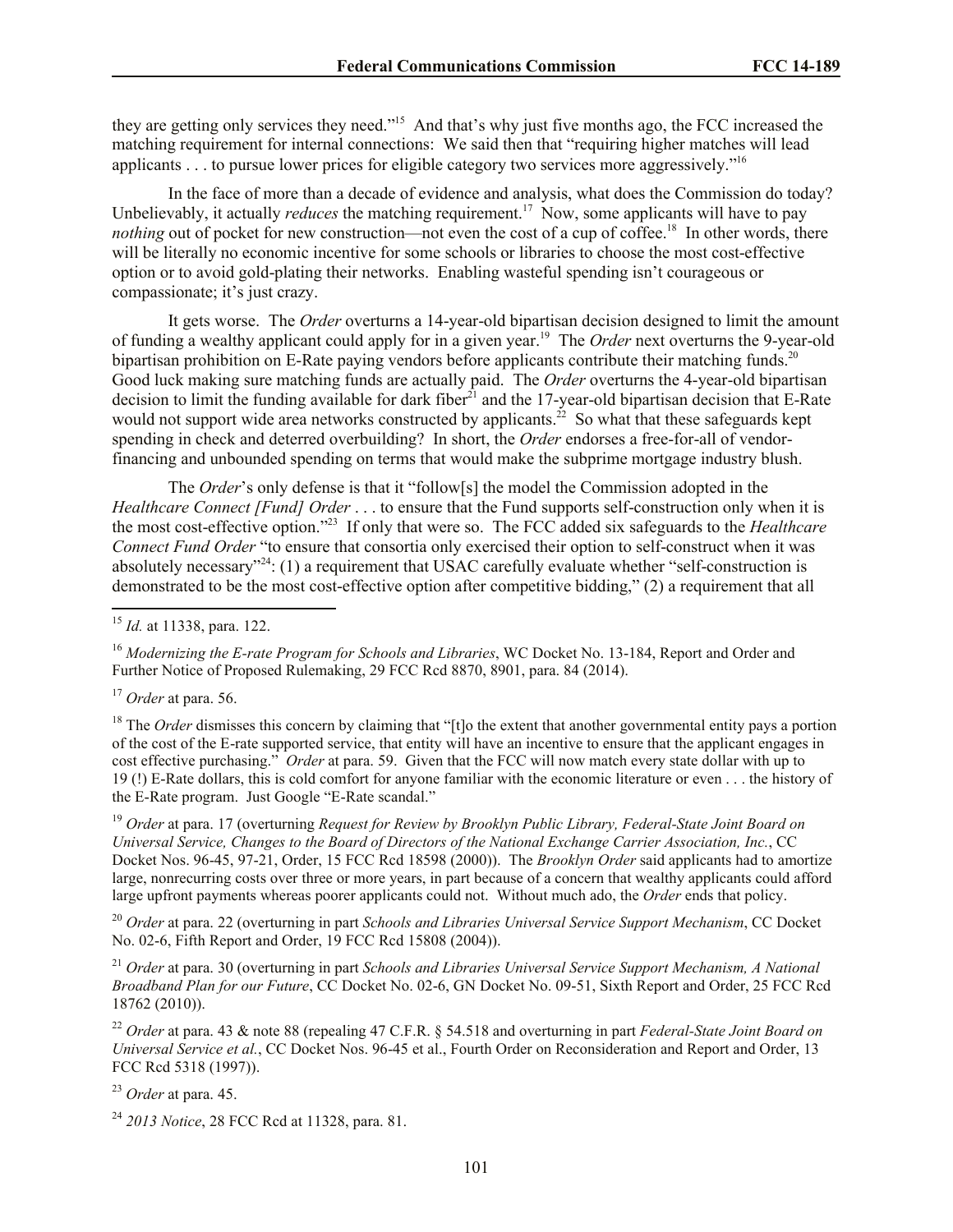applicants "provide a 35 percent contribution to the cost of supported networks and services, which will help ensure prudent investment decisions," (3) a requirement that the same discount apply regardless of whether applicants purchased service from a provider or constructed their own facilities, (4) an annual cap on the amount available for new construction spending, (5) a requirement that certain upfront costs be prorated over at least a three year period, and (6) a limitation on "consortia from using revenues from excess capacity as a source of participant contribution.<sup>225</sup> Of these six critical and independent safeguards, only one will apply here.<sup>26</sup> To pretend that that *Healthcare Connect Fund Order* is any sort of precedent for today's action is a bad joke, and the American taxpayer is the punchline.

Lack of fiscal responsibility isn't the only flaw here; today's *Order* is also legally deficient on several fronts. The FCC never proposed to remove some of the safeguards it eliminates today, such as reducing the applicant's contribution to zero percent.<sup>27</sup> Nor does the *Order* explain how the public could have reasonably expected 17 paragraphs of new requirements for high-cost recipients, such as new requirements to deploy broadband without additional support, new price regulation of broadband Internet services, and new tariffing obligations. These detailed requirements all stem from a single vague question back in June about the Commission's "expectation[s]," rather than any proposed rules.<sup>28</sup> But no matter. Legally sustainable decisions have not been much of a priority for the Commission of late.

\* \* \*

Despite today's *Order*, and despite July's sad, partisan retreat, I still believe that "E-Rate is a program worth fighting for."<sup>29</sup> When I spoke to villagers in America's northernmost library, in Barrow, Alaska, I saw how broadband can connect a community that no road reaches. When I visited Los Angeles in the spring, and Chicago in the fall at Mayor Rahm Emanuel's invitation, I saw the progress that poor children can make when technology is integrated in the classroom. In South Dakota and Kansas, I've seen the potential of next-generation technologies to empower small communities and give rural Americans the opportunities found in our nation's largest cities.

l

<sup>25</sup> *Rural Health Care Support Mechanism*, WC Docket No. 02-60, Report and Order, 27 FCC Rcd 16678, 16713, paras. 73–75 (2012) (*Healthcare Connect Fund Order*); *2013 Notice*, 28 FCC Rcd at 11328, n.122.

<sup>26</sup> To wit, the first requirement. *See Order* at para. 48. Of course, if this cost-effectiveness review is really just a reiteration of the price-is-the-primary factor rule then it ultimately means nothing but more paperwork for applicants. That rule is itself hopelessly flawed. *See Application for Review of a Decision of the Wireline Competition Bureau by Henrico School District, Richmond, Virginia, File No. SLD-607894, Schools and Libraries Universal Service Support Mechanism*, CC Docket No. 02-6, Order, 29 FCC Rcd 10837, 10843 (2014) (Concurring Statement of Commissioner Ajit Pai).

 $^{27}$  Although the Commission has previously sought comment on matching state funding, it did so in the context of making existing support "conditional on state . . . funds *above* the otherwise-required school or library 10–80 percent contribution." *See 2013 Notice*, 28 FCC Rcd at 11349, para. 165 (emphasis added). Notably, this proposal was "in addition to the possible changes to the discount matrix discussed" elsewhere in the *2013 Notice*, *id.*, and those changes were specifically about "increasing applicants' matching requirement," *id.* at 11337–39, paras. 117– 125. The *Order*'s only retort? That the Commission did not affirmatively "preclude different matching reforms." *Order* at note 119. But no such affirmative statement is necessary. A federal agency cannot "pull a surprise" switcheroo on regulated entities," *Environmental Integrity Project v. EPA*, 425 F.3d 992, 996 (D.C. Cir. 2005), which is precisely what the FCC has done by first proposing to increase matching requirements and instead eliminating them entirely. *See also Allina Health Services v. Sebelius*, 746 F.3d 1102, 1107–09 (D.C. Cir. 2014).

<sup>28</sup> *Compare Order* at paras. 60–76, *with Connect America Fund et al.*, WC Docket No. 10-90 et al., Report and Order, Declaratory Ruling, Order, Memorandum Opinion and Order, Seventh Order on Reconsideration, and Further Notice of Proposed Rulemaking, 29 FCC Rcd 7051, 7107, para. 159 (2014).

<sup>&</sup>lt;sup>29</sup> Remarks of Commissioner Ajit Pai, "Connecting the American Classroom: A Student-Centered E-Rate Program," American Enterprise Institute (July 16, 2013), *available at* http://go.usa.gov/jbD3.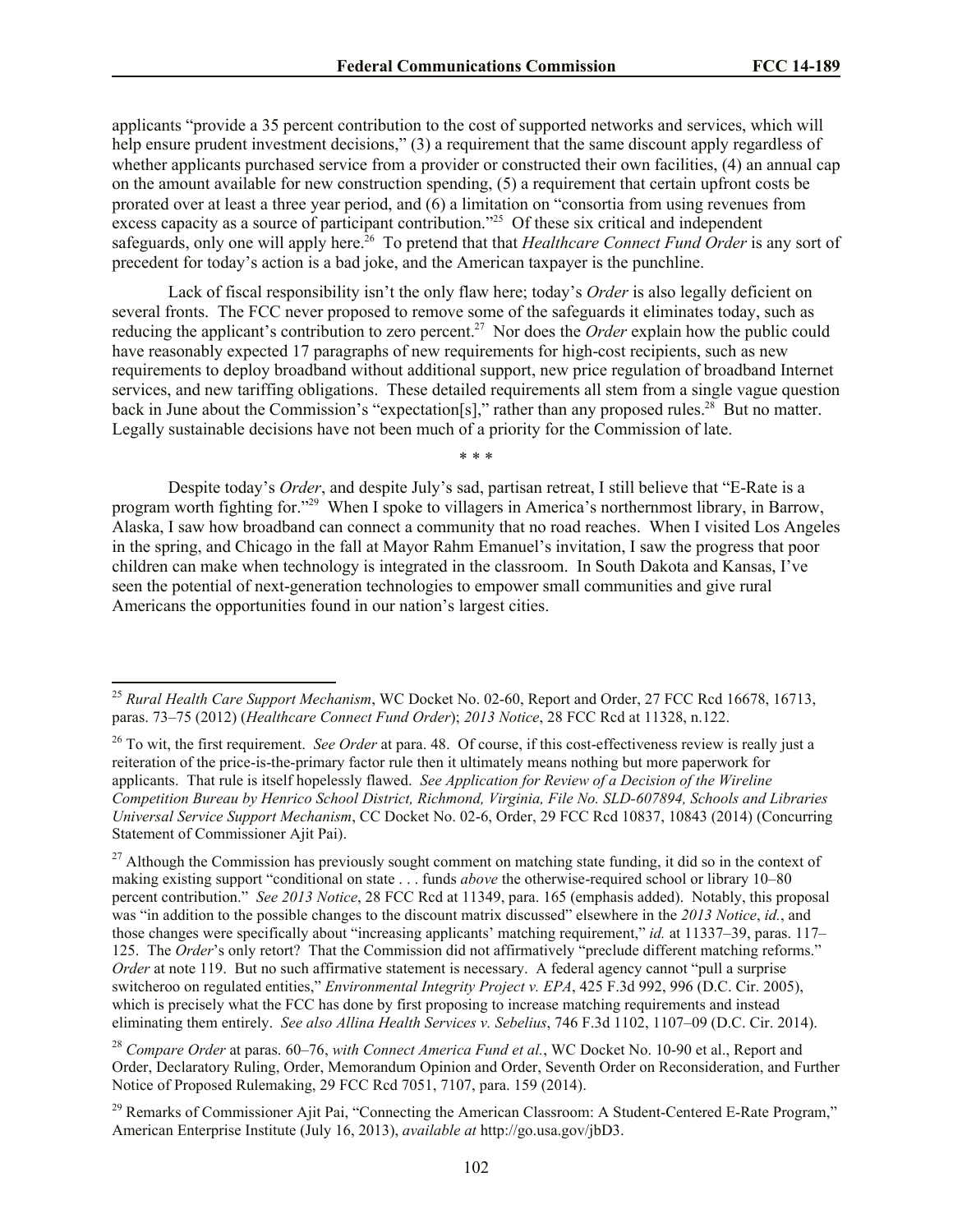But again, the FCC fails to deliver real reform. This *Order* isn't profound; it's prodigal. The Commission shies away from making any hard choices and instead just pours more money into a broken system.

That's not what the American people want, whatever glowing press releases and gleaming tweets follow this vote. Americans want a student-centered E-Rate program. That means a one-page application; a funding commitment process that would last no more than a week; additional funding targeted to rural and remote schools and libraries; an end to the outdated priority system so that local communities can make their own decisions; a dramatic reduction in the amount of money applicants would spend on consultants and the amount of time they'd have to spend on USAC appeals; and an increase in funding by up to \$1 billion each year for next-generation services, all without raising fees one penny. But not one of those things was offered last July to address bipartisan criticism of the first E-Rate proposal, even though each would have drawn broad public support. And not one of those things is contained in today's *Order*.

And so the students and teachers, parents and school boards, librarians and library patrons I've spoken with will have to wait for the bold solutions that could help them. For now, they'll just have to contribute more to the E-Rate program and get less out of it. They'll continue to be trapped in a bureaucracy that makes the IRS look user-friendly. They'll be denied 21st-century digital opportunities for years more. It just won't happen during this Administration.

But in time, I do believe we will achieve real E-Rate reform. And I hope I'm prescient about that, too, because every one of our communities, urban and rural, rich and poor, deserve it.

For all of these reasons, I dissent.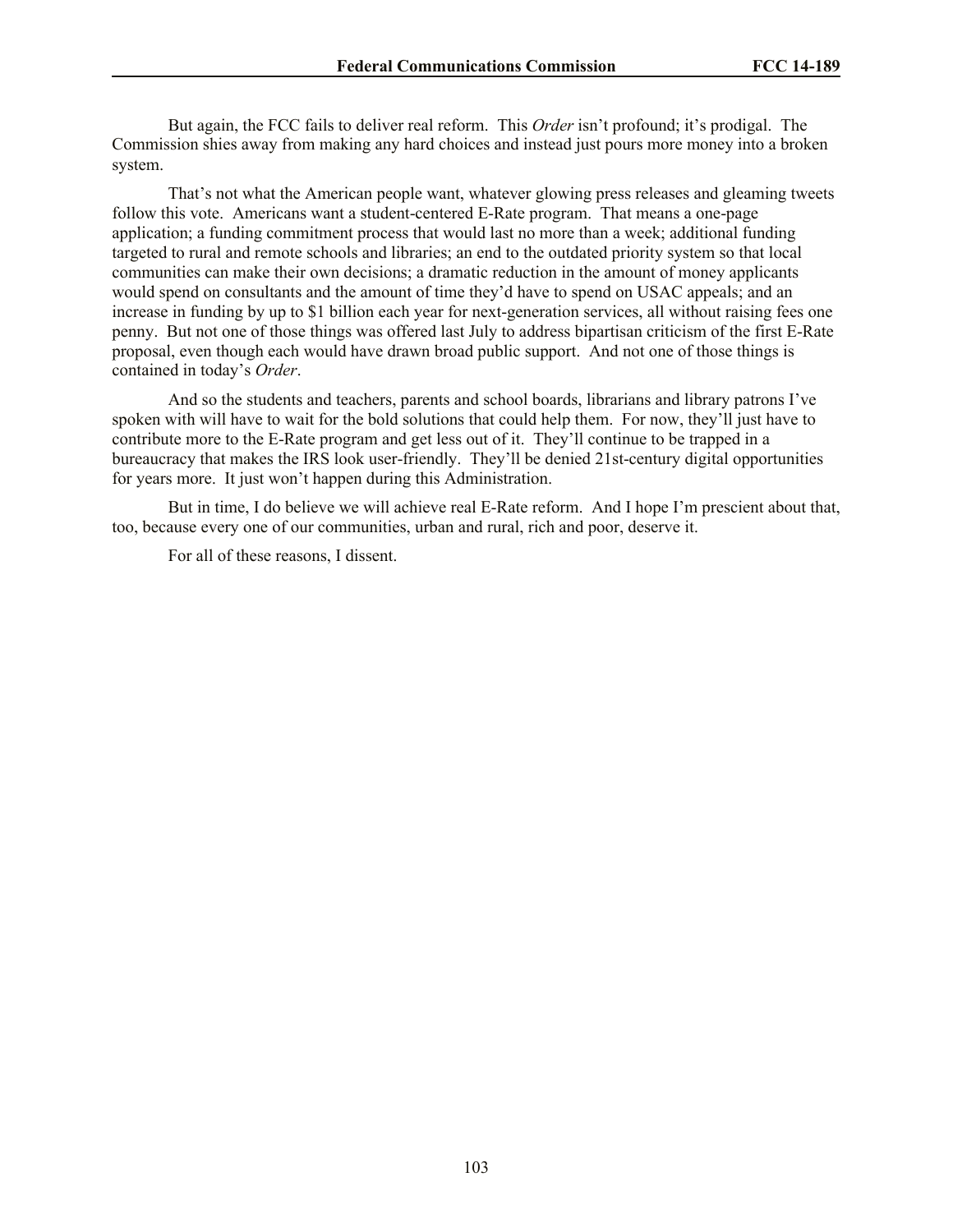#### **DISSENTING STATEMENT OF COMMISSIONER MICHAEL O'RIELLY**

#### *Re: Modernizing the E-rate Program for Schools and Libraries*, WC Docket No. 13-184, *Connect America Fund*, WC Docket No. 10-90.

For you educators out there, let me outline a basic premise: a person can support E-rate, E-rate modernization, and the good work of the panelists and yet not be in favor of this particular item. Sadly, this item makes the E-rate program more complex, less efficient, and potentially wasteful. Therefore, I cannot support it.

Chief among my many concerns is that the massive increase in the E-rate cap – an extra  $$1.5$ billion per year – is not offset by other reductions within the universal service fund. That means that the total fund will grow from over \$8 billion to nearly \$10 billion per year. On a single vote, we are subjecting consumers to higher phone bills. I have continued to advocate for an overall cap on the universal service fund as one means to keep spending in check. The fact that the Commission refuses to adopt one even now suggests that there are more spending sprees to come that will put us over the \$10 billion mark. This is completely unacceptable.

Having been in Washington D.C. for a considerable time, and having been part of a number of efforts that resulted in billions of expenditures, it still amazes me how some people find it so easy to give away others' hard earned income. It is usually couched with the notion that it's just a little bit more needed to produce some amazing outcome. But what if that little bit comes at the expense of a family cancelling phone service or being unable to buy the things they need?

I know we all come to the Commission with different backgrounds but what is getting lost with this item is a connection to economic circumstances faced by our poorer and middleclass Americans. If surveys are accurate, our fellow citizens are worried about their jobs and employment, mortgages and home prices, student loan debt, college costs for their kids, food prices, lack of retirement savings, and many other financial problems. In reality, these issues are not all solvable by the government, nor should they be, and most Americans don't expect the government to do so. But we shouldn't make their problems and concerns worse by adding new taxes and fees on their monthly expenses.

I am also very troubled by the continued lack of targeting within the program. In the summer, the Commission discovered a Wi-Fi gap and is committing billions of dollars to address it even though, as my travels around the country have confirmed, many schools and libraries do not actually need it.

Just a few months later, the Commission seemingly discovered a Rural Connectivity Gap and will be spending billions more. The fact that there's a gap should come as a shock to no one given that a key purpose of universal service for decades has been to extend connectivity to rural parts of the nation. It is even more embarrassing that the Commission still doesn't know where the gap is. As a result, funding will be provided to all comers and we'll cross our fingers that it finds its way to the right places. I hope that GAO will have the opportunity to review the impact of these new rules because I fear that these decisions will lead to untold waste of funding.

Even if the funding were better targeted to address these gaps, I would still be concerned with the smattering of reforms themselves. I am particularly concerned about the self-provisioning option, which could lead to overbuilding, and could ultimately jeopardize service to the community at large. I can think of several legitimate reasons why an applicant may not have received a bid. That doesn't mean that selfprovisioning should be the next step. Parties put suggestions in the record about ways to identify these applicants and seek out nearby providers to see whether there truly is no interest in serving them. Those types of steps would at least help ensure that any self-provisioning funding is provided were it is truly needed. But those ideas were rejected.

Instead, as my colleague highlighted, the item places undue trust in certain "safeguards" to protect against waste. In particular, the item relies on a few procedures cherry-picked from the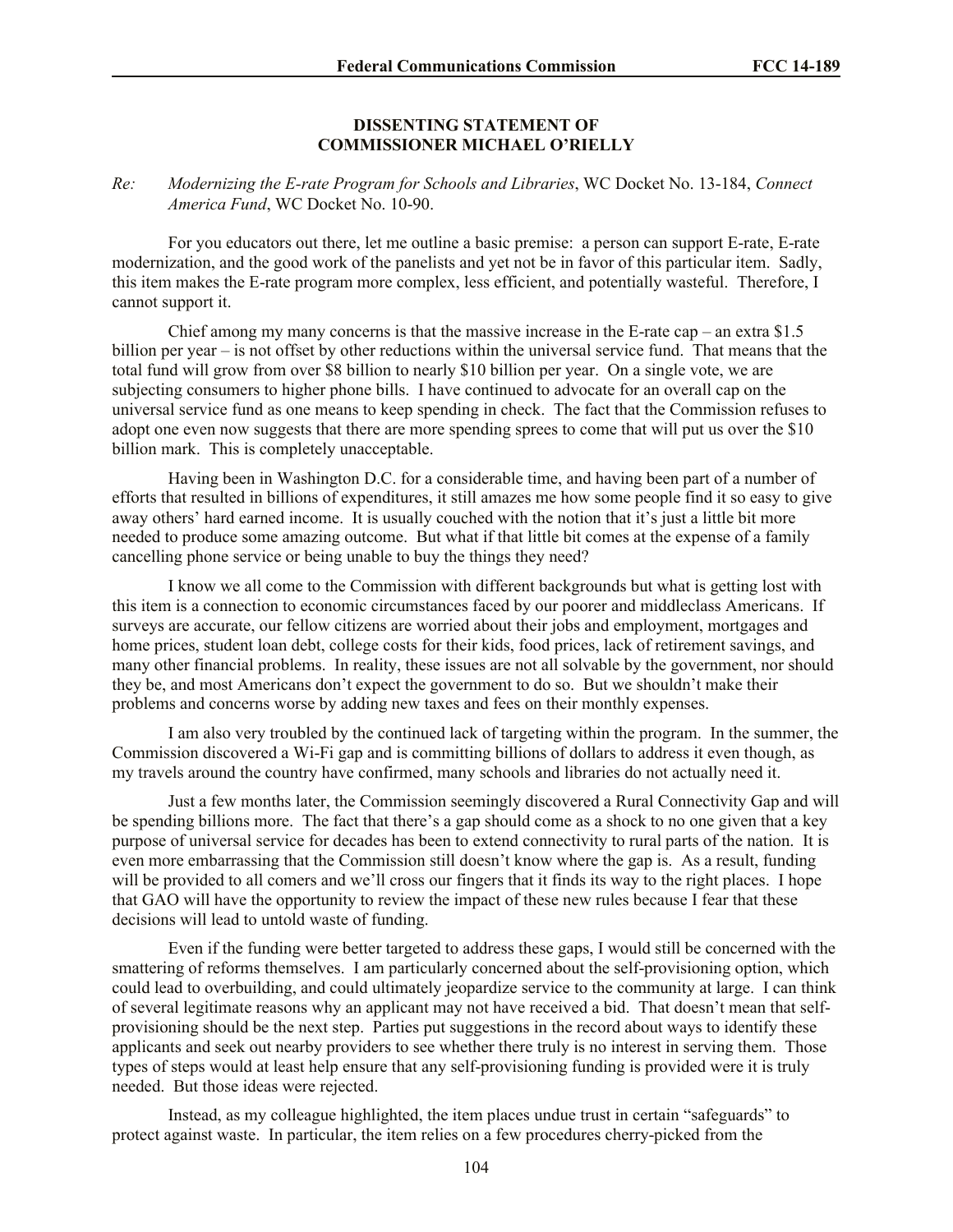*Healthcare Connect Order*, such as requiring that projects be bid more than one way and performing costeffectiveness reviews. What it fails to mention is that we have very little experience to date with those safeguards. I was not here when they were established.

It also ignores the fact that the healthcare connect program is an order of magnitude smaller. I do not think that USAC will have the expertise or resources to perform these reviews for the E-rate program. And bulking up USAC will mean higher USF admin expenses, which means even higher USF fees for consumers. The E-rate program already has the highest admin expenses – three times as much as the next highest program.

Moreover, important safeguards from the *Healthcare Connect Order* were left out entirely, such as capping the funding available for construction. The reason seems to be that we don't know how much money will be needed. But that's all the more reason to put on a cap in the first place. Otherwise, we run the risk that there will not be sufficient funding for providing discounts on recurring charges – the statutory purpose of the E-rate program. The fact that USAC and the Bureau will have to report when certain spending levels are reached adds no value as the Commission is not bound to take any action in response. Or it could just raise the E-rate cap even more.

Another critical safeguard absent here is a sufficient matching requirement. In the *Healthcare Connect Order*, for example, the Commission set the match at 35 percent. But here, once again, the Commission refused to increase the matching requirements at all. Doing so would not only improve incentives for more efficient spending but also stretch dollars further within the program. In the summer, the Commission increased the matching requirement, but only for the poorest applicants. Rather than remedy this error by increasing the matching requirement for all applicants, this order would *reduce* it for applicants under questionable circumstances. That is, applicants would get a bonus if a state kicks in funding. That only serves to penalize applicants in fiscally responsible states. And the fact that states can already pay all of the non-discounted portion for applicants provides little comfort because that can create the wrong incentives in and of itself.

I am also disappointed that this order doubles down on another misguided decision from the prior order. I had warned that using a square foot calculation to set the Category 2 budgets for libraries was one of the silliest policies I had ever seen. Now the order seemingly discovers that urban libraries have a higher density of patrons needing Wi-Fi – the second most obvious "discovery" in this order. So the order resorts to increasing the urban library per foot budget, which further proves the foolishness of the new standard.

In addition, I want to highlight a new requirement that Connect America Fund recipients participate in the E-rate competitive bidding process and that the bid amounts meet national reasonable comparability benchmarks to be determined by the Bureau at a future date. In 2011, the Commission adopted an expectation – not a requirement – that CAF recipients provide higher bandwidth offerings at reasonably comparable rates. Earlier this year, the Commission sought comment on how to fulfill that expectation. But nowhere did it propose to convert the expectation to a requirement. Imposing a requirement now raises serious APA concerns and could have unintended negative consequences for the CAF program. At a minimum, the specific requirements being adopted today should have been put out for comment.

I will say that I am somewhat pleased that the Commission is acting on petitions for reconsideration to change the definition of rural to something more realistic. But I suggested that this be done months ago. And the reason we are in this situation at all is that the prior E-rate order was rushed and the Bureau, to whom we continue to delegate substantial authority, released an Erratum that locked in an unsound definition.

For those critics who argue it is the role of Republicans to find common ground, I would argue that I have gone out of my way to do so on this issue. It is hard to say with a straight face that I am the obstinate one after I outlined six very reasonable principles on E-Rate reform and this item violates all